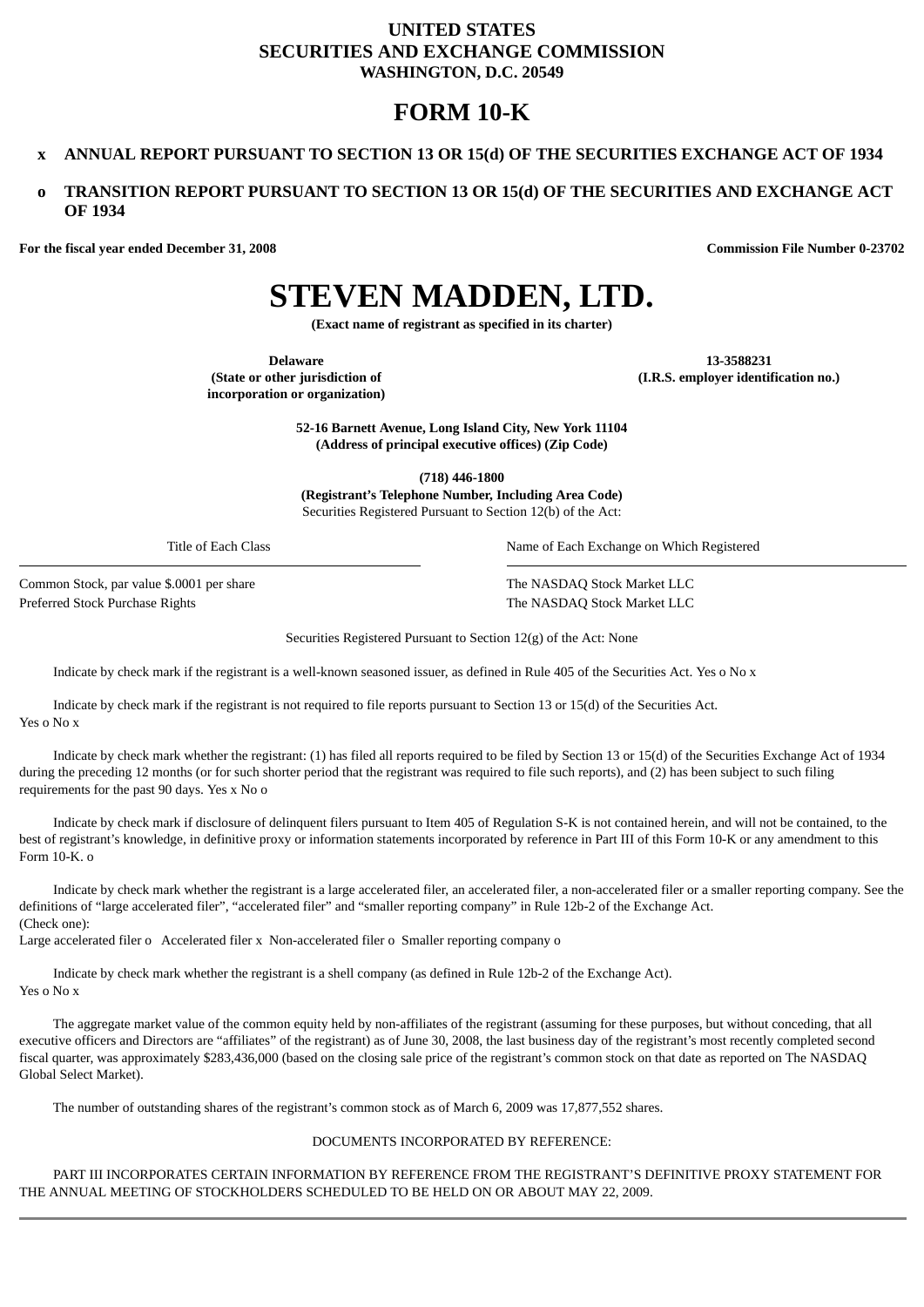# **TABLE OF CONTENTS**

# [PART I](#page-2-1)

| <b>ITEM1</b><br><b>ITEM 1A</b><br><b>ITEM 1B</b><br><b>ITEM 2</b><br><b>ITEM 3</b><br><b>ITEM 4</b>                                 | <b>BUSINESS</b><br><b>RISK FACTORS</b><br><b>UNRESOLVED STAFF COMMENTS</b><br><b>PROPERTIES</b><br><b>LEGAL PROCEEDINGS</b><br><b>SUBMISSION OF MATTERS TO A VOTE OF SECURITY HOLDERS</b>                                                                                                                                                                                                                                                                                                                                   | $\mathbf{1}$<br>11<br>15<br>16<br>17<br>17   |
|-------------------------------------------------------------------------------------------------------------------------------------|-----------------------------------------------------------------------------------------------------------------------------------------------------------------------------------------------------------------------------------------------------------------------------------------------------------------------------------------------------------------------------------------------------------------------------------------------------------------------------------------------------------------------------|----------------------------------------------|
|                                                                                                                                     | PART II                                                                                                                                                                                                                                                                                                                                                                                                                                                                                                                     |                                              |
| <b>ITEM 5</b><br><b>ITEM6</b><br><b>ITEM7</b><br><b>ITEM7A</b><br><b>ITEM8</b><br><b>ITEM 9</b><br><b>ITEM 9A</b><br><b>ITEM 9B</b> | MARKET FOR REGISTRANT'S COMMON EQUITY, RELATED STOCKHOLDER MATTERS AND ISSUER PURCHASES OF<br><b>EQUITY SECURITIES</b><br><b>SELECTED FINANCIAL DATA</b><br>MANAGEMENT'S DISCUSSION AND ANALYSIS OF FINANCIAL CONDITION AND RESULTS OF OPERATIONS<br><b>OUANTITATIVE AND QUALITATIVE DISCLOSURES ABOUT MARKET RISK</b><br>FINANCIAL STATEMENTS AND SUPPLEMENTARY DATA<br>CHANGES IN AND DISAGREEMENTS WITH ACCOUNTANTS ON ACCOUNTING AND FINANCIAL DISCLOSURE<br><b>CONTROLS AND PROCEDURES</b><br><b>OTHER INFORMATION</b> | 17<br>20<br>21<br>31<br>32<br>32<br>32<br>34 |
|                                                                                                                                     | <b>PART III</b>                                                                                                                                                                                                                                                                                                                                                                                                                                                                                                             |                                              |
| <b>ITEM 10</b><br><b>ITEM 11</b><br><b>ITEM 12</b><br><b>ITEM 13</b><br><b>ITEM 14</b>                                              | DIRECTORS. EXECUTIVE OFFICERS AND CORPORATE GOVERNANCE<br><b>EXECUTIVE COMPENSATION</b><br>SECURITY OWNERSHIP OF CERTAIN BENEFICIAL OWNERS AND MANAGEMENT AND RELATED STOCKHOLDER<br><b>MATTERS</b><br><b>CERTAIN RELATIONSHIPS AND RELATED TRANSACTIONS, AND DIRECTOR INDEPENDENCE</b><br>PRINCIPAL ACCOUNTANT FEES AND SERVICES                                                                                                                                                                                           | 34<br>34<br>34<br>34<br>35                   |
|                                                                                                                                     | <b>PART IV</b>                                                                                                                                                                                                                                                                                                                                                                                                                                                                                                              |                                              |
| <b>ITEM 15</b>                                                                                                                      | <b>EXHIBITS AND FINANCIAL STATEMENT SCHEDULES</b>                                                                                                                                                                                                                                                                                                                                                                                                                                                                           | 35                                           |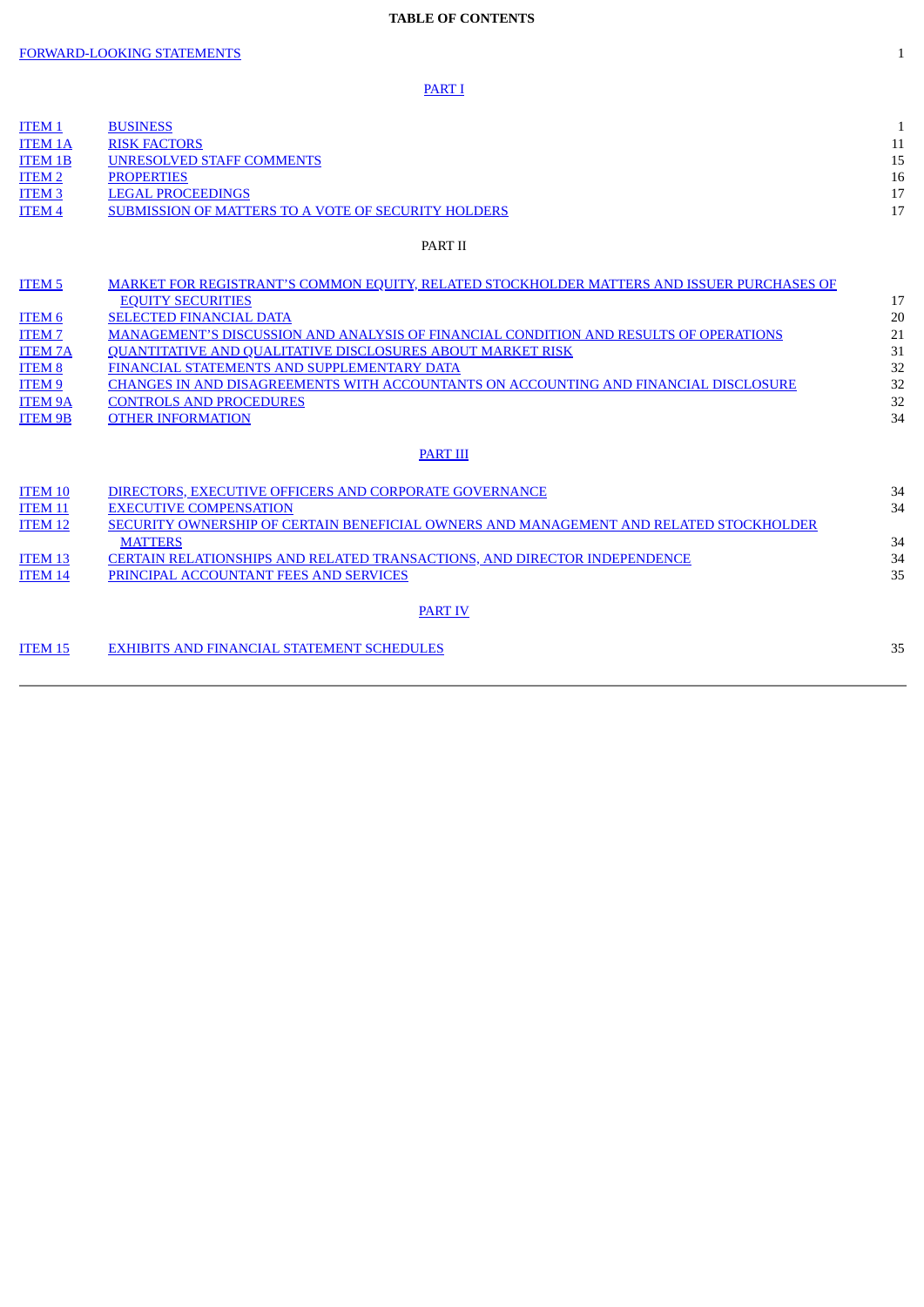# **PART I**

# **Forward-Looking Statements**

<span id="page-2-1"></span><span id="page-2-0"></span> This Annual Report on Form 10-K contains forward-looking statements as that term is defined in the federal securities laws. The events described in forward-looking statements contained in this Annual Report on Form 10-K may not occur. Generally these statements relate to business plans or strategies, projected or anticipated benefits or other consequences of our plans or strategies, projected or anticipated benefits from acquisitions to be made by us, or projections involving anticipated revenues, earnings or other aspects of our operating results. The words "may," "will," "expect," "believe," "anticipate," "project," "plan," "intend," "estimate," and "continue," and their opposites and similar expressions are intended to identify forward-looking statements. We caution you that these statements are not guarantees of future performance or events and are subject to a number of uncertainties, risks and other influences, many of which are beyond our control that may influence the accuracy of the statements and the projections upon which the statements are based. Factors which may affect our results include, but are not limited to, the risks and uncertainties discussed in Item 1A of this Annual Report on Form 10-K.

 Any one or more of these uncertainties, risks and other influences could materially affect our results of operations and whether forward-looking statements made by us ultimately prove to be accurate. Our actual results, performance and achievements could differ materially from those expressed or implied in these forward-looking statements. We undertake no obligation to publicly update or revise any forward-looking statements, whether from new information, future events or otherwise.

# <span id="page-2-2"></span>**ITEM 1 BUSINESS**

 Steven Madden, Ltd. (and its subsidiaries) designs, sources, markets and retails fashion-forward footwear for women, men and children. In addition, we design, source, market and retail name brand and private label fashion handbags and accessories through our Daniel M. Friedman Division. We distribute products through our retail stores, our e-commerce website, department and specialty stores throughout the United States and through special distribution arrangements in Canada, Europe, Central and South America, Australia and Asia. Our product line includes a broad range of updated styles which are designed to establish or capitalize on market trends, complemented by core products. We have established a reputation for our creative designs, popular styles and quality products at affordable price points.

 Our business is comprised of three (3) distinct segments (Wholesale, Retail and First Cost). Our Wholesale segment includes ten (10) core divisions: Steve Madden Womens, Steve Madden Mens, Candie's, Madden Girl, Steve Madden's Fix, Steven, Stevies,Fabulosity, Elizabeth and James and our accessories division. Our accessories division, through license agreements, includes the Daisy Fuentes, Betsey Johnson and Fabulosity accessories brands. Steven Madden Retail, Inc., our wholly owned retail subsidiary, operates Steve Madden and Steven retail stores as well as our e-commerce website. Our wholly owned subsidiary, Adesso-Madden, Inc., acts as a buying agent for footwear products under private labels and licensed brands (such as l.e.i and Candie's) for many of the country's large mass merchandisers and mid-tier department stores. We also license our Steve Madden and Steven trademarks for several accessory and apparel categories.

 Steven Madden, Ltd. was incorporated as a New York corporation on July 9, 1990 and reincorporated under the same name in Delaware in November 1998. We completed our initial public offering in December 1993 and our shares of common stock currently trade on The NASDAQ Global Select Market under the symbol "SHOO".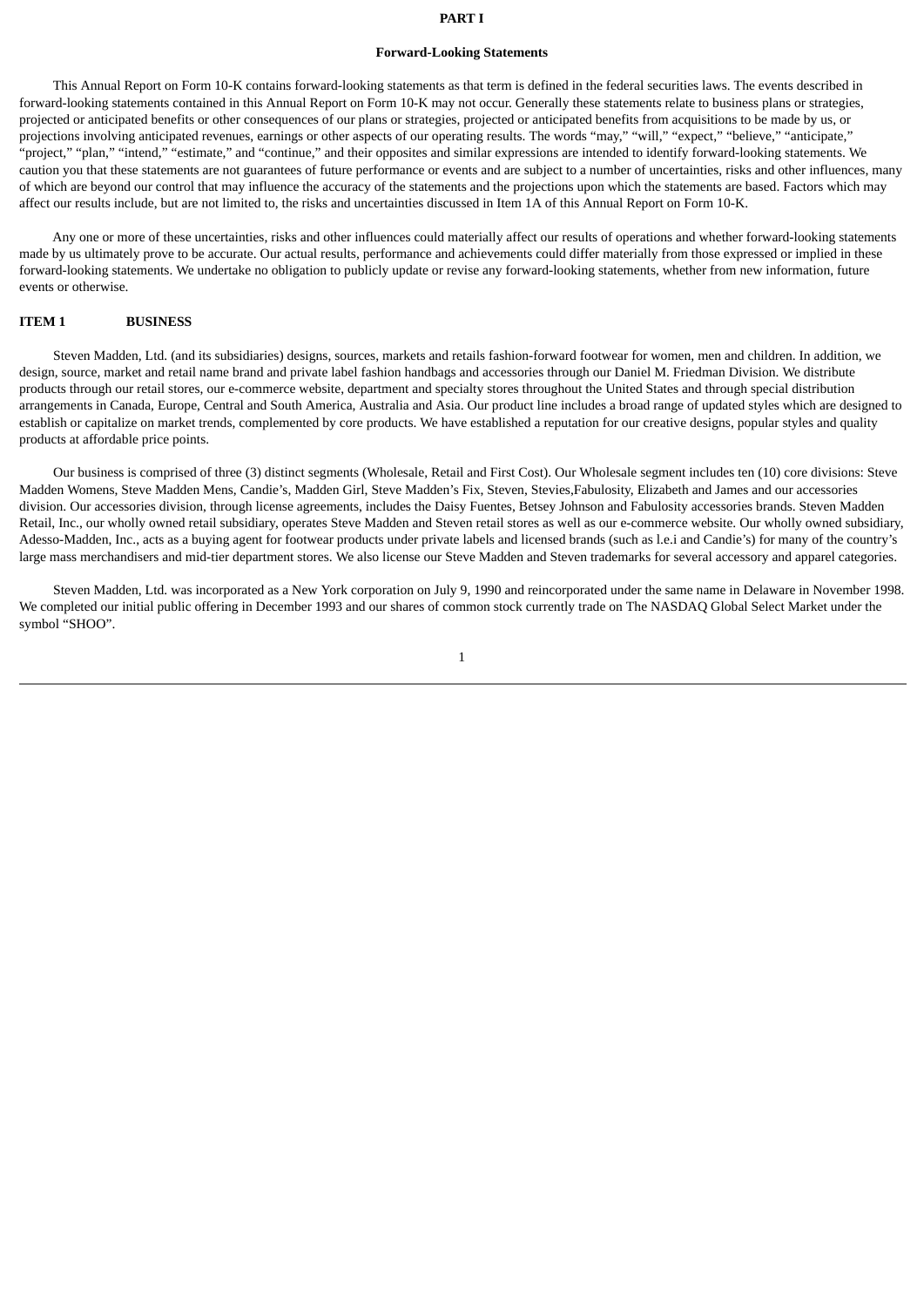#### We maintain our principal executive offices at 52-16 Barnett Avenue, Long Island City, NY 11104 and our telephone number (718) 446-1800.

 Our website is http://www.stevemadden.com. We file our annual, quarterly and current reports and other information with the Securities and Exchange Commission. We make available, free of charge, on our website, our Annual Reports on Form 10-K, Quarterly Reports on Form 10-Q, Current Reports on Form 8-K, any amendments to such reports filed or furnished pursuant to Section 13(a) or 15(d) of the Securities Exchange Act of 1934, as amended, and our Proxy Statement for our Annual Meeting as soon as reasonably practicable after such material is electronically filed with, or furnished to, the Securities and Exchange Commission. We will provide paper copies of such filings free of charge upon request. The public may read and copy any materials filed by us with the Securities and Exchange Commission at the Securities and Exchange Commission's Public Reference Room at 100 R Street, NE, Washington, DC, 20549. The public may also obtain information on the operation of the Public Reference Room by calling the Securities and Exchange Commission at 1-800-SEC-0330. In addition, the Securities and Exchange Commission maintains an Internet site that contains reports, proxy and information statements and other information regarding us, which is available at http://www.sec.gov.

See "Item 8 Financial Statements and Supplementary Data" for additional information relating to our operating segments.

#### **Wholesale Segment**

#### *Steve Madden Womens Wholesale Division*

 The Steve Madden Womens Wholesale Division designs, sources and markets our Steve Madden brand to major department stores, better specialty stores and independently owned boutiques throughout the United States. The Steve Madden brand has become a leading life-style brand in the fashion conscious marketplace. To serve our customers (primarily women ages 16 to 35), Madden Womens creates and markets fashion forward footwear designed to appeal to customers seeking exciting, new footwear designs at affordable prices.

 As our largest division, Madden Womens generated net sales of \$135.6 million for the year ended December 31, 2008, or approximately 30% of our total net sales. New products for Madden Womens are test marketed at our retail stores. Typically, within a few days, we can determine if the test product appeals to customers. This enables us to use our flexible sourcing model to rapidly respond to changing trends, which we believe is essential for success in the fashion arena.

# *Accessories Division*

 Our accessories division designs, sources and markets name brand and private label fashion handbags and accessories to major department stores, value price retailers and better specialty stores throughout the United States. Our accessories division generated net sales of \$66.9 million for the year ended December 31, 2008, or approximately 15% of our total net sales.

#### *Madden Girl Wholesale Division*

 The Madden Girl Wholesale Division designs, sources and markets a full collection of directional young women's shoes. Madden Girl is geared for young women ages 13 to 20 and is an "opening price point" brand that is currently being sold at department stores, mid-tier retailers and specialty stores. Madden Girl generated net sales of \$48.7 million for the year ended December 31, 2008, or approximately 11% of our total net sales.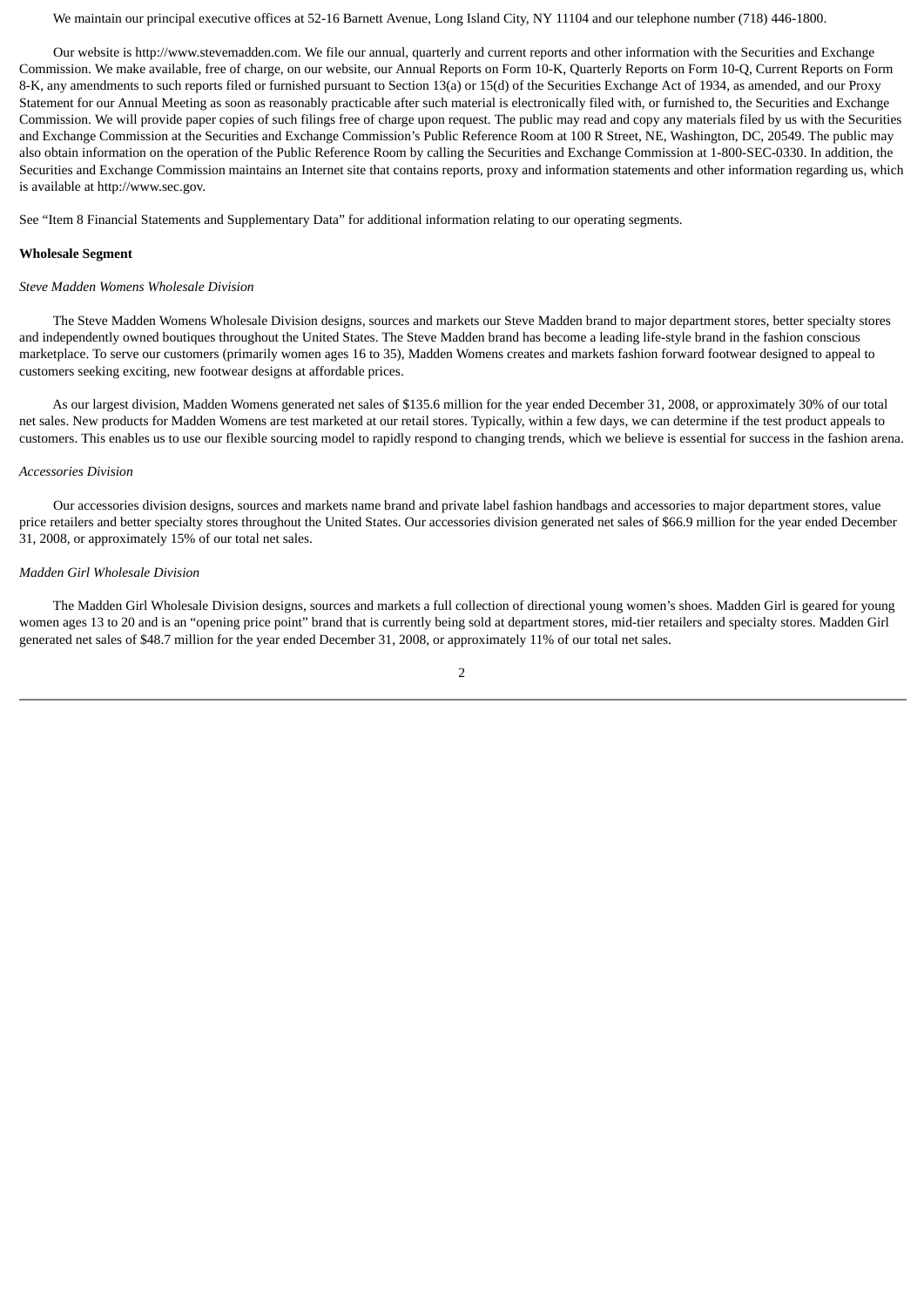#### *Steve Madden Mens Wholesale Division*

 The Steve Madden Mens Wholesale Division designs, sources and markets a full collection of directional men's shoes and fashion forward athletic shoes to major department stores, better specialty stores and independent shoe stores throughout the United States. Price points range from \$70 to \$100 at retail, targeted at men ages 20 to 40 years old. Madden Mens generated net sales of \$38.0 million for the year ended December 31, 2008, or approximately 8% of our total net sales. Madden Mens maintains open stock inventory positions in select patterns to serve the replenishment programs of its wholesale customers.

#### *Diva Acquisition Corp. – Steven Wholesale Division*

 Diva Acquisition Corp. designs, sources and markets women's fashion footwear under the Steven trademark through major department and better footwear specialty stores throughout the United States. Priced a tier above the Steve Madden brand, Steven products are designed to appeal principally to fashion conscious women, ages 25 to 45, who shop at department stores and footwear boutiques. Steven generated net sales of \$18.5 million for the year ended December 31, 2008, or approximately 4% of our total net sales.

# *Candie's Wholesale Division*

 Pursuant to our license agreement with Candie's, Inc., we design, source and market Candie's branded footwear for women and kids through our Candie's Wholesale Division. Our Candie's Wholesale Division generated net sales of \$14.3 million for the year ended December 31, 2008, or approximately 3% of our total net sales. During the second half of 2008, we transitioned Candie's business to our First Cost segment which resulted in a change of our classification of Candie's revenues from the net sales line on our Consolidated Statement of Income to the commission income line.

 On December 6, 2004, the license agreement with Candie's was amended to reflect Candie's decision to name Kohl's Corporation as the exclusive provider of a new line of Candie's apparel. Pursuant to the amendment, commencing on January 1, 2007, we no longer had the exclusive right to market Candie's branded footwear and we are permitted to sell Candie's branded footwear only to Kohl's. Under the terms of the amendment, Candie's has guaranteed that we will achieve minimum sales levels with Kohl's during the term of the agreement, which runs through December 31, 2010. In the event such minimum sales levels are not achieved, Candie's is required to compensate us in an amount based on a percentage of the sales shortfall. For the year ended December 31, 2008, the minimum sales level was met.

#### *Stevies Wholesale Division*

 Our Stevies Wholesale Division designs, sources and markets footwear for young girls to department stores, specialty stores and independent boutiques throughout the United States. Stevies generated net sales of \$5.0 million for the year ended December 31, 2008, or approximately 1% of our total net sales.

#### *Steve Madden's Fix Wholesale Division*

 We introduced Steve Madden's Fix in the fourth quarter of 2007. The Fix Division designs, sources and markets a line of fashion-forward athletic sneakers to better department stores, better specialty stores and independently owned boutiques throughout the United States. Fix is targeted at women ages 16 to 35 with average price points that range from \$50 to \$70 at retail. Fix generated net sales of \$3.2 million for the year ended December 31, 2008, or approximately 1% of our total net sales.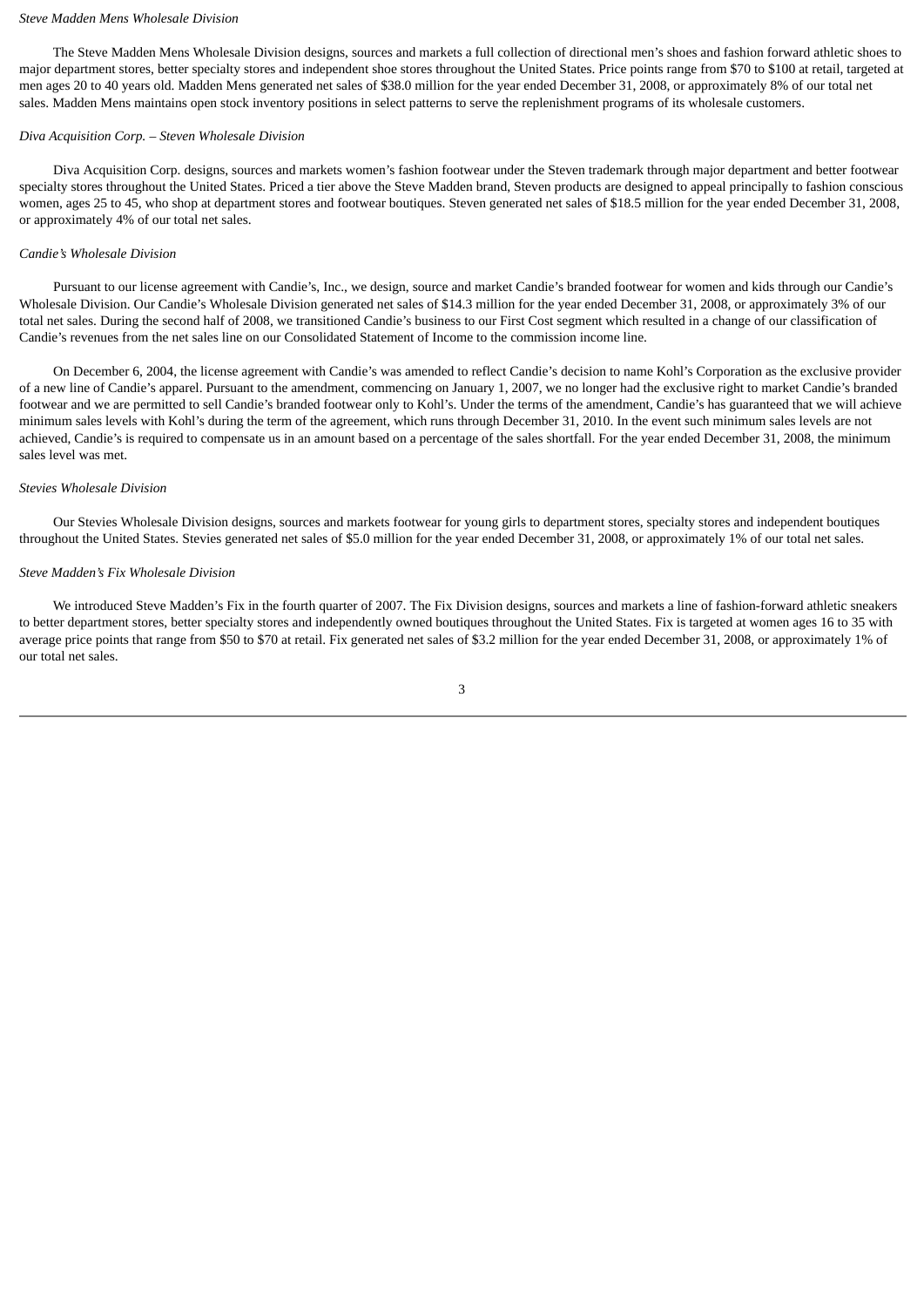#### *Fabulosity Wholesale Division*

 In July 2008, we entered into a license agreement to design, manufacture and distribute women's footwear, handbags and belts and related accessories under the Fabulosity brand. Fabulosity is an urban lifestyle brand that targets young women ages 13 to 25. It is marketed through JC Penny with average retail prices ranging from \$30 to \$65. Fabulosity, which began shipping in December of this year, generated net sales of \$1.2 million for the year ended December 31, 2008.

#### *Elizabeth and James*

 On September 10, 2008, we entered into a license agreement with Dualstar Entertainment Group, LLC, under which we have the right to use the Elizabeth and James trademark in connection with the sale and marketing of footwear. Elizabeth and James, which was created by Mary-Kate and Ashley Olsen, is distributed through luxury retailers to women ages 25 to 36 years with average retail price points from \$200 to \$350 for shoes and from \$350 to \$500 for boots. We anticipate that we will begin shipping Elizabeth and James product in the second quarter of 2009.

#### **Retail Segment**

#### *Steven Madden Retail, Inc.*

 As of December 31, 2008, we owned and operated ninety-seven (97) retail stores including ninety-two (92) stores under the Steve Madden name and four (4) under the Steven name. In addition, we operate one (1) e-commerce website (through the www.stevemadden.com website). In 2008, we opened three (3) new stores and closed seven (7) underperforming stores. Steve Madden stores are located in major shopping malls and in urban street locations across the United States, primarily focused in New York, California and Florida. In 2008, the retail stores generated annual sales in excess of \$628 per square foot. Comparative store sales (sales of those stores, including the e-commerce website, that were open for all of 2008 and 2007) were unchanged in 2008 compared to 2007. The Retail segment generated net sales of \$125.6 million for the year ended December 31, 2008, or approximately 27% of our total net sales.

 We believe that the Retail segment will continue to enhance overall sales and profitability while building equity in the Steve Madden brand. We plan to add two (2) new retail stores and close approximately ten (10) underperforming stores during 2009. Our Retail stores enable us to test and react to new products and classifications which, in turn, strengthens the product development efforts of the Steve Madden Wholesale Division.

#### **First Cost Segment**

#### *Adesso-Madden, Inc.*

 Adesso-Madden, Inc ("A-M") is our first cost, commission based division. During the second half of 2008, we transitioned our Candie's business from our Wholesale segment to A-M. This resulted in a decrease in net sales in our Candie's Wholesale Division and an increase of commission revenue in A-M. In addition, pursuant to a license agreement dated July of 2008 with Jones Investment Co. Inc., beginning in the first quarter of 2009, A-M intends to design and market women's footwear under the l.e.i. brand exclusively to Wal-mart. In addition, A-M serves as a buying agent to mass-market merchants, shoe store chains and other value-priced retailers in connection with the procurement of footwear. As a buying agent, A-M utilizes its expertise and its relationships with shoe manufacturers to facilitate the production of private label shoes to its customers' specifications. We believe that by operating in the private label, mass merchandising market, we are able to maximize additional non-branded sales opportunities. This leverages our overall sourcing and design capabilities. Currently, this division serves as a buying agent for the procurement of women's, men's and children's footwear for large retailers, including Target, Wal-Mart, J.C. Penney and Sears. A-M receives buying agent's commissions from its customers. In addition, we have leveraged the strength of our Steve Madden brands and product designs resulting in a partial recovery of our design, product and development costs from our suppliers. The First Cost segment generated operating income of \$11.6 million for the year ended December 31, 2008.

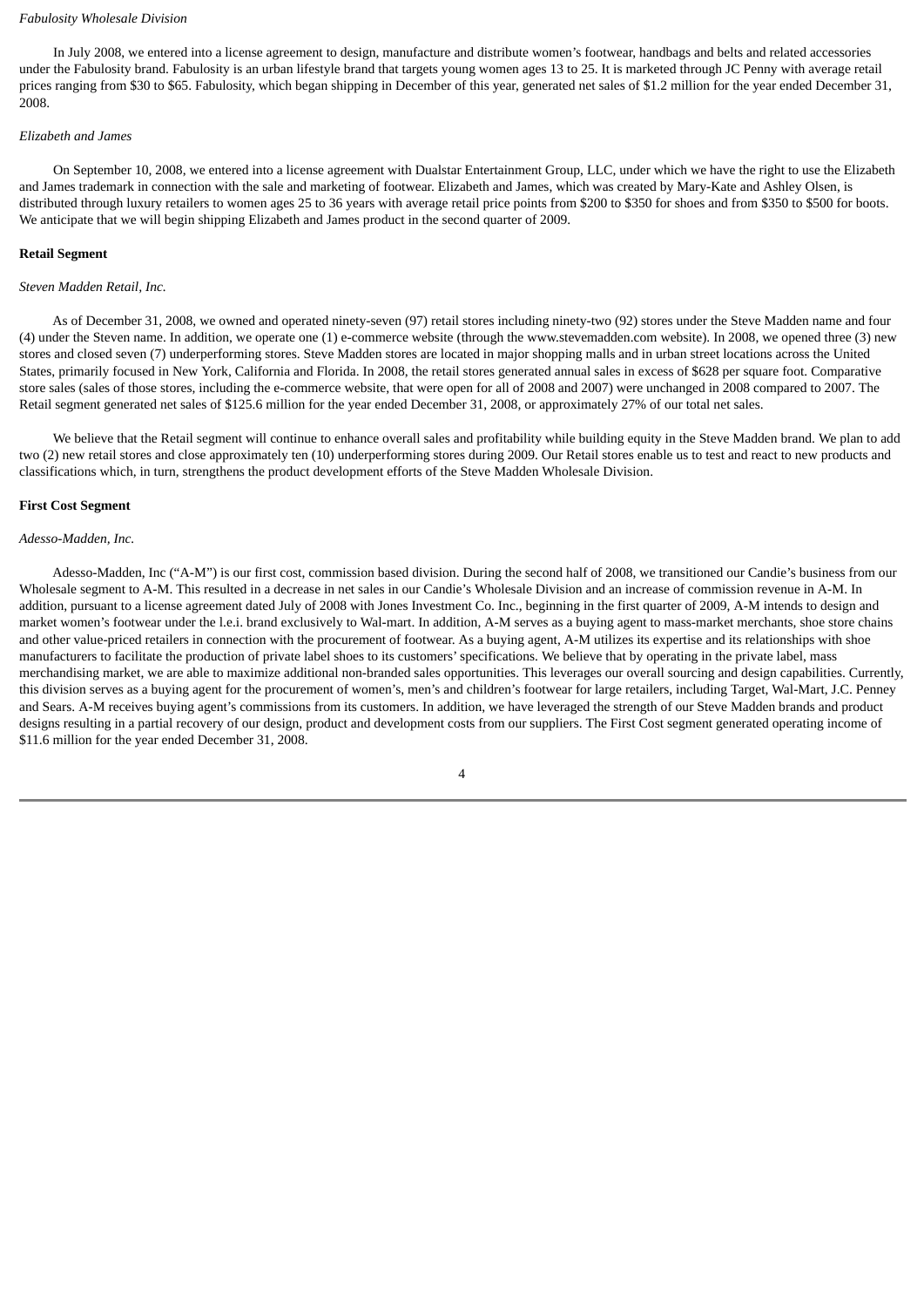#### **Licensing**

 As of December 31, 2008, we licensed our Steve Madden and Steven trademarks for use in connection with the manufacturing, marketing and sale of cold weather accessories, sunglasses, eyewear, outerwear, bedding and hosiery. Most of the license agreements require the licensee to pay us a royalty based on actual net sales, a minimum royalty in the event that specified net sales targets are not achieved and a percentage of sales for advertising the brand. Licensing income for the year ended December 31, 2008 was \$2.7 million.

#### **Design**

 We have established a reputation for our creative designs, marketing and trendy products at affordable price points. We believe that our future success will substantially depend on our ability to continue to anticipate and react to changing consumer demands in a timely manner. To meet this objective, we have developed an unparalleled design process that allows us to recognize and act quickly to changing consumer demands. Our design team strives to create designs which it believes fit our image, reflect current or future trends and can be manufactured in a timely and cost-effective manner. Once the initial design is complete, a prototype is developed, primarily in our Long Island City facility, which is reviewed and refined prior to the commencement of initial production. Most new products are then tested in selected Steve Madden retail stores. Based on these tests, among other things, management selects the products that are then offered for wholesale and retail distribution nationwide. We believe that our design and testing process and flexible sourcing model is a significant competitive advantage allowing us to mitigate the risk of production costs and the distribution of less desirable designs.

#### **Product Sourcing and Distribution**

 We source each of our product lines separately based on the individual design, styling and quality specifications of the products in such product lines. We do not own or operate manufacturing facilities; rather, we source our branded products through agents and our own sourcing office with independently owned manufacturers in China, Mexico, Brazil, Italy, Spain and India. We have established relationships with a number of manufacturers and agents in each of these countries. Although we have not entered into any long-term manufacturing or supply contracts, we believe that a sufficient number of alternative sources exist for the manufacture of our products. We continually monitor the availability of the principal materials used in our footwear, which are available from a number of sources in various parts of the world. We track inventory flow on a regular basis, monitor sell-through data and incorporate input on product demand from wholesale customers. We use retailers' feedback to adjust the production or manufacture of new products on a timely basis, which helps reduce the close out of slow-moving products.

 We distribute our products from three (3) third-party distribution warehouse centers located in California and New Jersey. By utilizing distribution facilities that specialize in distributing products to certain wholesale accounts, Steve Madden retail stores and internet fulfillment, we believe that our customers are better served.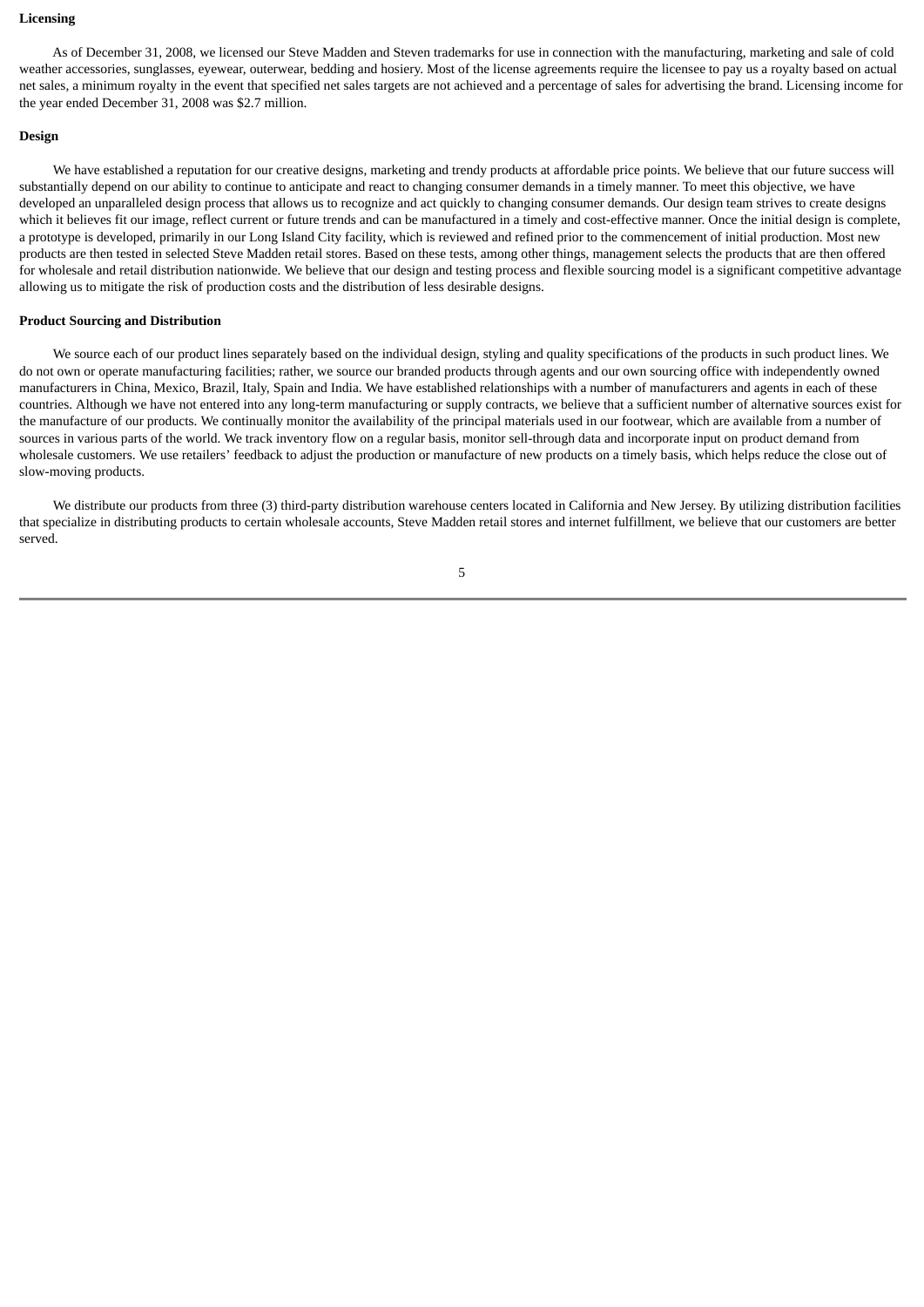#### **Customers**

 Our wholesale customers consist principally of department stores and specialty stores, including independent boutiques. Approximately 88% of our wholesale revenue is generated from department and specialty stores, including Macy's, Nordstrom, DSW, Kohl's, Famous Footwear, and Dillard's and catalog retailers, including Victoria's Secret. For the year ended December 31, 2008, Macy's accounted for approximately \$45.5 million, or 14% of our wholesale net sales and 10% of our total net sales.

#### **Distribution Channels**

 We sell our products principally through department stores, specialty stores and discount stores in the United States and through our company-owned retail stores. For the year ended December 31, 2008, our Retail segment and our Wholesale segment generated net sales of approximately \$125.6 million and \$331.4 million, or 27% and 73% of our total net sales, respectively. Each of these distribution channels are described below.

#### *Steve Madden and Steven Retail Stores*

 As of December 31, 2008, we operated ninety-two (92) company-owned retail stores under the Steve Madden name and four (4) under the Steven name and one (1) e-commerce website (through the www.stevemadden.com website). We believe that our retail stores will continue to enhance overall sales, profitability, and our ability to react to changing consumer trends. The stores are also a marketing tool that allows us to strengthen brand recognition and to showcase selected items from our full line of branded and licensed products. Furthermore, the retail stores provide us with a venue to test and introduce new products and merchandising strategies. Specifically, we often test new designs at our Steve Madden retail stores before scheduling them for mass production and wholesale distribution. In addition to these test marketing benefits, we have been able to leverage sales information gathered at Steve Madden retail stores to assist our wholesale customers in order placement and inventory management.

 A typical Steve Madden store is approximately 1,400 to 1,600 square feet and is located in a mall or street location that we expect will attract the highest concentration of our core demographic, style-conscious customer base. The Steven stores, which are generally the same size as our Steve Madden stores, have a more sophisticated design and format styled to appeal to their more mature target audience. In addition to carefully analyzing mall demographics and locations, we also set profitability guidelines for each potential store site. Specifically, we target well trafficked sites at which the demographics fit our consumer profile and seek new locations where the projected fixed annual rent expense stays within our guidelines. By setting these guidelines, we seek to identify stores that will contribute to our overall profitability both in the near and longer terms.

#### *Department Stores*

 We currently sell to over 3,700 doors of 17 department stores throughout the United States. Our major accounts include Macy's, Nordstrom, Dillard's and Lord & Taylor.

 We provide merchandising support to our department store customers which includes in-store fixtures and signage, supervision of displays and merchandising of our various product lines. Our wholesale merchandising effort includes the creation of in-store concept shops, where a broader collection of our branded products are showcased. These in-store concept shops create an environment that is consistent with our image and are designed to enable the retailer to display and sell a greater volume of our products per square foot of retail space. In addition, these in-store concept shops encourage longer term commitment by the retailer to our products and enhance consumer brand awareness.

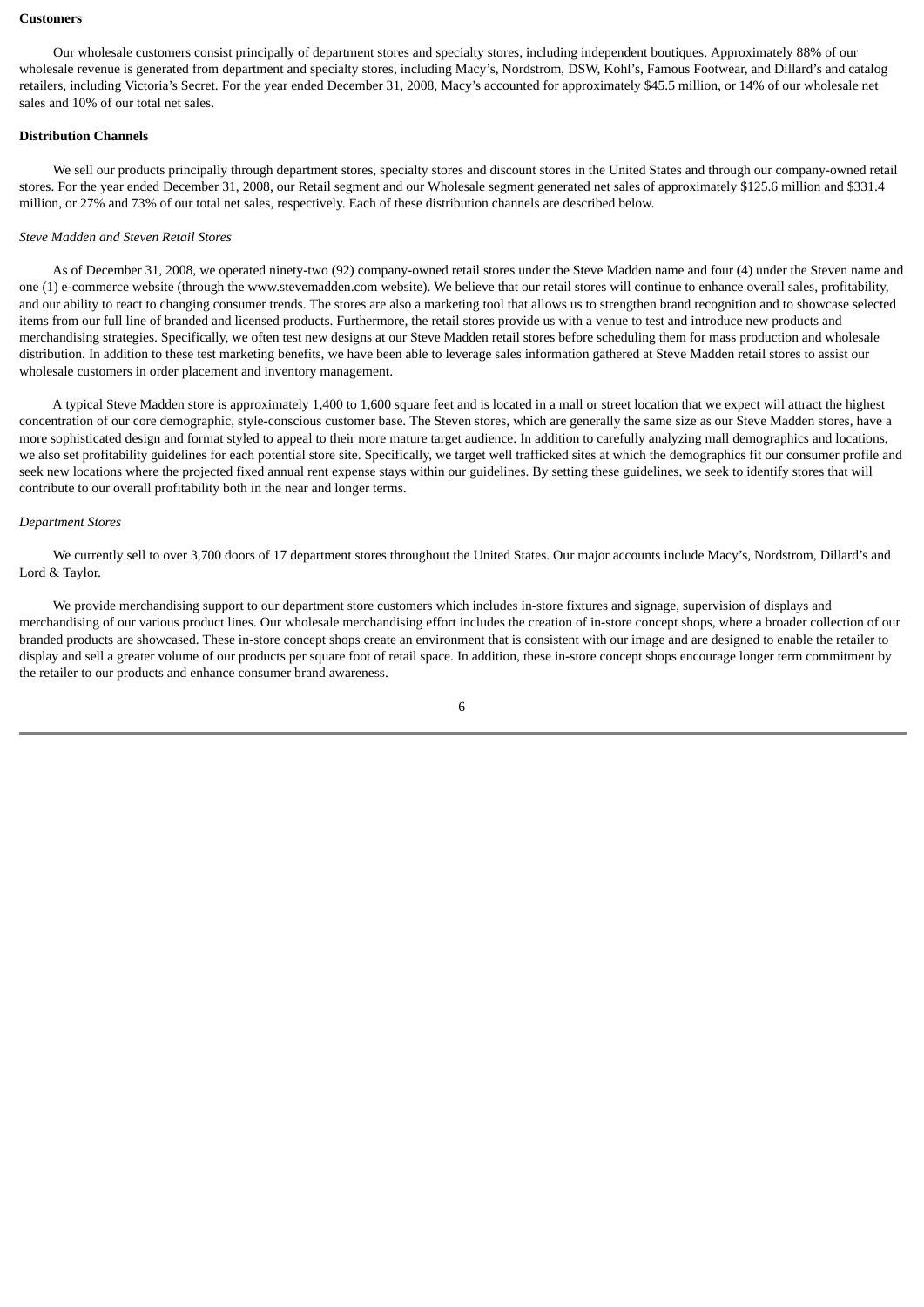In addition to merchandising support, our key account executives maintain weekly communications with their respective accounts to guide them in placing orders and to assist them in managing inventory, assortment and retail sales. We leverage our sell-through data gathered at our retail stores to assist department stores in allocating their open-to-buy dollars to the most popular styles in the product line and to phase out styles with weaker sell-throughs, which reduces markdown exposure at season's end.

#### *Specialty Stores/Catalog Sales*

 We currently sell to specialty store locations throughout the United States. Our major specialty store accounts include DSW, Famous Footwear and Journeys. We offer our specialty store accounts the same merchandising, sell-through and inventory tracking support offered to our department store accounts. Sales of our products are also made through various catalogs, such as Victoria's Secret.

#### *Internet Sales*

 We operate an Internet website, www.stevemadden.com, where customers can purchase numerous styles of our Steve Madden, Steven, Steve Madden Mens and selected styles from Madden Girl, footwear and accessory products.

#### **Distribution Agreements**

 Steve Madden products are available in many countries and territories worldwide via several retail selling and distribution agreements. Under the terms of the agreements, the distributors and retailers are required to open a minimum number of stores each year and to pay us a fee for each pair of footwear purchased, and in many cases, an additional sales royalty as a percentage of sales or a predetermined amount per unit of sale. Under the terms of the distribution agreements, the distributor is required to purchase certain minimum amounts of Steve Madden shoes. These agreements, which expire at various times through December 31, 2012 with renewal options at the election of the distributors and retailers, are exclusive in their specific territories which include China, Canada, Turkey, Mexico, Australia, Israel, UAE, The United Kingdom, Korea, Morocco, Greece, several countries in southeast Asia, including Indonesia and Thailand, Morocco, and several countries in Central and South America.

#### **Competition**

 The fashion footwear industry is highly competitive. We compete with specialty shoe companies as well as companies with diversified footwear product lines, such as Nine West, Skechers, Kenneth Cole, Nike, Guess and Jessica Simpson who may have greater financial and other resources than us. We believe effective advertising and marketing, fashionable styling, high quality, value and fast manufacturing turnaround are the most important competitive factors and intend to continue to employ these elements as we develop our products.

#### **Marketing and Sales**

 We have focused on creating an integrated brand building program to establish Steve Madden as a leading designer of fashion footwear for style-conscious young women and men. Principal marketing activities include product placements in lifestyle and fashion magazines, personal appearances by Creative and Design Chief, Steve Madden, and in-store promotions. In addition, we continue to promote our website (www.stevemadden.com) where customers can purchase Steve Madden, Steven, Steve Madden Mens and selected styles from Madden Girl footwear, as well as view exclusive content, participate in contests and "live chat" with customer service representatives.

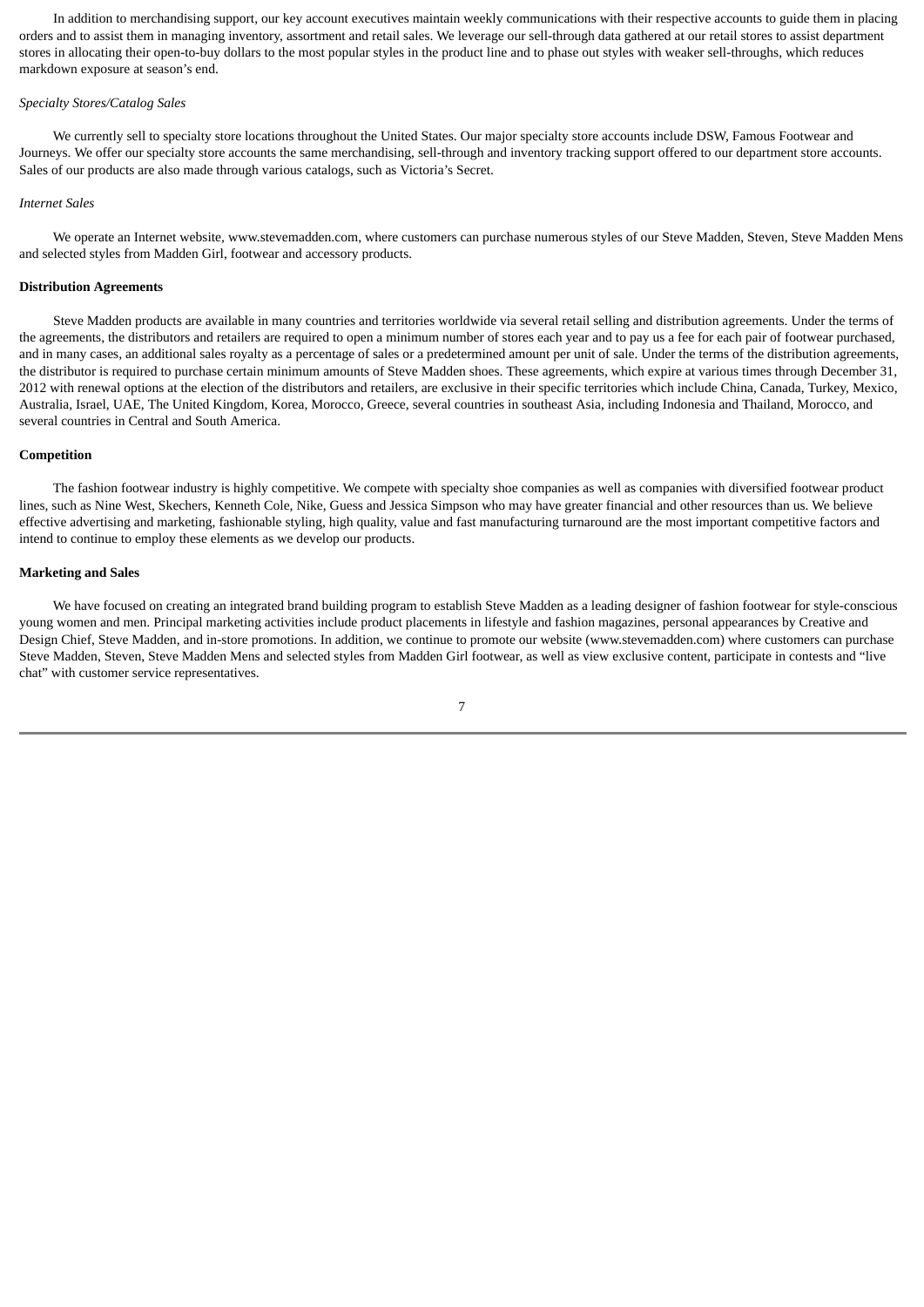#### **Management Information Systems (MIS) Operations**

 Sophisticated information systems are essential to our ability to maintain our competitive position and to support continued growth. We operate on a dual AS/400 system which provides system support for all aspects of our business, including manufacturing purchase orders, customer purchase orders, order allocations, invoicing, accounts receivable management, quick response replenishment, point-of-sale support and financial and management reporting functions. We have a PKMS bar coded warehousing system that is integrated with the wholesale system in order to provide accurate inventory positions and quick response size replenishment for our customers. In addition, we have installed an EDI system which provides a computer link between us and certain wholesale customers that enables both the customer and us to monitor purchases, shipments and invoicing. The EDI system also improves our ability to respond to customer inventory requirements on a weekly basis.

#### **Receivables Financing; Line of Credit**

 Under the terms of our factoring agreement with GMAC Commercial Finance LLC, as amended, we may request advances from the factor of up to 85% of aggregate receivables factored by GMAC. The agreement, which has no specific expiration date and can be terminated by us effective on or after June 30, 2009 with sixty (60) days prior written notice, provides us with a \$50 million credit facility with a \$25 million sub-limit for Letters of Credit. The agreement can be terminated by GMAC upon the occurrence, and in certain instances continuance after notice, of certain specified defaults. We also pay a fee that varies depending on the customer of between 0.15% and 0.25% of the gross invoice amount factored with GMAC. Prior to the amendment to the factoring agreement discussed in the next paragraph, we sold a substantial portion of our receivables, principally without recourse, to GMAC. As of December 31, 2008 and 2007, \$92 and \$272 of factored receivables, respectively, were sold by us with recourse. GMAC maintains a lien on all of our receivables to secure our obligations and assumes the credit risk for all purchased accounts approved by them with certain exceptions.

 In November of 2008, GMAC announced that it did not have enough capital to qualify to become a bank holding company and thereby qualify to access certain government funding sources. GMAC stated that failure to become a bank holding company would have a near-term material adverse effect on its business and its financial position. In light of these statements and the worsening financial climate, we were concerned about GMAC's ability to maintain our cash flow, and if needed, to fund advances. In addition, we were concerned that in a GMAC bankruptcy proceeding, our accounts receivable sold to GMAC under the factoring agreement in effect prior to January 1, 2009, might be deemed an asset of GMAC's and thus the future cash collections on same would not be available to us. To hedge against these concerns, in November of 2008, we borrowed the maximum amount allowed by the terms of the agreement, which had the effect of mitigating, to the extent of the borrowings, the possible financial effect of any GMAC bankruptcy filing. As of December 31, 2008, we had advances payable due to GMAC of \$30,168 against gross factored receivables of \$44,082. The interest rate on the advances, which has changed from time to time by amendments to the agreement and which is currently a variable rate based on the 30-day London Interbank Offered Rate (LIBOR), averaged 4.2% in 2008. We had no advances payable due to GMAC as of December 31, 2007. On January 2, 2009, GMAC announced that it had qualified as a bank holding company and that it received \$5 billion from the U.S. Department of Treasury under the Troubled Asset Relief Program. Effective January 1, 2009, the factoring agreement was amended so that we retained title to our factored accounts receivable, which would keep our outstanding receivables from being the property of GMAC subject to administration in a future GMAC bankruptcy proceeding, if any. Subsequent to the year end, we began reducing the loan balance with the proceeds from the collections of factored accounts receivable, and as of February 17, 2009, the loan was completely paid off.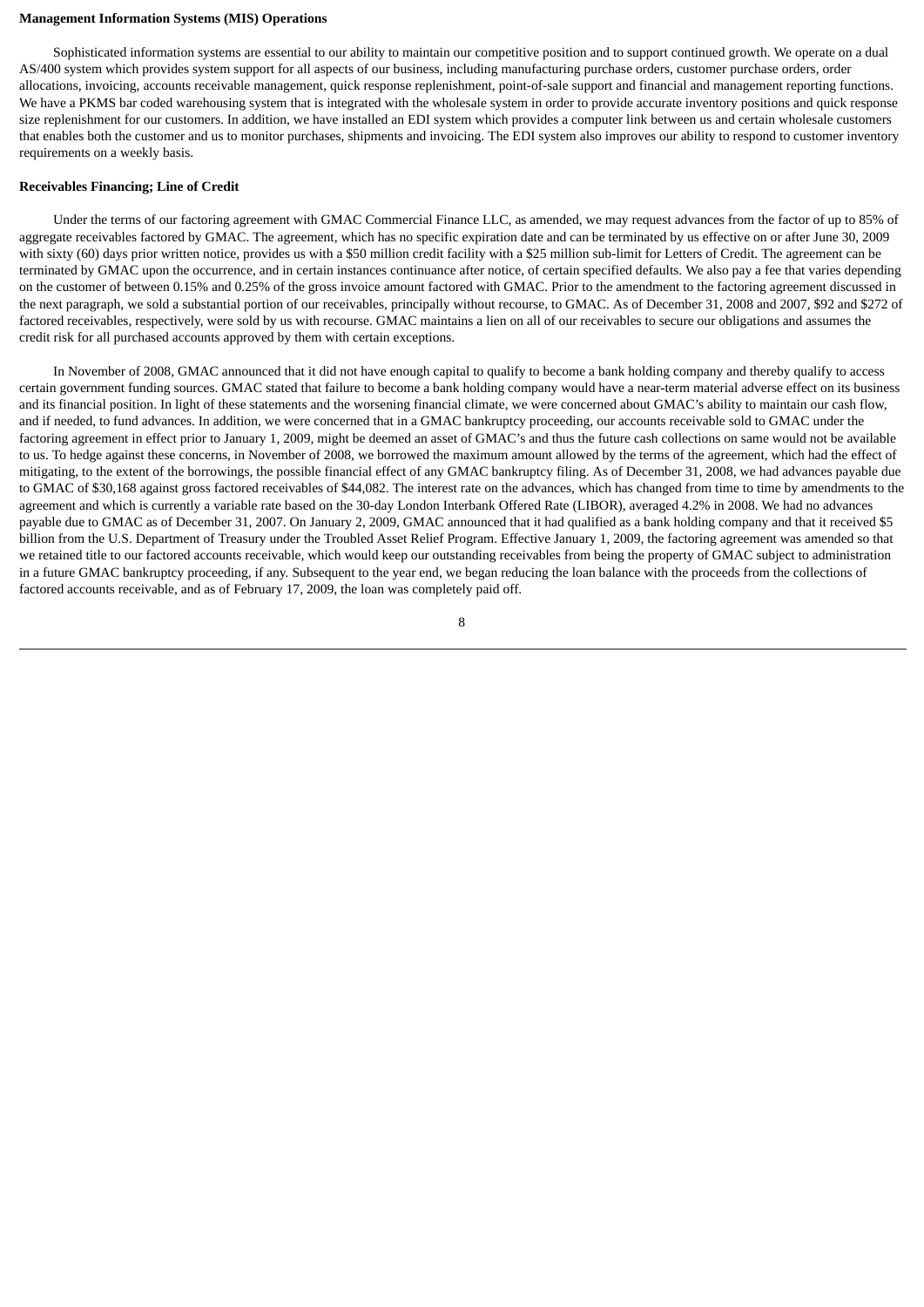Our Daniel M. Friedman Division had a factoring agreement with Wells Fargo Century that expired on June 30, 2007. As of July 1, 2007, Daniel M. Friedman has been incorporated into the GMAC agreement.

#### **Trademarks and Service Marks**

 The STEVE MADDEN and/or STEVE MADDEN plus Design trademarks and service marks have been registered in numerous International Classes in the United States (Int'l Cl. 25 for clothing and footwear; Int'l Cl. 18 for leather goods, such as handbags and wallets; Int'l Cl. 9 for eyewear; Int'l Cl. 14 for jewelry; Int'l Cl. 3 for cosmetics and fragrances; Int'l Cl. 20 for picture frames; Int'l Cl. 16 for paper goods; and Int'l Cl. 35 for retail store services). We also have pending trademark applications in the United States for the mark STEVE MADDEN and/or STEVE MADDEN plus Design in numerous international classes (Class 9 for CDs and Class 25 for sleepwear).

 We also have trademark registrations in the United States for the marks EYESHADOWS BY STEVE MADDEN (Int'l Cl. 9 for eyewear), STEVEN M. (Int'l Class 25 for clothing and footwear); STEVEN BY STEVE MADDEN (Int'l Cl. 25 for footwear and Int'l Cl. 18 for small leather goods); NATURAL COMFORT (Int'l Cl. 25 for footwear); STEVE MADDEN LUXE (Int'l Cl. 25 for clothing and footwear); STEVEN (Int'l Cl. 3 for cosmetics and fragrances; Int'l Cl. 9 for eyewear; Int'l Cl. 14 for jewelry; Int'l Cl. 18 for bags; Int'l Cl. 25 for clothing and footwear; Int'l Cl. 26 for hair accessories; and Int'l Cl. 35 for retail store services); CIRCLE WITH ASTERISK DESIGN (in Class 25 for clothing and footwear); FIX (in Class 25 for footwear); FIX\* (in Class 25 for footwear); STEVE MADDEN'S FIX (in Class 25 for clothing and footwear); and, STEVE MADDEN'S FIX AND DESIGN (in Class 25 for clothing and footwear). We also own a registration for the mark SOHO COBBLER plus Design in the U.S. in Class 25 for footwear.

 We also have several pending applications in the U.S. for MADDEN in international classes (Class 14 for jewelry and watches, Class 18 for bags, and Class 25 for clothing and footwear). We also have pending applications in the U.S. for MADDEN BY STEVE MADDEN in Class 18 for bags.

 Additionally, we have several pending trademark and service mark applications in the United States for various marks, MADDEN GIRL (in Class 18 for bags and in Class 25 for clothing and footwear); MADDEN GIRLZ (in Class 25 for clothing and footwear); MADDEN BOYZ (in Class 25 for clothing and footwear); MADDEN KIDZ for clothing and footwear); MADDEN NEW YORK (in Class 25 for clothing and footwear); MADDEN ACTIVE (in Class 25 for clothing and footwear); MADDEN SPORT (in Class 25 for clothing and footwear); STEVEN BY STEVE MADDEN (in Class 18 for bags and Class 25 for belts); FINA FIRENZE (in Class 18 for bags and in Class 25 for belts and footwear); STEVE MADDEN DESIGN PLUS PEACE LOVE SHOES (in Class 25 for footwear); PEACE LOVE SHOES (STANDARD CHARACTERS) (in Class 25 for footwear); PEACE LOVE SHOES LOGO (in Class 24 for towels and in Class 25 for footwear, clothing and belts); and, STEVE MADDEN DESIGN PLUS PEACE LOVE SHOES LOGO PLUS PEACE LOVE SHOES (in Class 25 for footwear).

 We further own registrations for the STEVE MADDEN and/or STEVE MADDEN plus Design trademarks and service marks in various International Classes in Argentina, Armenia, Aruba, Australia, Azerbaijan, Bahrain, Belize, Brazil, Canada, Chile, China, Colombia, El Salvador, Estonia, Georgia, Guatemala, Hong Kong, Indonesia, Israel, Italy, Japan, Kazakhstan, Korea, Kyrgyzstan, Latvia, Lebanon, Lithuania, Malaysia, Mexico, Moldova, Netherland Antilles, New Zealand, the Netherlands, Nicaragua, Norway, Oman, Panama, Paraguay, the Philippines, Qatar, Russia, Saudi Arabia, Singapore, South Africa, Taiwan, Thailand, Turkey, Turkmenistan, Ukraine, the United Arab Emirates, Uzbekistan, the European Union, and the Benelux countries and has pending applications for registration of the STEVE MADDEN and/or STEVE MADDEN plus Design trademarks and service marks in Argentina, Aruba, Bahamas, Belarus, Canada, China, Costa Rica, Ecuador, Egypt, Guatemala, Honduras, India, Indonesia, Jordan, Korea, Kuwait, Morocco, Oman, Peru, Saudi Arabia, Tajikistan, Turkey, Venezuela, and the United Arab Emirates.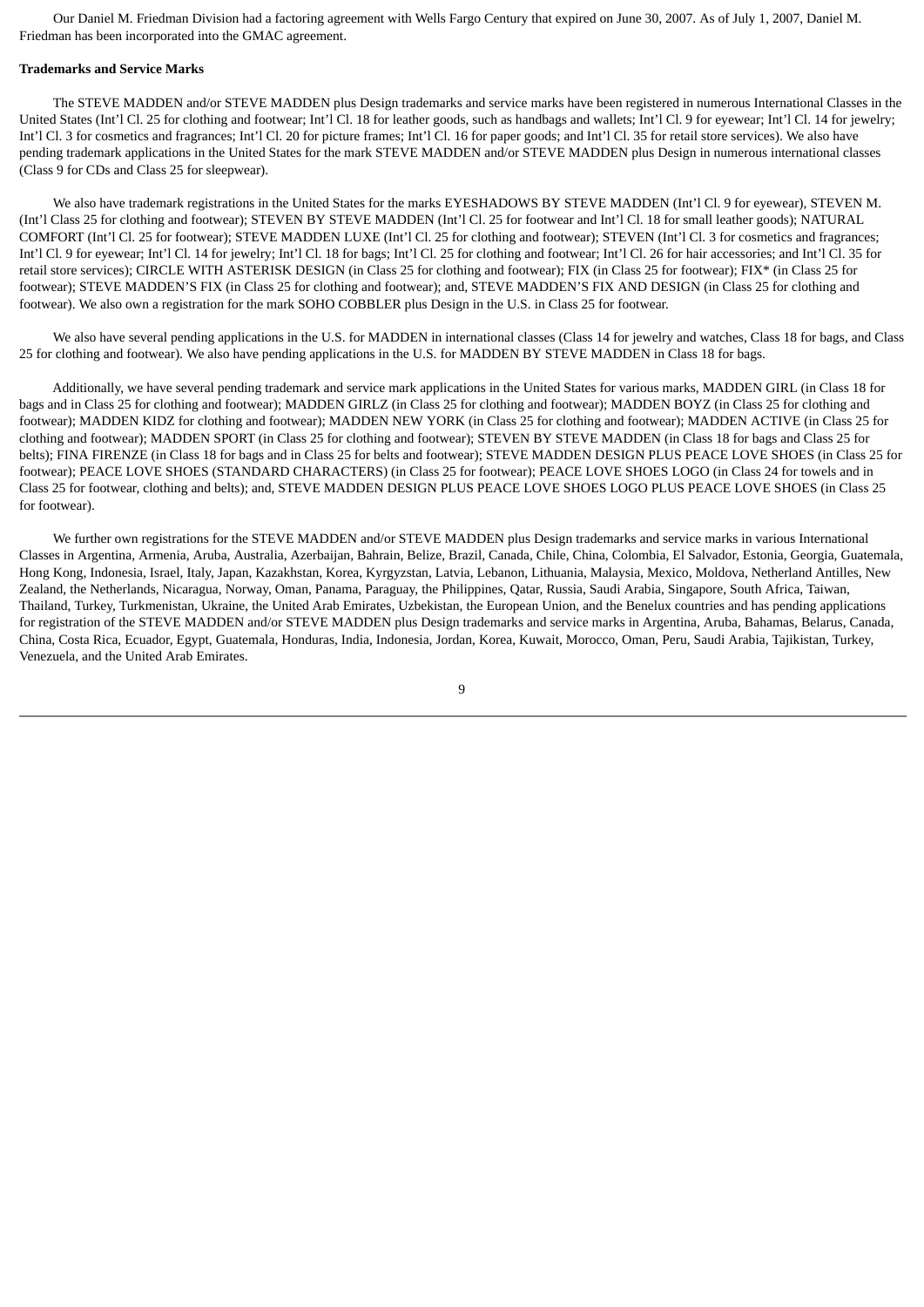Additionally, we own registrations for the STEVEN trademark and service mark in various International Classes in Australia, Bahrain, Belize, China, the Dominican Republic, El Salvador, the European Union, Hong Kong, Israel, Japan, Kuwait, Lebanon, Malaysia, New Zealand, Netherland Antilles, Norway, Panama, the Philippines, Qatar, Russia, Saudi Arabia, South Africa, Thailand, Taiwan, Turkey, and the United Arab Emirates and have pending applications for STEVEN trademark and service mark in Armenia, Azerbaijan, China, Columbia, Costa Rica, Egypt, Guatemala, India, Italy, Jordan, Korea, Malaysia, Nicaragua, Oman, Taiwan, Thailand, and Venezuela.

We further own registrations for the "torch stripe" design in Class 25 in the European Union and Panama, and China.

 We further own registrations for the mark STEVEN BY STEVE MADDEN in various international classes in Aruba, Australia, China, the European Union, Hong Kong, Korea, New Zealand, and Taiwan and have pending applications for the mark STEVEN BY STEVE MADDEN in various international classes in Canada, China, Ecuador, Egypt, India, Israel, Korea, Taiwan, Turkey, Saudi Arabia, and Venezuela.

 We further own registrations for the mark STEVE MADDEN'S FIX\* in international class 25 in the European Union, Mexico, and Turkey and have pending applications for the mark STEVE MADDEN'S FIX\* in international class 25 in Canada, China, Morocco, Panama and The United Arab Emirates.

We further have pending applications for the mark MADDEN GIRL in international class 25 in Egypt, India, Kuwait, Saudi Arabia and Turkey.

We further have pending applications for the mark NATURAL COMFORT in various international classes in Egypt, India, Kuwait, and Saudi Arabia.

 We further own registrations for the mark SM NEW YORK and/or SM NEW YORK PLUS DESIGN in International Class 25 (clothing and footwear) in Aruba, Australia, Belize, Costa Rica, the Dominican Republic, Ecuador, El Salvador, Guatemala, Hong Kong, Netherland Antilles, Nicaragua, New Zealand, Panama, Taiwan and have pending applications for registration of the SM NEW YORK and/or SM NEW YORK PLUS DESIGN mark in International Class 25 (clothing and footwear) in Columbia, Honduras, India, Indonesia, Kuwait, Saudi Arabia, South Africa, and Venezuela.

 Additionally, we, through our Diva Acquisition Corp. subsidiary, own registrations for the DAVID AARON trademark and service mark in various International Classes in the United States (Int'l Cl. 25 for clothing and footwear; Int'l Cl. 18 for leather goods, such as handbags and wallets), and in Australia, Canada, the European Union, Hong Kong and South Africa in some or all of Classes 3, 18, and 25. Also, we own registrations for our DAVID AARON trademark in International Class 3 for perfume and cosmetics; International Class 9 for eyewear; International Class 14 for jewelry; International Class 16 for paper goods; International Class 18 for bags; International Class 24 for bed and bath products; International Class 25 for clothing and footwear and International Class 26 hair accessories in Korea.

 We, through our Stevies, Inc. subsidiary, also own various registrations for the STEVIES and /or STEVIES plus Design trademark and service mark in a number of International Classes in the United States (Int'l Class 25 for clothing and footwear; Int'l Class 18 for leather goods, such as handbags and wallets; International Class 14 for jewelry; International Class 28 for toys; Int'l Class 16 for paper goods; Int'l Class 3 for perfume and cosmetics, Int'l Class 9 for CDs and eyewear; and Int'l Cl. 27 for rugs and carpets; and for STEVIES BY STEVE MADDEN in Class 14 for jewelry, Class 9 for eyewear, Class 3 for perfume and cosmetics, Class 25 for clothing and footwear, Class 28 for toys and games, Class 35 for retail services, Class 16 for stationery and notebooks, Class 18 for bags.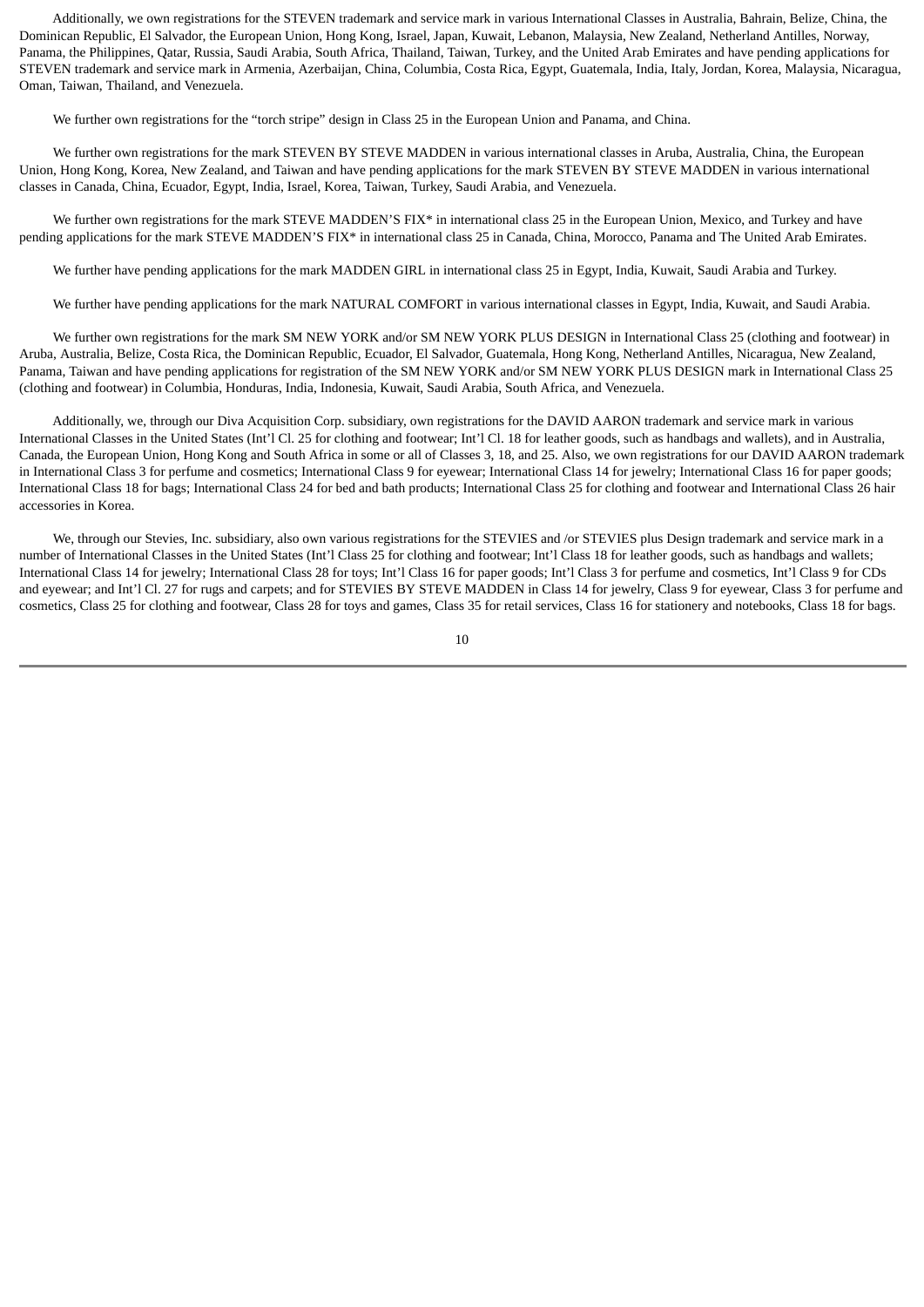Additionally, Stevies, Inc. has pending trademark and service mark applications and/or existing registrations for the STEVIES and STEVIES plus Design marks in various International Classes in Aruba, Argentina, Australia, Bahrain, Brazil, Canada, China, Chile, Colombia, Costa Rica, Dominican Republic, Egypt, El Salvador, European Union, Guatemala, Hong Kong, Honduras, Indonesia, India, Israel, Japan, Korea, Kuwait, Lebanon, Malaysia, Mexico, Netherland Antilles, Nicaragua, New Zealand, Oman, Panama, Peru, Qatar, Saudi Arabia, Singapore, South Africa, Taiwan, Thailand, Turkey, the United Arab Emirates and Venezuela.

 We believe that our trademarks have a significant value and are important to the marketing of our products. There can be no assurance, however, that we will be able to effectively obtain rights to our marks throughout all of the countries of the world. Moreover, no assurance can be given that others will not assert rights in, or ownership of, our trademarks and other proprietary rights of or that we will be able to successfully resolve such conflicts. Our failure to protect such rights from unlawful and improper appropriation may have a material adverse effect on our business, financial condition, results of operations and liquidity.

#### **Employees**

 On February 5, 2009, we employed approximately one thousand five hundred and ten (1,510) employees, of whom approximately seven hundred forty (740) work on a full-time basis and approximately seven hundred seventy (770) work on a part-time basis, most of whom work in the Retail segment. Our management considers relations with our employees to be good.

#### **Seasonality**

Historically, our merchandising businesses have experienced holiday retail seasonality. In addition to seasonal fluctuations, our operating results fluctuate quarter to quarter as a result of the timing of holidays, weather, the timing of larger shipments of footwear, market acceptance of our products, the mix, pricing and presentation of the products offered and sold, the hiring and training of additional personnel, inventory write downs for obsolescence, the cost of materials, the product mix between wholesale, retail and licensing businesses, the incurrence of other operating costs and factors beyond our control, such as general economic conditions and actions of competitors.

#### **Backlog**

 We had unfilled wholesale customer orders of \$90.5 million and \$113.8 million, as of February 21, 2009 and 2008, respectively. Due to the realignment of our Candie's business from our Wholesale segment to our commission based First Cost segment, there are no Candie's orders included this year as compared to \$10.8 million of Candie's orders included last year. Our backlog at a particular time is affected by a number of factors, including seasonality, timing of market weeks and wholesale customer purchases of our core basic products through our open stock program. Accordingly, a comparison of backlog from period to period may not be indicative of eventual shipments.

# <span id="page-12-0"></span>**ITEM 1A RISK FACTORS**

 You should carefully consider the risks and uncertainties we describe below and the other information in this Annual Report on Form 10-K before deciding to invest in, sell or retain shares of our common stock. These are not the only risks and uncertainties that we face. Additional risks and uncertainties that we do not currently know about or that we currently believe are immaterial, or that we have not predicted, may also harm our business operations or adversely affect us. If any of these risks or uncertainties actually occurs, our business, financial condition, results of operations and liquidity could be materially harmed.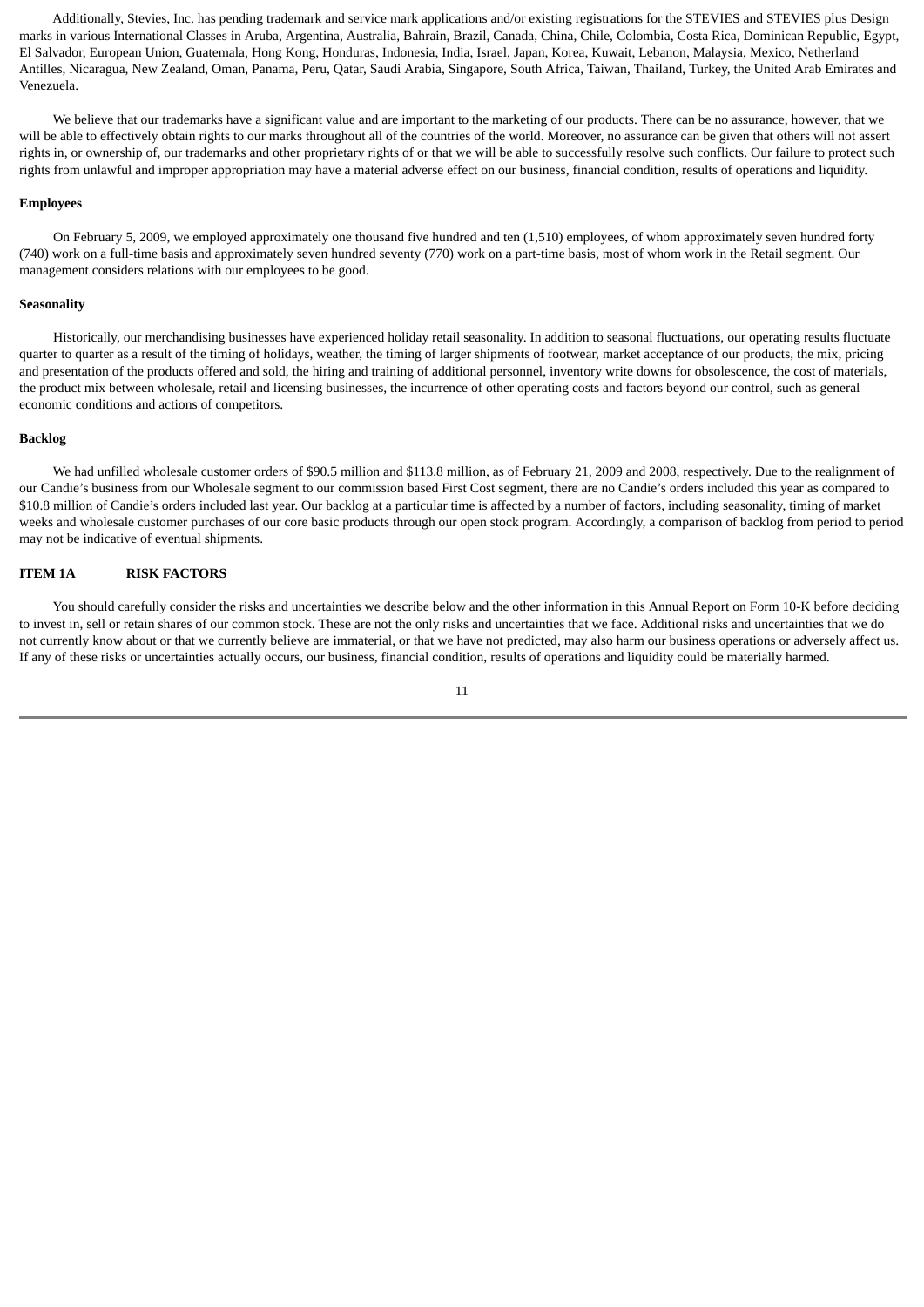*Fashion Industry Risks*. Our success depends in significant part upon our ability to anticipate and respond to product and fashion trends as well as to anticipate, gauge and react to changing consumer demands in a timely manner. There can be no assurance that our products will correspond to the changes in taste and demand or that we will be able to successfully market products that respond to such trends. If we misjudge the market for our products, we may be faced with significant excess inventories for some products and missed opportunities for others. In addition, misjudgments in merchandise selection could adversely affect our image with our customers resulting in lower sales and increased markdown allowances for customers which could have a material adverse effect on our business, financial condition, results of operations and liquidity.

 The industry in which we operate is cyclical, with purchases tending to decline during recessionary periods when disposable income is low. Purchases of contemporary shoes and accessories tend to decline during recessionary periods and also may decline at other times. There can be no assurance that we will be able to grow or even maintain our current level of revenues and earnings, or remain profitable in the future. A recession in the national or regional economies or uncertainties regarding future economic prospects, among other things, could affect consumer spending habits and have a material adverse effect on our business, financial condition, results of operations and liquidity.

 In recent years, the retail industry has experienced consolidation and other ownership changes. In the future, retailers in the United States and in foreign markets may further consolidate, undergo restructurings or reorganizations, or realign their affiliations, any of which could decrease the number of stores that carry our products or increase the ownership concentration within the retail industry. While such changes in the retail industry to date have not had a material adverse effect on our business or financial condition, results of operations and liquidity, there can be no assurance as to the future effect of any such changes.

 *Economic Uncertainty and Political Risks.* Our opportunities for long-term growth and profitability are accompanied by significant challenges and risks, particularly in the near term. Specifically, our business is dependent on consumer demand for our products. We believe that declining consumer confidence accompanied with changes in credit availability, interest rates, energy prices, unemployment rates and consumers' disposable income negatively impacted the level of consumer spending for discretionary items during the year ended December 31, 2008. Despite the worsening retail environment, we achieved a revenue growth in both our Wholesale and Retail segments in 2008. A continued weak economic environment could have a negative effect on the Company's sales and results of operations during the year ending December 31, 2009 and thereafter. In addition, current unstable political conditions, including the potential or actual conflicts in Iraq, North Korea or elsewhere, or the continuation or escalation of terrorism, could have a material adverse effect on our business, financial condition, results of operations and liquidity.

 *Inventory Management***.** The fashion-oriented nature of our products and the rapid changes in customer preferences leave us vulnerable to an increased risk of inventory obsolescence. Thus, our ability to manage our inventories properly is an important factor in our operations. Inventory shortages can adversely affect the timing of shipments to customers and diminish sales and brand loyalty. Conversely, excess inventories can result in lower gross margins due to the excessive discounts and markdowns that might be necessary to reduce inventory levels. Our inability to effectively manage our inventory could have a material adverse effect on our business, financial condition, results of operations and liquidity.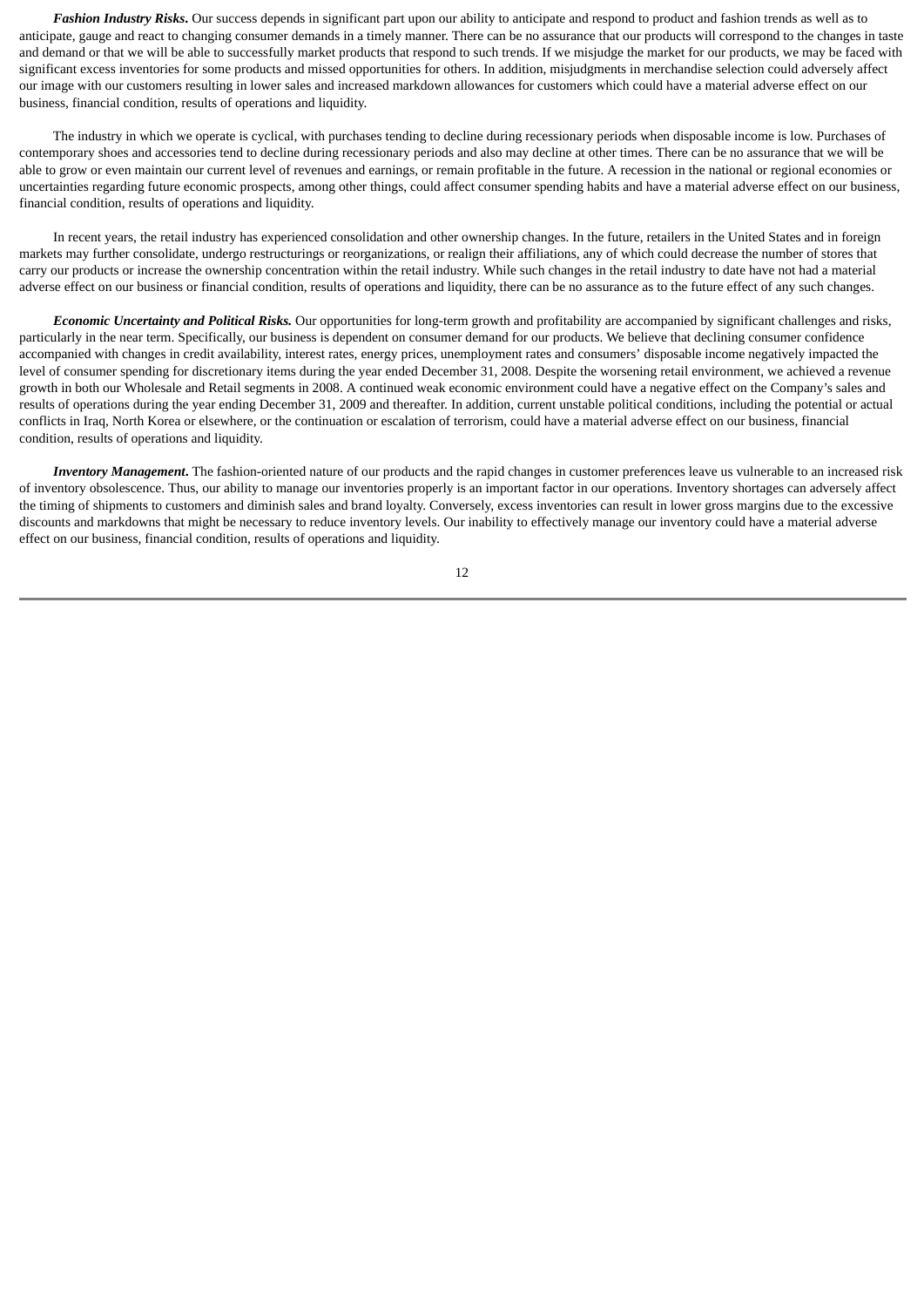*Dependence upon Customers and Risks Related to Extending Credit to Customers***.** Our customers consist principally of department stores and specialty stores, including shoe boutiques. Certain of our department store customers, including some under common ownership, account for significant portions of our wholesale business.

 We generally enter into a number of purchase order commitments with our customers for each of our lines every season and do not enter into long-term agreements with any of our customers. Therefore, a decision by a significant customer of ours, whether motivated by competitive conditions, financial difficulties or otherwise, to decrease the amount of merchandise purchased from us or to change its manner of doing business could have a material adverse effect on our business, financial condition, results of operations and liquidity. We sell our products primarily to retail stores across the United States and extend credit based on an evaluation of each customer's financial condition, usually without collateral. While various retailers, including some of our customers, have experienced financial difficulties in the past few years which increased the risk of extending credit to such retailers, our losses due to bad debts have been limited. Pursuant to the terms of our factoring agreement, GMAC currently assumes the credit risk related to approximately 85% of our accounts receivable. However, financial difficulties of a customer could cause us to curtail business with such customer or require us to assume more credit risk relating to such customer's accounts receivable.

 *Impact of Foreign Manufacturers***.** During the year ended December 31, 2008, virtually all of our products were purchased through arrangements with a number of foreign manufacturers, primarily from China, Mexico, Brazil, Italy, Spain and India.

 Risks inherent in foreign operations include work stoppages, transportation delays and interruptions, changes in social, political and economic conditions which could result in the disruption of trade from the countries in which our manufacturers or suppliers are located, the imposition of additional regulations relating to imports, the imposition of additional duties, taxes and other charges on imports, significant fluctuations of the value of the dollar against foreign currencies, or restrictions on the transfer of funds, any of which could have a material adverse effect on our business, financial condition, results of operations and liquidity. We do not believe that any such economic or political condition will materially affect our ability to purchase products, since a variety of materials and alternative sources are available. We cannot be certain, however, that we will be able to identify such alternative sources without delay (if ever) or without greater cost to us. Our inability to identify and secure alternative sources of supply in this situation could have a material adverse effect on our business, financial condition, results of operations and liquidity.

 Our imported products are also subject to United States custom duties. The United States and the countries in which our products are produced or sold, from time to time, impose new quotas, duties, tariffs, or other restrictions, or may adversely adjust prevailing quota, duty or tariff levels, any of which could have a material adverse effect on our business, financial condition, results of operations and liquidity.

 *Possible Adverse Impact of Unaffiliated Manufacturers' Inability to Manufacture in a Timely Manner, Meet Quality Standards or to Use Acceptable Labor Practices***.** As is common in the footwear industry, we contract for the manufacture of virtually all of our products to our specifications through foreign manufacturers. We do not own or operate any manufacturing facilities and we are therefore dependent upon independent third parties for the manufacture of all of our products. Our products are manufactured to our specifications by our international manufacturers. The inability of a manufacturer to ship orders of our products in a timely manner or to meet our quality standards could cause us to miss the delivery date requirements of our customers for those items, which could result in cancellation of orders, refusal to accept deliveries or a reduction in purchase prices, any of which could have a material adverse effect on our business, financial condition, results of operations and liquidity.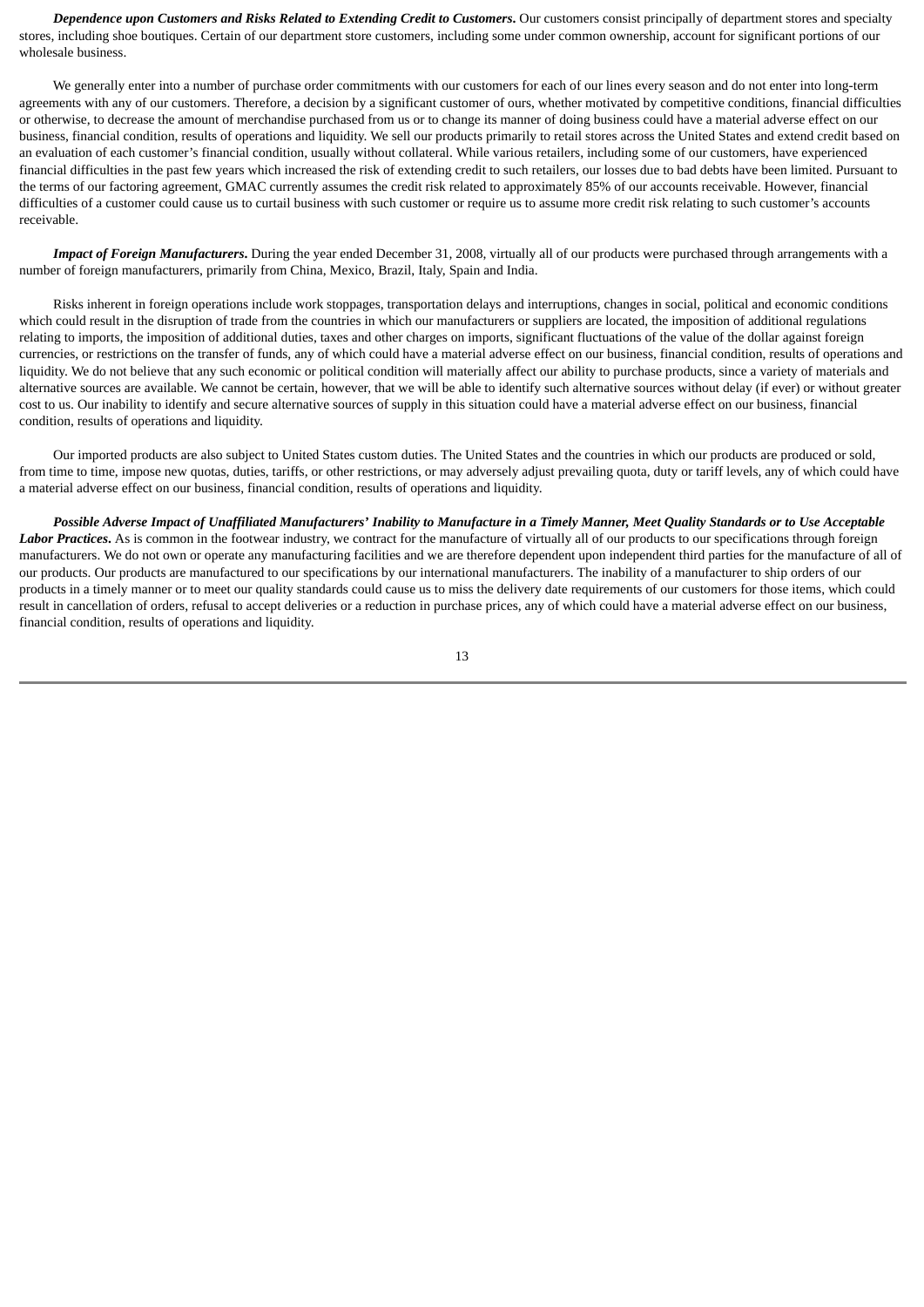Although we enter into a number of purchase order commitments each season specifying a time frame for delivery, method of payment, design and quality specifications and other standard industry provisions, we do not have long-term contracts with any manufacturer. As a consequence, any of these manufacturing relationships may be terminated, by either party, at any time. Although we believe that other facilities are available for the manufacture of our products, there can be no assurance that such facilities would be available to us on an immediate basis, if at all, or that the costs charged to us by such manufacturers would not be greater than those presently paid.

 We do not control our licensing partners or independent manufacturers or their labor practices. The violation of labor or other laws by an independent manufacturer of ours or by one of our licensing partners, or the divergence of an independent manufacturer's or licensing partner's labor practices from those generally accepted as ethical in the United States, could have a material adverse effect on our business, financial condition, results of operations and liquidity.

 *Intense Industry Competition***.** The fashion footwear industry is highly competitive and barriers to entry are low. Our competitors include specialty companies as well as companies with diversified product lines. The recent market growth in the sales of fashion footwear has encouraged the entry of many new competitors and increased competition from established companies. Most of these competitors, including Nine West, Skechers, Kenneth Cole, Nike, Guess and Jessica Simpson may have significantly greater financial and other resources than us and there can be no assurance that we will be able to compete successfully with other fashion footwear companies. Increased competition could result in pricing pressures, increased marketing expenditures and loss of market share, and could have a material adverse effect on our business, financial condition, results of operations and liquidity. We believe effective advertising and marketing, branding of the Steve Madden name, fashionable styling, high quality and value are the most important competitive factors and we plan to continually employ these elements as we develop our products. Our inability to effectively advertise and market our products could have a material adverse effect on our business, financial condition, results of operations and liquidity.

 *Expansion of Retail Business***.** Our continued growth depends to a significant degree on further developing the Steve Madden, Stevies, Steven, Madden Girl, Steve Madden Mens, Steve Madden Fix, Candies, Fabulosity, Elizabeth and James and l.e.i. brands, creating new product categories and businesses and operating company-owned Steve Madden and Steven stores on a profitable basis. Due to the downturn in the economy, during the year ended December 31, 2008, we opened three (3) and closed seven (7) Steve Madden retail stores and have plans to open two (2) and close approximately ten (10) stores in the year ending December 31, 2009. Our future expansion plan includes the opening of stores in new geographic markets as well as strengthening existing markets. New markets have in the past presented, and will continue to present, competitive and merchandising challenges that are different from those faced by us in our existing markets. There can be no assurance that we will be able to open new stores, and if opened, that such new stores will be able to achieve sales and profitability levels consistent with management's expectations. Our retail expansion is dependent on a number of factors, including our ability to locate and obtain favorable store sites, the performance of our wholesale and retail operations, and our ability to manage such expansion and hire and train personnel. Past comparable store sales results may not be indicative of future results, and there can be no assurance that our comparable store sales results can be maintained or will increase in the future. In addition, there can be no assurance that our strategies to increase other sources of revenue, which may include expansion of our licensing activities, will be successful or that our overall sales or profitability will increase or not be adversely affected as a result of the implementation of such retail strategies.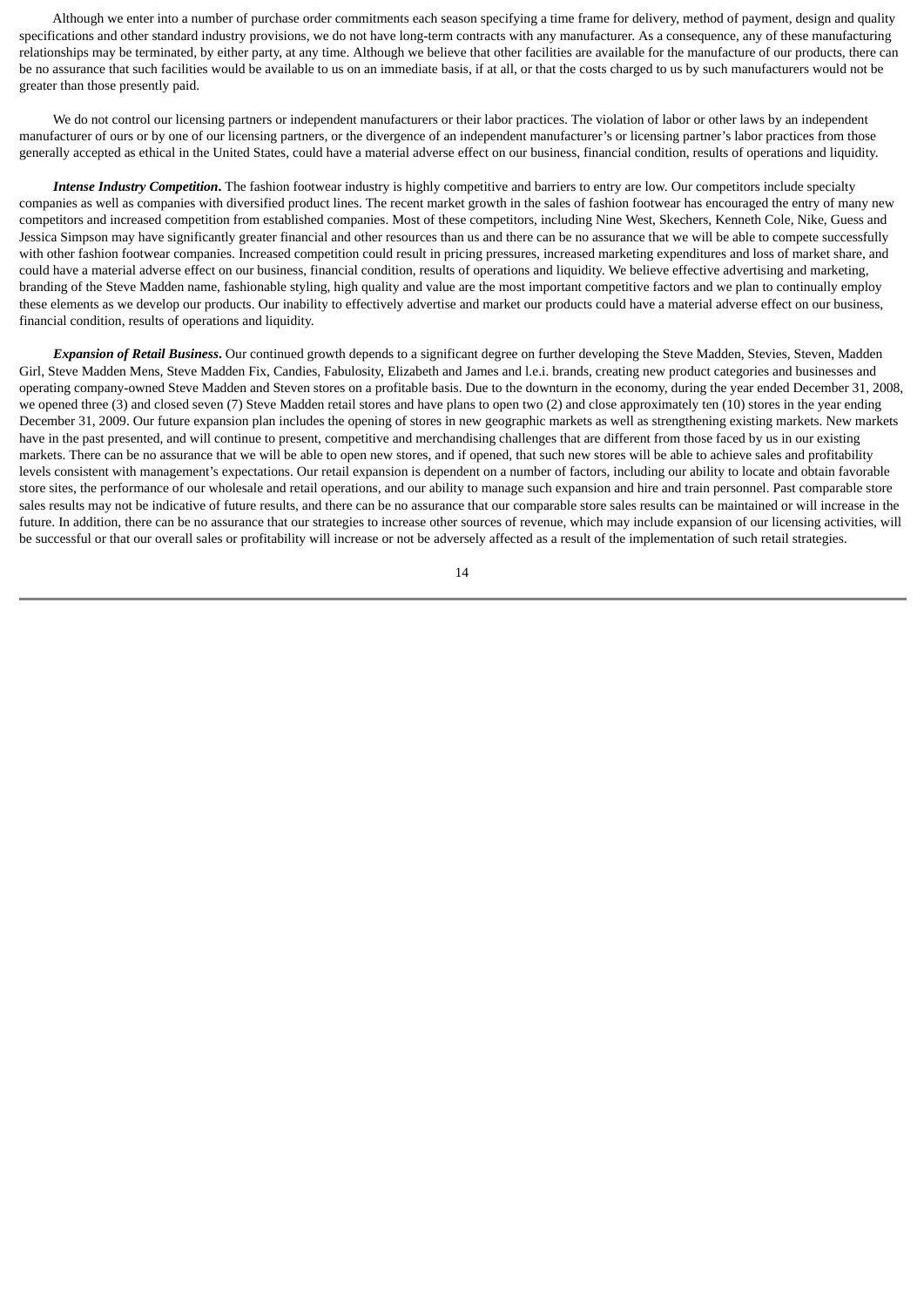*Management of Growth*. Our operations have increased and will continue to increase demand on our managerial, operational and administrative resources. We have recently invested significant resources in, amongst other things, our management information systems and hiring and training new personnel. However, in order to manage currently anticipated levels of future demand, we may be required to, among other things, expand our distribution facilities, establish relationships with new manufacturers to produce our product, and continue to expand and improve our financial, management and operating systems. There can be no assurance that we will be able to manage future growth effectively and a failure to do so could have a material adverse effect on our business, financial condition, results of operations and liquidity.

 *Seasonal and Quarterly Fluctuations***.** Our results may fluctuate quarter to quarter as a result of the timing of holidays, weather, the timing of larger shipments of footwear, market acceptance of our products, the mix, pricing and presentation of the products offered and sold, the hiring and training of additional personnel, inventory write downs for obsolescence, the cost of materials, the product mix between wholesale, retail and licensing businesses, the incurrence of other operating costs and factors beyond our control, such as general economic conditions and actions of competitors. In addition, we expect that our sales and operating results may be significantly impacted by the opening of new retail stores and the introduction of new products. Accordingly, the results of operations in any quarter will not necessarily be indicative of the results that may be achieved for a full fiscal year or any future quarter.

 *Trademark and Service Mark Protection***.** We believe that our trademarks and service marks and other proprietary rights are important to our success and our competitive position. Accordingly, we devote substantial resources to the establishment and protection of our trademarks on a worldwide basis. Nevertheless, there can be no assurance that the actions taken by us to establish and protect our trademarks and other proprietary rights will be adequate to prevent imitation of our products by others or to prevent others from seeking to block sales of our products on the basis that they violate the trademarks and proprietary rights of others. Moreover, no assurance can be given that others will not assert rights in, or ownership of, trademarks and other proprietary rights of ours or that we will be able to successfully resolve such conflicts. In addition, the laws of certain foreign countries may not protect proprietary rights to the same extent as do the laws of the United States. Our failure to establish and then protect such proprietary rights from unlawful and improper utilization could have a material adverse effect on our business, financial condition, results of operations and liquidity.

 *Foreign Currency Fluctuations***.** We make approximately 99% of our purchases in U.S. dollars. However, we source substantially all of our products overseas and, as such, the cost of these products may be affected by changes in the value of the relevant currencies. Changes in currency exchange rates may also affect the relative prices at which we and our foreign competitors sell products in the same market. There can be no assurance that foreign currency fluctuations will not have a material adverse effect on our business, financial condition, results of operations and liquidity.

 *Outstanding Options.* As of March 6, 2009, there were outstanding options to purchase an aggregate of approximately 804,000 shares of our common stock. Holders of such options are likely to exercise them when, in all likelihood, the market price of our stock is significantly higher than the exercise price of the options. Further, while options are outstanding, they may adversely affect the terms on which we could obtain additional capital, if required.

# **ITEM 1B UNRESOLVED STAFF COMMENTS**

<span id="page-16-0"></span>None.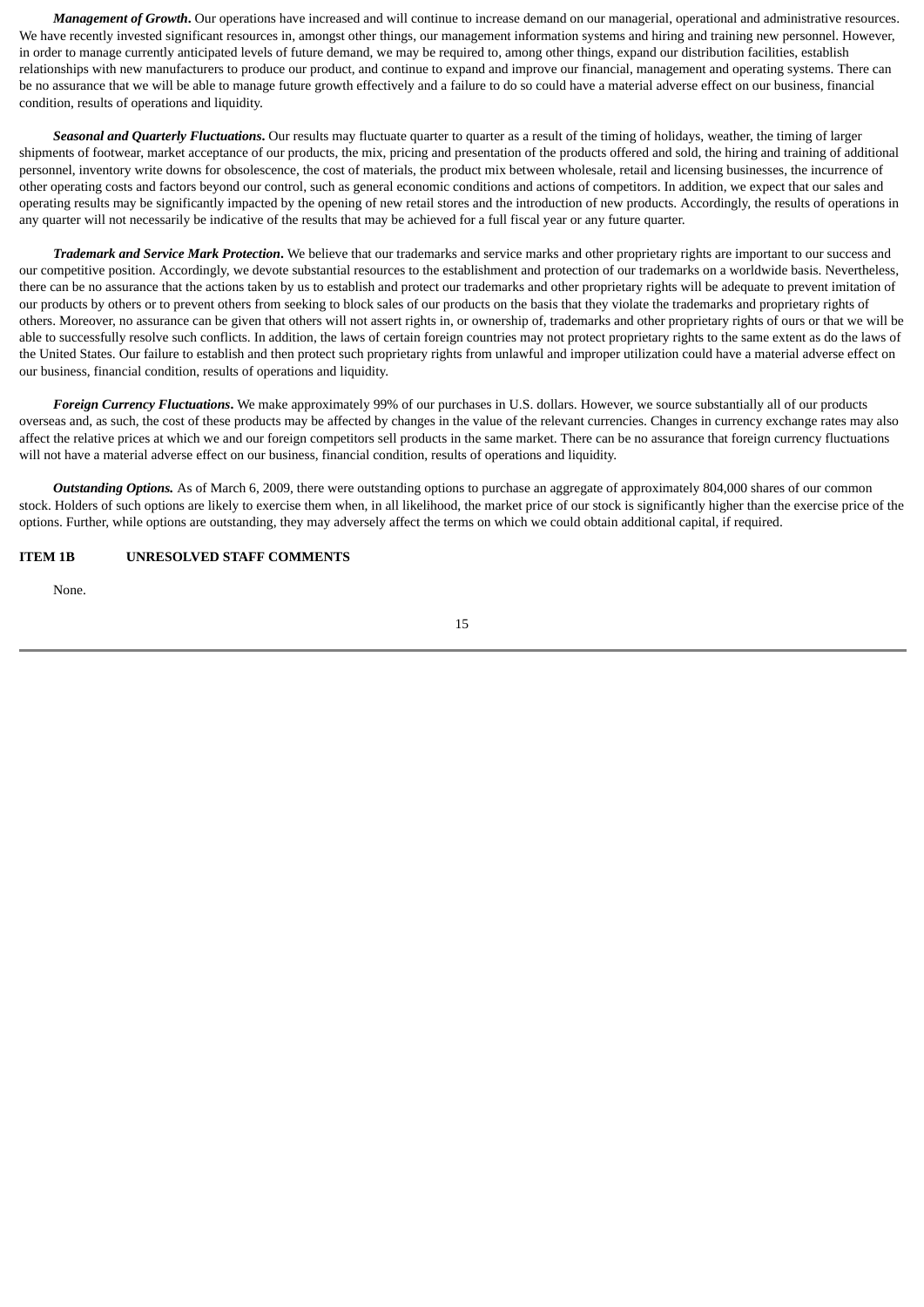#### <span id="page-17-0"></span>**ITEM 2 PROPERTIES**

 We maintain approximately 40,000 square feet for our corporate offices and sample production facilities at 52-16 Barnett Avenue, Long Island City, NY 11104. The lease for our headquarters expires on June 30, 2013.

 The Steve Madden showroom is located at 1370 Avenue of the Americas, New York, NY. All of our brands are displayed for sale from this 9,917 square foot space. The lease for our showroom expires on February 28, 2013.

 Our accessories division maintains approximately 20,000 square feet for its offices and showroom space at 10 West 33rd Street, New York, NY. The lease expires on December 31, 2014.

 We maintain approximately 7,200 square feet as a storage facility at 25-15 Borough Place, Woodside, NY. The lease for this space expires on October 31, 2013.

We maintain approximately 1,400 square feet as a design facility in Boston, Massachusetts. The lease for this space expires on February 28, 2010.

We maintain approximately 1,800 square feet for office space in Los Angeles, California. The lease for this space expires on June 30, 2011.

 We also maintain an 807 square foot showroom located at Fashion Center Dallas in the World Trade Center, Dallas, Texas. The lease for this showroom expires on April 30, 2010. We also currently engage three independent distributors to warehouse and distribute our products.

 We own a building that is approximately 2,200 square feet that is located across the street from our executive offices at 38-35 Woodside Avenue, Long Island City, NY 11104.

In addition, we maintain approximately 4,825 square feet for office space in Kuangdong Province, China. This lease will expire on January 31, 2013.

 All of our retail stores are leased pursuant to leases that, under their original term, extend for an average of ten years in length. A majority of the leases include clauses that provide for contingent rental payments if gross sales exceed certain targets. In addition, a majority of the leases enable us and/or the landlord to terminate the lease in the event that our gross sales do not achieve certain minimum levels during a prescribed period. Many of the leases contain rent escalation clauses to compensate for increases in operating costs and real estate taxes. The current terms of our retail store leases expire as follows:

| Years Lease Terms Expire | Number of Stores |
|--------------------------|------------------|
| 2009                     | 11               |
| 2010                     | 7                |
| 2011                     | 13               |
| 2012                     | 8                |
| 2013                     | 13               |
| 2014                     | 5                |
| 2015                     | 11               |
| 2016                     | $\overline{7}$   |
| 2017                     | 14               |
| 2018                     | 10               |
| 2019                     | 3                |
|                          |                  |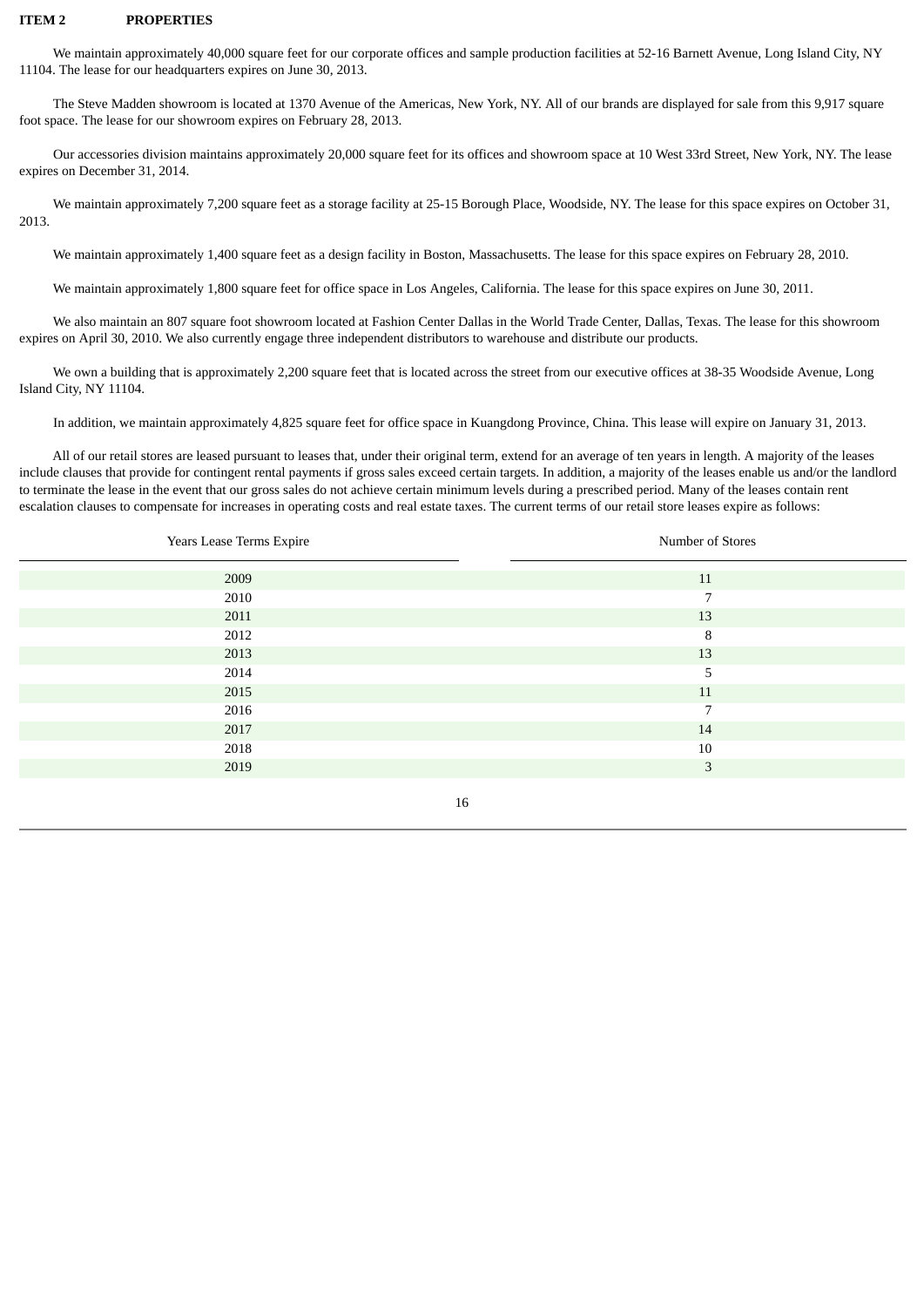#### **ITEM 3 LEGAL PROCEEDINGS**

<span id="page-18-0"></span>Except as set forth below, no material legal proceedings are pending to which we or any of our property is subject.

 On or about August 7, 2008, the Company was named in a class action lawsuit filed in the San Diego County Superior Court, California. The Complaint, which sought unspecified damages, alleged violation of the Song-Beverly Credit Card Act, which prohibits retailers from accumulating personal information on customers who complete their purchase with a credit card. Specifically, it is alleged that the Company collected zip codes on its credit card transactions in California. The case was dismissed on December 19, 2008 with prejudice.

 On August 10, 2005, the U.S. Customs Department ("Customs") issued a report that asserts that certain commissions which the Company treated as "buying agents' commissions" (which are non-dutiable) should be treated as "selling agents' commissions" and hence are dutiable. In the report, Customs estimates that the Company had underpaid duties during the calendar years of 1998 through 2004 in the amount of \$1,051. As of June 30, 2006, based on discussions with legal counsel, the Company believed that the liability in this case, including interest, was not likely to exceed \$1,500. Accordingly, as of December 31, 2006 the Company recorded a reserve of \$1,500. In September of 2007, Customs notified the Company that it had finalized its assessment of the underpaid duties to be \$1,400. Pursuant to this assessment, the Company, with the advice of legal counsel, re-evaluated the liability in the case, including interest and penalties, and believes that it is not likely to exceed \$2,700. Therefore, the Company increased the reserve by \$1,200 in 2007, bringing the total reserve to \$2,700, and further increased the reserve by \$256 in 2008 to reflect anticipated additional interest costs, bringing the reserve to \$2,956 as of December 31, 2008. Such reserve is subject to change to reflect the status of this matter.

 We have been named as a defendant in certain other lawsuits in the normal course of business. In the opinion of management, after consulting with legal counsel, the liabilities, if any, resulting from these matters should not have a material effect on our financial position or results of operations. It is the policy of management to disclose the amount or range of reasonably possible losses in excess of recorded amounts.

#### **ITEM 4 SUBMISSION OF MATTERS TO A VOTE OF SECURITY HOLDERS**

<span id="page-18-2"></span><span id="page-18-1"></span>No matters were submitted to a vote of the holders of our common stock during the last quarter of our fiscal year ended December 31, 2008.

# **ITEM 5 MARKET FOR REGISTRANT'S COMMON EQUITY, RELATED STOCKHOLDER MATTERS AND ISSUER PURCHASES OF EQUITY SECURITIES**

 *Market Information.* Our shares of common stock have traded on the NASDAQ Global Select Market since August 1, 2007 and were traded on the NASDAQ National Market prior to that date. The following table sets forth the range of high and low closing sales prices for our common stock during each fiscal quarter during the two-year period ended December 31, 2008 as reported by the NASDAQ Global Select and the NASDAQ National Market. The trading volume of our securities fluctuates and may be limited during certain periods. As a result, the liquidity of an investment in our securities may be adversely affected.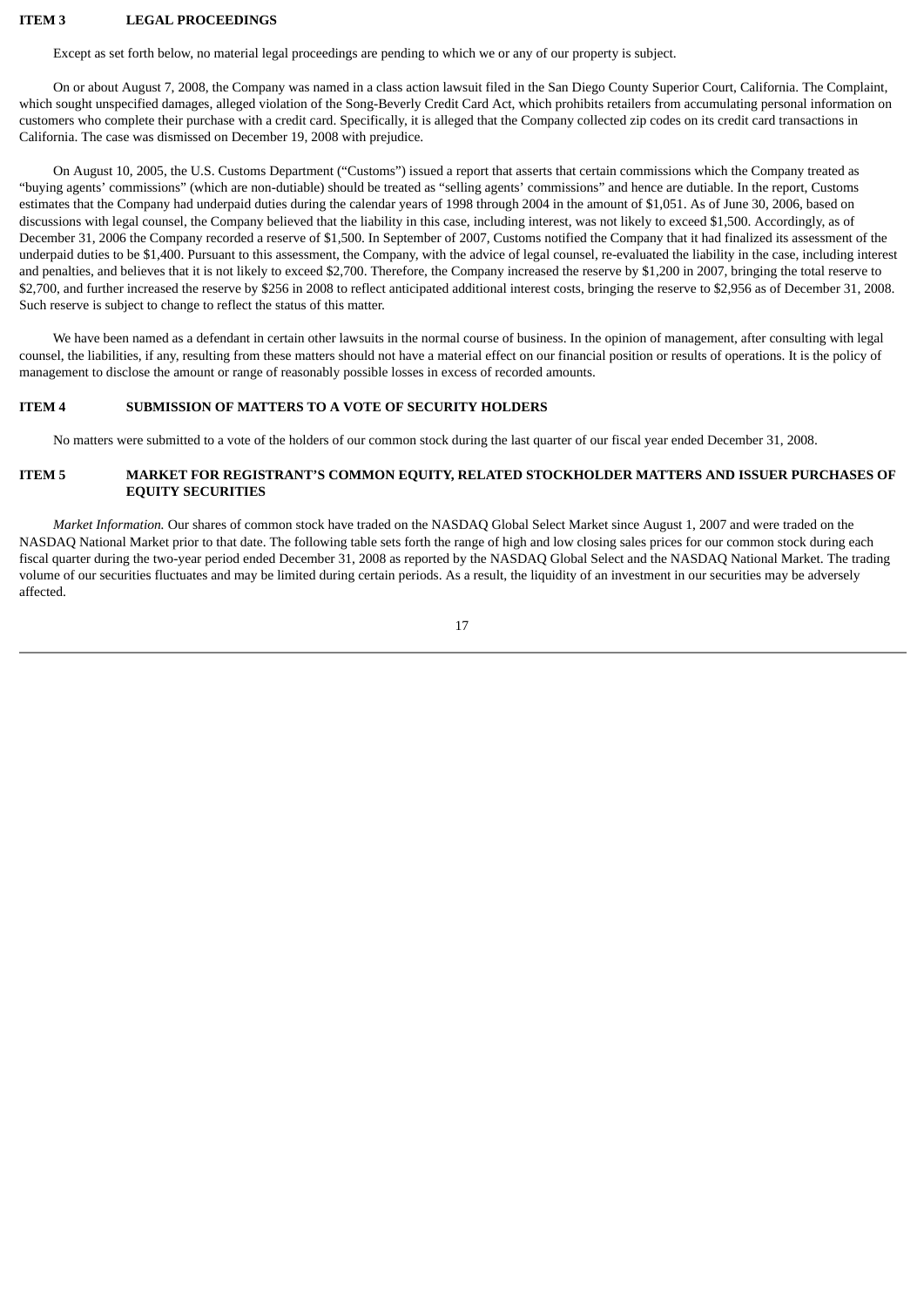# **Common Stock**

|                                  |  | High       | Low |                                        | High  | Low   |
|----------------------------------|--|------------|-----|----------------------------------------|-------|-------|
| 2008                             |  |            |     | 2007                                   |       |       |
| Quarter ended March 31, 2008     |  | 19.52      |     | 14.98 Quarter ended March 31, 2007     | 37.00 | 28.12 |
| Quarter ended June 30, 2008      |  | $22.74$ \$ |     | 16.05 Quarter ended June 30, 2007      | 33.51 | 29.49 |
| Quarter ended September 30, 2008 |  | 28.36      |     | 18.13 Quarter ended September 30, 2007 | 32.96 | 18.11 |
| Quarter ended December 31, 2008  |  | 24.60      |     | 14.20 Quarter ended December 31, 2007  | 24.01 | 17.50 |

*Holders.* As of March 6, 2009, there were 17,877,552 shares of common stock outstanding and 87 holders of record.

 *Dividends*. With the exception of a special dividend paid in November 2005 and in November 2006, we have not declared or paid any dividends in the past to the holders of our Common Stock and do not currently anticipate declaring or paying any dividends in the foreseeable future. We intend to retain earnings, if any, to finance the development and expansion of our business. Future dividend policy will be subject to the discretion of our Board of Directors and will be contingent upon future earnings, if any, our financial condition, capital requirements, general business conditions, and other factors. Therefore, we can give no assurance that any dividends of any kind will ever be paid to holders of our common stock.

 *Equity Compensation Plans*. Information regarding our equity compensation plans as of December 31, 2008 is disclosed in Item 12, "Security Ownership of Certain Beneficial Owners and Management and Related Stockholder Matters".

 *Issuer Repurchases of Equity Securities.* We did not repurchase any shares of common stock during the fourth quarter of fiscal 2008. In February and August of 2007, our Board of Directors authorized increases of our previously announced share repurchase program of \$30 million and \$37 million, respectively. At December 31, 2008, an aggregate of \$2 million remained authorized to repurchase our Common Stock. The program has no set expiration or termination date.

 Pursuant to an agreement reached on February 2, 2005 with an 8% stockholder, we agreed to commit \$25 million during the twelve months ended January 31, 2006 and \$10 million during the twelve months ended January 31, 2007 to a combination of share repurchases and/or dividends, such programs to be implemented at such time and such manner as determined by the board of directors in its sole discretion. As of January 31, 2007, we satisfied this agreement by the repurchase of 909,000 shares for \$14.7 million and the payment of dividends in the amount of \$34.9 million.

 *Performance Graph*. The following graph compares the yearly percentage change in the cumulative total stockholder return on our common stock during the period beginning on December 31, 2003, and ending on December 31, 2008, with the cumulative total return on the Russell 2000 Index and the S&P 500 Footwear Index. The comparison assumes that \$100 was invested on December 31, 2003 in our common stock and in the foregoing indices and assumes the reinvestment of dividends.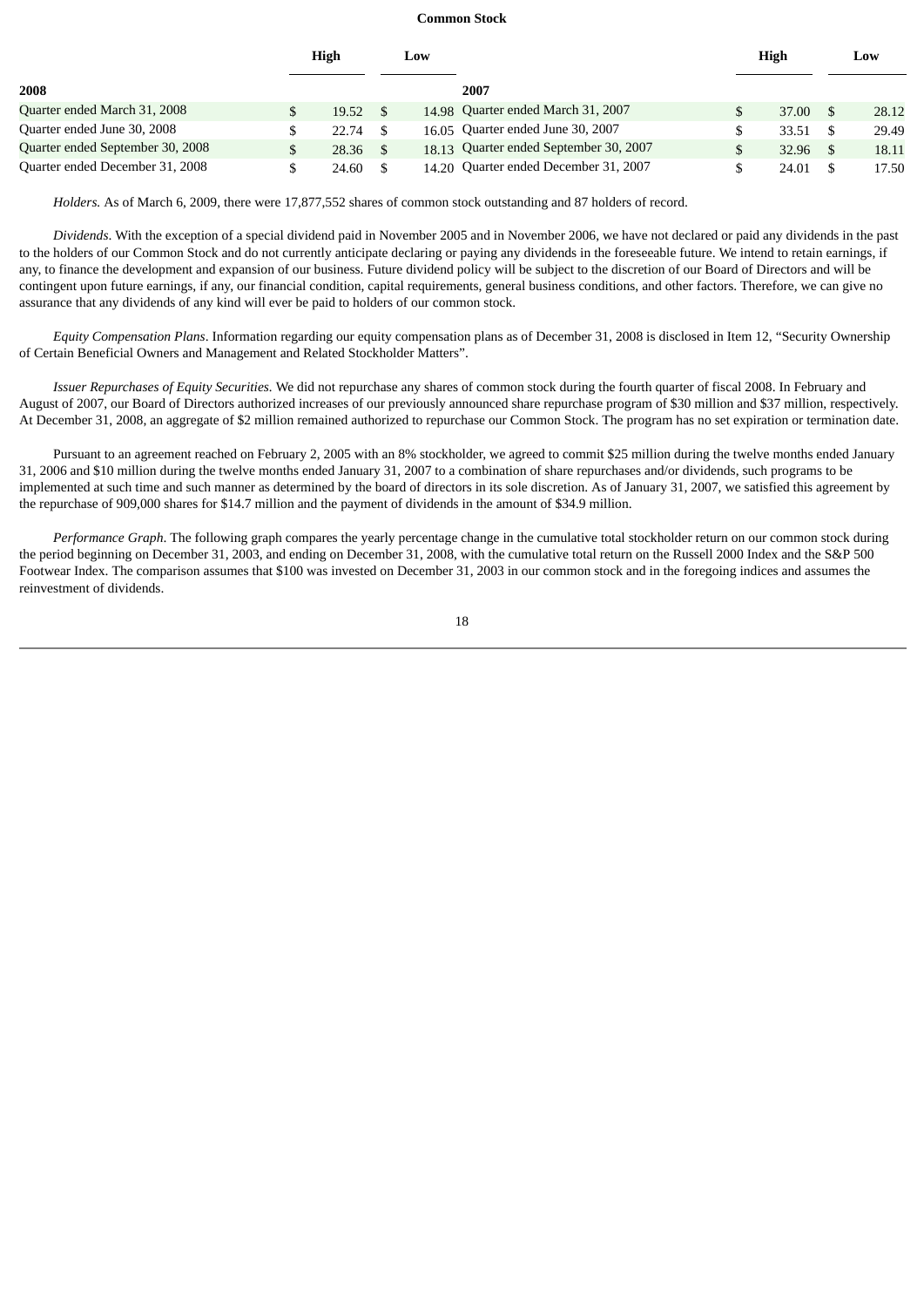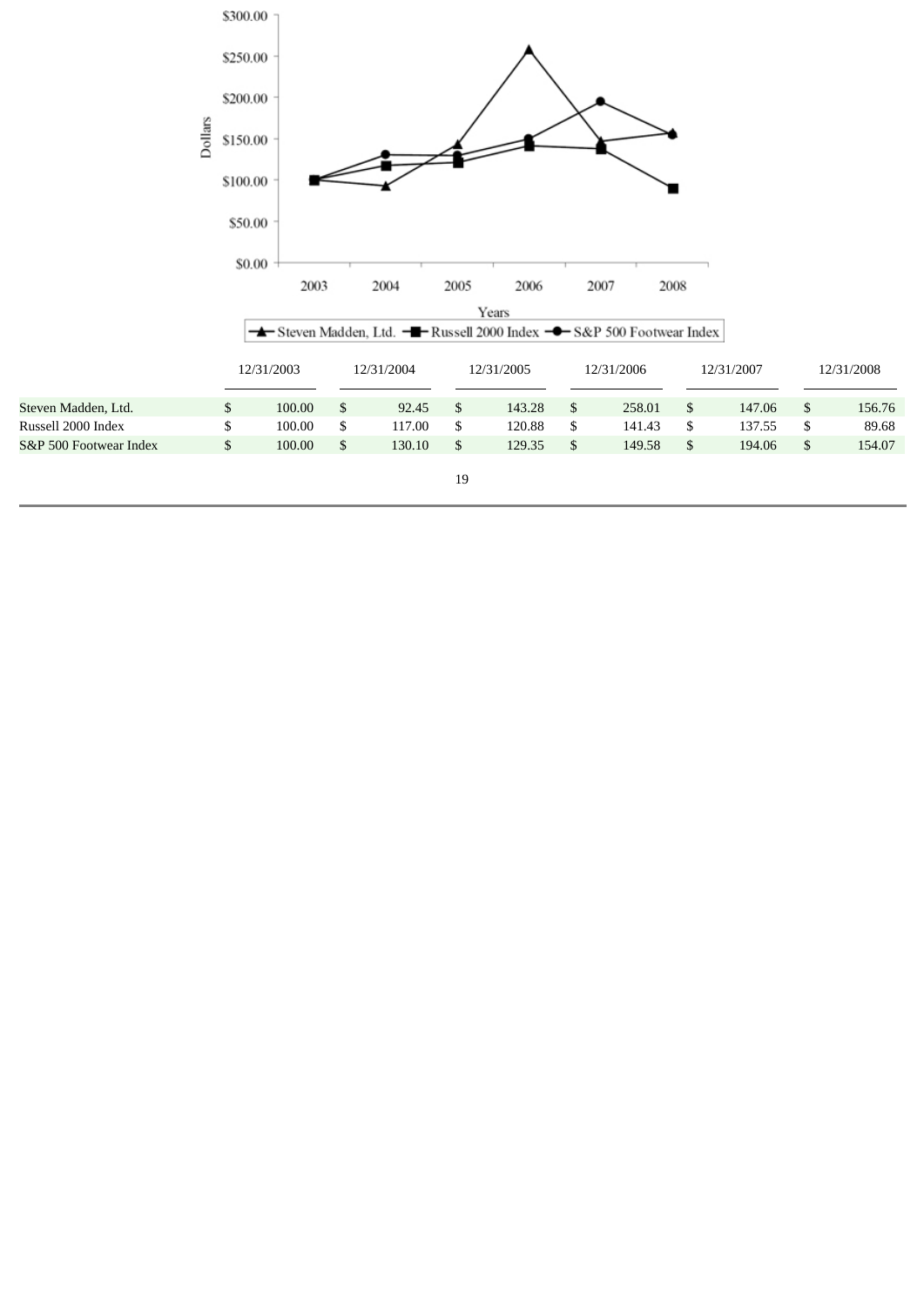# <span id="page-21-0"></span>**ITEM 6 SELECTED FINANCIAL DATA**

 The following selected financial data has been derived from our audited Consolidated Financial Statements. The Income Statement Data relating to 2008, 2007 and 2006, and the Balance Sheet Data as of December 31, 2008 and 2007 should be read in conjunction with our audited Consolidated Financial Statements and notes thereto appearing elsewhere herein.

|                                                                        | <b>Year Ended December 31,</b><br>(in thousands, except per share data) |            |    |            |    |            |    |            |      |            |  |  |  |
|------------------------------------------------------------------------|-------------------------------------------------------------------------|------------|----|------------|----|------------|----|------------|------|------------|--|--|--|
|                                                                        |                                                                         | 2008       |    | 2007       |    | 2006       |    | 2005       | 2004 |            |  |  |  |
| <b>INCOME STATEMENT DATA:</b>                                          |                                                                         |            |    |            |    |            |    |            |      |            |  |  |  |
| Net sales                                                              | \$                                                                      | 457,046    | \$ | 431,050    | \$ | 475,163    | \$ | 375,786    | \$   | 338,144    |  |  |  |
| Cost of sales                                                          |                                                                         | 270,222    |    | 257,646    |    | 276,734    |    | 236,631    |      | 218,601    |  |  |  |
| Gross profit                                                           |                                                                         | 186,824    |    | 173,404    |    | 198,429    |    | 139,155    |      | 119,543    |  |  |  |
| Commissions and licensing fee income -<br>net                          |                                                                         | 14,294     |    | 18,351     |    | 14,246     |    | 7,119      |      | 4,588      |  |  |  |
| Operating expenses                                                     |                                                                         | (156, 212) |    | (138, 841) |    | (134, 377) |    | (114, 185) |      | (105, 150) |  |  |  |
| Impairment of goodwill                                                 |                                                                         |            |    |            |    |            |    | (519)      |      |            |  |  |  |
| Income from operations                                                 |                                                                         | 44,906     |    | 52,914     |    | 78,298     |    | 31,570     |      | 18,981     |  |  |  |
| Interest income                                                        |                                                                         | 2,620      |    | 3,876      |    | 3,703      |    | 2,554      |      | 2,009      |  |  |  |
| Interest expense                                                       |                                                                         | (207)      |    | (65)       |    | (100)      |    | (164)      |      | (68)       |  |  |  |
| Gain (loss) on sale of marketable securities                           |                                                                         | (1,013)    |    | (589)      |    | (967)      |    | (500)      |      | 32         |  |  |  |
| Income before provision for income taxes                               |                                                                         | 46,306     |    | 56,136     |    | 80,934     |    | 33,460     |      | 20,954     |  |  |  |
| Provision for income taxes                                             |                                                                         | 18,330     |    | 20,446     |    | 34,684     |    | 14,260     |      | 8,679      |  |  |  |
| Net Income                                                             | \$                                                                      | 27,976     | \$ | 35,690     | \$ | 46,250     | \$ | 19,200     | \$   | 12,275     |  |  |  |
| Basic income per share                                                 | \$                                                                      | 1.53       | \$ | 1.73       | \$ | 2.21       | \$ | 0.95       | \$   | 0.62       |  |  |  |
| Diluted income per share                                               | \$                                                                      | 1.51       | \$ | 1.68       | \$ | 2.09       | \$ | 0.92       | \$   | 0.58       |  |  |  |
| Basic weighted average shares of common<br>stock                       |                                                                         | 18,325     |    | 20,647     |    | 20,906     |    | 20,112     |      | 19,723     |  |  |  |
| Effect of potential shares of common stock<br>from exercise of options |                                                                         | 194        |    | 645        |    | 1,195      |    | 806        |      | 1,611      |  |  |  |
| Diluted weighted average shares of common<br>stock outstanding         |                                                                         | 18,519     |    | 21,292     |    | 22,101     |    | 20,918     |      | 21,334     |  |  |  |
| Dividends paid per share of common stock                               | \$                                                                      | 0.00       | \$ | 0.00       | \$ | 1.00       | \$ | 0.67       | \$   | 0.00       |  |  |  |

|                            | At December 31, |    |         |    |         |    |         |    |         |  |  |  |  |
|----------------------------|-----------------|----|---------|----|---------|----|---------|----|---------|--|--|--|--|
|                            | 2008            |    | 2007    |    | 2006    |    | 2005    |    | 2004    |  |  |  |  |
| <b>BALANCE SHEET DATA:</b> |                 |    |         |    |         |    |         |    |         |  |  |  |  |
| Total assets               | \$<br>284,693   | \$ | 266,521 | S  | 251,392 | \$ | 211,728 | \$ | 186,430 |  |  |  |  |
| Working capital            | 122,086         |    | 121,138 |    | 151,711 |    | 114,066 |    | 101,417 |  |  |  |  |
| Noncurrent liabilities     | 5,801           |    | 3,470   |    | 3,136   |    | 2,757   |    | 2,088   |  |  |  |  |
| Stockholders' equity       | \$<br>206,242   | \$ | 215,334 | \$ | 211,924 | \$ | 182,065 | \$ | 164,665 |  |  |  |  |
|                            |                 |    |         |    |         |    |         |    |         |  |  |  |  |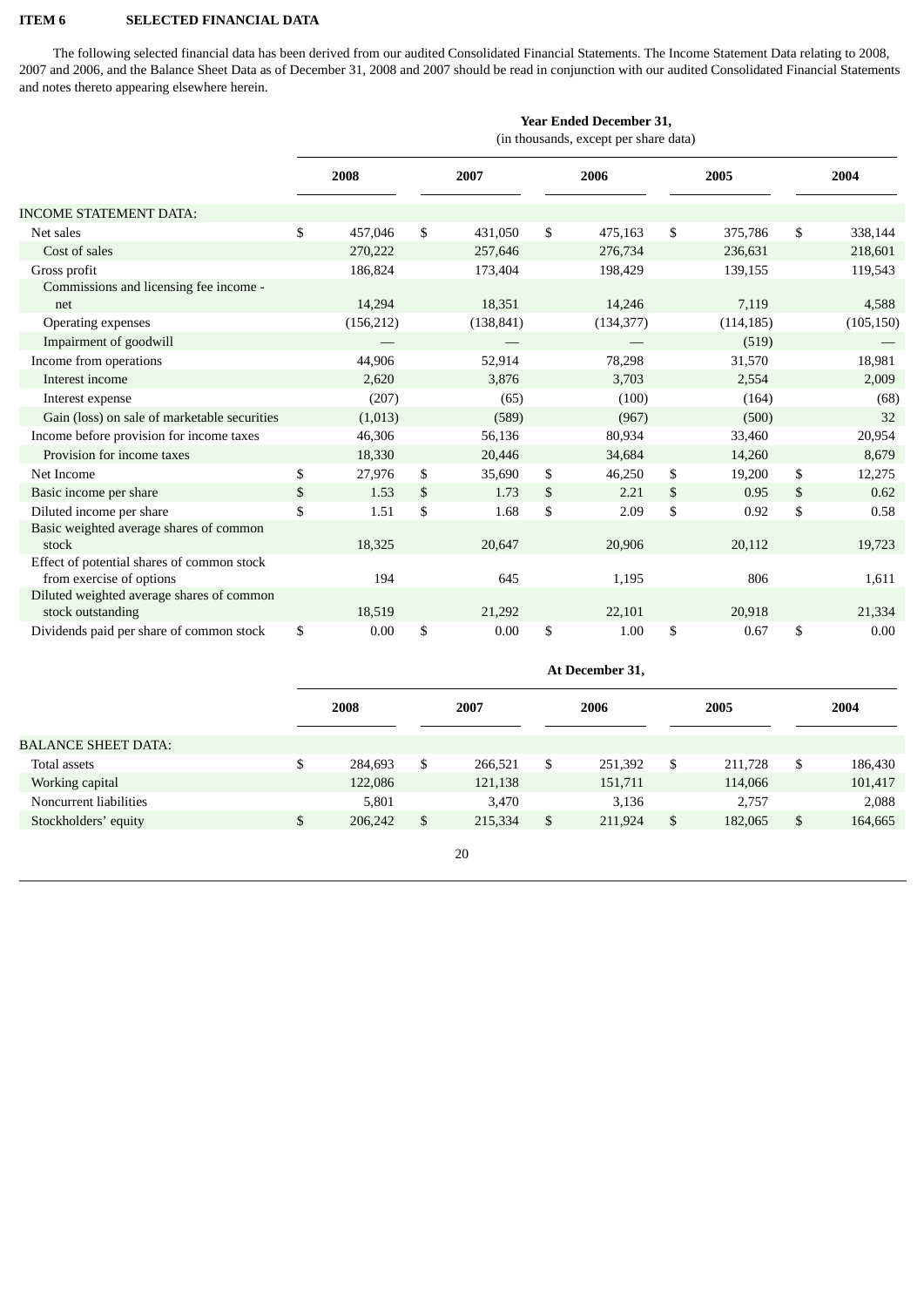# <span id="page-22-0"></span>**ITEM 7 MANAGEMENT'S DISCUSSION AND ANALYSIS OF FINANCIAL CONDITION AND RESULTS OF OPERATIONS**

 The following discussion of our financial condition and results of operations should be read in conjunction with the audited Consolidated Financial Statements and Notes thereto appearing elsewhere in this document.

# **Overview**

#### **(\$ in thousands, except retail sales data per square foot and earnings per share data)**

 Despite the ongoing weakness in the economy, our consolidated net sales for the year ended December 31, 2008 increased 6% over the prior year. Consolidated net sales for 2008 were \$457,046 as compared to \$431,050 in 2007. Our gross margin increased in the year ended December 31, 2008 to 41%, 100 basis points greater than the 40% achieved last year. Net income decreased to \$27,976 in 2008 from \$35,690 in 2007. Diluted EPS for the current year was \$1.51 per share on 18,519,000 diluted weighted average shares outstanding compared to \$1.68 per share on 21,292,000 diluted weighted average shares outstanding last year.

 On March 24, 2008, our then Chief Executive Officer and Chairman of the Board of Directors resigned his position. For the purposes of determining any payments to which the former CEO was entitled following his resignation, it was mutually agreed to treat the resignation as a termination without Cause, as defined in his employment agreement. Upon a termination without Cause, the agreement required us to pay \$4,000, which was included in operating expenses in the first quarter of 2008. In addition, 42,500 shares of restricted stock that were due to vest in varying amounts over the next four years, vested on the date of termination as per his agreement. Accordingly, the balance of unamortized stock-based compensation related to his restricted stock of \$921 was included as a onetime charge in operating expenses during the year ended December 31, 2008. The total charges related to this resignation of \$4,921 (\$3,002 net of taxes) reduced fully diluted earnings per share by \$0.16 in the year ended December 31, 2008.

 On March 24, 2008, Edward Rosenfeld was appointed by the Board of Directors as the Company's Chief Executive Officer and, on August 8, 2008 he was appointed Chairman of the Board. Prior to assuming the CEO position, Mr. Rosenfeld was the Executive Vice President of Strategic Planning and Finance since joining the Company in May 2005. Mr. Rosenfeld was also serving as a member of the Board of Directors since February 2008.

 We continued to expand our brand portfolio by entering into three new license agreements during the third quarter. These new licenses, which include Fabulosity, l.e.i and Elizabeth and James, have positioned us to market merchandise across a broader retail spectrum. Fabulosity, which we began shipping in the latter part of December, contributed \$1,166 in net sales in 2008.

 In our Retail segment, same store sales (sales of those stores, including the e-commerce website, that were in operation throughout 2008 and 2007) were unchanged from last year. As of December 31, 2008, we had 97 stores in operation, compared to 101 stores last year. During the year ended December 31, 2008, sales per square foot declined to \$628 compared to sales per square foot of \$655 achieved in 2007.

 Our annualized inventory turnover in 2008 was unchanged from 2007 at 8.1 times. Our accounts receivable average collection days improved to 47 days in 2008 compared to 48 days last year.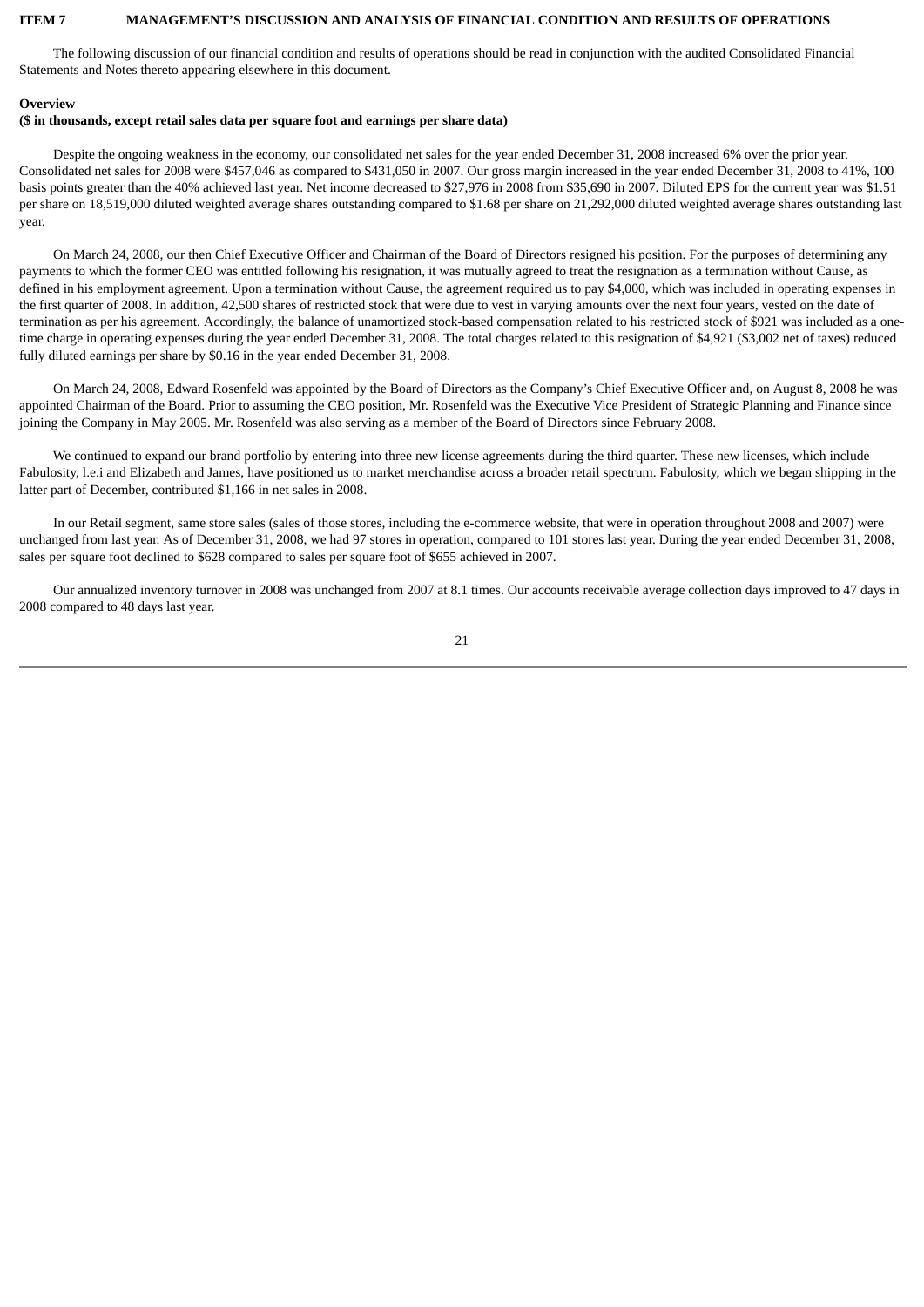In November of 2008, GMAC announced that it did not have enough capital to qualify to become a bank holding company and thereby qualify to access certain government funding sources. GMAC stated that failure to become a bank holding company would have a near-term material adverse effect on its business and its financial position. In light of these statements and the worsening financial climate, we were concerned about GMAC's ability to maintain our cash flow, and if needed, to fund advances. In addition, we were concerned that in a GMAC bankruptcy proceeding, our accounts receivable sold to GMAC under the factoring agreement in effect prior to January 1, 2009 might be deemed an asset of GMAC's and thus the future cash collections on same would not be available to us. To hedge against these concerns, in November of 2008, we borrowed the maximum amount allowed by the terms of the agreement, which had the effect of mitigating, to the extent of the borrowings, the possible financial effect of any GMAC bankruptcy filing. As of December 31, 2008, we had advances payable due to GMAC of \$30,168 against gross factored receivables of \$44,082. The interest rate on the advances, which has changed from time to time by amendments to the agreement and which is currently a variable rate based on the 30-day London Interbank Offered Rate (LIBOR), averaged 4.2% in 2008. We had no advances payable due to GMAC as of December 31, 2007. On January 2, 2009, GMAC announced that it had qualified as a bank holding company and that it received \$5 billion from the U.S. Department of Treasury under the Troubled Asset Relief Program. Effective January 1, 2009, the factoring agreement was amended so that we retained title to our factored accounts receivable, which would keep our outstanding receivables from being the property of GMAC subject to administration in a future GMAC bankruptcy proceeding, if any. Subsequent to the year end, we began reducing the loan balance with the proceeds from the collections of factored accounts receivable, and as of February 17, 2009, the loan was completely paid off.

 On March 25, 2008, we completed a tender offer to purchase 2,600,000 shares of our common stock for treasury at a total cost of \$44,200 or \$17.00 per share. As of December 31, 2008, including the proceeds from the advances payable to GMAC of \$30,168, we had \$124,812 in cash, cash equivalents and marketable securities, and total stockholders' equity of \$206,242. Working capital increased to \$122,086 as of December 31, 2008, compared to \$121,138 on December 31, 2007, primarily due to the net income for the year that was partially offset by the funds used to complete the aforementioned tender offer.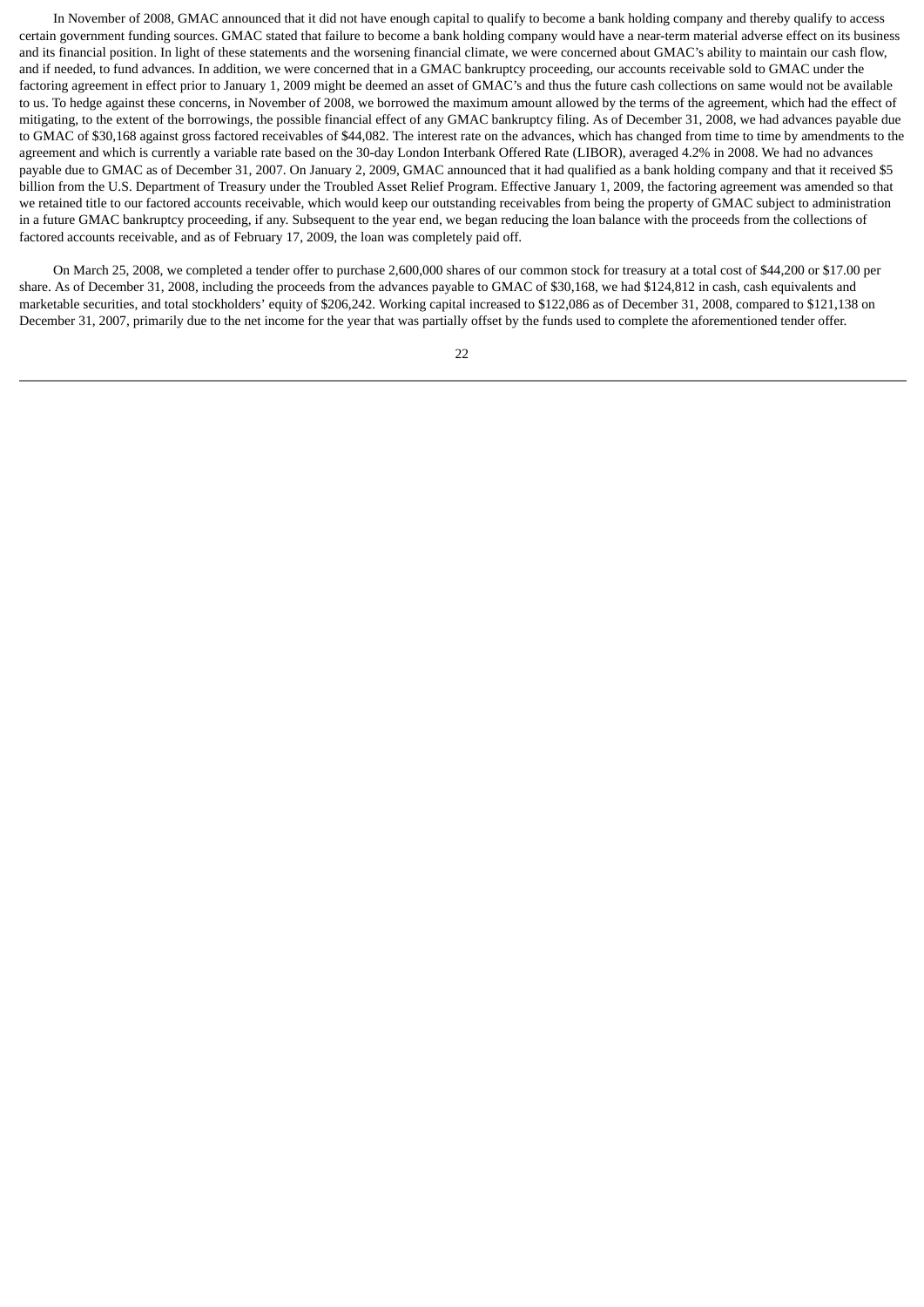The following tables set forth information on operations for the periods indicated:

# **Years Ended December 31 (\$ in thousands)**

|                                            | 2008 |         |      |  |    | 2007    |                |    | 2006    |      |  |  |
|--------------------------------------------|------|---------|------|--|----|---------|----------------|----|---------|------|--|--|
| <b>CONSOLIDATED:</b>                       |      |         |      |  |    |         |                |    |         |      |  |  |
| Net sales                                  | \$   | 457,046 | 100% |  | \$ | 431,050 | 100%           | \$ | 475,163 | 100% |  |  |
| Cost of sales                              |      | 270,222 | 59   |  |    | 257,646 | 60             |    | 276,734 | 58   |  |  |
| Gross profit                               |      | 186,824 | 41   |  |    | 173,404 | 40             |    | 198,429 | 42   |  |  |
| Other operating income $-$ net of expenses |      | 14,294  | 3    |  |    | 18,351  | $\overline{4}$ |    | 14,246  | 3    |  |  |
| <b>Operating expenses</b>                  |      | 156,212 | 34   |  |    | 138,841 | 32             |    | 134,377 | 28   |  |  |
| Income from operations                     |      | 44,906  | 10   |  |    | 52,914  | 12             |    | 78,298  | 16   |  |  |
| Interest and other income – net            |      | 1,400   |      |  |    | 3,222   | $\mathbf{1}$   |    | 2,636   |      |  |  |
| Income before income taxes                 |      | 46,306  | 10   |  |    | 56,136  | 13             |    | 80,934  | 17   |  |  |
| Net income                                 |      | 27,976  | 6    |  |    | 35,690  | 8              |    | 46,250  | 10   |  |  |
| <b>By Segment:</b>                         |      |         |      |  |    |         |                |    |         |      |  |  |

# **WHOLESALE DIVISION:**

| Net sales                                 | \$<br>331,407 | 100% |    | $\mathbb{S}$ | 310,405 | 100%         | \$ | 347,509 | 100% |
|-------------------------------------------|---------------|------|----|--------------|---------|--------------|----|---------|------|
| Cost of sales                             | 215,026       | 65   |    |              | 205,584 | 66           |    | 218,014 | 63   |
| Gross profit                              | 116,381       | 35   |    |              | 104,821 | 34           |    | 129,495 | 37   |
| Other operating income                    | 2,727         | 1    |    |              | 3,677   | $\mathbf{1}$ |    | 2,925   |      |
| <b>Operating expenses</b>                 | 81,593        | 25   |    |              | 73,362  | 24           |    | 75,328  | 22   |
| Income from operations                    | 37,515        | 11   |    |              | 35,136  | 11           |    | 57,092  | 16   |
|                                           |               |      |    |              |         |              |    |         |      |
| <b>RETAIL DIVISION:</b>                   |               |      |    |              |         |              |    |         |      |
|                                           |               |      |    |              |         |              |    |         |      |
| Net sales                                 | \$<br>125,639 | 100% |    | \$           | 120,645 | 100%         | \$ | 127,654 | 100% |
| Cost of sales                             | 55,196        | 44   |    |              | 52,062  | 43           |    | 58,720  | 46   |
| Gross profit                              | 70,443        | 56   |    |              | 68,583  | 57           |    | 68,934  | 54   |
| <b>Operating expenses</b>                 | 74,619        | 59   |    |              | 65,479  | 54           |    | 59,049  | 46   |
| Income (loss) from operations             | (4, 176)      | (3)  |    |              | 3,104   | 3            |    | 9,885   | 8    |
| Number of stores                          | 97            |      |    |              | 101     |              |    | 96      |      |
|                                           |               |      |    |              |         |              |    |         |      |
| <b>FIRST COST DIVISION:</b>               |               |      |    |              |         |              |    |         |      |
|                                           |               |      |    |              |         |              |    |         |      |
| Other commission income - net of expenses | \$<br>11,567  | 100% |    | $\mathbb{S}$ | 14,674  | 100%         | \$ | 11,321  | 100% |
|                                           |               |      |    |              |         |              |    |         |      |
|                                           |               |      | 23 |              |         |              |    |         |      |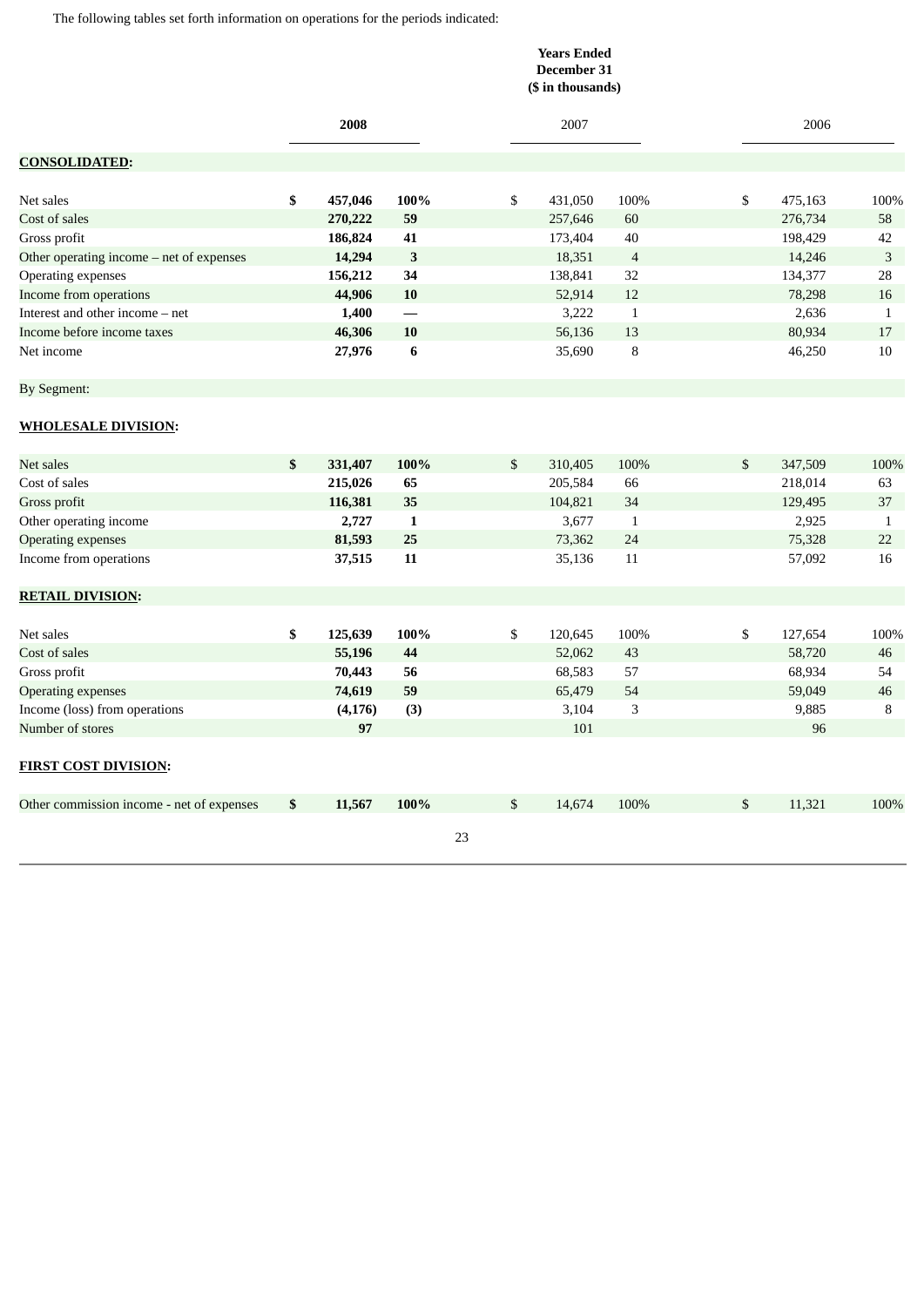# **RESULTS OF OPERATIONS**

(\$ in thousands)

# **Year Ended December 31, 2008 vs. Year Ended December 31, 2007**

# **Consolidated:**

Total net sales for the year ended December 31, 2008 increased by 6% to \$457,046 from \$431,050 for the comparable period of 2007. A net sales increase of 7% generated by the Wholesale segment was complemented by a 4% increase in net sales generated by the Retail segment. Overall gross profit margin increased to 41% for the year ended December 31, 2008 from 40% for the prior year. An increase in the Wholesale gross profit margin to 35% in 2008 compared to 34% in 2007 was partially offset by a decrease in the Retail gross profit margin to 56% in 2008 from 57% in the same period last year. Operating expenses increased in 2008 to \$156,212, or 34% of net sales, from \$138,841, or 32% of net sales, in 2007. \$4,921 of this increase is due to the charges related to the resignation of our former Chief Executive Officer and Chairman of the Board in March of this year. Additional expenses associated with our Compo internet business acquired in the second quarter of last year and our new Steve Madden's Fix Division, which began shipping product in the fourth quarter of last year, also contributed to the increase in operating expenses. The additional stores in operation during the first half of this year (which ranged from a net of five additional stores on January 1, 2008 to a net of two additional stores on June 30, 2008) resulted in an increase in payroll, rent and depreciation expenses. Finally, we recorded \$1,325 of charges related to the closing of two stores prior to the end of their prospective lease terms, net of anticipated revenues from sub-letting. Commission and licensing fee income decreased to \$14,294 for the year ended December 31, 2008, compared to \$18,351 for the prior year. The decrease was due to the decision of several of our private label customers to scale back their orders in response to the soft retail environment. Including the one-time charge of \$4,921 related to the resignation of the CEO, operating income for the year ended December 31, 2008 was \$44,906 compared to \$52,914 in the same period of last year. Including the abovementioned one-time charge of \$4,921 (\$3,002 net of tax effect) related to the resignation of our CEO, net income for 2008 was \$27,976, compared to \$35,690 in 2007. The decrease in net income was primarily due to the decrease in commission and licensing fee income and the increase in operating expenses.

# **Wholesale Segment:**

Net sales generated by the Wholesale segment was \$331,407, or 73%, and \$310,405, or 72%, of our total net sales for the years ended December 31, 2008 and 2007, respectively. The increase in sales was primarily driven by a significant sales growth in two of our wholesale divisions. In the Madden Girl Division, a 66% increase in net sales was the result of a deeper market penetration and a strong product performance at retail. A 23% increase in net sales in the Accessories Division was due to the strong performance of Betsey Johnson handbags and net sales increases in Steve Madden and Steven handbags. In addition, strong boot sales during the second half of 2008 combined with a decrease in allowances helped our Steven and Steve Madden Womens Divisions achieve a 15% and 6% increase in net sales, respectively. Finally, our two new divisions, Madden Fix, which began shipping product during the fourth quarter of 2007, and Fabulosity, contributed incremental net sales of \$3,171 and \$1,166, respectively, during the year ended December 31, 2008. These net sales increases were partially offset by net sales decreases in the Mens and Stevies Divisions. These net sales decreases are primarily the result of the challenging economic environment. During the second half of 2008, we began to migrate the Candie's Division to our commission based First Cost segment, which caused sales to decrease in the Candie's Division.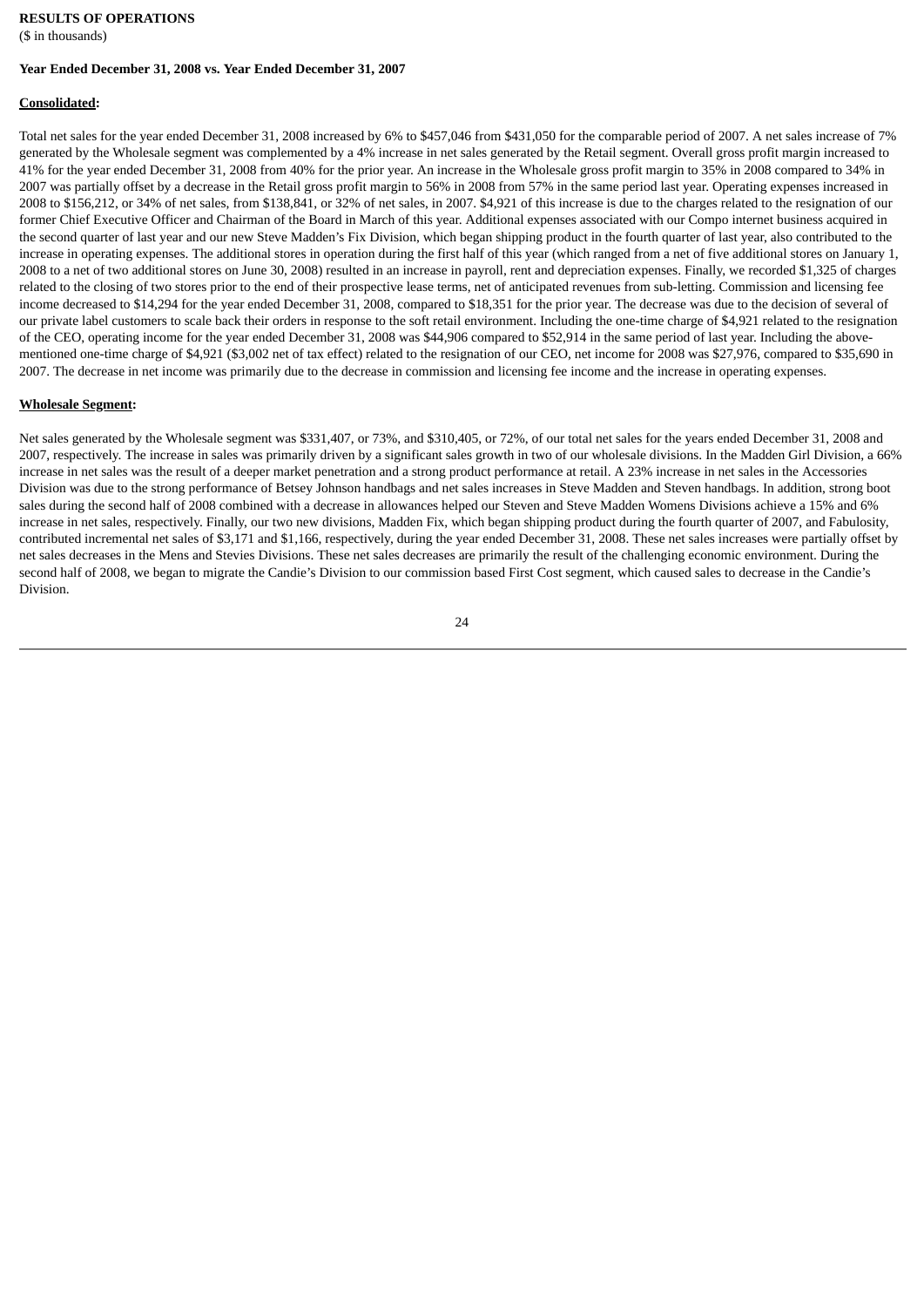Gross profit margin increased to 35% in the year ended December 31, 2008 from 34% in the prior year, primarily due to a significant decrease in markdown allowances in the Candie's and Steven Divisions. Our accessories and Steve Madden Womens Divisions also experienced a decrease in markdown activity reflective of their strong sales performance and inventory management during the year. Operating expenses increased in 2008 to \$81,593 compared to \$73,362 in the prior year. The increase is primarily due to the \$4,921 of charges related to the resignation of our former Chief Executive Officer and Chairman of the Board in March of this year. An increase in variable selling and selling related expenses reflective of the increase in sales also contributed to the increase in operating expenses. Income from operations for the Wholesale segment increased to \$37,515 for the year ended December 31, 2008, compared to \$35,136 for the year ended December 31, 2007.

# **Retail Segment:**

Net Sales generated by the Retail segment accounted for \$125,639, or 27%, and \$120,645, or 28%, of total Company net sales for the years ended December 31, 2008 and 2007, respectively. We opened three new stores and closed seven under-performing stores during the year ended December 31, 2008. As a result, we had 97 retail stores as of December 31, 2008, compared to 101 stores as of December 31, 2007. The 97 stores currently in operation include 92 under the Steve Madden brand, four under the Steven brand and one e-commerce website. Comparable store sales (sales of those stores, including the e-commerce website, that were open for all of 2008 and 2007) for the year ended December 31, 2008 were flat when compared to last year. The gross margin in the Retail segment decreased to 56% in 2008 from 57% in 2007 primarily due to an increase in promotional activity reflective of the challenging economic environment. During the year ended December 31, 2008, operating expenses increased to \$74,619 from \$65,479 in the same period of last year. Several factors contributed to the increase of operating expenses during 2008. The additional stores in operation during the first half of this year (which ranged from a net of five additional stores on January 1, 2008 to a net of two additional stores on June 30, 2008) resulted in an increase in payroll, rent and depreciation expenses. In addition, a non-cash write-off of unamortized assets associated with the closing of seven stores added to the increase in operating expenses. Finally, we recorded \$1,325 in charges related to the closing of two stores prior to the end of their prospective lease terms, net of anticipated revenues from sub-letting. Loss from operations for the Retail segment was \$(4,176) in 2008 compared to income from operations of \$3,104 for 2007.

# **First Cost Segment:**

The First Cost segment generated income from operations of \$11,567 for the year ended December 31, 2008, compared to \$14,674 for the year ended December 31, 2007. The decrease was due to the decision of several of our private label customers to scale back their orders in response to the soft retail environment. The decrease was partially offset by an increase in our international business.

# **Year Ended December 31, 2007 vs. Year Ended December 31, 2006**

# **Consolidated:**

Total net sales for the year ended December 31, 2007 decreased by 9% to \$431,050 from \$475,163 for the comparable period of 2006. Net sales generated by the Retail segment decreased by 5% while net sales generated by the Wholesale segment decreased by 11%. Overall gross profit margin decreased to 40% for the year ended December 31, 2007 from 42% for the prior year. A decrease in the Wholesale gross profit margin to 34% in 2007 compared to 37% in the same period in the prior year was partially offset by an increase in the Retail gross profit margin to 57% in 2007 from 54% in the same period last year. Operating expenses increased in 2007 to \$138,841, or 32% of net sales, from \$134,377, or 28% of net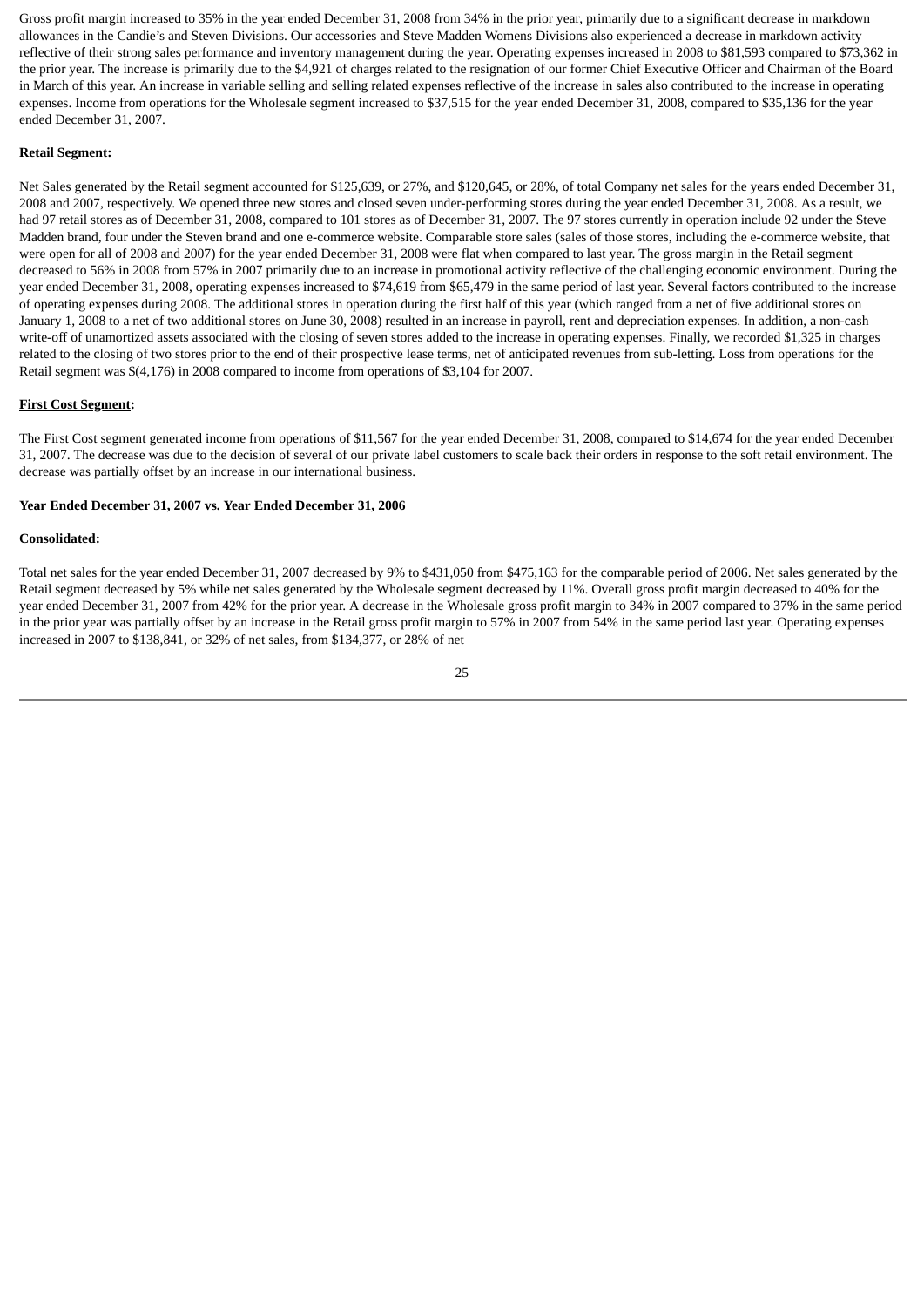sales, in 2006, primarily due to the incremental costs associated with the new retail stores opened this year. Commission and licensing fee income was \$18,351 for the year ended December 31, 2007 compared to \$14,246 for the prior year. Including a one-time charge of \$1,208 related to the provision for prior years' custom duties, operating income for the year ended December 31, 2007 was \$52,914, compared to \$78,298 in the prior year. Our effective tax rate decreased to 36.4% in 2007 compared to 42.9% in the prior year due to a reduction in the effective tax rate and a one-time tax benefit related to prior periods, connected to our election to file combined tax returns for both New York State and New York City and certain recent changes in tax law. Including the above-mentioned one-time tax benefit of \$2,498 and the one-time charge of \$1,208 (\$737 net of tax effect) related to prior years' custom duties, net income for the year ended December 31, 2007 was \$33,929, compared to \$46,250 in 2006. The decrease in income was primarily due to the decrease in net sales and gross profit margins.

# **Wholesale Segment:**

Net sales generated by the Wholesale segment was \$310,405, or 72%, and \$347,509, or 73%, of our total net sales for the years ended December 31, 2007 and 2006, respectively. The decrease in sales was driven primarily by declines in four of our wholesale brands. In the Steve Madden Womens Division and the Steven Division, the decrease in sales was due primarily to an absence of fashion trends in the marketplace and the lack of big items that would drive significant sales volume. In the Steve Madden Mens Division, the continued weakness in the sport casual business resulted in disappointing net sales. Net sales in the Candie's Division decreased due to a significant increase in markdown allowances to Kohl's. In addition, net sales for the year ended December 31, 2006 included approximately \$15,251 in net sales from Rule, l.e.i. and Jump, three brands that were discontinued late in 2006. These decreases were partially offset by the double-digit net sales increases achieved in both the Madden Girl and the Stevies Divisions and a 6% net sales increase in our accessories division.

Gross profit margin decreased to 34% in the year ended December 31, 2007 from 37% in the prior year, due primarily to a significant increase in markdown allowances in the Candie's and Steven Divisions. Our remaining wholesale divisions also experienced increases in markdown activities as well as an increase in promotional selling reflective of the difficult retail environment in 2007. Operating expenses decreased in 2007 to \$73,362 compared to \$75,328 in the prior year due to a decrease in variable selling expenses that were partially offset by an increase in non-cash stock based compensation. Income from operations for the Wholesale segment decreased to \$35,136 for the year ended December 31, 2007 compared to \$57,092 for the year ended December 31, 2006.

# **Retail Segment:**

Net Sales generated by the Retail segment accounted for \$120,645, or 28%, and \$127,654, or 27%, of total Company net sales for the years ended December 31, 2007 and 2006, respectively. We opened seven new stores and closed two under-performing stores during the year ended December 31, 2007. As a result, we had 101 retail stores as of December 31, 2007 compared to 96 stores as of December 31, 2006. The 101 stores currently in operation include 94 under the Steve Madden brand, six under the Steven brand and one e-commerce website. Comparable store sales (sales of those stores, including the e-commerce website, that were open for all of 2007 and 2006) decreased 8% for the year ended December 31, 2007 due primarily to the lack of any significant fashion trends and the softening retail environment in the second half of the year. We have pursued a number of initiatives to enhance gross margins such as reducing freight costs, closeouts, store-to-store transfers and inventory shrinkage combined with better inventory controls. As a result, the gross margin in the Retail segment has increased to 57% for the year ended December 31, 2007 from 54% in the comparable period of 2006. Income from operations for the Retail Division was \$3,104 for the current year compared to \$9,885 for the same period of 2006.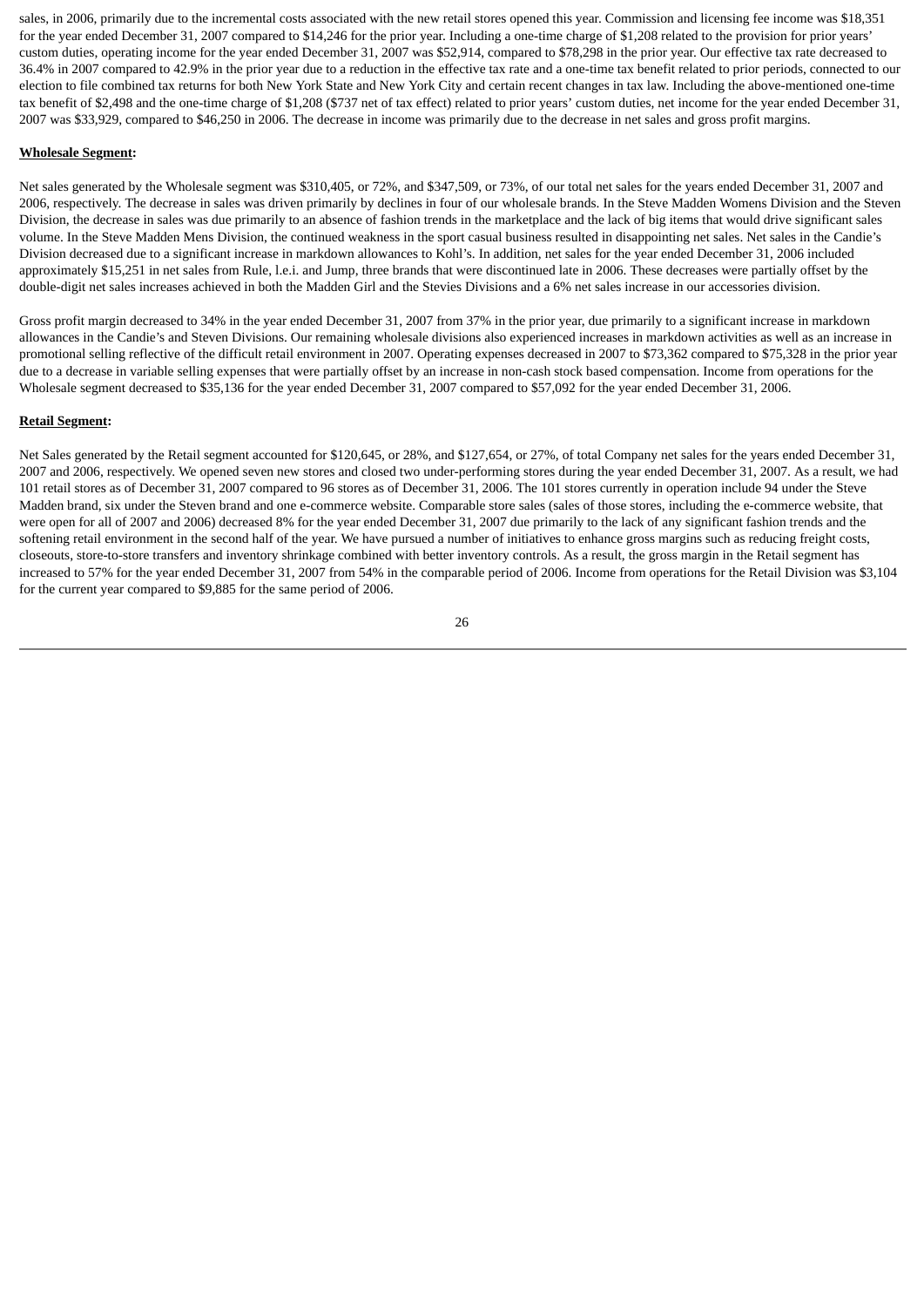# **First Cost Segment:**

The First Cost segment generated net commission income and design fees of \$14,674 for the year ended December 31, 2007, compared to \$11,321 for the comparable period of 2006. The increase was the result of the continued growth in our private label business as well as the recent expansion of our international business.

# **LIQUIDITY AND CAPITAL RESOURCES (\$ in thousands)**

Working capital was \$122,086 on December 31, 2008 compared to \$121,138 at December 31, 2007. The contribution of net income for the year was offset by the funds used to complete the tender offer.

Under the terms of our factoring agreement with GMAC, as amended, we can request advances from the factor of up to 85% against our receivables factored with GMAC. This agreement, which has no specific expiration date and can be terminated by us effective on or after June 30, 2009 with 60 days written notice, provides us with a \$50 million credit facility with a \$25 million sub-limit on the aggregate face amount of Letters of Credit with some other stipulations. The agreement can be terminated by GMAC upon the occurrence, and in certain instances continuance after notice, of certain specified defaults.

 In November of 2008, GMAC announced that it did not have enough capital to qualify to become a bank holding company and thereby qualify to access certain government funding sources. GMAC stated that failure to become a bank holding company would have a near-term material adverse effect on its business and its financial position. In light of these statements and the worsening financial climate, we were concerned about GMAC's ability to maintain our cash flow, and if needed, to fund advances. In addition, we were concerned that in a GMAC bankruptcy proceeding, our accounts receivable sold to GMAC under the factoring agreement in effect prior to January 1, 2009, might be deemed an asset of GMAC's and thus the future cash collections on same would not be available to us. To hedge against these concerns, in November of 2008, we borrowed the maximum amount allowed by the terms of the agreement, which had the effect of mitigating, to the extent of the borrowings, the possible financial effect of any GMAC bankruptcy filing. As of December 31, 2008, we had advances payable due to GMAC of \$30,168 against gross factored receivables of \$44,082. The interest rate on the advances, which has changed from time to time by amendments to the agreement and which is currently a variable rate based on the 30-day London Interbank Offered Rate (LIBOR), averaged 4.2% in 2008. We had no advances payable due to GMAC as of December 31, 2007. On January 2, 2009, GMAC announced that it had qualified as a bank holding company and that it received \$5 billion from the U.S. Department of Treasury under the Troubled Asset Relief Program. Effective January 1, 2009, the factoring agreement was amended so that we retained title to our factored accounts receivable, which would keep our outstanding receivables from being the property of GMAC subject to administration in a future GMAC bankruptcy proceeding, if any. Subsequent to the year end, we began reducing the loan balance with the proceeds from the collections of factored accounts receivable, and as of February 17, 2009, the loan was completely paid off.

As of December 31, 2008, we held marketable securities valued at \$35,224, consisting primarily of corporate and municipal bonds, U.S. Treasury notes, certificates of deposit and equities.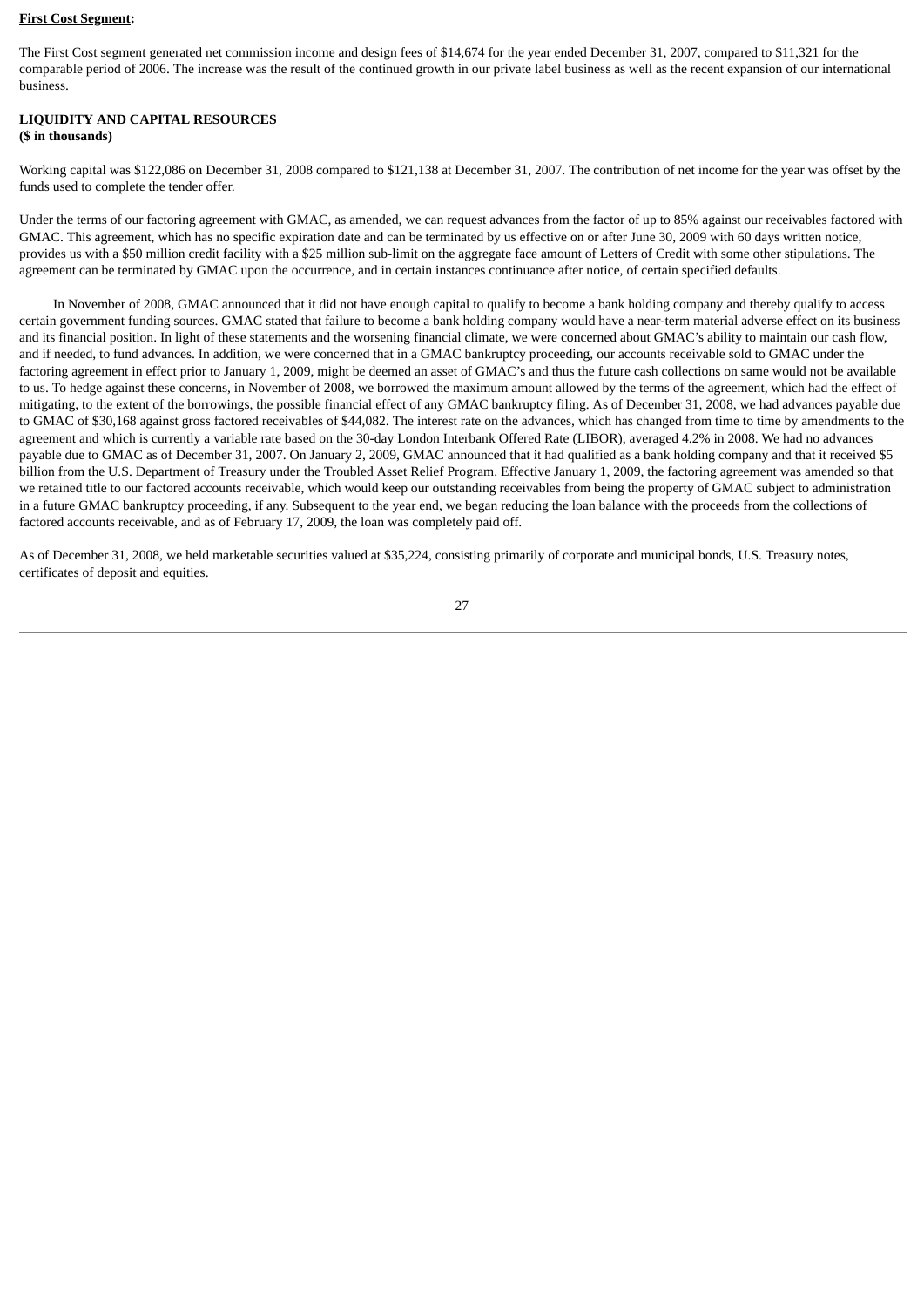At December 31, 2007, we held \$37,325 in auction rate securities. The contractual maturities of the investments underlying the auction rate securities mature at various dates through 2046, however, all of our auction rate securities, or ARSs, had a reset period of 28 days. Subsequent to December 31, 2007, we reduced the amount of our ARSs via successful auctions to \$16,300, however, in February of 2008, the liquidity in the ARS market evaporated causing the ARSs to fail at auction, resulting in our continuing to hold these securities and the issuers paying interest at the maximum contractual rate. Accordingly, \$16,300 of the auction rate securities were classified as long term as of December 31, 2007. During the months of June through December, we were able to liquidate our entire portfolio of ARSs at full face value, and as a result, we do not have any ARSs as of December 31, 2008. We did not incur any losses with respect to our investments in ARSs and thus the unrealized loss of \$230 provided for in the first quarter of this year was reversed in the second quarter of the year.

Management believes that, based upon our current financial position and available cash, cash equivalents and marketable securities, as augmented by cash flow from operations in 2009, we will meet all of our financial commitments and operating needs for at least the next twelve months.

# **OPERATING ACTIVITIES (\$ in thousands)**

During the year ended December 31, 2008, net cash provided by operating activities was \$41,779. The primary sources of cash were net income of \$27,976, a decrease in prepaid expenses, prepaid taxes, deposits and other assets of \$3,887, a decrease in accounts receivable of \$3,221, a decrease in due from factors of \$2,216 and an increase of accrued incentive compensation. The primary uses of cash were a decrease in accounts payable and accrued expenses of \$9,941 and an increase in inventory of \$4,400.

# **INVESTING ACTIVITIES (\$ in thousands)**

During the year ended December 31, 2008, we invested \$31,005 in marketable securities and received \$74,844 from the maturities and sales of securities. We also invested \$4,923 in additional acquisition costs for Daniel Friedman. Additionally, we made capital expenditures of \$8,314, principally for the three new stores opened during the year, the remodeling of seven existing stores, for upgrades to our computer systems and for leasehold improvements to corporate office space.

# **FINANCING ACTIVITIES (\$ in thousands)**

During the year ended December 31, 2008, we received \$30,168 in advances from our factor. We completed a Tender Offer to purchase 2,600,000 shares of our common stock for treasury at a total cost of \$44,200 or \$17.00 per share. We also received \$2,051 in cash and incurred a tax cost of \$258 in connection with the exercise of stock options.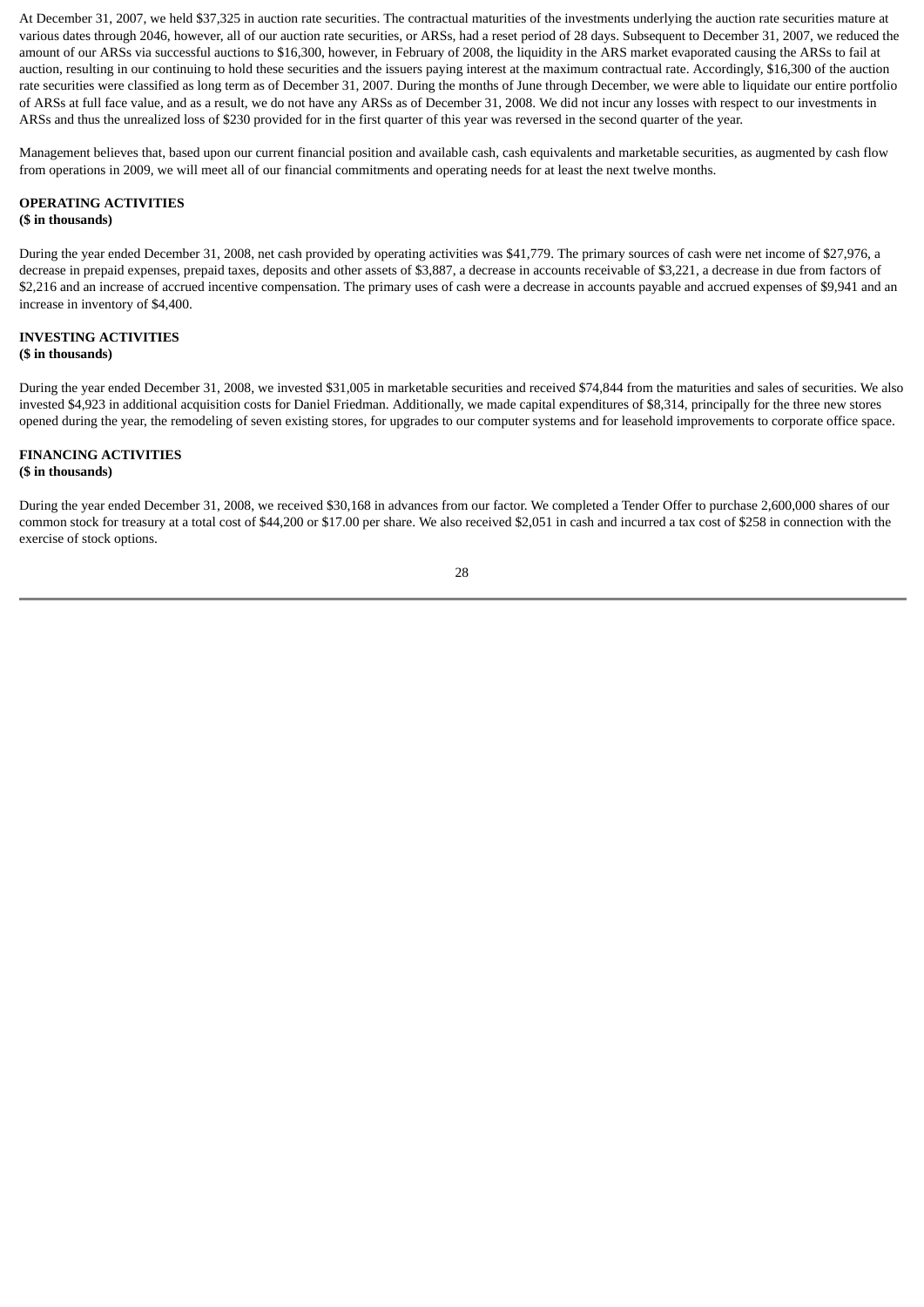# **CONTRACTUAL OBLIGATIONS (\$ in thousands)**

Our contractual obligations as of December 31, 2008 were as follows:

|                                                                  | Payment due by period |              |    |        |    |              |     |              |    |                |  |  |
|------------------------------------------------------------------|-----------------------|--------------|----|--------|----|--------------|-----|--------------|----|----------------|--|--|
| <b>Contractual Obligations</b>                                   |                       | <b>Total</b> |    | 2009   |    | 2010-2011    |     | 2012-2013    |    | 2014 and after |  |  |
| Operating lease obligations                                      | \$                    | 126,182      | \$ | 17,776 | \$ | 34,421       | S   | 30,072       | \$ | 43,913         |  |  |
| Advances payable - factor                                        |                       | 30,168       |    | 30,168 |    | $\mathbf{0}$ |     | $\bf{0}$     |    | $\Omega$       |  |  |
| Purchase obligations                                             |                       | 41,211       |    | 41,211 |    | $\mathbf{0}$ |     | $\mathbf{0}$ |    | $\overline{0}$ |  |  |
| Other long-term liabilities (future minimum royalty<br>payments) |                       | 5.660        |    | 1,362  |    | 4,135        |     | 163          |    | $\Omega$       |  |  |
| <b>Total</b>                                                     | \$                    | 203,221      | \$ | 90,517 | \$ | 38,556       | \$. | 30,235       | S. | 43,913         |  |  |

At December 31, 2008, we had un-negotiated open letters of credit for the purchase of inventory of approximately \$2,445.

We have an employment agreement with Steven Madden, our founder and Creative and Design Chief, which provides for an annual base salary of \$600 subject to certain specified adjustments through June 30, 2015. The agreement also provides for annual bonuses based on EBITDA, revenue of any new business, and royalty income over \$2 million, plus an equity grant and a non-accountable expense allowance.

We have employment agreements with certain executive officers, which provide for the payment of compensation aggregating approximately \$2,420 in 2009 and \$940 in 2010. In addition, some of the employment agreements provide for a discretionary bonus and some provide for incentive compensation based on various performance criteria as well as other benefits including stock options. Our Chief Operating Officer is entitled to deferred compensation calculated as a percentage of his base salary.

Virtually all of our products are produced at overseas locations, the majority of which are located in China, with a small percentage located in Mexico, Brazil, Italy, Spain and India. We have not entered into any long-term manufacturing or supply contracts with any of these foreign companies. We believe that a sufficient number of alternative sources exist outside of the United States for the manufacture of our products. We currently make approximately 99% of our purchases in U.S. dollars.

# **INFLATION**

We do not believe that the inflation experienced over the last few years in the United Sates, where we primarily compete, has had a significant effect on sales or profitability. Historically, we have minimalized the impact of product cost increases by improving operating efficiencies, changing suppliers and increasing prices. However, no assurance can be given that we will be able to offset such inflationary cost increases in the future.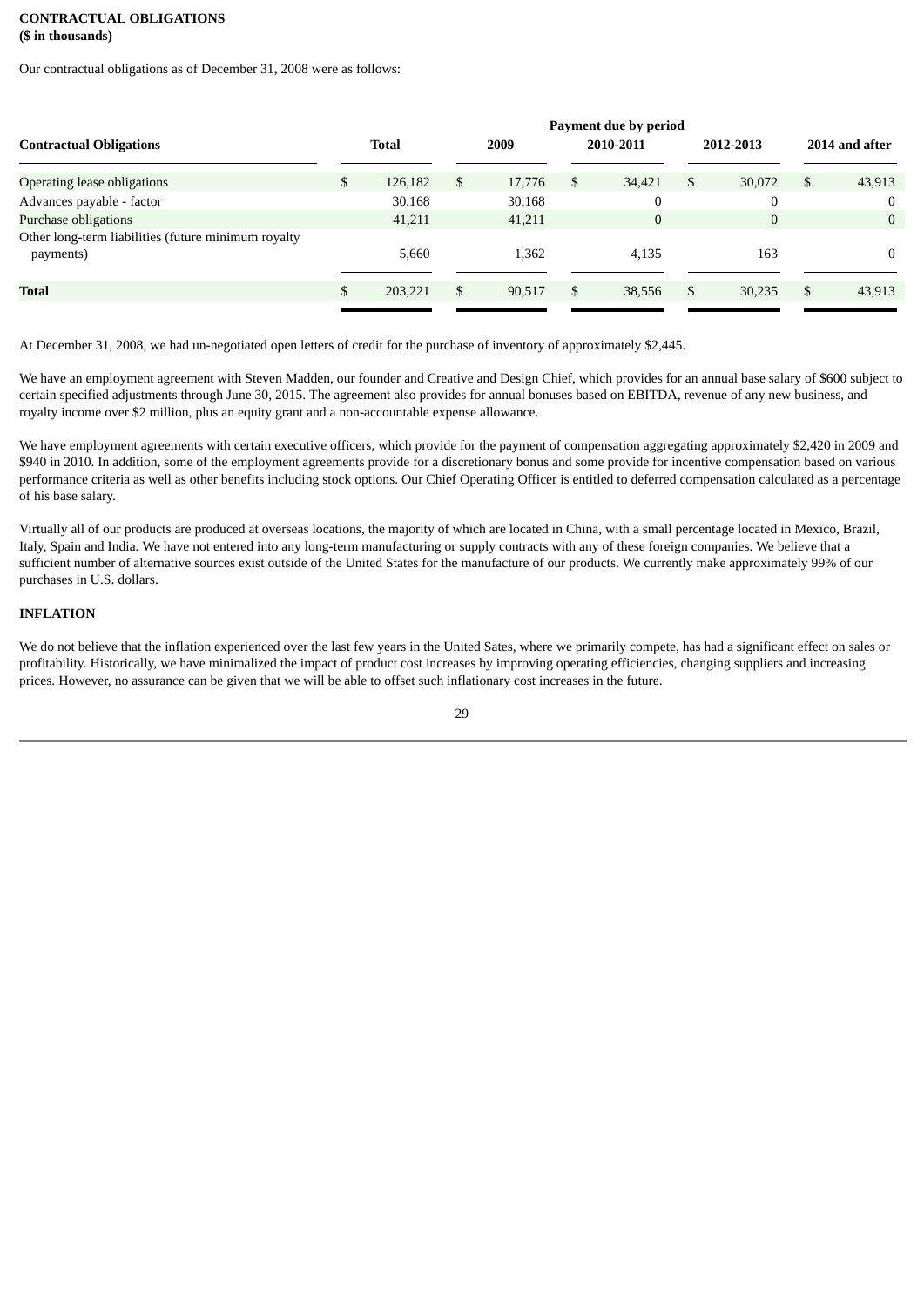# **CRITICAL ACCOUNTING POLICIES AND THE USE OF ESTIMATES**

Management's Discussion and Analysis of Financial Condition and Results of Operations is based upon our Consolidated Financial Statements which have been prepared in accordance with generally accepted accounting principles in the United States. The preparation of these financial statements requires management to make estimates and judgments that affect the reported amounts of assets, liabilities, sales and expenses, and related disclosure of contingent assets and liabilities. Estimates by their nature are based on judgments and available information. Estimates are made based upon historical factors, current circumstances and the experience and judgment of management. Assumptions and estimates are evaluated on an ongoing basis and we may employ outside experts to assist in evaluations. Therefore, actual results could materially differ from those estimates under different assumptions and conditions. Management believes the following critical accounting estimates are more significantly affected by judgments and estimates used in the preparation of our Consolidated Financial Statements: allowance for bad debts, returns and customer chargebacks; inventory reserves; valuation of intangible assets; litigation reserves and cost of sales.

*Allowances for bad debts, returns and customer chargebacks*. We provide reserves against our trade accounts receivables for future customer chargebacks, co-op advertising allowances, discounts, returns and other miscellaneous deductions that relate to the current period. The reserve against our non-factored trade receivables also includes estimated losses that may result from customers' inability to pay. The amount of the reserve for bad debts, returns, discounts and compliance chargebacks are determined by analyzing aged receivables, current economic conditions, the prevailing retail environment and historical dilution levels for customers. We evaluate anticipated chargebacks by reviewing several performance indicators for our major customers. These performance indicators (which include inventory levels at the retail floors, sell-through rates and gross margin levels) are analyzed by key account executives and the Vice President of Wholesale Sales to estimate the amount of the anticipated customer allowance. Failure to correctly estimate the amount of the reserve could materially impact our results of operations and financial position.

*Inventory reserves*. Inventories are stated at lower of cost or market, on a first-in, first-out basis. We review inventory on a regular basis for excess and slow moving inventory. The review is based on an analysis of inventory on hand, prior sales and expected net realizable value through future sales. The analysis includes a review of inventory quantities on hand at period-end in relation to year-to-date sales and projections for sales in the foreseeable future as well as subsequent sales. We consider quantities on hand in excess of estimated future sales to be at risk for market impairment. The net realizable value, or market value, is determined based on the estimate of sales prices of such inventory through off-price or discount store channels. The likelihood of any material inventory writedown is dependent primarily on the expectation of future consumer demand for our product. A misinterpretation or misunderstanding of future consumer demand for our product, the economy, or other failure to estimate correctly, in addition to abnormal weather patterns, could result in inventory valuation changes, either favorably or unfavorably, compared to the valuation determined to be appropriate as of the balance sheet date.

*Valuation of intangible assets*. SFAS No. 142, "Goodwill and Other Intangible Assets", which was adopted by us on January 1, 2002, requires that goodwill and intangible assets with indefinite lives no longer be amortized, but rather be tested for impairment at least annually. This pronouncement also requires that intangible assets with finite lives be amortized over their respective lives to their estimated residual values, and reviewed for impairment in accordance with SFAS No. 144, "Accounting for Impairment or Disposal of Long-lived Assets". In accordance with SFAS No. 144, long-lived assets, such as property, equipment, leasehold improvements and goodwill subject to amortization, are reviewed for impairment annually or whenever events or changes in circumstances indicate that the carrying amount of an asset may not be recoverable. Recoverability of assets to be held and used is measured by a comparison of the carrying amount of an asset to the estimated undiscounted future cash flows expected to be generated by the asset. If the carrying amount of an asset exceeds its estimated future cash flows, an impairment charge is recognized by the amount by which the carrying amount of the asset exceeds the fair value of the asset.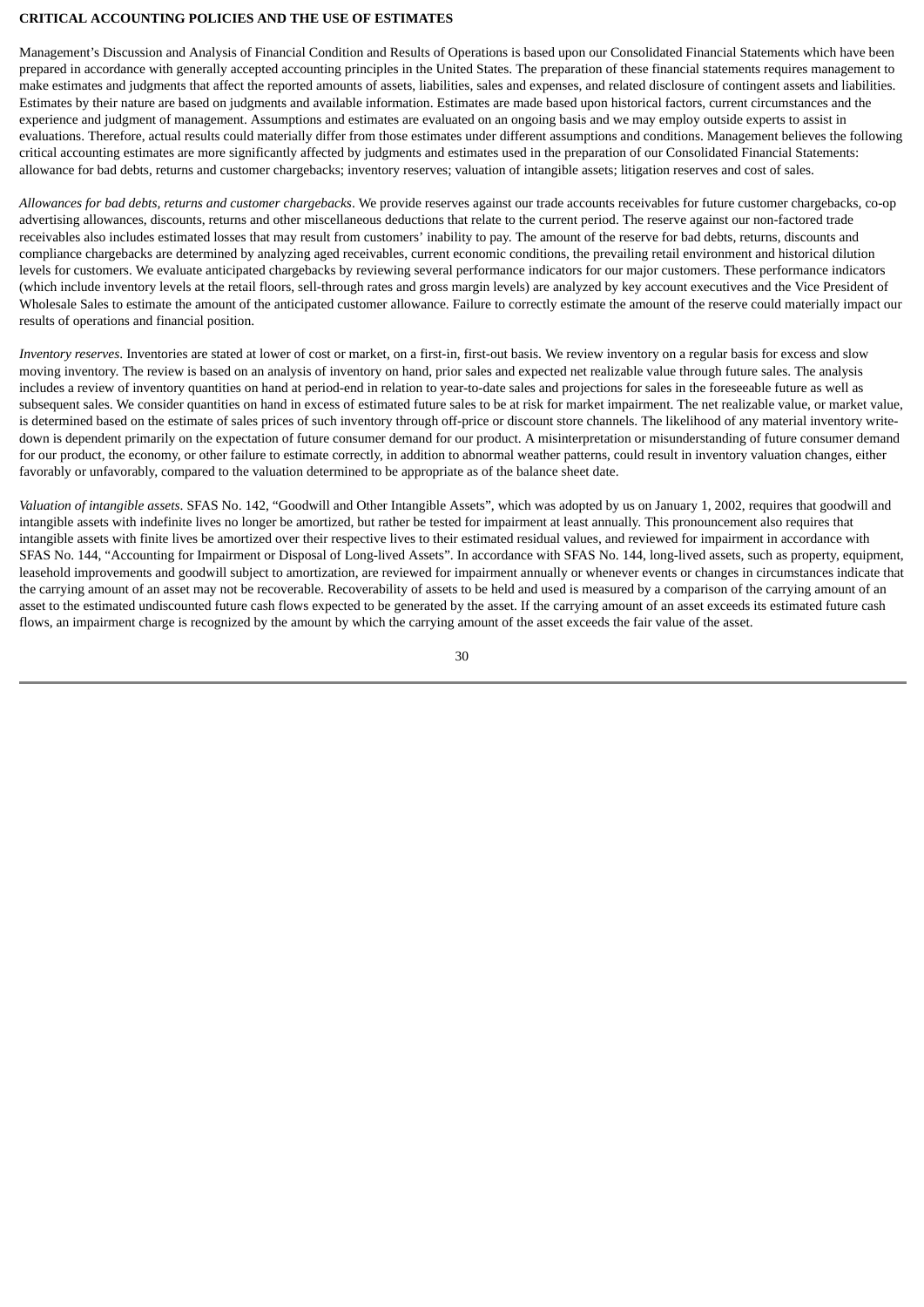*Litigation reserves*. Estimated amounts for litigation claims that are probable and can be reasonably estimated are recorded as liabilities in our Consolidated Financial Statements. The likelihood of a material change in these estimated reserves would be dependent on new claims as they may arise and the favorable or unfavorable events of a particular litigation. As additional information becomes available, management will assess the potential liability related to the pending litigation and revise its estimates. Such revisions in management's estimates of the contingent liability could materially impact our results of operation and financial position.

*Cost of sales*. All costs incurred to bring finished products to our distribution center and, in the Retail segment, the costs to bring products to our stores, are included in the cost of sales line on the Consolidated Statement of Income. These include the cost of finished products, purchase commissions, letter of credit fees, brokerage fees, sample expenses, customs duties, inbound freight, royalty payments on licensed products, labels and product packaging. All warehouse and distribution costs related to the Wholesale segment and freight to customers, if any, are included in the operating expenses line item of our Consolidated Statements of Income. Our gross margins may not be comparable to other companies in the industry because some companies may include warehouse and distribution costs as a component of cost of sales, while other companies report on the same basis as we do and include them in operating expenses.

# <span id="page-32-0"></span>**ITEM 7A QUANTITATIVE AND QUALITATIVE DISCLOSURES ABOUT MARKET RISK (\$ in thousands)**

We do not engage in the trading of market risk sensitive instruments in the normal course of business. Our financing arrangements are subject to variable interest rates primarily based on the prime rate and LIBOR. An analysis of our credit agreement with GMAC can be found in Note C, "Due From Factors" to the Consolidated Financial Statements included in this Annual Report on Form 10-K.

As of December 31, 2008, we held marketable securities valued at \$35,224, which consist primarily of corporate and municipal bonds, U.S. treasury notes, certificates of deposit, as well as marketable equity securities. These securities are subject to interest rate risk and will decrease in value if interest rates increase. We currently have the ability to hold these securities until maturity. In addition, any decline in interest rates would be expected to reduce our interest income.

At December 31, 2007, we held \$37,325 in auction rate securities. The contractual maturities of the investments underlying the auction rate securities matured at various dates through 2046, however, all of our auction rate securities, or ARSs, had a reset period of 28 days. Subsequent to December 31, 2007, we reduced the amount of our ARSs via successful auctions to \$16,300, however, in February of 2008, the liquidity in the ARS market evaporated causing the ARSs to fail at auction, resulting in our continuing to hold these securities and the issuers paying interest at the maximum contractual rate. Accordingly, \$16,300 of the auction rate securities were classified as long term as of December 31, 2007. The lack of liquidity in the ARS market continued during the first quarter of 2008, and as a result, we recorded an unrealized loss in other comprehensive loss on our ARSs of \$230 as of March 31, 2008. Beginning in June of 2008, a market developed for certain ARSs based on the quality and the collateral of the underlying securities. During the months of June through December, we were able to liquidate our entire portfolio of ARSs at full face value, and as a result, we do not have any ARSs as of December 31, 2008. We did not incur any losses with respect to our investments in ARSs and thus the unrealized loss of \$230 provided for in the first quarter of this year was reversed in the second quarter of the year.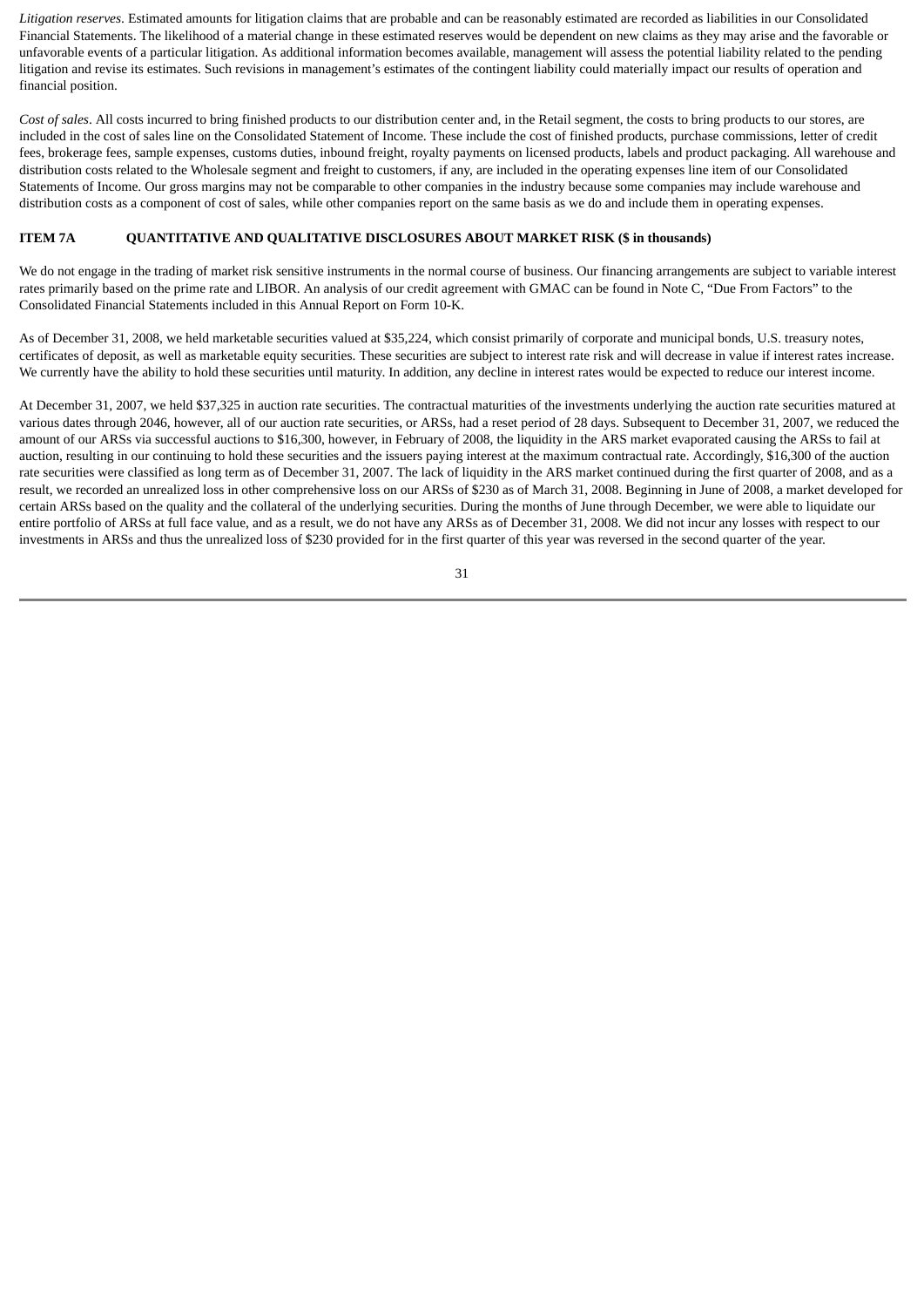# <span id="page-33-0"></span>**ITEM 8 FINANCIAL STATEMENTS AND SUPPLEMENTARY DATA**

See the financial statements following Item 15 of this Annual Report on Form 10-K.

# <span id="page-33-1"></span>**ITEM 9 CHANGES IN AND DISAGREEMENTS WITH ACCOUNTANTS ON ACCOUNTING AND FINANCIAL DISCLOSURE**

None.

# <span id="page-33-2"></span>**ITEM 9A CONTROLS AND PROCEDURES**

# *Disclosure Controls and Procedures*

As required by Rule 13a-15(b) of the Exchange Act, our management, including our Chief Executive Officer and Chief Financial Officer, has evaluated the effectiveness of our disclosure controls and procedures as of the end of the fiscal year covered by this Annual Report on Form 10-K. Based on that evaluation, the Chief Executive Officer and Chief Financial Officer have concluded that our disclosure controls and procedures (as defined in Rule 13a-15(e) under the Exchange Act) were effective as of the end of the fiscal year covered by this Annual Report on Form 10-K.

# *Management's Annual Report on Internal Control Over Financial Reporting*

Management of Steven Madden, Ltd. is responsible for establishing and maintaining adequate internal control over financial reporting (as defined in Rule 13a-15(f) of the Exchange Act).

Our internal control over financial reporting is a process designed by, or under the supervision of, our principal executive officer and principal financial officer, and effected by the board of directors, management, and other personnel, to provide reasonable assurance regarding the reliability of financial reporting and the preparation of financial statements for external purposes in accordance with U.S. generally accepted accounting principles. Our internal control over financial reporting includes those policies and procedures that (1) pertain to maintenance of records that, in reasonable detail, accurately and fairly reflect the transactions and dispositions of our assets; (2) provide reasonable assurance that transactions are recorded as necessary to permit preparation of financial statements in accordance with U.S. generally accepted accounting principles, and that our receipts and expenditures are being made only in accordance with authorizations of our management and directors; and (3) provide reasonable assurance regarding prevention or timely detection of unauthorized acquisition, use, or disposition of our assets that could have a material effect on the financial statements.

Because of its inherent limitations, internal control over financial reporting may not prevent or detect misstatements. Also, projections of any evaluation of effectiveness to future periods are subject to the risk that controls may become inadequate because of changes in conditions, or that the degree of compliance with the policies or procedures may deteriorate.

With the participation of the Chief Executive Officer and the Chief Financial Officer, our management conducted an evaluation of the effectiveness as of the end of our fiscal year ended December 31, 2008, of our internal control over financial reporting based on the framework and criteria established in Internal Control– Integrated Framework, issued by the Committee of Sponsoring Organizations of the Treadway Commission. Based on this evaluation our management has concluded that, as of December 31, 2008, our internal control over financial reporting was effective.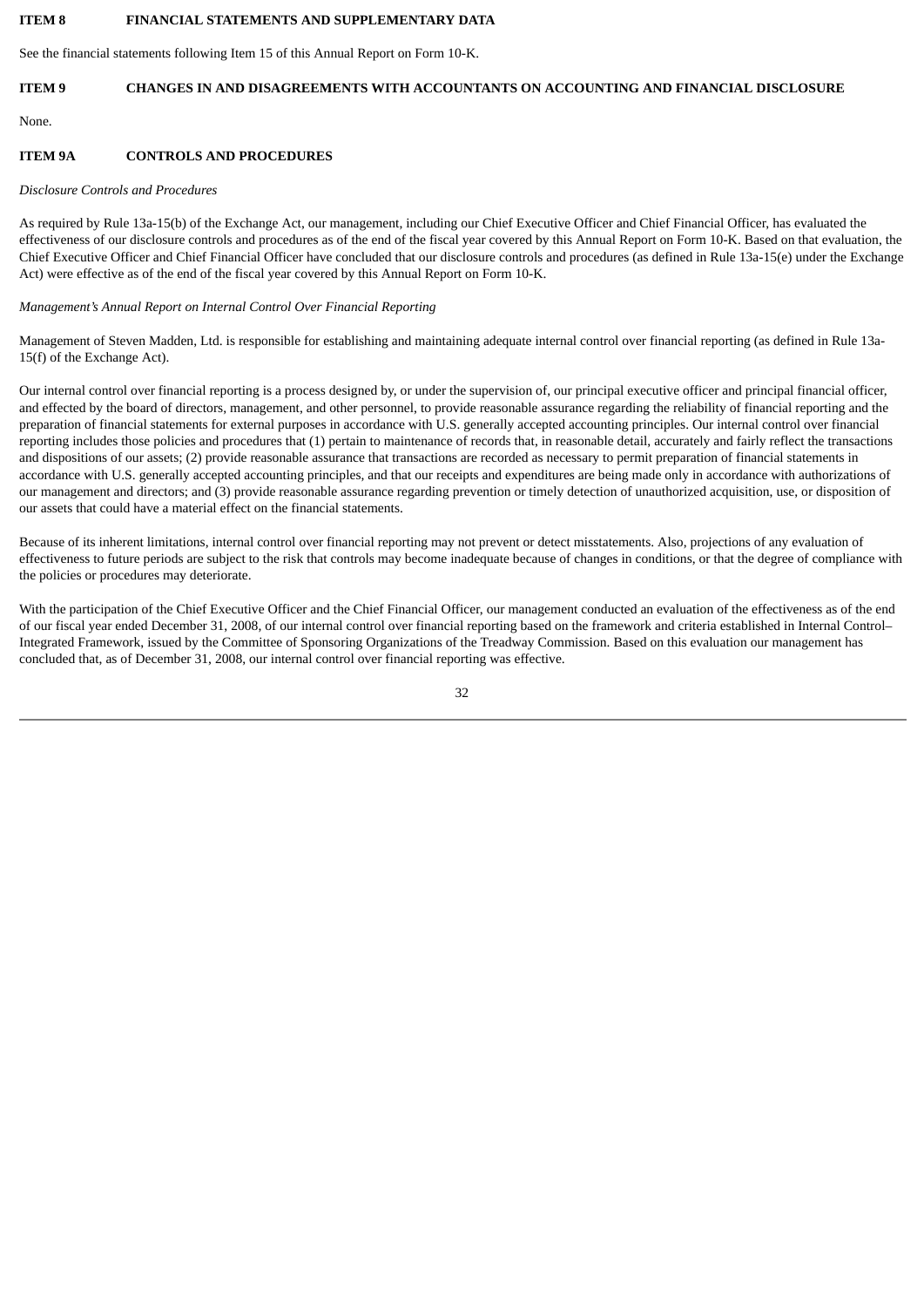The independent registered public accounting firm that audited the financial statements included in this Annual Report on Form 10-K has issued an attestation report on our internal control over financial reporting.

#### *Attestation Report of our Independent Registered Public Accounting Firm*

Our Independent Registered Public Accounting Firm, Eisner LLP, has audited and issued a report on our internal control over financial reporting. The report of Eisner LLP appears below.

To the Board of Directors and Stockholders Steven Madden, Ltd.

We have audited Steven Madden, Ltd. and subsidiaries' (the "Company") internal control over financial reporting as of December 31, 2008, based on criteria established in Internal Control - Integrated Framework issued by the Committee of Sponsoring Organizations of the Treadway Commission ("COSO"). The Company's management is responsible for maintaining effective internal control over financial reporting and for its assessment of the effectiveness of internal control over financial reporting, included in the accompanying Management's Annual Report on Internal Control over Financial Reporting. Our responsibility is to express an opinion on the Company's internal control over financial reporting based on our audit.

We conducted our audit in accordance with the standards of the Public Company Accounting Oversight Board (United States). Those standards require that we plan and perform the audit to obtain reasonable assurance about whether effective internal control over financial reporting was maintained in all material respects. Our audit included obtaining an understanding of internal control over financial reporting, assessing the risk that a material weakness exists, and testing and evaluating the design and operating effectiveness of internal control based on the assessed risk. Our audit also included performing such other procedures as we considered necessary in the circumstances. We believe that our audit provides a reasonable basis for our opinion.

A company's internal control over financial reporting is a process designed to provide reasonable assurance regarding the reliability of financial reporting and the preparation of financial statements for external purposes in accordance with generally accepted accounting principles. A company's internal control over financial reporting includes those policies and procedures that (i) pertain to the maintenance of records that, in reasonable detail, accurately and fairly reflect the transactions and dispositions of the assets of the company; (ii) provide reasonable assurance that transactions are recorded as necessary to permit preparation of financial statements in accordance with generally accepted accounting principles, and that receipts and expenditures of the company are being made only in accordance with authorizations of management and directors of the company; and (iii) provide reasonable assurance regarding prevention or timely detection of unauthorized acquisition, use, or disposition of the company's assets that could have a material effect on the financial statements.

Because of its inherent limitations, internal control over financial reporting may not prevent or detect misstatements. Also, projections of any evaluation of effectiveness to future periods are subject to the risk that controls may become inadequate because of changes in conditions, or that the degree of compliance with the policies or procedures may deteriorate.

In our opinion, Steven Madden, Ltd. and subsidiaries maintained, in all material respects, effective internal control over financial reporting as of December 31, 2008, based on criteria established in Internal Control - Integrated Framework issued by COSO.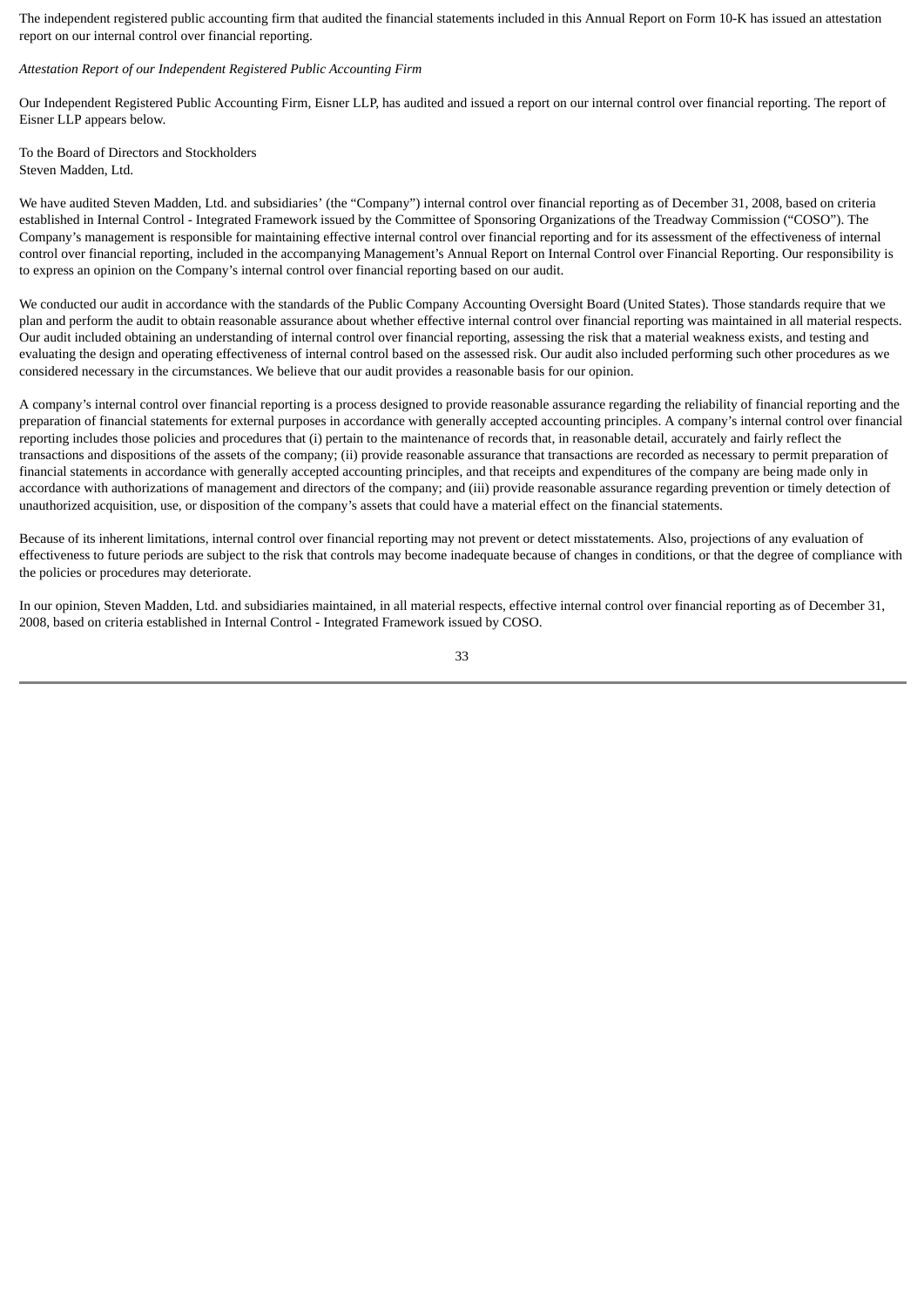We also have audited, in accordance with the standards of the Public Company Accounting Oversight Board (United States), the consolidated balance sheets of Steven Madden, Ltd. and subsidiaries as of December 31, 2008 and 2007, and the related consolidated statements of income, changes in stockholders' equity and cash flows for each of the years in the three-year period ended December 31, 2008, and our report dated March 10, 2009 expressed an unqualified opinion on those consolidated financial statements and included an explanatory paragraph regarding the adoption of the provisions of Financial Accounting Standards Board Interpretation No. 48 "Accounting for Uncertainty in Income Taxes, an Interpretation of FASB Statement No. 109", effective January 1, 2007.

/s/ Eisner LLP

New York, New York March 10, 2009

*Changes in Internal Control Over Financial Reporting*

There was no change in our internal control over financial reporting, identified in connection with the evaluation required by paragraph (d) of Rule 13a-15 of the Exchange Act, that occurred during the fiscal quarter ended December 31, 2008, has materially affected, or is reasonably likely to materially affect, our internal control over financial reporting.

# <span id="page-35-0"></span>**ITEM 9B OTHER INFORMATION**

<span id="page-35-1"></span>None.

#### **PART III**

# <span id="page-35-2"></span>**ITEM 10 DIRECTORS, EXECUTIVE OFFICERS AND CORPORATE GOVERNANCE**

The information required to be furnished pursuant to this item will be set forth in our proxy statement for the 2009 Annual Meeting of Stockholders, and is incorporated herein by reference.

# <span id="page-35-3"></span>**ITEM 11 EXECUTIVE COMPENSATION**

The information required to be furnished pursuant to this item will be set forth in our proxy statement for the 2009 Annual Meeting of Stockholders, and is incorporated herein by reference.

# <span id="page-35-4"></span>**ITEM 12 SECURITY OWNERSHIP OF CERTAIN BENEFICIAL OWNERS AND MANAGEMENT AND RELATED STOCKHOLDER MATTERS**

The information required to be furnished pursuant to this item will be set forth in our proxy statement for the 2009 Annual Meeting of Stockholders, and is incorporated herein by reference.

# <span id="page-35-5"></span>**ITEM 13 CERTAIN RELATIONSHIPS AND RELATED TRANSACTIONS, AND DIRECTOR INDEPENDENCE**

The information required to be furnished pursuant to this item will be set forth in our proxy statement for the 2009 Annual Meeting of Stockholders, and is incorporated herein by reference.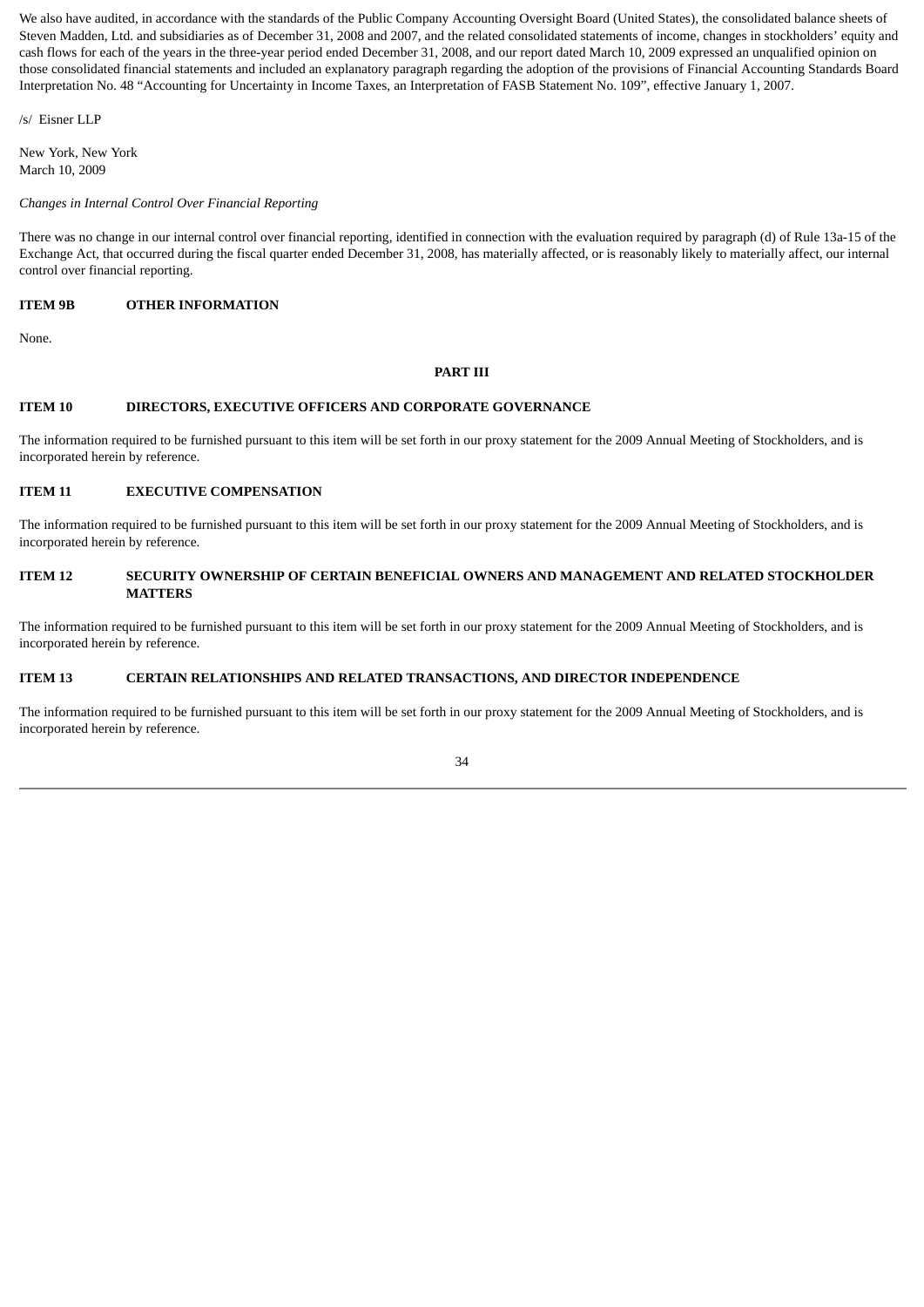#### **ITEM 14 PRINCIPAL ACCOUNTANT FEES AND SERVICES**

The information required to be furnished pursuant to this item will be set forth in our proxy statement for the 2009 Annual Meeting of Stockholders, and is incorporated herein by reference.

#### **PART IV**

### **ITEM 15 EXHIBITS AND FINANCIAL STATEMENT SCHEDULES**

*(a)(1) Financial Statements*

The following consolidated financial statements of Steven Madden, Ltd. and subsidiaries are included in Item 8:

| Report of Independent Registered Public Accounting Firm                                            | $F-1$ |
|----------------------------------------------------------------------------------------------------|-------|
| Balance sheets as of December 31, 2008 and 2007                                                    | $F-2$ |
| Statements of income for the years ended December 31, 2008, 2007 and 2006                          | $F-3$ |
| Statements of changes in stockholders' equity for the years ended December 31, 2008, 2007 and 2006 | $F-4$ |
| Statements of cash flows for the years ended December 31, 2008, 2007 and 2006                      | $F-6$ |
| Notes to financial statements                                                                      | $F-7$ |

#### *(b) Exhibits.*

- 3.01 Certificate of Incorporation of Steven Madden, Ltd. (incorporated by reference to Exhibit 1 to Steven Madden, Ltd.'s Current Report on Form 8- K filed with the Securities and Exchange Commission on November 23, 1998, File Number 000-23702, Film Number 98757800).
- 3.02 Amended & Restated By-Laws of Steven Madden, Ltd. (incorporated by reference to Exhibit 99.1 to Steven Madden, Ltd.'s Current Report on Form 8-K filed with the Securities and Exchange Commission on March 28, 2008).
- 4.01 Specimen Certificate for shares of Common Stock (incorporated by reference to Exhibit 4.01 to Steven Madden, Ltd.'s Registration Statement on Form SB-2/A filed with the Securities and Exchange Commission on September 29, 1993 (File No. 033-67162)).
- 4.02 Rights Agreement between Steven Madden, Ltd. and American Stock Transfer and Trust Company, Ltd. (incorporated by reference to Exhibit 4.1 to Steven Madden, Ltd.'s Current Report on Form 8-K filed with the Securities and Exchange Commission on November 16, 2001).
- 10.01 Third Amended Employment Agreement between Steven Madden, Ltd. and Steven Madden (incorporated by reference to Exhibit 10.1 to Steven Madden, Ltd.'s Current Report on Form 8-K filed with the Securities and Exchange Commission on July 20, 2005).#
- 10.02 Employment Agreement of Arvind Dharia (incorporated by reference to Exhibit 10.07 to Steven Madden, Ltd.'s Annual Report on Form 10-K for its fiscal year ending December 31, 2000, File Number 000-23702, Film Number 1588220).#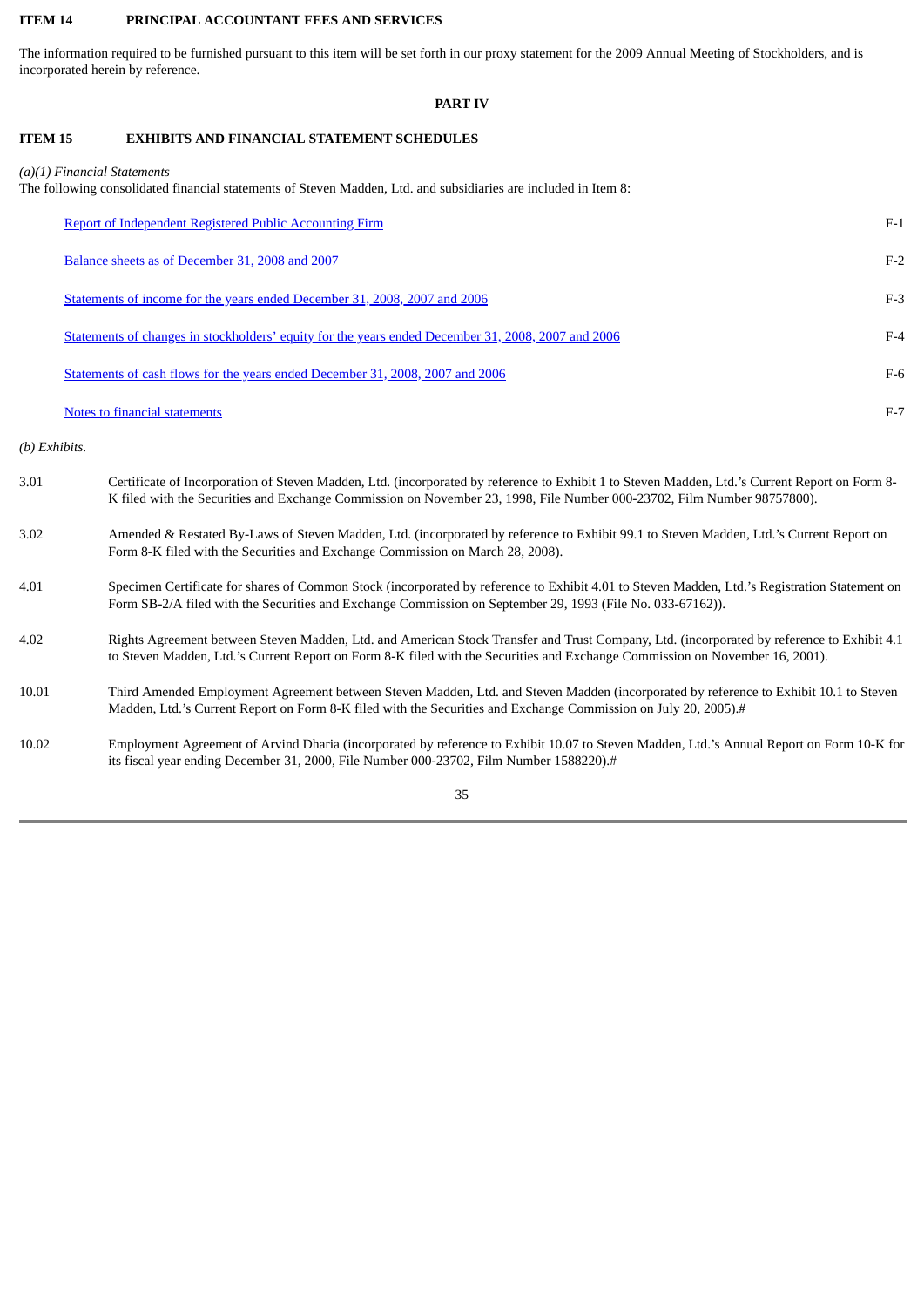- 10.03 Amendment No. 1 to Employment Agreement of Arvind Dharia (incorporated by reference to Exhibit 99.4 to Steven Madden, Ltd.'s Quarterly Report on Form 10-Q for its fiscal quarter ending June 30, 2001, File Number 000-23702, Film Number 1713851).#
- 10.04 Amendment No. 2 to Employment Agreement of Arvind Dharia (incorporated by reference to Exhibit 10.16 to Steven Madden, Ltd.'s Quarterly Report on Form 10-Q for its fiscal quarter ending September 30, 2002, File Number 000-23702, Film Number 02825492).#
- 10.05 Amendment No. 3 to Employment Agreement of Arvind Dharia (incorporated by reference to Exhibit 10.1 to Steven Madden, Ltd.'s Current Report on Form 8-K filed with the Securities and Exchange Commission on February 3, 2006).#
- 10.06 Employment Agreement between Steven Madden, Ltd. and Awadhesh Sinha, dated as of June 15, 2005 (incorporated by reference to Exhibit 10.1 to Steven Madden, Ltd.'s Current Report on Form 8-K filed with the Securities and Exchange Commission on June 21, 2005).#
- 10.07 Amendment No. 1 to Employment Agreement between Steven Madden, Ltd. and Awadhesh Sinha, dated as of November 6, 2007 (incorporated by reference to Exhibit 10.1 to Steven Madden, Ltd.'s Current Report on Form 8-K filed with the Securities and Exchange Commission on November 6, 2007).#
- 10.08 Amendment No. 2 to Employment Agreement between Steven Madden, Ltd. and Awadhesh Sinha, effective as of October 1, 2008 (incorporated by reference to Exhibit 10.1 to Steven Madden, Ltd.'s Current Report on Form 8-K filed with the Securities and Exchange Commission on October 20, 2008).#
- 10.09 Stock Purchase Agreement, dated as of February 7, 2006, by and between Steven Madden, Ltd. and the sole shareholder of Daniel M. Friedman & Associates, Inc. and DMF International, Ltd. (incorporated by reference to Exhibit 10.1 to Steven Madden, Ltd.'s Current Report on Form 8-K filed with the Securities and Exchange Commission on February 13, 2006).
- 10.10 Earn-Out Agreement, dated as of February 7, 2006, by and among Steven Madden, Ltd., Daniel M. Friedman & Associates, Inc., DMF International, Ltd. and Daniel M. Friedman (incorporated by reference to Exhibit 10.2 to Steven Madden, Ltd.'s Current Report on Form 8-K filed with the Securities and Exchange Commission on February 13, 2006).
- 10.11 Membership Interest Purchase Agreement, dated as of May 16, 2007, by and among Steven Madden, Ltd. and the members of Compo Enhancements, LLC (incorporated by reference to Exhibit 10.1 to Steven Madden, Ltd.'s Current Report on Form 8-K filed with the Securities and Exchange Commission on May 18, 2007).
- 10.12 Earn-Out Agreement, dated as of May 16, 2007, by and among Steven Madden, Ltd. and the members of Compo Enhancements, LLC (incorporated by reference to Exhibit 10.2 to Steven Madden, Ltd.'s Current Report on Form 8-K filed with the Securities and Exchange Commission on May 18, 2007).
- 10.13 Employment Agreement with Robert Schmertz, dated March 9, 2007 (incorporated by reference to Exhibit 10.1 to Steven Madden, Ltd.'s Current Report on Form 8-K filed with the Securities and Exchange Commission on March 13, 2007).#
- 10.14 Employment Agreement, dated as of May 16, 2007, by and between Steven Madden, Ltd. and Jeffrey Silverman (incorporated by reference to Exhibit 10.3 to Steven Madden, Ltd.'s Current Report on Form 8-K filed with the Securities and Exchange Commission on May 18, 2007).#
- 10.15 Amendment to Employment Agreement, dated as of December 21, 2007, by and between Steven Madden, Ltd. and Jeffrey Silverman (incorporated by reference to Exhibit 10.3 to Steven Madden, Ltd.'s Current Report on Form 8-K filed with the Securities and Exchange Commission on December 21, 2007).#
- 10.16 Settlement and Release Agreement, dated as of December 21, 2007, by and between Steven Madden, Ltd. and Jeffrey Silverman (incorporated by reference to Exhibit 10.1 to Steven Madden, Ltd.'s Current Report on Form 8-K filed with the Securities and Exchange Commission on December 21, 2007).

36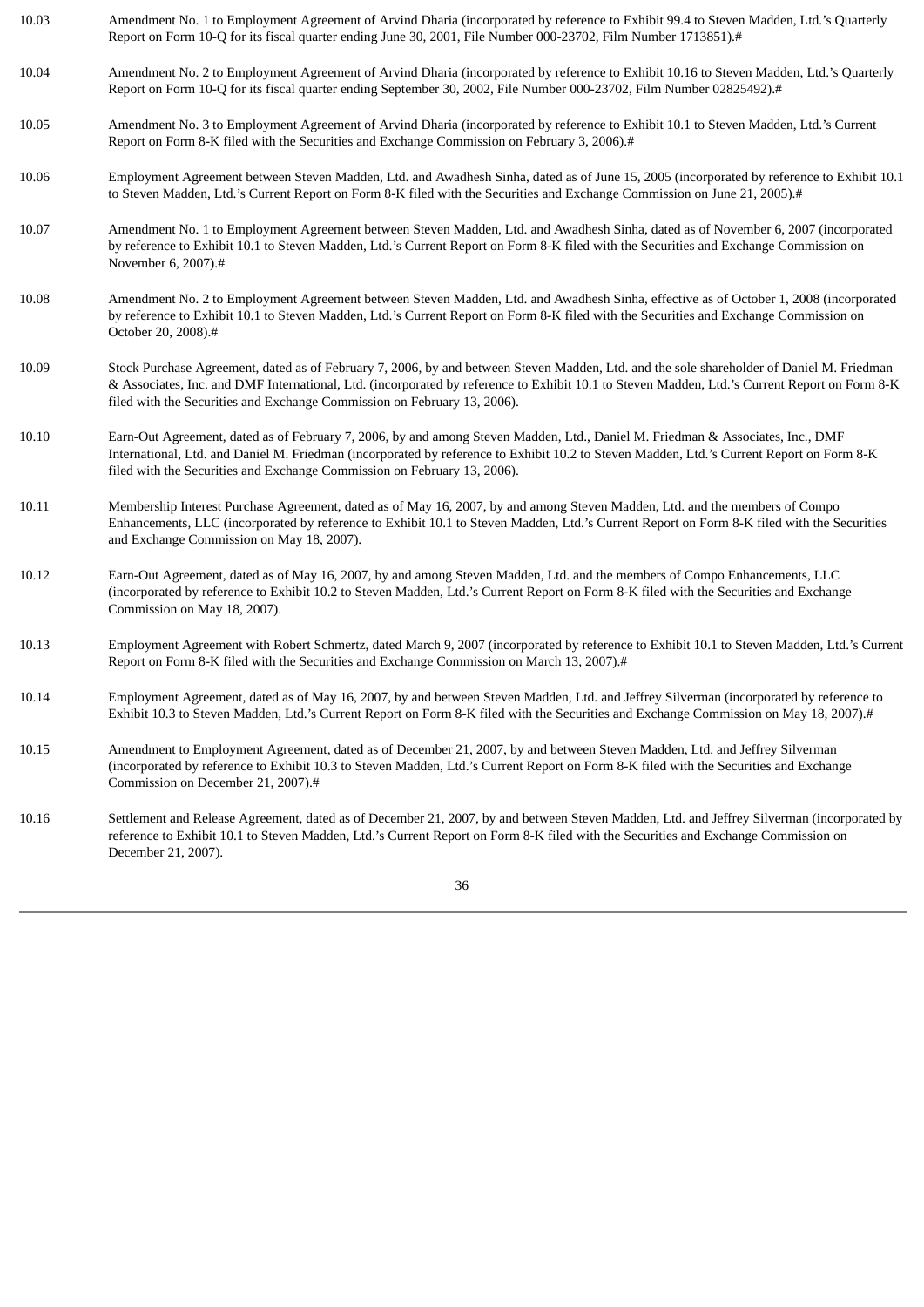- 10.17 Termination Agreement, dated as of April 11, 2008, by and between Steven Madden, Ltd. and Jeffrey Silverman (incorporated by reference to Exhibit 10.1 to Steven Madden, Ltd.'s Current Report on Form 8-K filed with the Securities and Exchange Commission on April 15, 2008).
- 10.18 Settlement and Release Agreement, dated as of December 21, 2007, by and between Steven Madden, Ltd. and James Randel (incorporated by reference to Exhibit 10.2 to Steven Madden, Ltd.'s Current Report on Form 8-K filed with the Securities and Exchange Commission on December 21, 2007).
- 10.19 1996 Stock Plan, approved and adopted on March 6, 1996 (incorporated by reference to Exhibit 10.27 to Steven Madden, Ltd.'s Registration Statement on Form S-8 filed with the Securities and Exchange Commission on November 3, 1997).#
- 10.20 The 1997 Stock Plan, approved and adopted on May 10, 1997 (incorporated by reference to Exhibit 10.28 to Steven Madden, Ltd.'s Registration Statement on Form S-8 filed with the Securities and Exchange Commission on November 3, 1997).#
- 10.21 The 1998 Stock Plan, approved and adopted on January 16, 1998 (incorporated by reference to Exhibit 10.2 to Steven Madden, Ltd.'s Registration Statement on Form S-8 filed with the Securities and Exchange Commission on July 28, 1998).#
- 10.22 The 1999 Stock Plan, approved and adopted on March 15, 1999, amended as of March 20, 2000 and March 30, 2001 (incorporated by reference to Exhibit 10.A to Steven Madden, Ltd.'s Registration Statement on Form S-8 filed with the Securities and Exchange Commission on July 26, 2004).#
- 10.23 2006 Stock Incentive Plan approved and adopted on May 26, 2006 (incorporated by reference to Exhibit 10.1 to Steven Madden, Ltd.'s Current Report on Form 8-K filed with the Securities and Exchange Commission on July 3, 2006).#
- 10.24 Secured Promissory Note dated June 25, 2007, of Steven Madden to Steven Madden, Ltd. (incorporated by reference to Exhibit 10.1 to Steven Madden, Ltd.'s Quarterly Report on Form 10-Q filed with the Securities and Exchange Commission on November 9, 2007).
- 10.25 Amended and Restated Secured Promissory Note dated December 19, 2007, of Steven Madden to Steven Madden, Ltd. (incorporated by reference to Exhibit 10.1 to Steven Madden, Ltd.'s Current Report on Form 8-K filed with the Securities and Exchange Commission on May 12, 2008).
- 10.26 Form of Non-Qualified Stock Option Agreement (Chief Executive Officer) under Steven Madden, Ltd.'s 2006 Stock Incentive Plan, as amended (the "Plan"), as adopted October 30, 2007 (incorporated by reference to Exhibit 10.2 to Steven Madden, Ltd.'s Quarterly Report on Form 10-Q filed with the Securities and Exchange Commission on November 9, 2007).#
- 10.27 Form of Non-Qualified Stock Option Agreement (Employee without Employment Agreement) under the Plan, as adopted October 30, 2007 (incorporated by reference to Exhibit 10.3 to Steven Madden, Ltd.'s Quarterly Report on Form 10-Q filed with the Securities and Exchange Commission on November 9, 2007).#
- 10.28 Form of Non-Qualified Stock Option Agreement (Employee with Employment Agreement) under the Plan, as adopted October 30, 2007 (incorporated by reference to Exhibit 10.4 to Steven Madden, Ltd.'s Quarterly Report on Form 10-Q filed with the Securities and Exchange Commission on November 9, 2007).#
- 10.29 Form of Restricted Stock Agreement (Chief Executive Officer) under the Plan, as adopted October 30, 2007 (incorporated by reference to Exhibit 10.5 to Steven Madden, Ltd.'s Quarterly Report on Form 10-Q filed with the Securities and Exchange Commission on November 9, 2007).#

37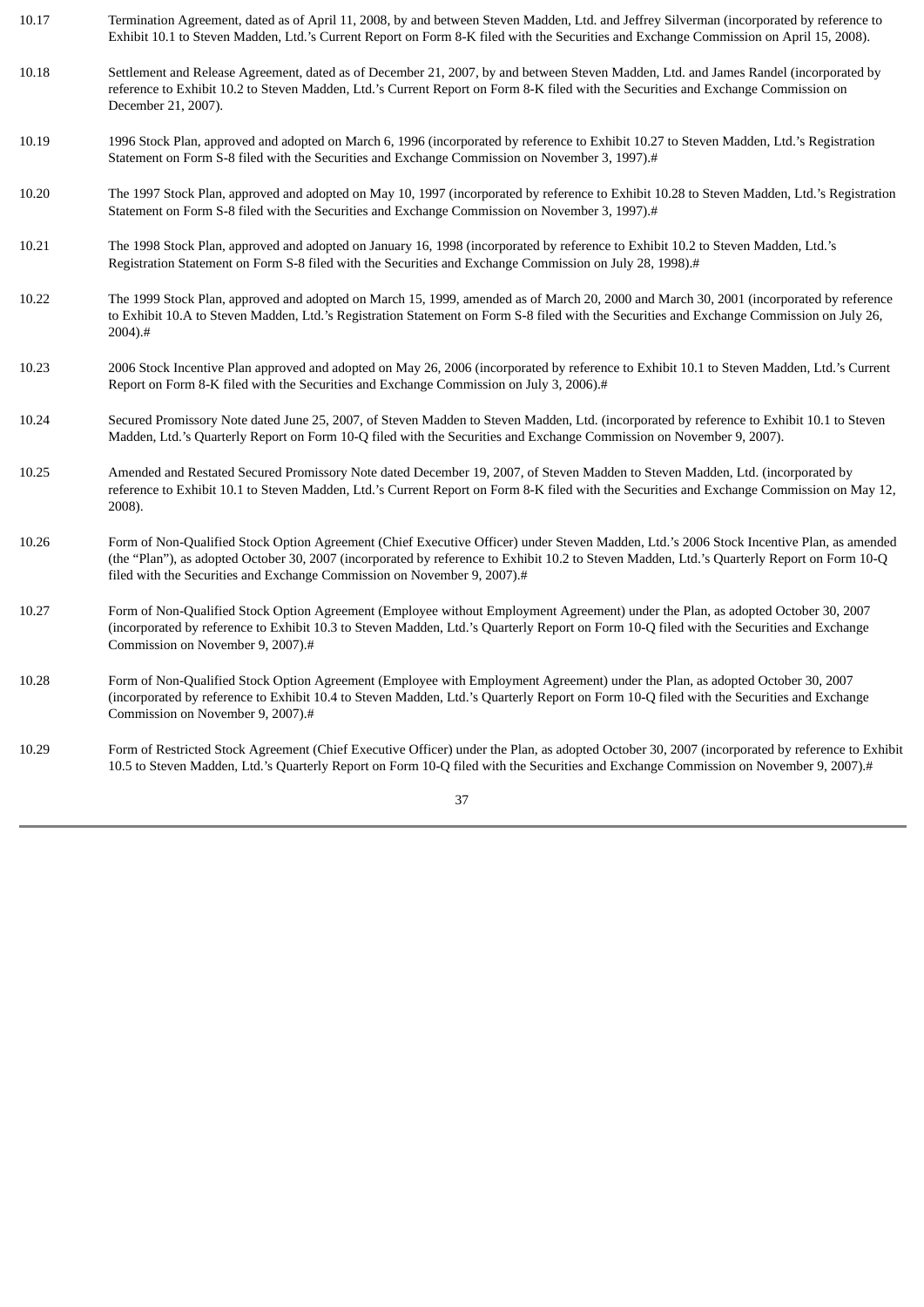- 10.30 Form of Restricted Stock Agreement (Employee without Employment Agreement) under the Plan, as adopted October 30, 2007 (incorporated by reference to Exhibit 10.6 to Steven Madden, Ltd.'s Quarterly Report on Form 10-Q filed with the Securities and Exchange Commission on November 9, 2007).#
- 10.31 Form of Restricted Stock Agreement (Employee with Employment Agreement) under the Plan, as adopted October 30, 2007 (incorporated by reference to Exhibit 10.7 to Steven Madden, Ltd.'s Quarterly Report on Form 10-Q filed with the Securities and Exchange Commission on November 9, 2007).#
- 10.32 Form of Restricted Stock Agreement under the Plan used for grants made to non- employee directors from March 2006 through May 2007, with a schedule setting forth the name of each of the recipients, the date of the grant and the number of shares (incorporated by reference to Exhibit 10.8 to Steven Madden, Ltd.'s Quarterly Report on Form 10-Q filed with the Securities and Exchange Commission on November 9, 2007).#
- 10.33 Restricted Stock Agreement dated March 24, 2006, between Jamieson A. Karson and Steven Madden, Ltd. (incorporated by reference to Exhibit 10.9 to Steven Madden, Ltd.'s Quarterly Report on Form 10-Q filed with the Securities and Exchange Commission on November 9, 2007).#
- 10.34 Restricted Stock Agreement dated March 27, 2007, between Jamieson A. Karson and Steven Madden, Ltd. (incorporated by reference to Exhibit 10.10 to Steven Madden, Ltd.'s Quarterly Report on Form 10-Q filed with the Securities and Exchange Commission on November 9, 2007).#
- 10.35 Amendments to Restricted Stock Agreements, dated as of March 23, 2007, between Jamieson A. Karson and Steven Madden, Ltd. (incorporated by reference to Exhibit 10.11 to Steven Madden, Ltd.'s Quarterly Report on Form 10-Q filed with the Securities and Exchange Commission on November 9, 2007).#
- 10.36 Restricted Stock Agreement dated March 24, 2006, between Steven H. Madden and Steven Madden, Ltd. (incorporated by reference to Exhibit 10.12 to Steven Madden, Ltd.'s Quarterly Report on Form 10-Q filed with the Securities and Exchange Commission on November 9, 2007).#
- 10.37 Restricted Stock Agreement dated June 9, 2006, between Steven H. Madden and Steven Madden, Ltd. (incorporated by reference to Exhibit 10.13 to Steven Madden, Ltd.'s Quarterly Report on Form 10-Q filed with the Securities and Exchange Commission on November 9, 2007).#
- 10.38 Restricted Stock Agreement dated March 24, 2006, between Arvind Dharia and Steven Madden, Ltd. (incorporated by reference to Exhibit 10.14 to Steven Madden, Ltd.'s Quarterly Report on Form 10-O filed with the Securities and Exchange Commission on November 9, 2007).#
- 10.39 Restricted Stock Agreement dated March 20, 2006, between Amelia Newton Varela and Steven Madden, Ltd. (incorporated by reference to Exhibit 10.15 to Steven Madden, Ltd.'s Quarterly Report on Form 10-Q filed with the Securities and Exchange Commission on November 9, 2007).#
- 10.40 Restricted Stock Agreement dated March 20, 2006, between Robert Schmertz and Steven Madden, Ltd. (incorporated by reference to Exhibit 10.16 to Steven Madden, Ltd.'s Quarterly Report on Form 10-Q filed with the Securities and Exchange Commission on November 9, 2007).#
- 10.41 Restricted Stock Agreement dated March 6, 2007, between Arvind Dharia and Steven Madden, Ltd. (incorporated by reference to Exhibit 10.17 to Steven Madden, Ltd.'s Quarterly Report on Form 10-Q filed with the Securities and Exchange Commission on November 9, 2007).#
- 10.42 Restricted Stock Agreement dated March 9, 2007, between Robert Schmertz and Steven Madden, Ltd. (incorporated by reference to Exhibit 10.18 to Steven Madden, Ltd.'s Quarterly Report on Form 10-Q filed with the Securities and Exchange Commission on November 9, 2007).#

38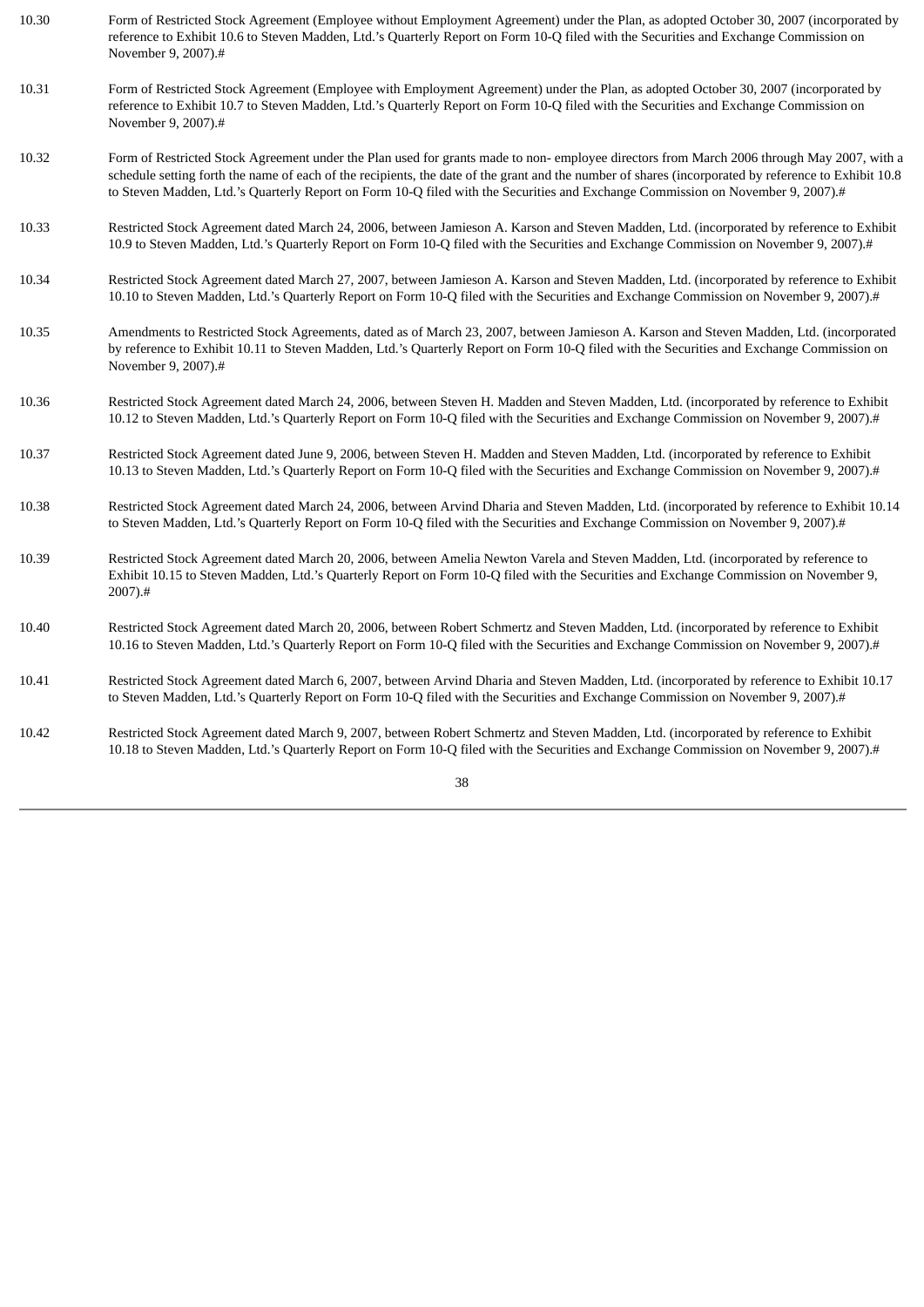- 10.43 Restricted Stock Agreement dated April 25, 2007, between Awadhesh Sinha and Steven Madden, Ltd. (incorporated by reference to Exhibit 10.19 to Steven Madden, Ltd.'s Quarterly Report on Form 10-Q filed with the Securities and Exchange Commission on November 9, 2007).#
- 10.44 Non-Qualified Stock Option Agreement dated May 16, 2007, between Jeffrey Silverman and Steven Madden, Ltd. (incorporated by reference to Exhibit 10.20 to Steven Madden, Ltd.'s Quarterly Report on Form 10-Q filed with the Securities and Exchange Commission on November 9, 2007).#
- 10.45 Non-Qualified Stock Option Agreement dated May 16, 2007, between Jeffrey Silverman and Steven Madden, Ltd. (incorporated by reference to Exhibit 10.21 to Steven Madden, Ltd.'s Quarterly Report on Form 10-Q filed with the Securities and Exchange Commission on November 9, 2007).#
- 10.46 Employment Agreement between Steven Madden, Ltd. and Amelia Newton Varela, effective as of April 29, 2008 (incorporated by reference to Exhibit 10.1 to Steven Madden, Ltd.'s Current Report on Form 8-K filed with the Securities and Exchange Commission on May 5, 2008). #
- 10.47 Employment Agreement between Steven Madden, Ltd. and Edward Rosenfeld (incorporated by reference to Exhibit 10.1 to Steven Madden, Ltd.'s Current Report on Form 8-K filed with the Securities and Exchange Commission on April 11, 2008).#
- 10.48 Letter Agreement between Steven Madden, Ltd. and Walter Yetnikoff (incorporated by reference to Exhibit 10.2 to Steven Madden, Ltd.'s Quarterly Report on Form 10-Q filed with the Securities and Exchange Commission on May 12, 2008).
- 21.01 Subsidiaries of Registrant. †
- 23.01 Consent of Eisner LLP†
- 31.01 Certification of Chairman and Chief Executive Officer pursuant to Rule 13a-14 or 15d-14 of the Securities Exchange Act of 1934, as adopted pursuant to Section 302 of the Sarbanes-Oxley Act of 2002.†
- 31.02 Certification of Chief Financial Officer pursuant to Rule 13a-14 or 15d-14 of the Securities Exchange Act of 1934, as adopted pursuant to Section 302 of the Sarbanes-Oxley Act of 2002.†
- 32.01 Certification of Chairman and Chief Executive Officer pursuant to 18 U.S.C. Section 1350 Adopted Pursuant to Section 906 of the Sarbanes-Oxley Act of 2002.†
- 32.02 Certification of Chief Financial Officer pursuant to 18 U.S.C. Section 1350 Adopted Pursuant to Section 906 of the Sarbanes-Oxley Act of 2002.†
- † Filed herewith.

Indicates management contract or compensatory plan or arrangement required to be identified pursuant to Item 15(b) of this Annual Report on Form 10-K.

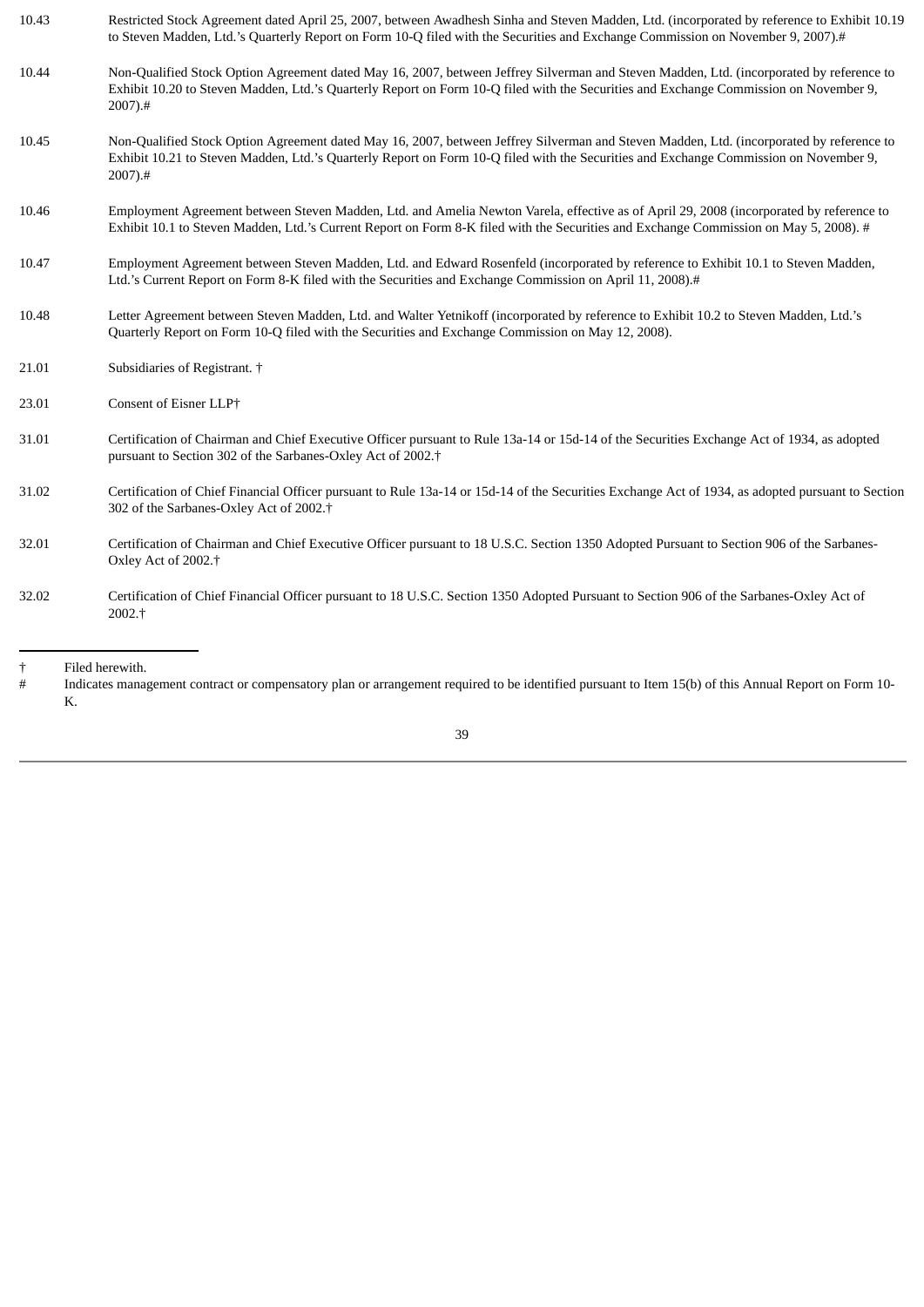# <span id="page-41-0"></span>**REPORT OF INDEPENDENT REGISTERED PUBLIC ACCOUNTING FIRM**

To the Board of Directors and Stockholders Steven Madden, Ltd.

We have audited the accompanying consolidated balance sheets of Steven Madden, Ltd. and subsidiaries (the "Company") as of December 31, 2008 and 2007, and the related consolidated statements of income, changes in stockholders' equity and cash flows for each of the years in the three-year period ended December 31, 2008. These financial statements are the responsibility of the Company's management. Our responsibility is to express an opinion on these financial statements based on our audits.

We conducted our audits in accordance with the standards of the Public Company Accounting Oversight Board (United States). Those standards require that we plan and perform the audits to obtain reasonable assurance about whether the financial statements are free of material misstatement. An audit includes examining, on a test basis, evidence supporting the amounts and disclosures in the financial statements. An audit also includes assessing the accounting principles used and significant estimates made by management, as well as evaluating the overall financial statement presentation. We believe that our audits provide a reasonable basis for our opinion.

In our opinion, the financial statements referred to above present fairly, in all material respects, the consolidated financial position of Steven Madden, Ltd. and subsidiaries as of December 31, 2008 and 2007, and the consolidated results of their operations and their consolidated cash flows for each of the years in the three-year period ended December 31, 2008 in conformity with accounting principles generally accepted in the United States of America.

As discussed in Note K to the consolidated financial statements, the Company adopted the provisions of Financial Accounting Standards Board Interpretation No. 48, "Accounting for Uncertainty in Income Taxes, an Interpretation of FASB Statement No. 109", effective January 1, 2007.

We also have audited, in accordance with the standards of the Public Company Accounting Oversight Board (United States), Steven Madden, Ltd. and subsidiaries' internal control over financial reporting as of December 31, 2008, based on criteria established in Internal Control - Integrated Framework issued by the Committee of Sponsoring Organizations of the Treadway Commission ("COSO"), and our report dated March 10, 2009 expressed an unqualified opinion on the Company's internal control over financial reporting.

/s/ Eisner LLP

New York, New York March 10, 2009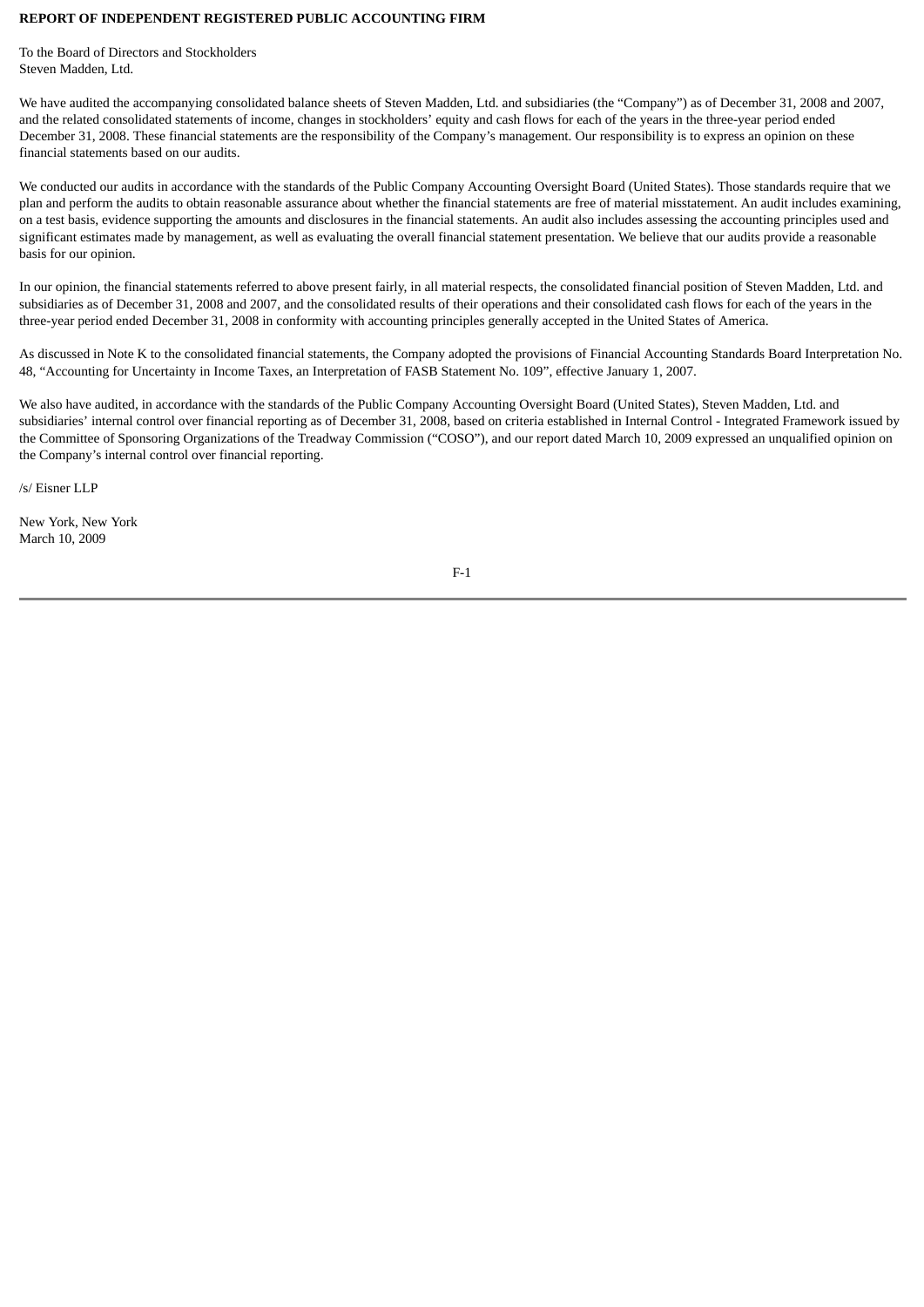# <span id="page-42-0"></span>**Consolidated Balance Sheets**

(in thousands, except per share data)

|                                                                                                                                                                                                                                                                                                                                                                                                       | December 31, |                     |               |                   |
|-------------------------------------------------------------------------------------------------------------------------------------------------------------------------------------------------------------------------------------------------------------------------------------------------------------------------------------------------------------------------------------------------------|--------------|---------------------|---------------|-------------------|
|                                                                                                                                                                                                                                                                                                                                                                                                       |              | 2008                |               | 2007              |
| <b>ASSETS</b>                                                                                                                                                                                                                                                                                                                                                                                         |              |                     |               |                   |
| Current assets:                                                                                                                                                                                                                                                                                                                                                                                       |              |                     |               |                   |
| Cash and cash equivalents                                                                                                                                                                                                                                                                                                                                                                             | $\$$         | 89,588              | \$            | 29,446            |
| Accounts receivable - net of allowances of \$1,530 and \$1,967                                                                                                                                                                                                                                                                                                                                        |              | 5,567               |               | 8,351             |
| Due from factors - net of allowances of \$9,771 and \$13,479                                                                                                                                                                                                                                                                                                                                          |              | 34,311              |               | 32,819            |
| Note receivable - related party                                                                                                                                                                                                                                                                                                                                                                       |              | 3,370               |               |                   |
| Inventories - net                                                                                                                                                                                                                                                                                                                                                                                     |              | 31,597              |               | 27,197            |
| Marketable securities - available for sale                                                                                                                                                                                                                                                                                                                                                            |              | 14,609              |               | 51,028            |
| Prepaid expenses and other current assets                                                                                                                                                                                                                                                                                                                                                             |              | 5,645               |               | 5,840             |
| Prepaid taxes                                                                                                                                                                                                                                                                                                                                                                                         |              | 2,069               |               | 4,819             |
| Deferred taxes                                                                                                                                                                                                                                                                                                                                                                                        |              | 7,980               |               | 9,355             |
| Total current assets                                                                                                                                                                                                                                                                                                                                                                                  |              | 194,736             |               | 168,855           |
| Note receivable - related party                                                                                                                                                                                                                                                                                                                                                                       |              |                     |               | 3,126             |
| Property and equipment, net                                                                                                                                                                                                                                                                                                                                                                           |              | 28,209              |               | 28,653            |
| Deferred taxes                                                                                                                                                                                                                                                                                                                                                                                        |              | 7,112               |               | 7,232             |
| Deposits and other                                                                                                                                                                                                                                                                                                                                                                                    |              | 2,260               |               | 3,202             |
| Marketable securities - available for sale                                                                                                                                                                                                                                                                                                                                                            |              | 20,615              |               | 29,383            |
| Goodwill - net                                                                                                                                                                                                                                                                                                                                                                                        |              | 23,574              |               | 15,922            |
| Intangibles - net                                                                                                                                                                                                                                                                                                                                                                                     |              | 8,187               |               | 10,148            |
| <b>Total assets</b>                                                                                                                                                                                                                                                                                                                                                                                   | S            | 284,693             | \$            | 266,521           |
| <b>LIABILITIES</b>                                                                                                                                                                                                                                                                                                                                                                                    |              |                     |               |                   |
| Current liabilities:                                                                                                                                                                                                                                                                                                                                                                                  |              |                     |               |                   |
| Advances payable - factor                                                                                                                                                                                                                                                                                                                                                                             | \$           | 30,168              | ${\mathbb S}$ |                   |
| Accounts payable                                                                                                                                                                                                                                                                                                                                                                                      |              | 18,018              |               | 24,827            |
| Accrued expenses                                                                                                                                                                                                                                                                                                                                                                                      |              | 16,595              |               | 16,757            |
| Accrued incentive compensation                                                                                                                                                                                                                                                                                                                                                                        |              | 7,869               |               | 6,133             |
|                                                                                                                                                                                                                                                                                                                                                                                                       |              |                     |               |                   |
| Total current liabilities                                                                                                                                                                                                                                                                                                                                                                             |              | 72,650              |               | 47,717            |
| Deferred rent                                                                                                                                                                                                                                                                                                                                                                                         |              | 4,773               |               | 3,470             |
| <b>Other liabilities</b>                                                                                                                                                                                                                                                                                                                                                                              |              | 1,028               |               |                   |
|                                                                                                                                                                                                                                                                                                                                                                                                       |              |                     |               |                   |
| <b>Total liabilities</b>                                                                                                                                                                                                                                                                                                                                                                              |              | 78,451              |               | 51,187            |
| Commitments, contingencies and other $-$ (notes J & L)                                                                                                                                                                                                                                                                                                                                                |              |                     |               |                   |
| <b>STOCKHOLDERS' EQUITY</b><br>Preferred stock - \$.0001 par value, 5,000 shares authorized; none issued; Series A Junior Participating preferred<br>stock - \$.0001 par value, 60 shares authorized; none issued<br>Common stock - \$.0001 par value, 90,000 shares authorized, 26,135 and 25,780 shares issued, 17,873 and 20,118<br>shares outstanding at December 31, 2008 and 2007, respectively |              | 3                   |               | 3                 |
| Additional paid-in capital                                                                                                                                                                                                                                                                                                                                                                            |              | 137,362             |               | 129,913           |
| Retained earnings                                                                                                                                                                                                                                                                                                                                                                                     |              | 197,257             |               | 169,263           |
| Other comprehensive loss:                                                                                                                                                                                                                                                                                                                                                                             |              |                     |               |                   |
| Unrealized loss on marketable securities (net of taxes)<br>Treasury stock - 8,262 and 5,662 shares at cost at December 31, 2008 and 2007, respectively                                                                                                                                                                                                                                                |              | (396)<br>(127, 984) |               | (61)<br>(83, 784) |
| Total stockholders' equity                                                                                                                                                                                                                                                                                                                                                                            |              | 206,242             |               | 215,334           |
| Total liabilities and stockholders' equity                                                                                                                                                                                                                                                                                                                                                            | \$           | 284,693             | \$            | 266,521           |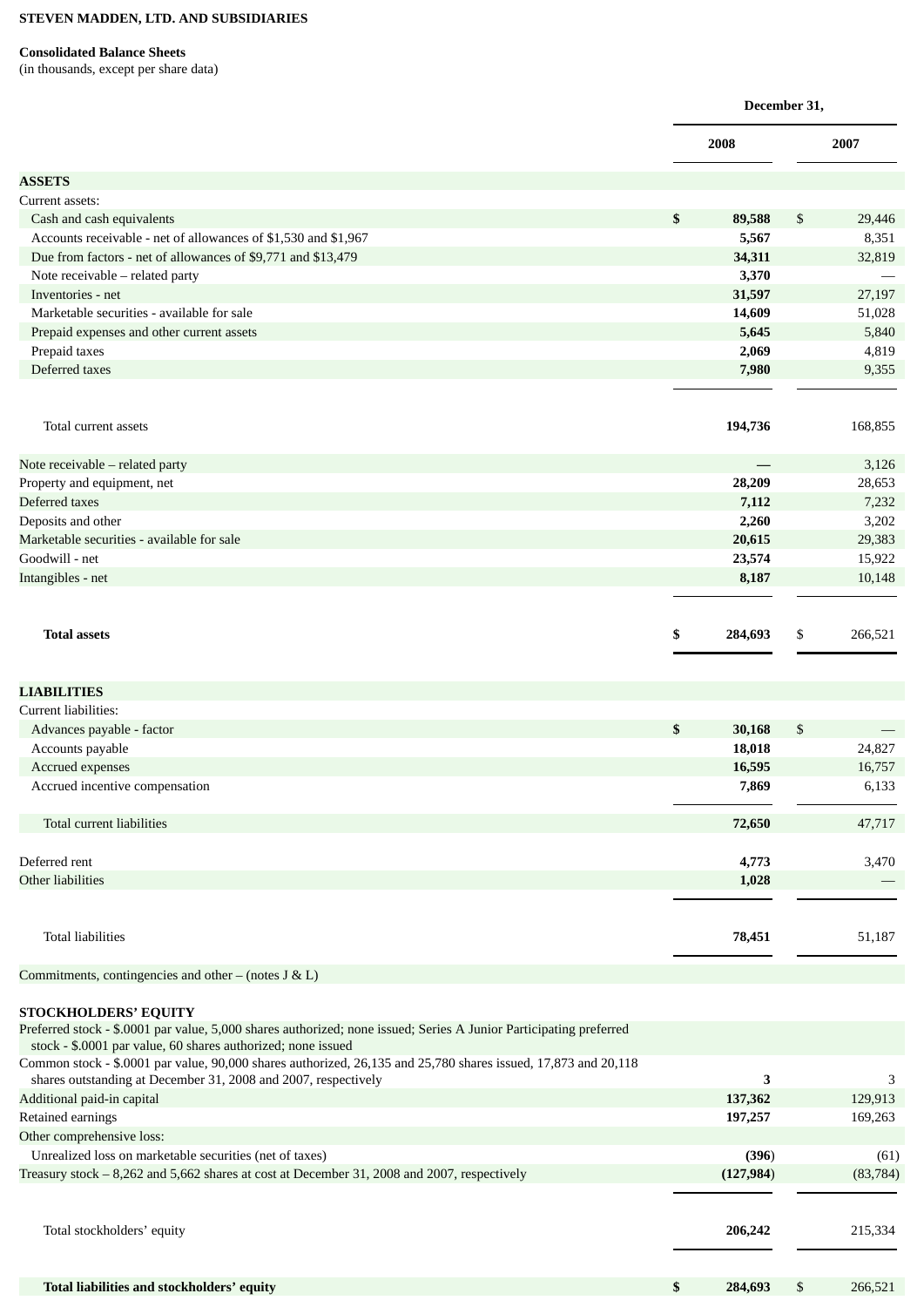*See notes to financial statements*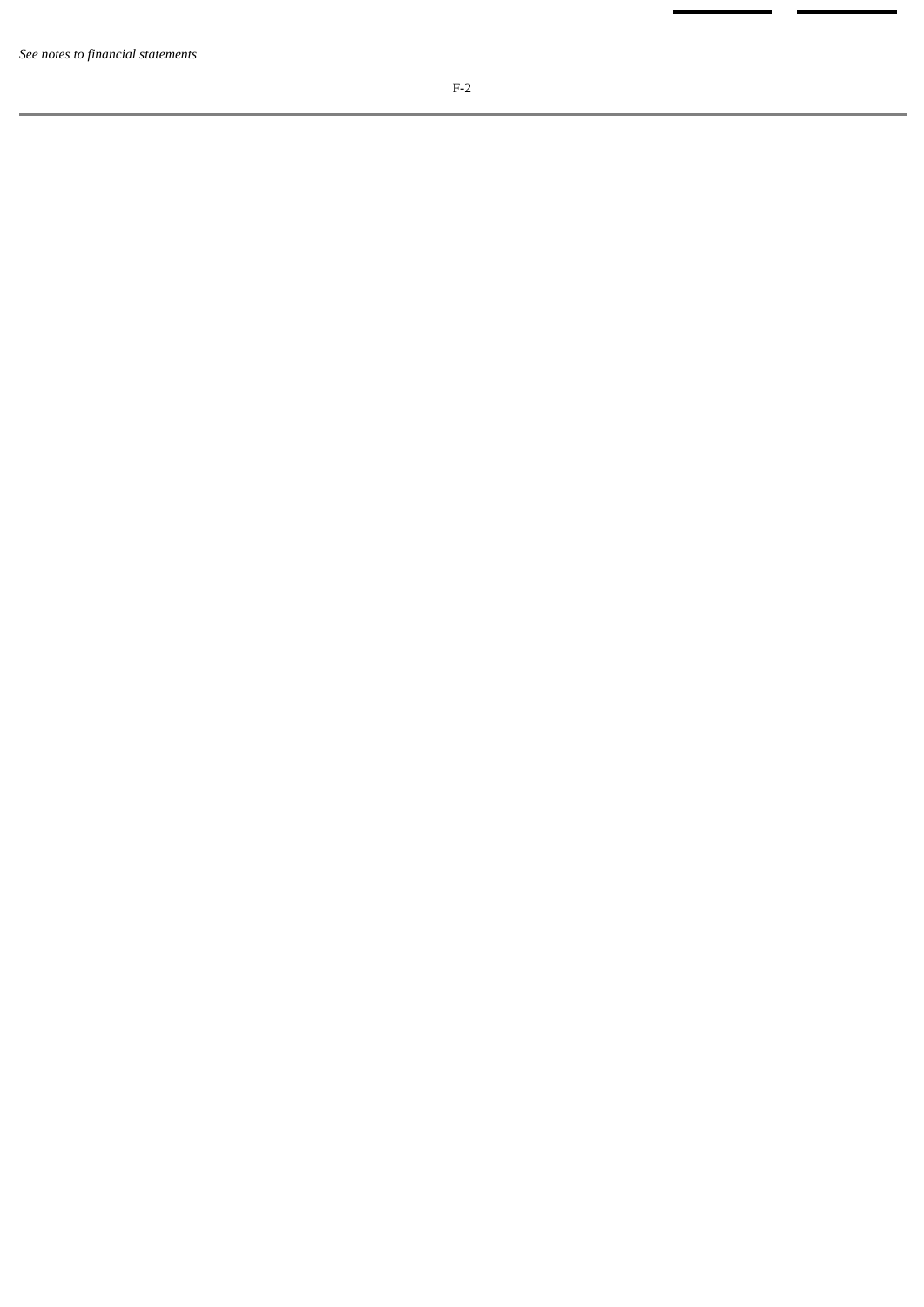#### <span id="page-44-0"></span>**Consolidated Statements of Income**

(in thousands, except per share data)

|                                                                      | <b>Years Ended December 31,</b> |               |            |    |            |  |
|----------------------------------------------------------------------|---------------------------------|---------------|------------|----|------------|--|
|                                                                      | 2008                            |               | 2007       |    | 2006       |  |
| Net sales:                                                           |                                 |               |            |    |            |  |
| Wholesale                                                            | \$<br>331,407                   | ${\mathbb S}$ | 310,405    | \$ | 347,509    |  |
| Retail                                                               | 125,639                         |               | 120,645    |    | 127,654    |  |
|                                                                      |                                 |               |            |    |            |  |
|                                                                      | 457,046                         |               | 431,050    |    | 475,163    |  |
| Cost of sales:                                                       |                                 |               |            |    |            |  |
| Wholesale                                                            | 215,026                         |               | 205,584    |    | 218,014    |  |
| Retail                                                               | 55,196                          |               | 52,062     |    | 58,720     |  |
|                                                                      |                                 |               |            |    |            |  |
|                                                                      | 270,222                         |               | 257,646    |    | 276,734    |  |
| Gross profit:                                                        |                                 |               |            |    |            |  |
| Wholesale                                                            | 116,381                         |               | 104,821    |    | 129,495    |  |
| Retail                                                               | 70,443                          |               | 68,583     |    | 68,934     |  |
|                                                                      |                                 |               |            |    |            |  |
|                                                                      | 186,824                         |               | 173,404    |    | 198,429    |  |
| Commission and licensing fee income - net                            | 14,294                          |               | 18,351     |    | 14,246     |  |
| Operating expenses                                                   | (156, 212)                      |               | (138, 841) |    | (134, 377) |  |
|                                                                      |                                 |               |            |    |            |  |
| Income before other income (expenses) and provision for income taxes | 44,906                          |               | 52,914     |    | 78,298     |  |
| Other income (expenses):                                             |                                 |               |            |    |            |  |
| Interest income                                                      | 2,620                           |               | 3,876      |    | 3,703      |  |
| Interest expense                                                     | (207)                           |               | (65)       |    | (100)      |  |
| Loss on sale of marketable securities                                | (1, 013)                        |               | (589)      |    | (967)      |  |
|                                                                      |                                 |               |            |    |            |  |
| Income before provision for income taxes                             | 46,306                          |               | 56,136     |    | 80,934     |  |
| Provision for income taxes                                           | 18,330                          |               | 20,446     |    | 34,684     |  |
|                                                                      |                                 |               |            |    |            |  |
| Net income                                                           | \$<br>27,976                    | \$            | 35,690     | \$ | 46,250     |  |
| <b>Basic income per share</b>                                        | \$<br>1.53                      | $\mathbb{S}$  | 1.73       | \$ | 2.21       |  |
|                                                                      |                                 |               |            |    |            |  |
| Diluted income per share                                             | \$<br>1.51                      | \$            | 1.68       | \$ | 2.09       |  |
|                                                                      |                                 |               |            |    |            |  |
| Basic weighted average shares of common stock outstanding            | 18,325                          |               | 20,647     |    | 20,906     |  |
| Effect of dilutive securities - options and restricted stock         | 194                             |               | 645        |    | 1,195      |  |
| Diluted weighted average shares of common stock outstanding          | 18,519                          |               | 21,292     |    | 22,101     |  |
|                                                                      |                                 |               |            |    |            |  |
| Dividends paid per share of common stock                             | \$<br>$0.00\,$                  | \$            | $0.00\,$   | \$ | 1.00       |  |

*See notes to financial statements*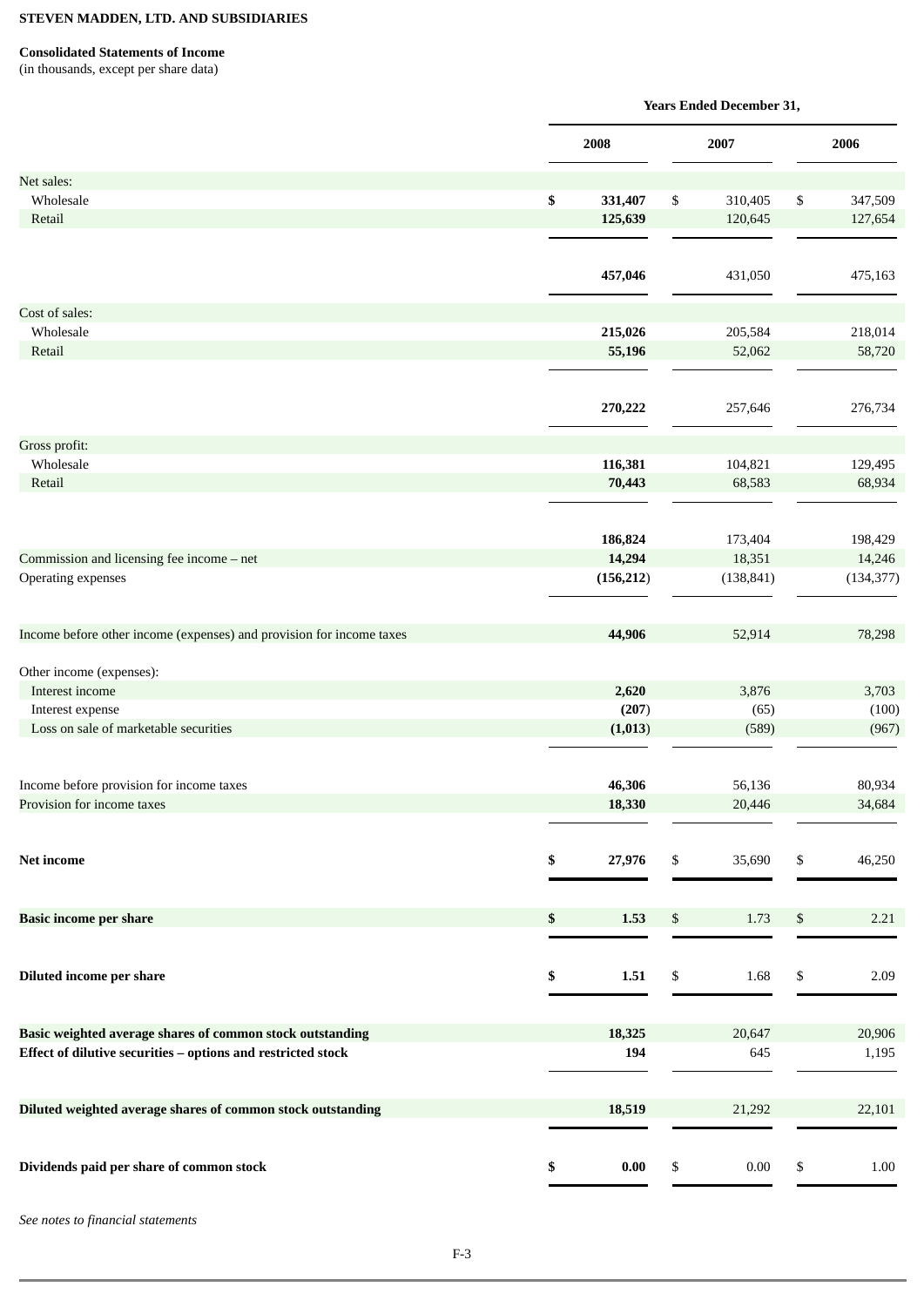# <span id="page-45-0"></span>**Consolidated Statements of Changes in Stockholders' Equity**

(in thousands)

|                                                                                    | <b>Common Stock</b> |      |               |              |                                             |         |                          |
|------------------------------------------------------------------------------------|---------------------|------|---------------|--------------|---------------------------------------------|---------|--------------------------|
|                                                                                    | <b>Shares</b>       |      | <b>Amount</b> |              | <b>Additional</b><br><b>Paid-in Capital</b> |         | <b>Retained Earnings</b> |
| <b>Balance - December 31, 2005</b>                                                 | 24,225              | \$   |               | $2^{\circ}$  | $\mathfrak{s}$                              | 99,950  | \$<br>108,838            |
| Exercise of stock options                                                          | 551                 |      |               |              |                                             | 6,837   |                          |
| Tax benefit from exercise of options                                               |                     |      |               |              |                                             | 3,611   |                          |
| Issuance of fully vested restricted stock                                          | 30                  |      |               |              |                                             |         |                          |
| Stock-based compensation                                                           |                     |      |               |              |                                             | 2,294   |                          |
| Unrealized holding gain on marketable securities (net of taxes of \$476)           |                     |      |               |              |                                             |         |                          |
| Net income                                                                         |                     |      |               |              |                                             |         | 46,250                   |
| Comprehensive income                                                               |                     |      |               |              |                                             |         |                          |
| Cash dividend paid                                                                 |                     |      |               |              |                                             |         | (21,527)                 |
| Common stock purchased for treasury                                                |                     |      |               |              |                                             |         |                          |
| Balance - December 31, 2006                                                        | 24,806              |      |               | 2            |                                             | 112,692 | 133,561                  |
| Exercise of stock options                                                          | 863                 |      |               | $\mathbf{1}$ |                                             | 5,607   |                          |
| Tax benefit from exercise of options                                               |                     |      |               |              |                                             | 7,180   |                          |
| Issuance of fully vested restricted stock                                          | 111                 |      |               |              |                                             |         |                          |
| Stock-based compensation                                                           |                     |      |               |              |                                             | 4,434   |                          |
| Unrealized holding gain on marketable securities (net of taxes of \$426)           |                     |      |               |              |                                             |         |                          |
| Net income                                                                         |                     |      |               |              |                                             |         | 35,690                   |
| Comprehensive income                                                               |                     |      |               |              |                                             |         |                          |
| Forfeiture of accrued dividends                                                    |                     |      |               |              |                                             |         | 12                       |
| Common stock purchased for treasury                                                |                     |      |               |              |                                             |         |                          |
|                                                                                    |                     |      |               |              |                                             |         |                          |
| Balance - December 31, 2007                                                        | 25,780              |      |               | 3            |                                             | 129,913 | 169,263                  |
| Exercise of stock options                                                          | 171                 |      |               |              |                                             | 2,051   |                          |
| Tax expense from stock based compensation                                          |                     |      |               |              |                                             | (258)   |                          |
| Issuance of fully vested restricted stock                                          | 184                 |      |               |              |                                             |         |                          |
| Stock-based compensation                                                           |                     |      |               |              |                                             | 5,656   |                          |
| Unrealized holding loss on marketable securities (net of tax benefits of<br>\$253) |                     |      |               |              |                                             |         |                          |
| Net income                                                                         |                     |      |               |              |                                             |         | 27,976                   |
| Comprehensive income                                                               |                     |      |               |              |                                             |         |                          |
| Forfeiture of accrued dividends                                                    |                     |      |               |              |                                             |         | 18                       |
| Common stock purchased for treasury                                                |                     |      |               |              |                                             |         |                          |
| Balance - December 31, 2008                                                        | 26,135              | - \$ |               |              | 3 <sup>5</sup>                              | 137,362 | \$<br>197,257            |
| See notes to financial statements                                                  |                     |      |               |              |                                             |         |                          |

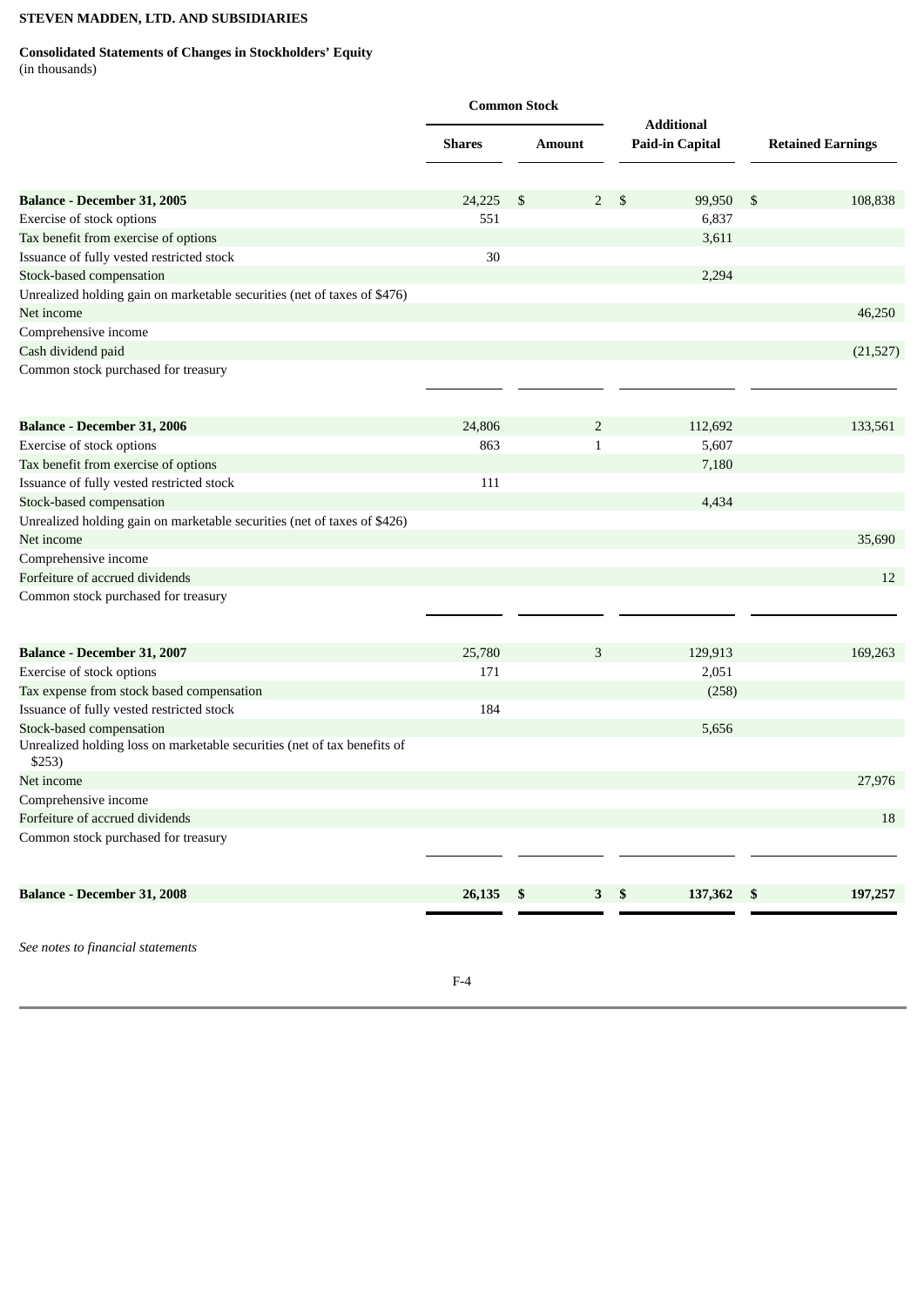# **Consolidated Statements of Changes in Stockholders' Equity (Continued)**

(in thousands)

|                                                                                                                         | <b>Accumulated</b><br>Other<br>Comprehensive | <b>Treasury Stock</b> |        |            | <b>Total</b>              | Stockholders' |    | Comprehensive |  |               |
|-------------------------------------------------------------------------------------------------------------------------|----------------------------------------------|-----------------------|--------|------------|---------------------------|---------------|----|---------------|--|---------------|
|                                                                                                                         | Gain (Loss)                                  | <b>Shares</b>         | Amount |            | <b>Equity</b>             |               |    |               |  | <b>Income</b> |
| Balance - December 31, 2005                                                                                             | \$<br>(1,299)                                | 3,351                 | \$     | (25, 426)  | $\mathfrak{s}$<br>182,065 |               |    |               |  |               |
| Exercise of stock options                                                                                               |                                              |                       |        |            | 6,837                     |               |    |               |  |               |
| Tax benefit from exercise of options                                                                                    |                                              |                       |        |            | 3,611                     |               |    |               |  |               |
| Issuance of fully vested restricted stock                                                                               |                                              |                       |        |            |                           |               |    |               |  |               |
| Stock-based compensation                                                                                                |                                              |                       |        |            | 2,294                     |               |    |               |  |               |
| Unrealized holding gain on marketable                                                                                   |                                              |                       |        |            |                           |               |    |               |  |               |
| securities (net of taxes of \$476)                                                                                      | 658                                          |                       |        |            |                           | 658           |    | 658           |  |               |
| Net income                                                                                                              |                                              |                       |        |            | 46,250                    |               |    | 46,250        |  |               |
| Comprehensive income                                                                                                    |                                              |                       |        |            |                           |               | \$ | 46,908        |  |               |
| Cash dividend paid (\$421 of which is payable<br>to holders of restricted stock pending the<br>vesting of these shares) |                                              |                       |        |            | (21,527)                  |               |    |               |  |               |
| Common stock purchased for treasury                                                                                     |                                              | 349                   |        | (8, 264)   | (8, 264)                  |               |    |               |  |               |
|                                                                                                                         |                                              |                       |        |            |                           |               |    |               |  |               |
| Balance - December 31, 2006                                                                                             | (641)                                        | 3,700                 |        | (33,690)   | 211,924                   |               |    |               |  |               |
| Exercise of stock options                                                                                               |                                              |                       |        |            | 5,608                     |               |    |               |  |               |
| Tax benefit from exercise of options                                                                                    |                                              |                       |        |            | 7,180                     |               |    |               |  |               |
| Issuance of fully vested restricted stock                                                                               |                                              |                       |        |            |                           |               |    |               |  |               |
| Stock-based compensation<br>Unrealized holding gain on marketable                                                       |                                              |                       |        |            | 4,434                     |               |    |               |  |               |
| securities (net of taxes of \$426)                                                                                      | 580                                          |                       |        |            |                           | 580           |    | 580           |  |               |
| Net income                                                                                                              |                                              |                       |        |            | 35,690                    |               |    | 35,690        |  |               |
| Comprehensive income                                                                                                    |                                              |                       |        |            |                           |               | \$ | 36,270        |  |               |
| Forfeiture of accrued dividends                                                                                         |                                              |                       |        |            |                           | 12            |    |               |  |               |
| Common stock purchased for treasury                                                                                     |                                              | 1,962                 |        | (50,094)   | (50,094)                  |               |    |               |  |               |
|                                                                                                                         |                                              |                       |        |            |                           |               |    |               |  |               |
| Balance - December 31, 2007                                                                                             | (61)                                         | 5,662                 |        | (83, 784)  | 215,334                   |               |    |               |  |               |
| Exercise of stock options                                                                                               |                                              |                       |        |            | 2,051                     |               |    |               |  |               |
| Tax expense from exercise of options                                                                                    |                                              |                       |        |            |                           | (258)         |    |               |  |               |
| Issuance of fully vested restricted stock                                                                               |                                              |                       |        |            |                           |               |    |               |  |               |
| Stock-based compensation<br>Unrealized holding loss on marketable                                                       |                                              |                       |        |            | 5,656                     |               |    |               |  |               |
| securities (net of tax benefits of \$253)                                                                               | (335)                                        |                       |        |            |                           | (335)         |    | (335)         |  |               |
| Net income                                                                                                              |                                              |                       |        |            | 27,976                    |               |    | 27,976        |  |               |
| Comprehensive income                                                                                                    |                                              |                       |        |            |                           |               | \$ | 27,641        |  |               |
| Forfeiture of accrued dividends                                                                                         |                                              |                       |        |            |                           | 18            |    |               |  |               |
| Common stock purchased for treasury                                                                                     |                                              | 2,600                 |        | (44,200)   | (44,200)                  |               |    |               |  |               |
|                                                                                                                         |                                              |                       |        |            |                           |               |    |               |  |               |
| Balance - December 31, 2008                                                                                             | \$<br>(396)                                  | 8,262                 | \$     | (127, 984) | 206,242<br>\$             |               |    |               |  |               |
| See notes to financial statements                                                                                       |                                              |                       |        |            |                           |               |    |               |  |               |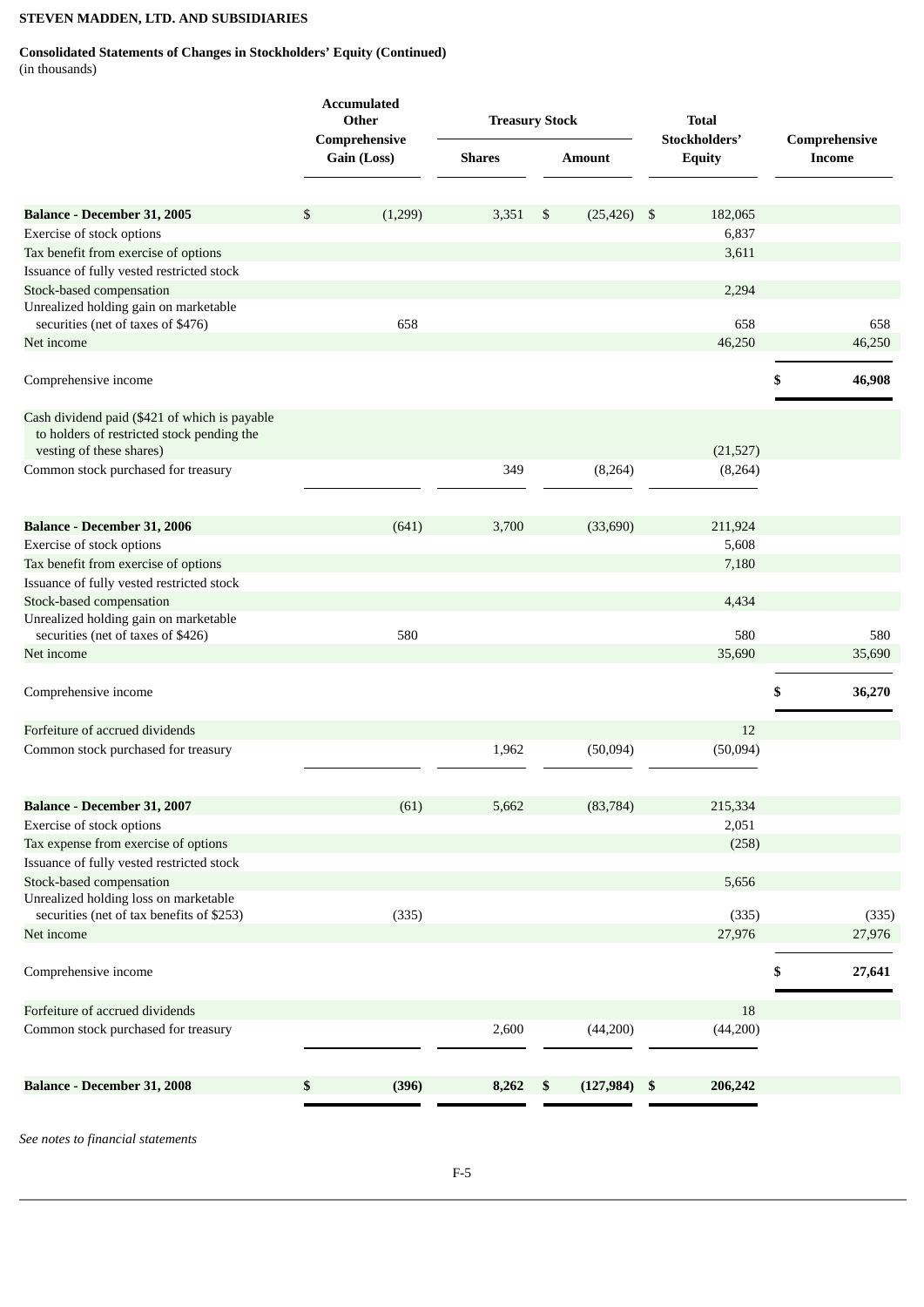#### <span id="page-47-0"></span>**Consolidated Statements of Cash Flows**

(in thousands)

|                                                                                   | <b>Years Ended December 31,</b> |                   |    |                  |                           |                  |
|-----------------------------------------------------------------------------------|---------------------------------|-------------------|----|------------------|---------------------------|------------------|
|                                                                                   |                                 | 2008              |    | 2007             |                           | 2006             |
| <b>Cash flows from operating activities:</b>                                      |                                 |                   |    |                  |                           |                  |
| Net income                                                                        | \$                              | 27,976            | \$ | 35,690           | \$                        | 46,250           |
| Adjustments to reconcile net income to net cash provided by operating activities: |                                 |                   |    |                  |                           |                  |
| Stock-based compensation                                                          |                                 | 5,656             |    | 4,434            |                           | 2,294            |
| Tax expense (benefits) from stock based compensation                              |                                 | 258               |    | (7, 180)         |                           | (3,611)          |
| Depreciation and amortization                                                     |                                 | 9,101             |    | 8,435            |                           | 6,705            |
| Loss on disposal of fixed assets                                                  |                                 | 1,619             |    | 760              |                           | 1,857            |
| Deferred taxes<br>Provision for doubtful accounts and chargebacks                 |                                 | 1,495<br>(4, 145) |    | (2,120)<br>2,938 |                           | (4,210)<br>3,048 |
| Deferred rent expense and other non-current liabilities                           |                                 | 2,331             |    | 334              |                           | 379              |
| Loss on sale of marketable securities                                             |                                 | 1,013             |    | 589              |                           | 967              |
| Changes in:                                                                       |                                 |                   |    |                  |                           |                  |
| Accounts receivable                                                               |                                 | 3,221             |    | (1,992)          |                           | (2,275)          |
| Due from factor - excluding advances                                              |                                 | 2,216             |    | 5,409            |                           | (10, 136)        |
| Notes receivable - related party                                                  |                                 | (244)             |    | (3, 126)         |                           |                  |
| Inventories                                                                       |                                 | (4, 400)          |    | 6,463            |                           | 635              |
| Prepaid expenses, prepaid taxes, deposits and other assets                        |                                 | 3,887             |    | 3,189            |                           | 1,478            |
| Accounts payable and accrued expenses                                             |                                 | (9, 941)          |    | 9,443            |                           | (6, 136)         |
| Accrued incentive compensation                                                    |                                 | 1,736             |    | (3,359)          |                           | 6,163            |
| Net cash provided by operating activities                                         |                                 | 41,779            |    | 59,907           |                           | 43,408           |
| <b>Cash flows from investing activities:</b>                                      |                                 |                   |    |                  |                           |                  |
| Purchase of property and equipment                                                |                                 | (8, 314)          |    | (12, 965)        |                           | (9,511)          |
| Purchases of marketable securities                                                |                                 | (31,005)          |    | (66, 505)        |                           | (44, 690)        |
| Maturity/sale of marketable securities                                            |                                 | 74,844            |    | 76,192           |                           | 21,434           |
| Acquisitions, net of cash acquired *                                              |                                 | (4, 923)          |    | (9,080)          |                           | (15, 357)        |
| Net cash used in investing activities                                             |                                 | 30,602            |    | (12, 358)        |                           | (48, 124)        |
| <b>Cash flows from financing activities:</b>                                      |                                 |                   |    |                  |                           |                  |
| Advances from factor - net                                                        |                                 | 30,168            |    |                  |                           |                  |
| Proceeds from exercise of stock options                                           |                                 | 2,051             |    | 5,607            |                           | 6,837            |
| Tax benefits from stock based compensation                                        |                                 | (258)             |    | 7,180            |                           | 3,611            |
| Cash dividend paid                                                                |                                 |                   |    |                  |                           | (21, 106)        |
| Common stock purchased for treasury                                               |                                 | (44, 200)         |    | (50,094)         |                           | (8, 264)         |
| Net cash used in financing activities                                             |                                 | (12, 239)         |    | (37, 307)        |                           | (18, 922)        |
| Net increase (decrease) in cash and cash equivalents                              |                                 | 60,142            |    | 10,242           |                           | (23, 638)        |
| Cash and cash equivalents - beginning of year                                     |                                 | 29,446            |    | 19,204           |                           | 42,842           |
| Cash and cash equivalents - end of year                                           | \$                              | 89,588            | \$ | 29,446           | \$                        | 19,204           |
| Supplemental disclosures of cash flow information:                                |                                 |                   |    |                  |                           |                  |
| Cash paid during the year for:<br>Interest                                        | \$                              | 207               | \$ | 65               | \$                        | 100              |
| Income taxes                                                                      | \$                              | 23,306            | \$ | 20,178           | \$                        | 33,886           |
| Non-cash transactions                                                             |                                 |                   |    |                  |                           |                  |
| Dividend accrual (forfeitures) related to restricted stock                        | \$                              | (18)              | \$ | (16)             | $\boldsymbol{\mathsf{S}}$ | 421              |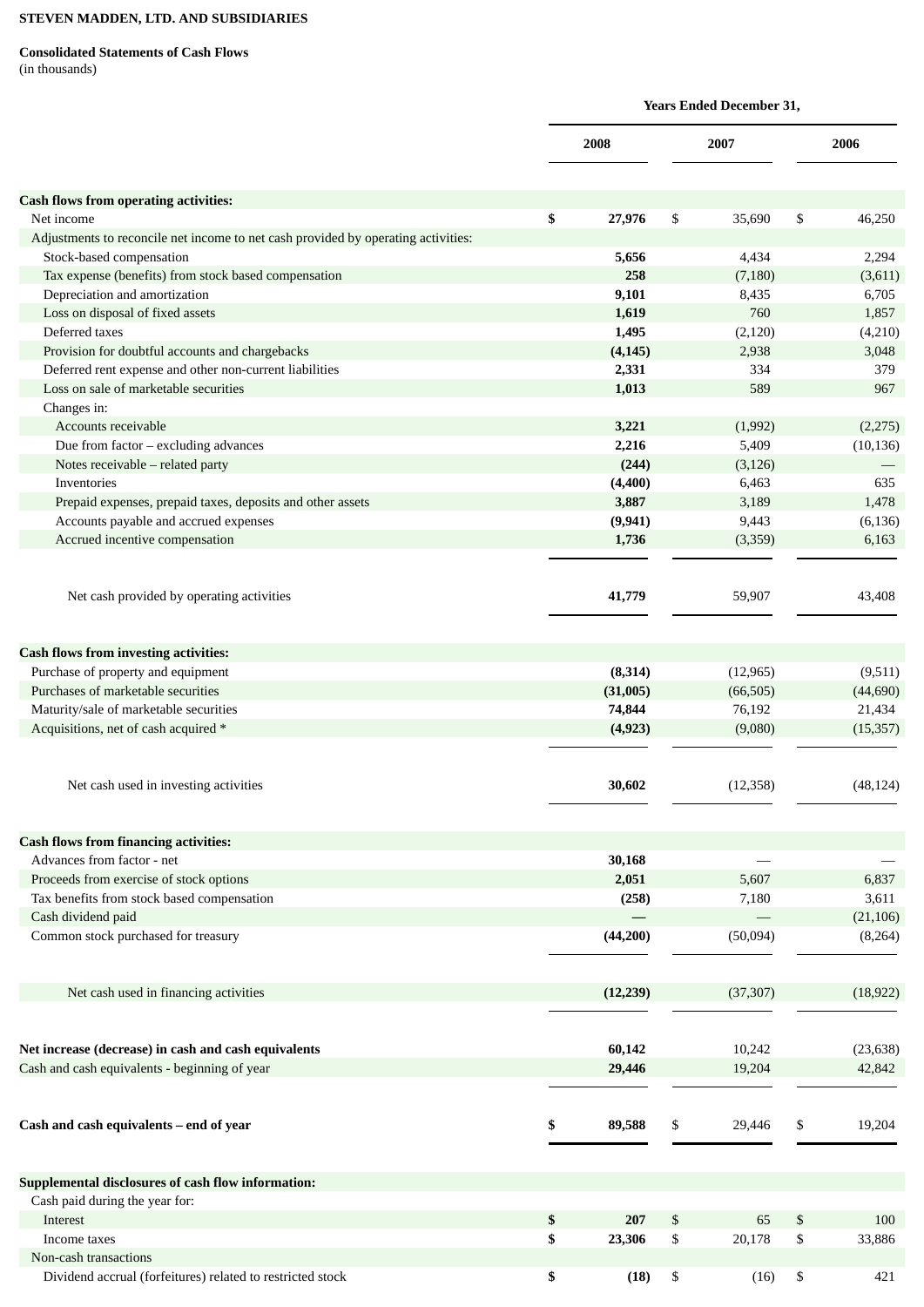\* Amounts for 2008 include \$3,903 which was accrued at December 31, 2007

*See notes to financial statements*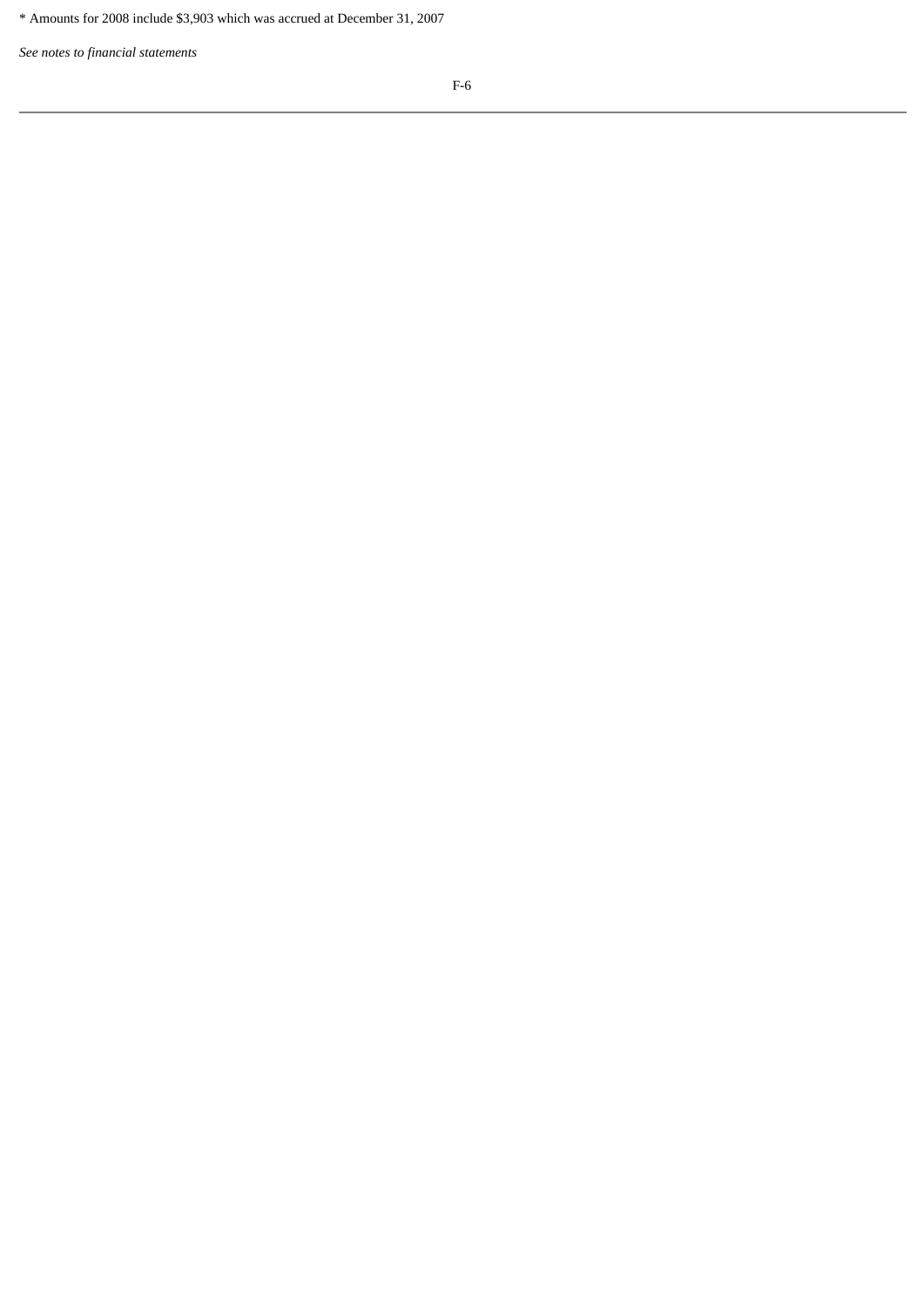<span id="page-49-0"></span>**Notes to Financial Statements December 31, 2008 and 2007 (\$ in thousands except per share data)**

#### **NOTE A - SUMMARY OF SIGNIFICANT ACCOUNTING POLICIES**

### **[1] Organization:**

Steven Madden, Ltd., a Delaware corporation, designs, sources, markets and retails women's, men's and children's shoes, for sale through its wholesale and retail channels under the Steve Madden, Steven and Madden Mens brand names and through its wholesale channels under the Stevies, Madden Girl, Candie's (under license), l.e.i. (under license), Fabulosity (under license) and Elizabeth and James (under license) brand names. In addition, the Company designs, sources, markets and sells name brand and private label fashion handbags and accessories to customers located in the United States through its Daniel M. Friedman domestic and foreign Divisions. Revenue is generated predominately through the sale of the Company's brand name merchandise and certain licensed products. At December 31, 2008 and 2007, the Company operated 97 and 101 retail stores (including its website as a store), respectively. Revenue is subject to seasonal fluctuations. See Note M for operating segment information.

### **[2] Principles of consolidation:**

The Consolidated Financial Statements include the accounts of Steven Madden, Ltd. and its wholly owned subsidiaries Steven Madden Retail, Inc., Diva Acquisition Corp., Adesso Madden, Inc., Stevies, Inc. and Daniel M. Friedman and Associates, Inc. (collectively referred to as the "Company"). All significant intercompany balances and transactions have been eliminated.

### **[3] Use of estimates:**

The preparation of financial statements in conformity with accounting principles generally accepted in the United States of America requires management to make estimates and assumptions that affect the reported amounts of assets and liabilities and disclosure of contingent assets and liabilities at the date of the financial statements and the reported amounts of revenue and expenses during the reporting period. Actual results could differ from those estimates.

Significant areas involving management estimates include allowances for bad debts, returns and customer chargebacks, and deferred tax asset valuation allowance. The Company provides reserves on trade accounts receivables and due from factors for future customer chargebacks and markdown allowances, discounts, returns and other miscellaneous compliance related deductions that relate to the current period sales. The Company evaluates anticipated chargebacks by reviewing several performance indicators of its major customers. These performance indicators, which include retailers' inventory levels, sell-through rates and gross margin levels, are analyzed by key account executives and the Vice President of Wholesale Sales to estimate the amount of the anticipated customer allowance.

### **[4] Cash equivalents:**

Cash equivalents at December 31, 2008 and 2007 amounted to approximately \$78,639 and \$10,765, respectively, and consisted of money market accounts. The Company considers all highly liquid instruments with an original maturity of three months or less when purchased to be cash equivalents.

### **[5] Marketable securities:**

Marketable securities consist primarily of corporate and municipal bonds, U.S. treasury notes and certificates of deposit with maturities greater than three months and up to five years at the time of purchase, as well as marketable equity securities. These securities, which are classified as available for sale, are carried at fair value, with unrealized gains and losses net of any tax effect reported in stockholders' equity as accumulated other comprehensive loss, and are held at financial institutions with the schedule of maturities at December 31, 2008 as follows: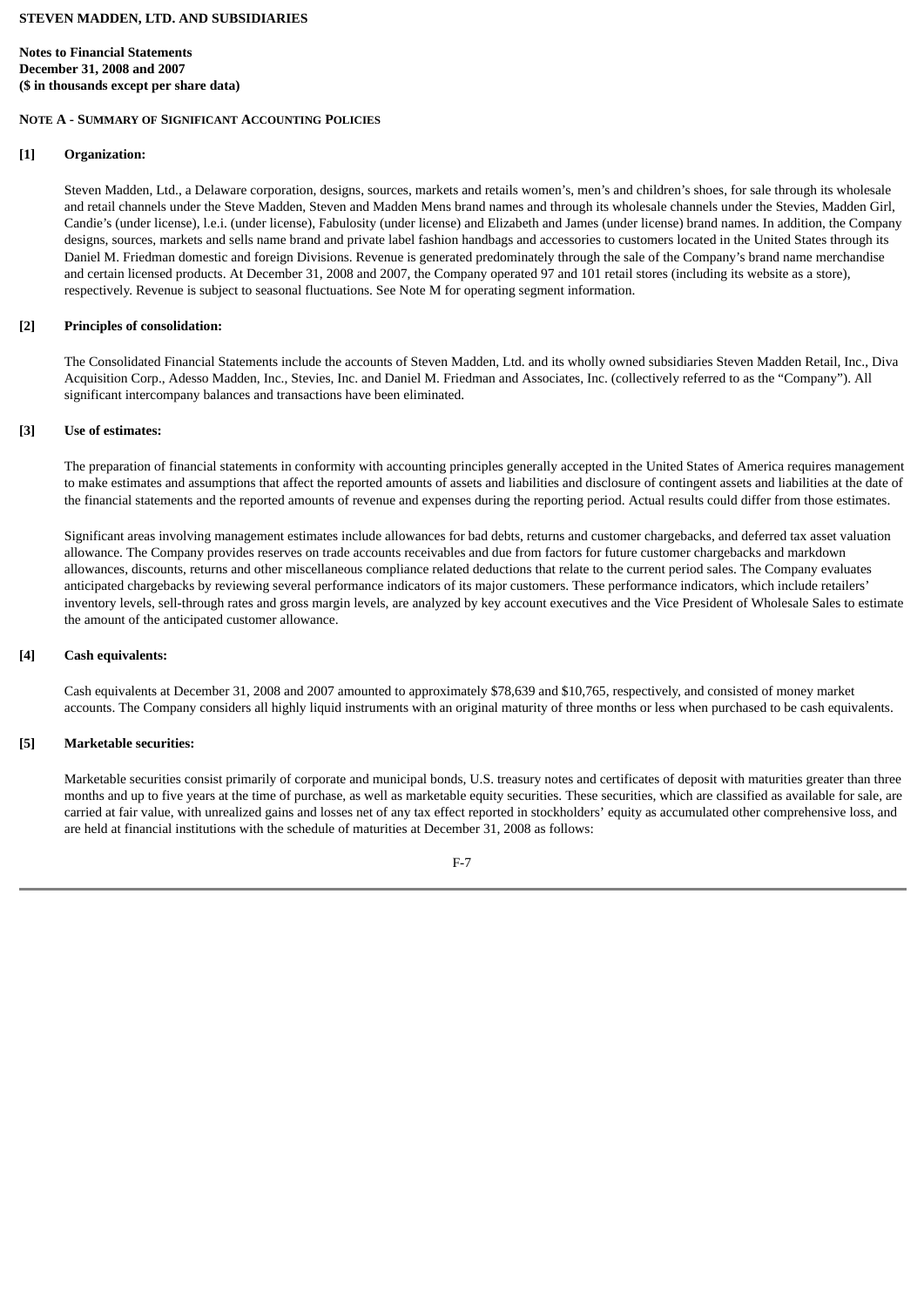### **Notes to Financial Statements December 31, 2008 and 2007 (\$ in thousands except per share data)**

#### **NOTE A - SUMMARY OF SIGNIFICANT ACCOUNTING POLICIES (CONTINUED)**

|                                          | <b>Maturities as of</b><br><b>December 31, 2008</b> |    |              |    |                | <b>Maturities as of</b><br><b>December 31, 2007</b> |              |  |  |
|------------------------------------------|-----------------------------------------------------|----|--------------|----|----------------|-----------------------------------------------------|--------------|--|--|
|                                          | 1 Year or Less                                      |    | 1 to 5 Years |    | 1 Year or Less |                                                     | 1 to 5 Years |  |  |
|                                          |                                                     |    |              |    |                |                                                     |              |  |  |
| Municipal bonds                          | \$<br>6,635                                         | \$ | 726          | \$ | 12,227         | \$                                                  | 7,682        |  |  |
| U.S. Government and federal agency bonds | 4,997                                               |    |              |    | 3,240          |                                                     |              |  |  |
| Corporate bonds                          | 491                                                 |    | 19,889       |    | 3,475          |                                                     | 5,401        |  |  |
| Auction rate securities                  |                                                     |    |              |    | 21,025         |                                                     | 16,300       |  |  |
| Certificates of deposit                  | 1,108                                               |    |              |    | 2,320          |                                                     |              |  |  |
|                                          |                                                     |    |              |    |                |                                                     |              |  |  |
|                                          | 13,231                                              |    | 20,615       |    | 42,287         |                                                     | 29,383       |  |  |
| Marketable equity securities             | 1,378                                               |    |              |    | 8,741          |                                                     |              |  |  |
|                                          |                                                     |    |              |    |                |                                                     |              |  |  |
|                                          | \$<br>14,609                                        | \$ | 20,615       | \$ | 51,028         | \$                                                  | 29,383       |  |  |
|                                          |                                                     |    |              |    |                |                                                     |              |  |  |

At December 31, 2007, the Company held \$37,325 in auction rate securities. The contractual maturities of the investments underlying the auction rate securities matured at various dates through 2046, however, all the Company's auction rate securities, or ARSs, had a reset period of 28 days. Subsequent to December 31, 2007, the Company reduced the amount of its ARSs via successful auctions to \$16,300, however, in February of 2008, the liquidity in the ARS market evaporated causing the ARSs to fail at auction, resulting in the Company continuing to hold these securities and the issuers paying interest at the maximum contractual rate. Accordingly, \$16,300 of the auction rate securities were classified as long term as of December 31, 2007. Beginning in June of 2008, a market developed for certain ARSs based on the quality and the collateral of the underlying securities. During the months of June through December of 2008, the Company was able to liquidate its entire portfolio of ARSs at full face value, and as a result, the Company did not hold any ARSs as of December 31, 2008. The Company did not incur any losses with respect to its investments in ARSs. See note A[20] for a discussion of fair value accounting.

#### **[6] Inventories:**

Inventories, which consist of finished goods on hand and in transit, are stated at the lower of cost (first-in, first-out method) or market.

### **[7] Property and equipment:**

Property and equipment are stated at cost less accumulated depreciation and amortization. Depreciation is computed utilizing the straight-line method based on estimated useful lives ranging from three to ten years. Leasehold improvements are amortized utilizing the straight-line method over the shorter of their estimated useful lives or the remaining lease term. Depreciation and amortization include amounts relating to property and equipment under capital leases.

Impairment losses are recognized for long-lived assets, including certain intangibles, used in operations when indicators of impairment are present and the undiscounted cash flows estimated to be generated by those assets are not sufficient to recover the assets' carrying amount. Impairment losses are measured by comparing the fair value of the assets to their carrying amount.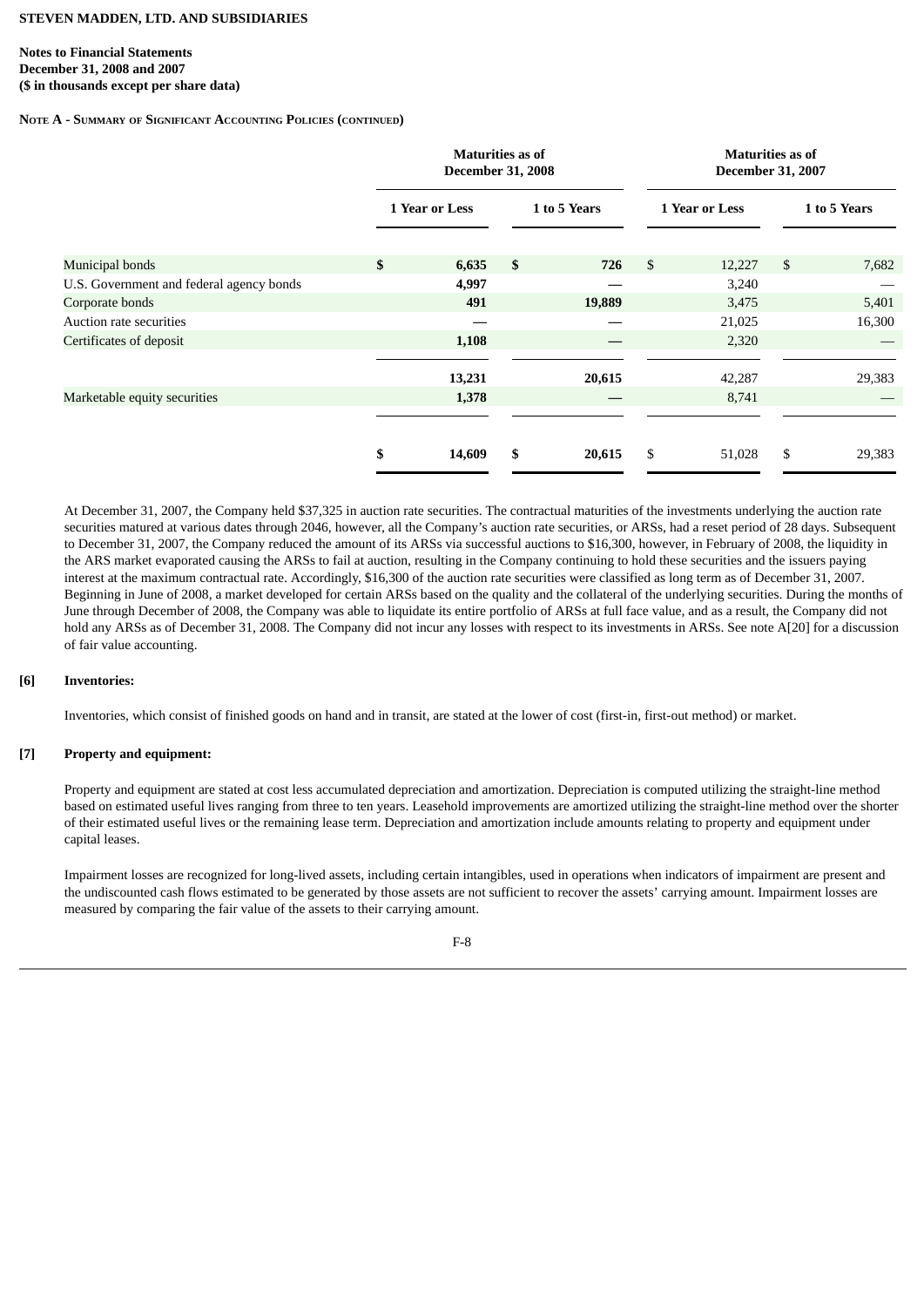### **Notes to Financial Statements December 31, 2008 and 2007 (\$ in thousands except per share data)**

#### **NOTE A - SUMMARY OF SIGNIFICANT ACCOUNTING POLICIES (CONTINUED)**

### **[8] Goodwill:**

The Company accounts for goodwill and intangible assets in accordance with SFAS No. 142, "Goodwill and Other Intangible Assets" ("SFAS 142"). Under SFAS 142, goodwill and indefinite lived intangible assets are not amortized, rather they are tested for impairment on an annual basis or more often if events or circumstances change that could cause these assets to become impaired.

The Company completed its annual impairment tests on the goodwill relating to the Compo Enhancements and Daniel M. Friedman (see Note B) acquisitions in the second and third quarters of 2008, respectively. No impairments were recognized.

### **[9] Net income per share:**

Basic income per share is based on the weighted average number of shares of common stock outstanding during the year. Diluted income per share reflects: a) the potential dilution assuming shares of common stock were issued upon the exercise of outstanding in-the-money options and the proceeds thereof were used to purchase treasury stock at the average market price during the period, and b) the vesting of granted nonvested restricted stock awards for which the assumed proceeds upon grant are deemed to be the amount of compensation cost attributable to future services and are not yet recognized using the treasury stock method, to the extent dilutive. For the year ended December 31, 2008, options exercisable into approximately 50,000 shares of common stock have been excluded in the calculation of diluted income per share as the result would have been antidilutive, whereas for the years ended December 31, 2007 and 2006, no options exercisable into shares of common stock have been excluded in the calculation of diluted income per share. For the years ended December 31, 2008, 2007 and 2006, all unvested restricted stock awards were dilutive.

### **[10] Advertising costs:**

The Company expenses costs of print, radio and billboard advertisements as of the first date the advertisements take place. Advertising expense included in operating expenses amounted to approximately \$5,019 in 2008, \$4,831 in 2007 and \$7,187 in 2006.

### **[11] Revenue recognition:**

The Company recognizes revenue on wholesale sales when products are shipped pursuant to its standard terms which are freight on board (FOB) warehouse or when products are delivered to the consolidators as per the terms of the customers' purchase order. Sales reductions for anticipated discounts, allowances and other deductions are recognized during the period when sales are recorded. Customers retain the right to replacement of the product for poor quality or improper or short shipments, which have historically been immaterial. Retail sales are recognized when the payment is received from customers and are recorded net of returns. The Company also generates commission income acting as a buying agent by arranging to manufacture private label shoes to the specifications of its clients. The Company's commission revenue includes partial recovery of its design, product and development costs for the services provided to certain suppliers in connection with the Company's private label business. Commission revenue and product and development cost recoveries are recognized as earned when title of the product transfers from the manufacturer to the customer and is reported on a net basis after deducting related operating expenses.

$$
F-9
$$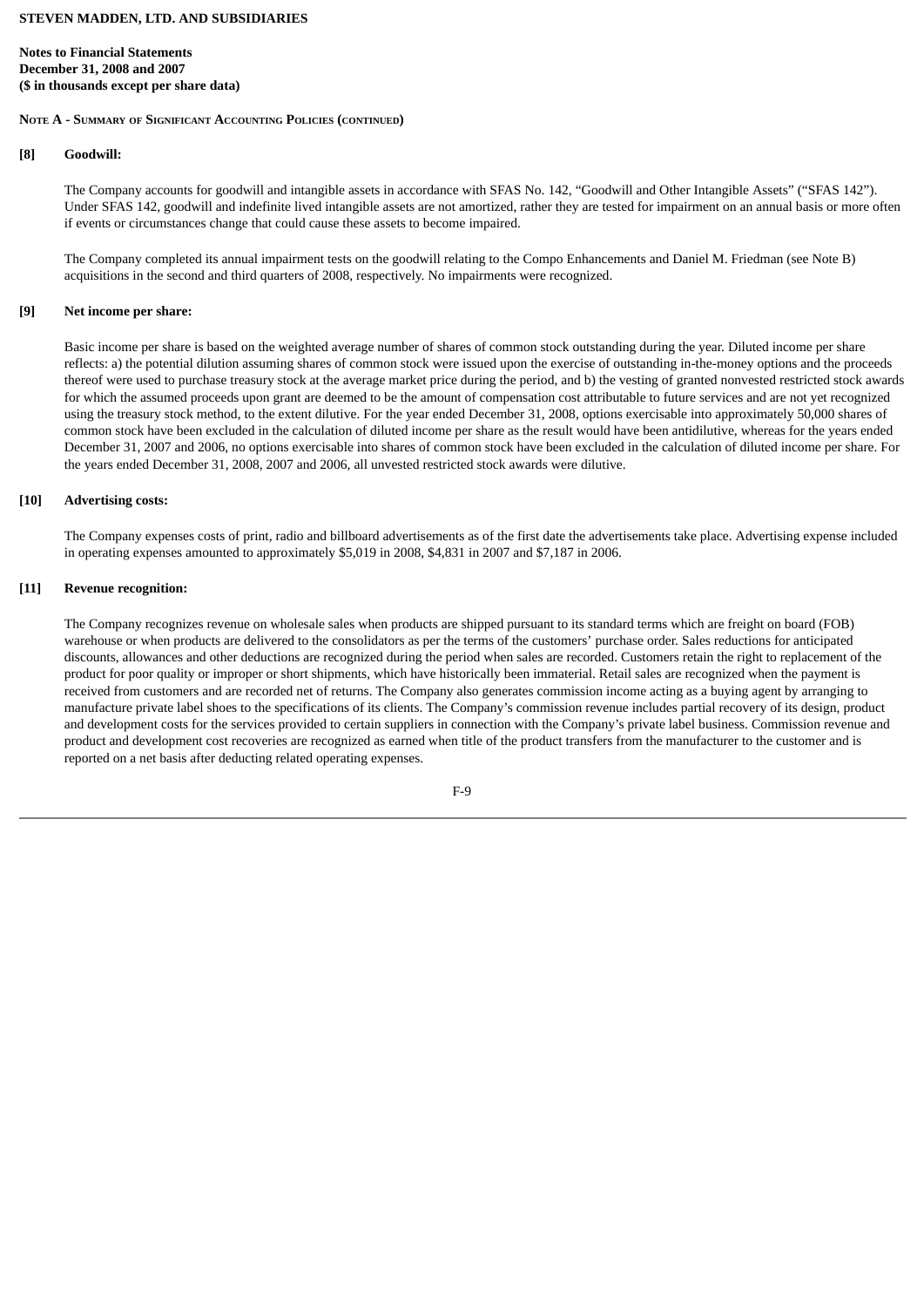### **Notes to Financial Statements December 31, 2008 and 2007 (\$ in thousands except per share data)**

#### **NOTE A - SUMMARY OF SIGNIFICANT ACCOUNTING POLICIES (CONTINUED)**

The Company licenses its trademarks for use in connection with the manufacturing, marketing and sale of cold weather accessories, sunglasses, eyewear, outerwear, bedding and hosiery. The license agreements require the licensee to pay the Company a royalty and, in substantially all of the agreements, an advertising fee based on the higher of a minimum or a net sales percentage as defined in the various agreements. In addition, under the terms of retail selling agreements, most of the Company's international distributors are required to pay the Company a royalty based on a percentage of net sales, in addition to a commission on the purchases of the Company's products. Licensing revenue is recognized on the basis of net sales reported by the licensees and international distributors, or the minimum guaranteed royalties, if higher. In substantially all of the Company's license agreements, the minimum guaranteed royalty is earned and payable on a quarterly basis.

#### **[12] Taxes collected from customers:**

The Company accounts for certain taxes collected from its customers in accordance with the FASB's Emerging Issues Task Force 06-03, "How Taxes Collected from Customers and Remitted to Governmental Authorities Should Be Presented in the Income Statement" ("EITF 06-03"). EITF 06-03 allows companies to adopt a policy of presenting taxes in the income statement on either a gross basis (included in revenues and costs) or net basis (excluded from revenues). Taxes within the scope of EITF 06-03 would include taxes that are imposed on a revenue transaction between a seller and a customer, for example, sales taxes, use taxes, value-added taxes and some types of excise taxes. The Company has consistently recorded all taxes within the scope of EITF 06-03 on a net basis.

### **[13] Sales deductions:**

The Company supports retailers' initiatives to maximize sales of the Company's products on the retail floor by subsidizing the co-op advertising programs of such retailers, providing them with inventory markdown allowances and participating in various other marketing initiatives of its major customers. Such expenses are reflected in the financial statements as deductions to net sales. For the years ended December 31, 2008, 2007 and 2006 the total deductions to net sales for these expenses were \$37,291, \$43,691 and \$35,267, respectively.

### **[14] Cost of sales:**

All costs incurred to bring finished products to the Company's distribution center and, in the Retail segment, the costs to bring products to the Company's stores, are included in the cost of sales line on the Consolidated Statement of Income. These include the cost of finished products, purchase commissions, letter of credit fees, brokerage fees, sample expenses, custom duty, inbound freight, royalty payments on licensed products, labels and product packaging. All warehouse and distribution costs related to the Wholesale segment and freight to customers, if any, are included in the operating expenses line item of the Company's Consolidated Statement of Income. The Company's gross margins may not be comparable to other companies in the industry because some companies may include warehouse and distribution costs as a component of cost of sales, while other companies report on the same basis as the Company and include them in operating expenses.

$$
F-10
$$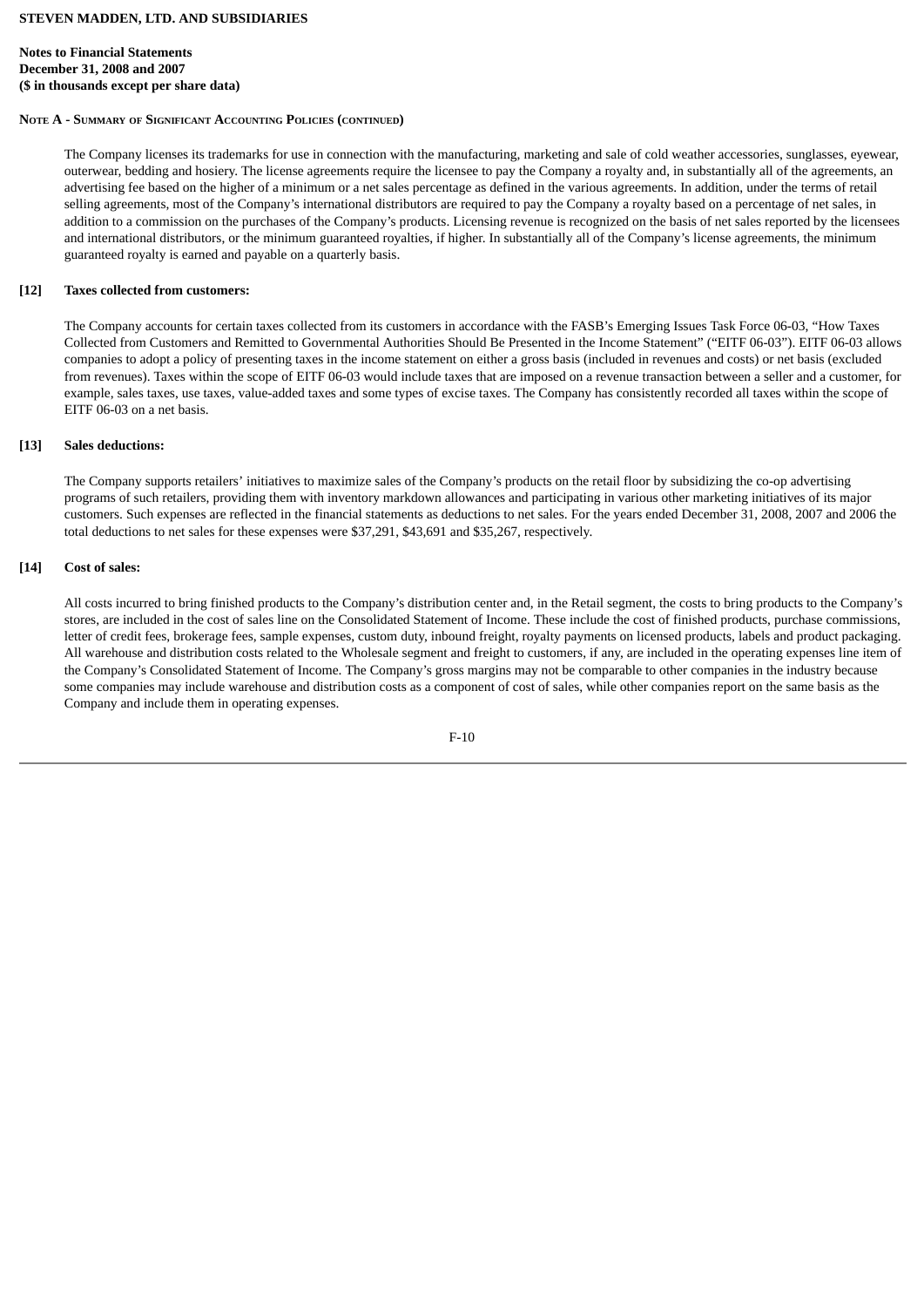**Notes to Financial Statements December 31, 2008 and 2007 (\$ in thousands except per share data)**

**NOTE A - SUMMARY OF SIGNIFICANT ACCOUNTING POLICIES (CONTINUED)**

### **[15] Warehouse and shipping costs:**

The Company includes all warehouse and distribution costs for the Wholesale segment in the Operating Expenses line on the Consolidated Statements of Income. For the years ended December 31, 2008, 2007 and 2006, the total warehouse and distribution costs included in Operating Expenses were \$9,229, \$8,957 and \$8,901 respectively. The Company's standard terms of sales are "FOB Steve Madden warehouse" and thus the Company's wholesale customers absorb most shipping costs. Shipping costs to wholesale customers incurred by the Company are not considered significant and are included in the Operating Expense line in the Consolidated Statements of Income.

### **[16] Impairment of long-lived assets:**

The Company reviews long-lived assets, including amortizable intangible assets, for impairment whenever events or changes in business circumstances indicate that the carrying amount of the asset may not be fully recoverable. If facts and circumstances indicate that the Company's long-lived assets might be impaired, the estimated future undiscounted cash flows associated with the long-lived asset would be compared to its carrying amounts to determine if a write-down to fair value is necessary. If a write-down is required, the amount is determined by estimation of the present value of net discounted cash flows in accordance with SFAS No. 144, "Accounting for the Impairment or Disposal of Long-Lived Assets".

### **[17] Exit or disposal activity costs:**

The Company accounts for its exit and disposal costs in accordance with SFAS No. 146, "Accounting Associated with Exit of Disposal Activities" ("SFAS 146"). SFAS 146 requires the Company to make an accrual for the liability for lease costs that will continue to be incurred without economic benefit to the Company upon the date that the Company ceases using the leased property. As of December 31, 2008, the Company accrued approximately \$1,325 in lease exit costs associated with two stores that were closed prior to the end of their prospective lease terms.

### **[18] 401(k) Plan:**

The Company maintains a tax-qualified 401(k) plan which is available to each of the Company's eligible employees who elect to participate after meeting certain length-of-service requirements. The Company made discretionary matching contributions of 50% in 2008 and 2007, and 25% in 2006, of employees' contributions up to a maximum of 6% of employees' compensation which vest to the employees over a period of time. Total matching contributions to the plan for 2008, 2007 and 2006 were approximately \$570, \$513 and \$180, respectively.

### **[19] Fair Value of Financial Instruments**

The carrying value of certain financial instruments such as accounts receivable, due from factors, accounts payable and advances payable to factor approximate their fair values due to their short-term nature of their underlying terms. The fair values of the financial instruments and investments are determined by reference to market data and other valuation techniques, as appropriate. Fair value of the note receivable approximates its carrying value based on the value of collateral.

$$
F-11
$$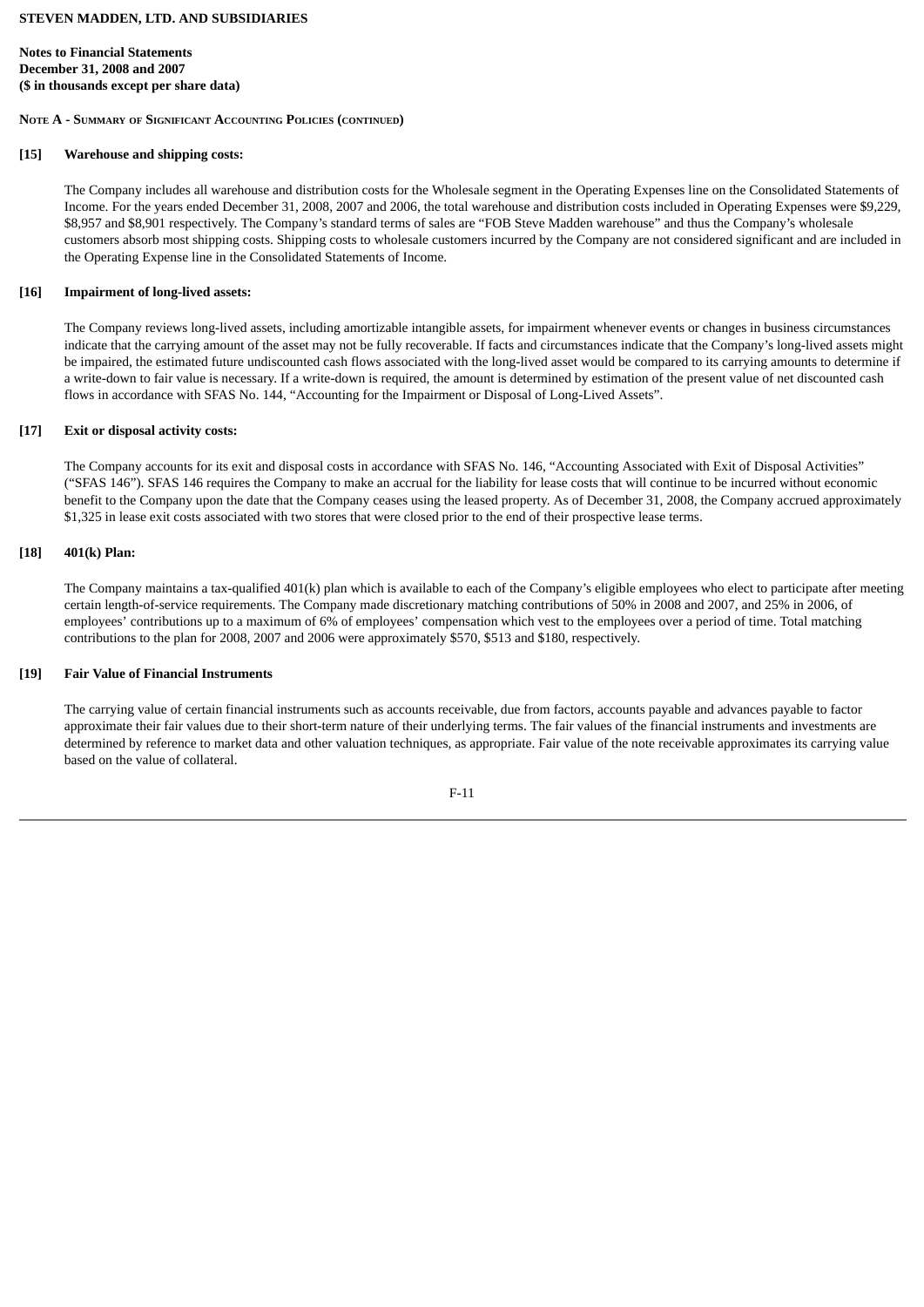### **Notes to Financial Statements December 31, 2008 and 2007 (\$ in thousands except per share data)**

**NOTE A - SUMMARY OF SIGNIFICANT ACCOUNTING POLICIES (CONTINUED)**

### **[20] Accounting Standards Adopted In Fiscal 2008**

In September 2006, the FASB issued Statement of Financial Accounting Standards No. 157, "Fair Value Measurements" ("SFAS No. 157"). SFAS No. 157 clarifies the principle that fair value should be based on the assumptions market participants would use when pricing an asset or liability and establishes a fair value hierarchy that prioritizes the information used to develop those assumptions. On February 12, 2008, the FASB issued FASB Staff Position (FSP) FAS 157-2, "Effective Date of FASB Statement No. 157". The FSP amended FASB Statement No. 157 to delay the effective date of SFAS No. 157 for all nonfinancial assets and nonfinancial liabilities, except those that are recognized or disclosed at fair value in the financial statements on a recurring basis (that is, at least annually), to fiscal years beginning after November 15, 2008. The Company adopted SFAS No. 157 for financial assets and liabilities in the first quarter of 2008. The Statement utilizes a fair value hierarchy that prioritizes the inputs to valuation techniques used to measure fair value into three broad levels. A brief description of those three levels is as follows:

- Level 1: Observable inputs such as quoted prices in active markets for identical assets or liabilities.
- Level 2: Inputs other than quoted prices that are observable for the asset or liability, either directly or indirectly.
- Level 3: Significant unobservable inputs.

The Company's financial assets subject to fair value measurements as of December 31, 2008 are as follows:

|                                                      |                   |                | <b>Using Fair Value Hierarchy</b> |                |
|------------------------------------------------------|-------------------|----------------|-----------------------------------|----------------|
|                                                      | <b>Fair value</b> | <b>Level 1</b> | <b>Level 2</b>                    | <b>Level 3</b> |
| Cash and cash equivalents                            | \$<br>89,588      | \$<br>89,588   |                                   |                |
| Current marketable securities – available for sale   | 14,609            | 14,609         |                                   |                |
| Long-term marketable securities - available for sale | 20,615            | 20,615         |                                   |                |
|                                                      |                   |                |                                   |                |
| Total                                                | \$<br>124,812     | \$<br>124,812  |                                   |                |

**Fair Value Measurements**

The reconciliation of the Company's assets measured at fair value on a recurring basis using significant unobservable inputs (Level 3) is as follows:

|                                                               | Investments in<br><b>Auction Rate</b><br><b>Securities</b> |
|---------------------------------------------------------------|------------------------------------------------------------|
| Balance at January 1, 2008                                    | \$                                                         |
| Transfers to level 3                                          | 16,300                                                     |
| Sales/redemptions                                             | (16, 300)                                                  |
| Unrealized losses recorded to other comprehensive income      |                                                            |
| Losses deemed to be other than temporary recorded in earnings |                                                            |
| Transfers to level 1                                          |                                                            |
|                                                               |                                                            |
| Balance at December 31, 2008                                  | \$                                                         |
|                                                               |                                                            |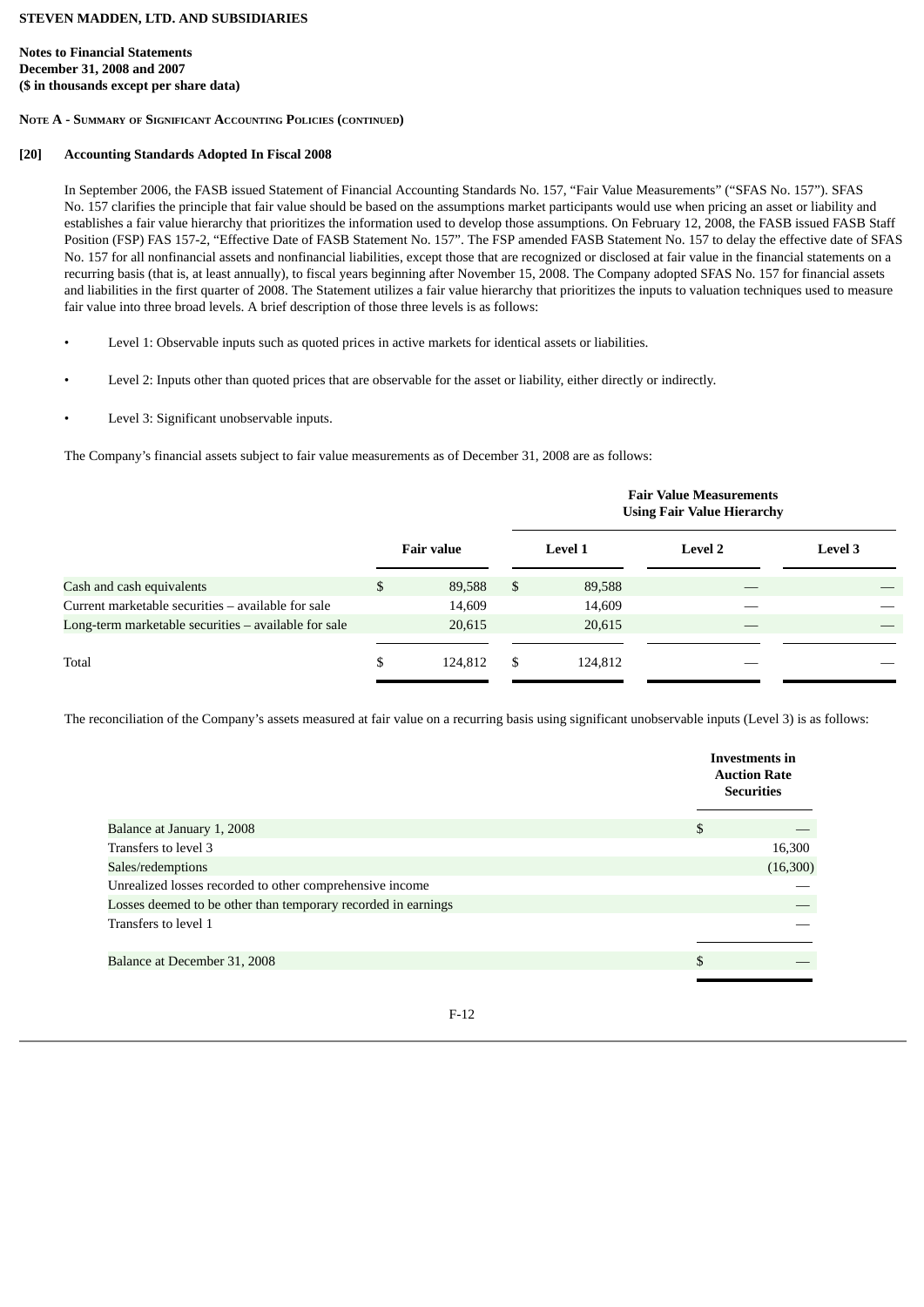### **Notes to Financial Statements December 31, 2008 and 2007 (\$ in thousands except per share data)**

#### **NOTE A - SUMMARY OF SIGNIFICANT ACCOUNTING POLICIES (CONTINUED)**

As of December 31, 2008, the Company does not have any financial liabilities. No gains or losses resulting from the fair value measurement of financial assets were included in the Company's earnings. The adoption of SFAS No. 157 has not impacted the Company's results of operations and financial position.

In February 2007, the FASB issued Statement of Financial Accounting Standards No. 159, "The Fair Value Option for Financial Assets and Financial Liabilities" ("SFAS No. 159"). SFAS No. 159 permits entities to choose to measure many financial instruments and certain other items at fair value that are not currently required to be measured at fair value. SFAS No. 159 also establishes presentation and disclosure requirements designed to facilitate comparisons between entities that chose different measurement attributes for similar assets and liabilities. SFAS No. 159 is effective for financial statements issued for fiscal years beginning after November 15, 2007. The Company has elected not to measure any eligible items at fair value. Accordingly, the adoption of SFAS No. 159 has not impacted the Company's results of operations and financial position.

### **[21] Recently issued Accounting Standards**

In December of 2007, the FASB issued Statement of Financial Accounting Standards No. 141R, "Business Combinations" ("SFAS No. 141R"), which replaces FASB Statement No. 141. Under SFAS No. 141R, an acquiring entity will be required to recognize all the assets acquired and liabilities assumed in a transaction at the acquisition-date fair value with limited exceptions. SFAS No. 141R establishes principles and requirements for how an acquirer recognizes and measures in its financial statements the identifiable assets acquired, the liabilities assumed, any non-controlling interest in the acquiree and the goodwill acquired. This statement also establishes disclosure requirements which will enable users to evaluate the nature and financial effects of the business combination. SFAS No. 141R is effective for financial statements issued for acquisitions in fiscal years beginning after December 15, 2008. Early adoption is prohibited.

In December 2007, the FASB issued Statement of Financial Accounting Standards No. 160, "Noncontrolling Interests in Consolidated Financial Statements – An Amendment of ARB No. 51" ("SFAS No. 160"). SFAS No. 160 establishes new accounting and reporting standards for the noncontrolling interest in a subsidiary and for the deconsolidation of a subsidiary. Specifically, this statement requires the recognition of a non-controlling interest (minority interest) as equity in the Consolidated Financial Statements and separate from the parent's equity. The amount of net income attributable to the non-controlling interest will be included in consolidated net income on the face of the income statement. SFAS No. 160 clarifies that changes in a parent's ownership interest in a subsidiary that do not result in deconsolidation are equity transactions if the parent retains its controlling financial interest. In addition, this statement requires that a parent recognize a gain or loss in net income when a subsidiary is deconsolidated. Such gain or loss will be measured using the fair value of the non-controlling equity investment on the deconsolidation date. SFAS No. 160 also includes expanded disclosure requirements regarding the interests of the parent and its non-controlling interest. SFAS No. 160 is effective for fiscal years beginning on or after December 15, 2008. Earlier adoption is prohibited. The Company has not yet determined the impact, if any, that the implementation of SFAS No. 160 will have on its results of operations or financial condition.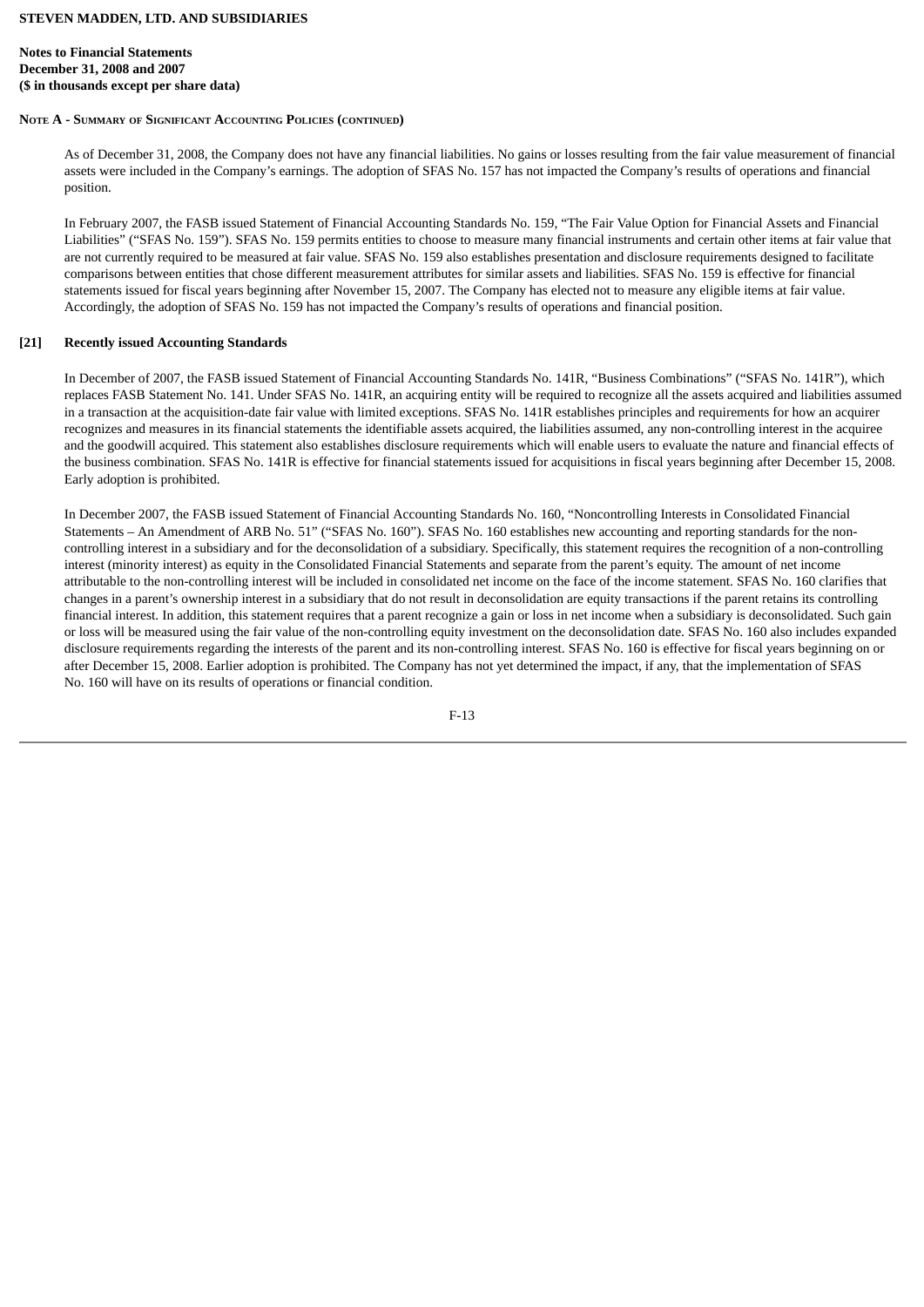### **Notes to Financial Statements December 31, 2008 and 2007 (\$ in thousands except per share data)**

#### **NOTE A - SUMMARY OF SIGNIFICANT ACCOUNTING POLICIES (CONTINUED)**

In April 2008, the FASB issued FSP No. 142-3, "Determination of the Useful Life of Intangible Assets" ("FSP 142-3"). FSP 142-3 amends the factors to be considered in developing renewal or extension assumptions used to determine the useful life of intangible assets under SFAS No. 142, "Goodwill and other Intangible Assets". Its intent is to improve the consistency between the useful life of an intangible asset and the period of expected cash flows used to measure its fair value. This FSP is effective prospectively for intangible assets acquired or renewed after January 1, 2009. The Company does not expect it to have a material impact on its Consolidated Financial Statements.

In October 2008, the FASB issued FSP No. 157-3, "Determining the Fair Value of a Financial Asset When the Market for That Asset is Not Active" ("FSP 157-3"). FSP 157-3 clarifies the application of SFAS 157 in a market that is not active and provides an example to illustrate key considerations in determining the fair value of a financial asset when the market for that financial asset is not active. FSP 157-3 was effective upon issuance for all financial assets and liabilities recognized or disclosed at fair value in our Consolidated Financial Statements on a recurring basis (at least annually). The adoption of FSP 157-3 did not have a material impact on our Consolidated Financial Statements.

#### **NOTE B - ACQUISITIONS**

#### *Compo Enhancements*

On May 16, 2007, the Company acquired all of the outstanding membership interests of privately held Compo Enhancements, LLC ("Compo"), a Connecticut limited liability company. Compo was founded by a third party in late 2005 as a provider of e-commerce solutions for the Company. The acquisition enables the Company to fully integrate its e-commerce business into the Company's Retail segment and operate its online business internally. The acquisition, which was accounted for using the purchase method of accounting as required by SFAS Statement No.141, "Business Combinations", was completed for a consideration of \$8,982, inclusive of transaction costs, subject to adjustments which include certain earn-out provisions based on the Company's financial performance through 2012. In December 2007, the founder and Chief Executive Officer of Compo, reached an agreement with the Company to surrender his rights under the earn-out agreement in exchange for a cash payment which, combined with other purchase adjustments, increased the total consideration to \$9,679. The total purchase price has been allocated as follows:

| Current assets         | S | 50    |
|------------------------|---|-------|
| Property and equipment |   | 143   |
| Intangible assets      |   | 4,744 |
| Goodwill               |   | 5,501 |
| Liabilities assumed    |   | (759) |
|                        |   |       |
| Net assets acquired    | S | 9,679 |

The results of operations of Compo have been included in the Company's Consolidated Statements of Income from the date of the acquisition. Unaudited pro forma information related to this acquisition is not included, as the impact of this transaction is not material to the Company's consolidated results. In connection with the acquisition, the former President of Compo was appointed President of the Company. His contract, which was to expire on December 31, 2009, provided for an annual salary of \$600 and an annual bonus based on EBIT. In addition, he was granted 150,000 stock options with an exercise price of \$45 and an additional 150,000 stock options with an exercise price of \$50, all of which were to vest over three years. In December of 2007, an amendment to the President's employment contract shortened the expiration date to June 30, 2008, eliminated the bonus provision of the contract and cancelled all of the stock options. He resigned his position with the Company effective as of April 4, 2008. The Company retained the former President to act as a consultant to the Company in connection with the Company's on-line and internet business operations for the period beginning April 19, 2008 and ended June 30, 2008. In consideration of such services, the former President received \$141.

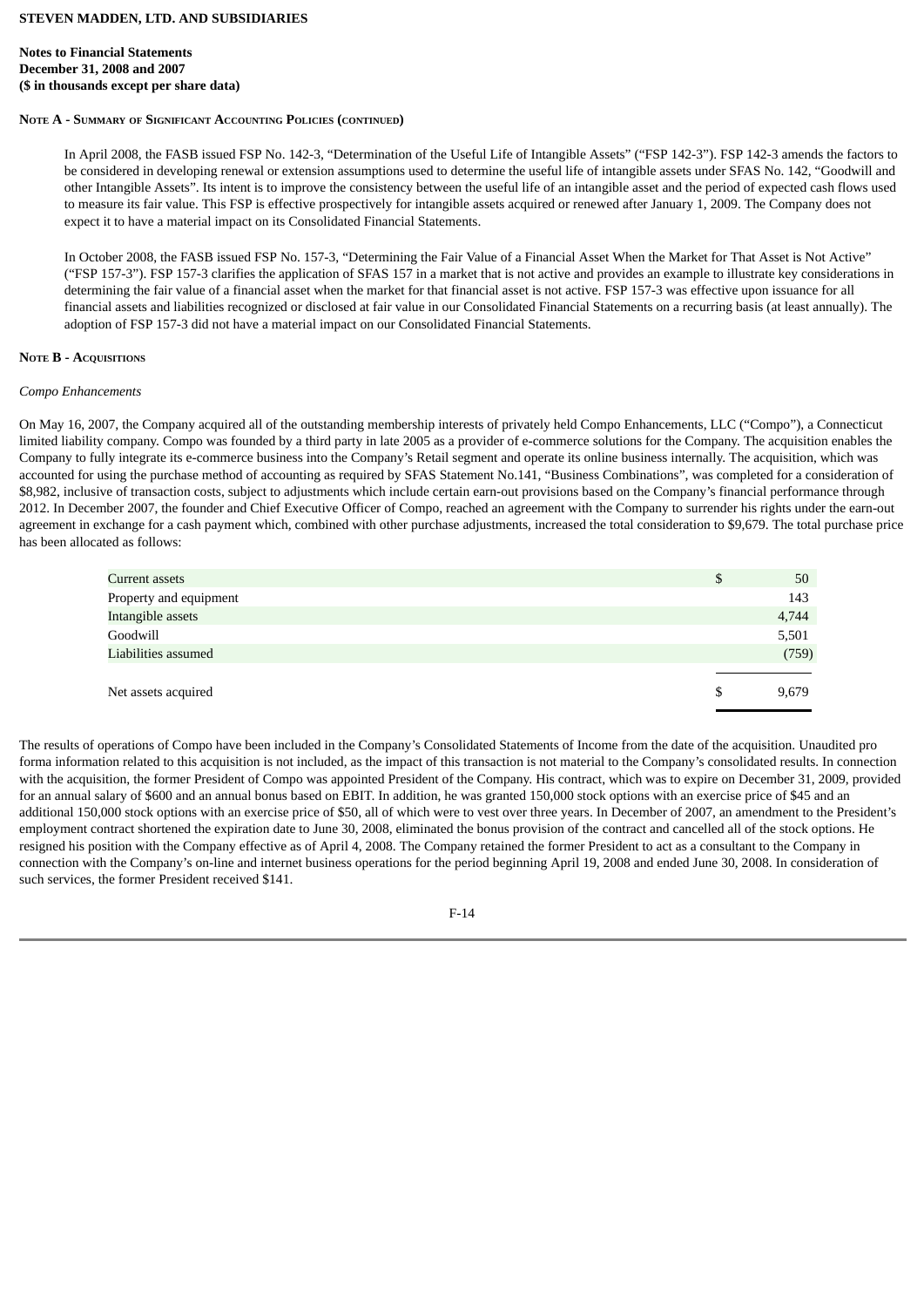### **Notes to Financial Statements December 31, 2008 and 2007 (\$ in thousands except per share data)**

#### **NOTE B - ACQUISITIONS (CONTINUED)**

### *Daniel M. Friedman*

On February 7, 2006, the Company acquired all of the equity interest of privately held Daniel M. Friedman and Associates, Inc. and D.M.F. International (collectively, "Daniel M. Friedman"). Founded in 1995, Daniel M. Friedman designs, sources and markets name brand fashion handbags and accessories. The acquisition was completed for consideration of \$18,710, including transaction costs. In addition, the purchase agreement includes certain earn-out provisions based on financial performance through 2010. On April 10, 2007, an amendment to the agreement shortened the earn-out period by one year through December 31, 2008 and advanced the earn-out payments from 2008 to 2007. On December 31, 2007, a preliminary earn-out provision for 2007 of \$3,956 was charged to goodwill which increased the total acquisition cost to \$22,666. On March 31, 2008, the 2007 earn-out provision was finalized at \$4,923 resulting in an additional \$1,020 charge to goodwill which increased the total acquisition cost to \$23,686. On December 31, 2008, a preliminary earn-out provision for 2008 of \$6,632 was charged to goodwill which increased the total acquisition cost to \$30,318.

The Daniel M. Friedman acquisition was accounted for using the purchase method of accounting as required by SFAS Statement No. 141, "Business Combinations". Accordingly, the assets and liabilities of Daniel M. Friedman were adjusted to their fair values, and the excess of the purchase price over the fair value of the assets acquired, including identified intangible assets, was recorded as goodwill. The fair values assigned to tangible and intangible assets acquired and liabilities assumed are based on management's estimates and assumptions. The total purchase price has been allocated as follows:

| Current assets                | \$<br>9,772  |
|-------------------------------|--------------|
| Property, plant and equipment | 289          |
| <b>Deposits</b>               | 62           |
| Intangible assets             | 8,400        |
| Goodwill                      | 16,526       |
| Liabilities assumed           | (4, 731)     |
|                               |              |
| Net assets acquired           | \$<br>30,318 |
|                               |              |

The purchase price and related allocation may be revised as a result of adjustments made to the 2008 earn-out provision.

Pursuant to the acquisition, the Company has a note receivable from the former owner and namesake of Daniel M. Friedman in the amount of \$1,250. The note, which has an interest rate of 5%, is due and payable on the same day that the final earn-out payment is due. The note allows the maker to offset the principal and interest due on the note against any earn-out monies that might be due to him. The note is included in the "Prepaid expenses and other current assets" category on the Company's Consolidated Balance Sheets.

The results of operations for Daniel M. Friedman have been included in the Company's Consolidated Statements of Income from the date of the acquisition. The following unaudited pro forma information presents the results of the Company's operations for the year ended December 31, 2006 as though the Daniel M. Friedman acquisition had occurred on January 1, 2006. The pro forma information for the year ended December 31, 2006, as presented below, is not indicative of the results that would have been obtained had the transaction occurred on January 1, 2006, nor is it indicative of the Company's future results.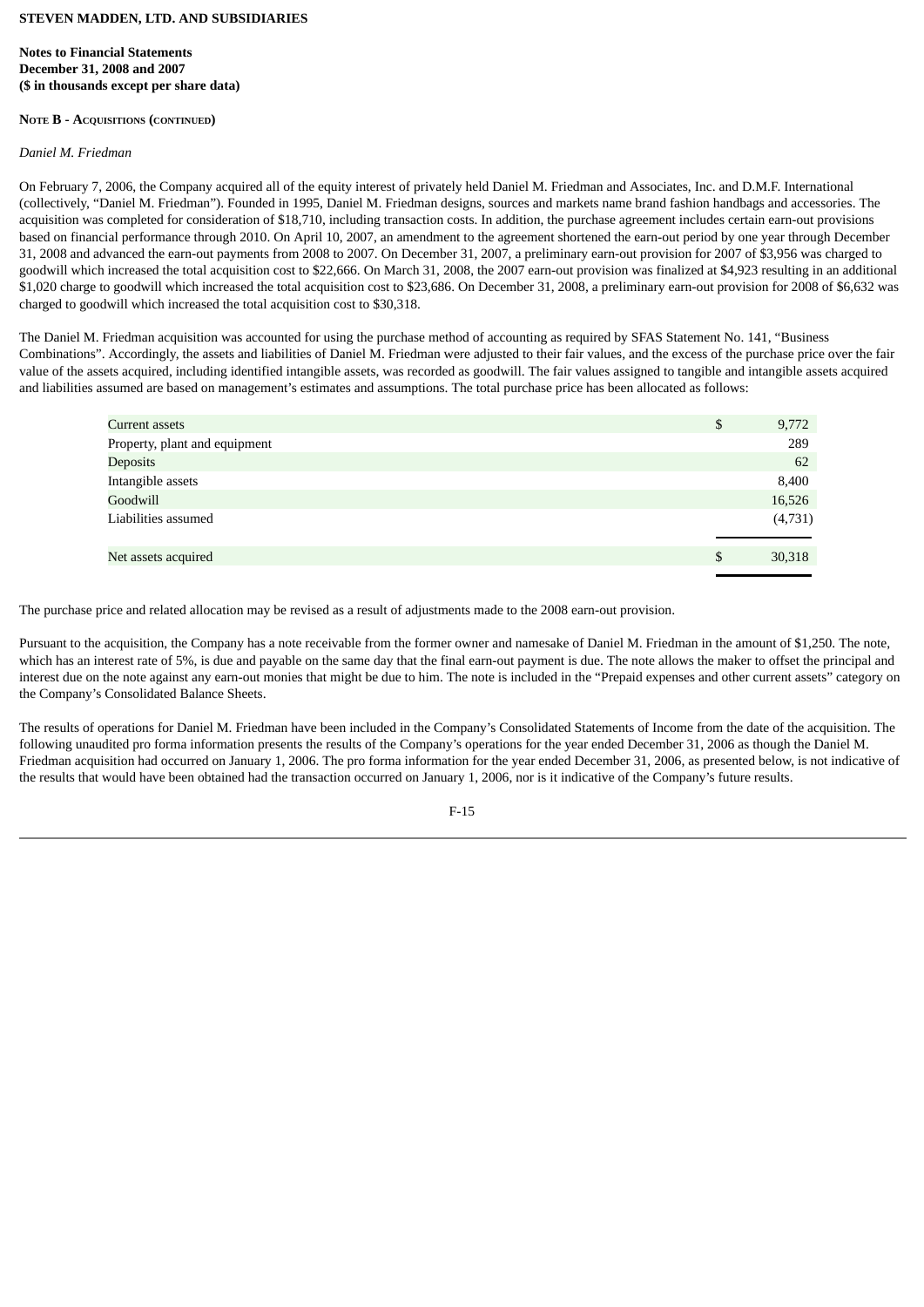### **Notes to Financial Statements December 31, 2008 and 2007 (\$ in thousands except per share data)**

**NOTE B - ACQUISITIONS (CONTINUED)**

|                            | unaudited     |
|----------------------------|---------------|
|                            |               |
| Net sales                  | \$<br>479,195 |
| Operating income           | \$<br>78,993  |
| Net income                 | \$<br>46,631  |
| Basic earnings per share   | \$<br>2.23    |
| Diluted earnings per share | \$<br>2.11    |
|                            |               |

#### **NOTE C - DUE FROM FACTORS**

Under the terms of its factoring agreement with GMAC Commercial Finance LLC ("GMAC"), as amended, the Company may request advances from the factor of up to 85% of aggregate receivables factored by GMAC. The agreement, which has no specific expiration date and can be terminated by the Company effective on or after June 30, 2009 with sixty (60) days prior written notice, provides the Company with a \$50 million credit facility with a \$25 million sub-limit for Letters of Credit. The agreement can be terminated by GMAC upon the occurrence, and in certain instances continuance after notice, of certain specified defaults. The Company also pays a fee that varies depending on the customer of between 0.15% and 0.25% of the gross invoice amount factored by GMAC. Prior to the amendment to the factoring agreement discussed in the next paragraph, the Company sold a substantial portion of its receivables, principally without recourse, to GMAC. As of December 31, 2008 and 2007, \$93 and \$272 of factored receivables, respectively, were sold by the Company with recourse. GMAC maintains a lien on all of the Company's receivables to secure the Company's obligations and assumes the credit risk for all purchased accounts approved by them with certain restrictions.

In November of 2008, the Company borrowed the maximum amount allowed by the terms of the agreement. As of December 31, 2008, the Company had advances payable due to GMAC of \$30,168 against gross factored receivables of \$44,082. The interest rate on the advances, which has changed from time to time by amendments to the agreement and which is currently a variable rate based on the 30-day London Interbank Offered Rate (LIBOR), averaged 4.2% in 2008. The Company had no advances payable due to GMAC as of December 31, 2007. Effective January 1, 2009, the factoring agreement was amended so that the Company retained title to its factored accounts receivable, which would keep its outstanding receivables from being the property of GMAC. Subsequent to the year end, the Company began reducing the loan balance with the proceeds from the collections of factored accounts receivable, and as of February 17, 2009, the loan was completely paid off.

The Company's Daniel M. Friedman Division had a factoring agreement with Wells Fargo Century that expired on June 30, 2007. As of July 1, 2007, Daniel M. Friedman has been incorporated into the GMAC agreement.

A "factored" sale (whether "with" or "without" recourse) is substantially the same as a non-factored sale and the Company accounts for its factored sales/receivables in the same manner as its non-factored sales/receivables. The factor services the collection of the Company's accounts receivable. Funds collected by the factor are applied against advances owed to the factor (if any), and the balance is due and payable to the Company, net of any fees. The allowance against "due from factor" is a projected provision based on certain formulas and prior approvals for markdowns, allowances, discounts, advertising and other deductions that customers may deduct against their payments.

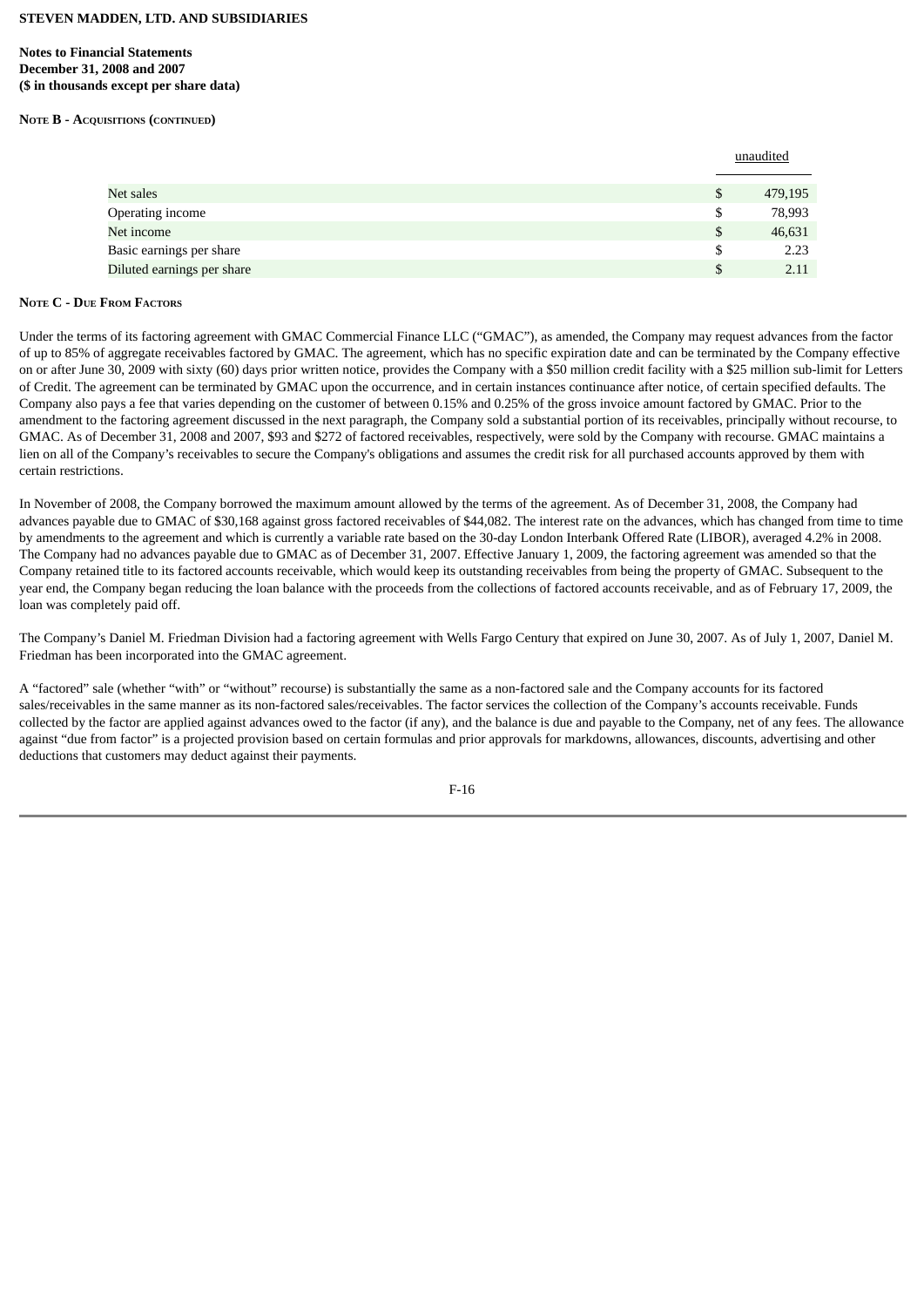### **Notes to Financial Statements December 31, 2008 and 2007 (\$ in thousands except per share data)**

#### **NOTE D - NOTE RECEIVABLE – RELATED PARTY**

On June 25, 2007, the Company made a loan to Steve Madden, its founder and Creative and Design Chief and a principal stockholder of the Company, in the amount of \$3,000, in order for Mr. Madden to exercise options that were due to expire and retain the underlying Company stock, which he pledged to the Company as collateral. Mr. Madden executed a secured promissory note in favor of the Company that bears interest at an annual rate of 8% and is due on the earlier of the date Mr. Madden ceases to be employed by the Company or December 31, 2007. An amendment to the note dated December 19, 2007 extended the due date to March 31, 2009. As of December 31, 2008 and 2007, \$370 and \$126 of interest, respectively, has accrued on the note and has been reflected on the Company's Consolidated Financial Statements. Pursuant to a pledge agreement between the Company and Mr. Madden, the note is secured by 510,000 shares of the Company's common stock.

#### **NOTE E - PROPERTY AND EQUIPMENT**

The major classes of assets and total accumulated depreciation and amortization are as follows:

|                                                | December 31, |    |           |  |
|------------------------------------------------|--------------|----|-----------|--|
|                                                | 2008         |    | 2007      |  |
| Land and building                              | \$<br>767    | \$ |           |  |
| Leasehold improvements                         | 37,913       |    | 37,421    |  |
| Machinery and equipment                        | 3,660        |    | 3,620     |  |
| Furniture and fixtures                         | 4,605        |    | 4,595     |  |
| Computer equipment                             | 14,522       |    | 11,578    |  |
|                                                |              |    |           |  |
|                                                | 61,467       |    | 57,214    |  |
| Less accumulated depreciation and amortization | (33,258)     |    | (28, 561) |  |
| Property and equipment - net                   | \$<br>28,209 | \$ | 28,653    |  |

Depreciation expense included in operating expenses amounted to approximately \$7,140 in 2008, \$6,537 in 2007, and \$5,466 in 2006.

### **NOTE F - GOODWILL AND INTANGIBLE ASSETS**

The following is a summary of the carrying amount of goodwill by segment for the year ended December 31, 2008:

|                                                              | Wholesale |              |    |                    | <b>Net Carrying</b> |               |  |               |
|--------------------------------------------------------------|-----------|--------------|----|--------------------|---------------------|---------------|--|---------------|
|                                                              |           | Women's      |    | <b>Accessories</b> |                     | <b>Retail</b> |  | <b>Amount</b> |
| Balance at January 1, 2008                                   | \$        | 1,547        | \$ | 8,874              | - \$                | $5,501$ \$    |  | 15,922        |
| Additional purchase price (earn out) -<br>Daniel M. Friedman |           | $\mathbf{0}$ |    | 7,652              |                     | $\bf{0}$      |  | 7,652         |
| Balance at December 31, 2008                                 | \$        | 1,547        | \$ | 16,526             | - \$                | $5,501$ \$    |  | 23,574        |
|                                                              |           | $F-17$       |    |                    |                     |               |  |               |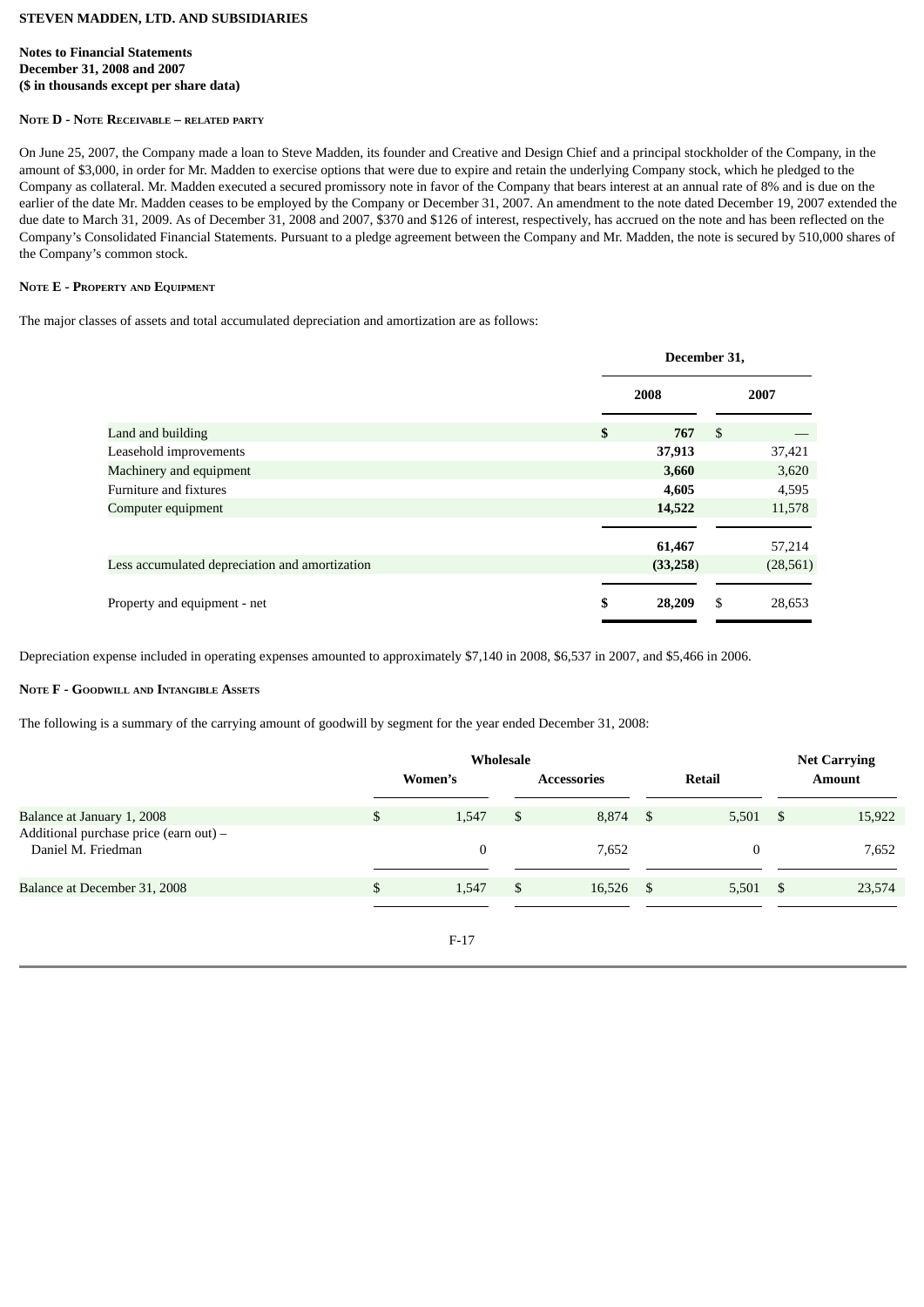### **Notes to Financial Statements December 31, 2008 and 2007 (\$ in thousands except per share data)**

#### **NOTE F - GOODWILL AND INTANGIBLE ASSETS (CONTINUED)**

The following table details identifiable intangible assets as of December 31, 2008:

|                        | <b>Estimated lives</b> | Cost basis   |    | Accumulated<br>Amortization |    | Net Carrying<br>Amount |
|------------------------|------------------------|--------------|----|-----------------------------|----|------------------------|
| Trade name             | 6 years                | \$<br>200    | \$ | 98                          | \$ | 102                    |
| Customer relationships | 10 years               | 6,400        |    | 1,382                       |    | 5,018                  |
| License agreements     | 3-6 years              | 5,600        |    | 3,133                       |    | 2,467                  |
| Non-compete agreement  | 5 years                | 930          |    | 336                         |    | 594                    |
| Other                  | 3 years                | 14           |    | 8                           |    | 6                      |
|                        |                        | \$<br>13,144 | S  | 4,957                       | S  | 8,187                  |

The amortization of intangible assets is included in operating expenses on the Company's Consolidated Statements of Income. The estimated future amortization expense of intangibles as of December 31, 2008 is as follows:

| 2009       | \$<br>1,859 |
|------------|-------------|
| 2010       | 1,856       |
| 2011       | 1,381       |
| 2012       | 642         |
| 2013       | 642         |
| Thereafter | 1,807       |
|            | \$<br>8,187 |

### **NOTE G - STOCK-BASED COMPENSATION**

In March 2006, the Board of Directors approved the Steven Madden, Ltd. Stock Incentive Plan (the "Plan") under which nonqualified stock options, stock appreciation rights, performance shares, restricted stock, other stock-based awards and performance-based cash awards may be granted to employees, consultants and non-employee directors. The stockholders approved the Plan on May 26, 2006. The number of shares that may be issued or used under the Plan cannot exceed 1,200,000 shares. On May 25, 2007, the stockholders approved an amendment to the Plan to increase the maximum number of shares that may be issued under the Plan to 1,550,000. The following table summarizes the number shares of common stock authorized for use in the Plan, the amount of stock-based awards issued (net of expired or cancelled) and the amount of common stock available for the grant of stock-based awards under the Plan:

| Common Stock authorized                                                                               | 1,550,000 |
|-------------------------------------------------------------------------------------------------------|-----------|
| Stock based awards, including restricted stock and stock options, granted net of expired or cancelled | 1.064.000 |
|                                                                                                       |           |
| Common stock available for grant of stock based awards as of December 31, 2008                        | 486,000   |
|                                                                                                       |           |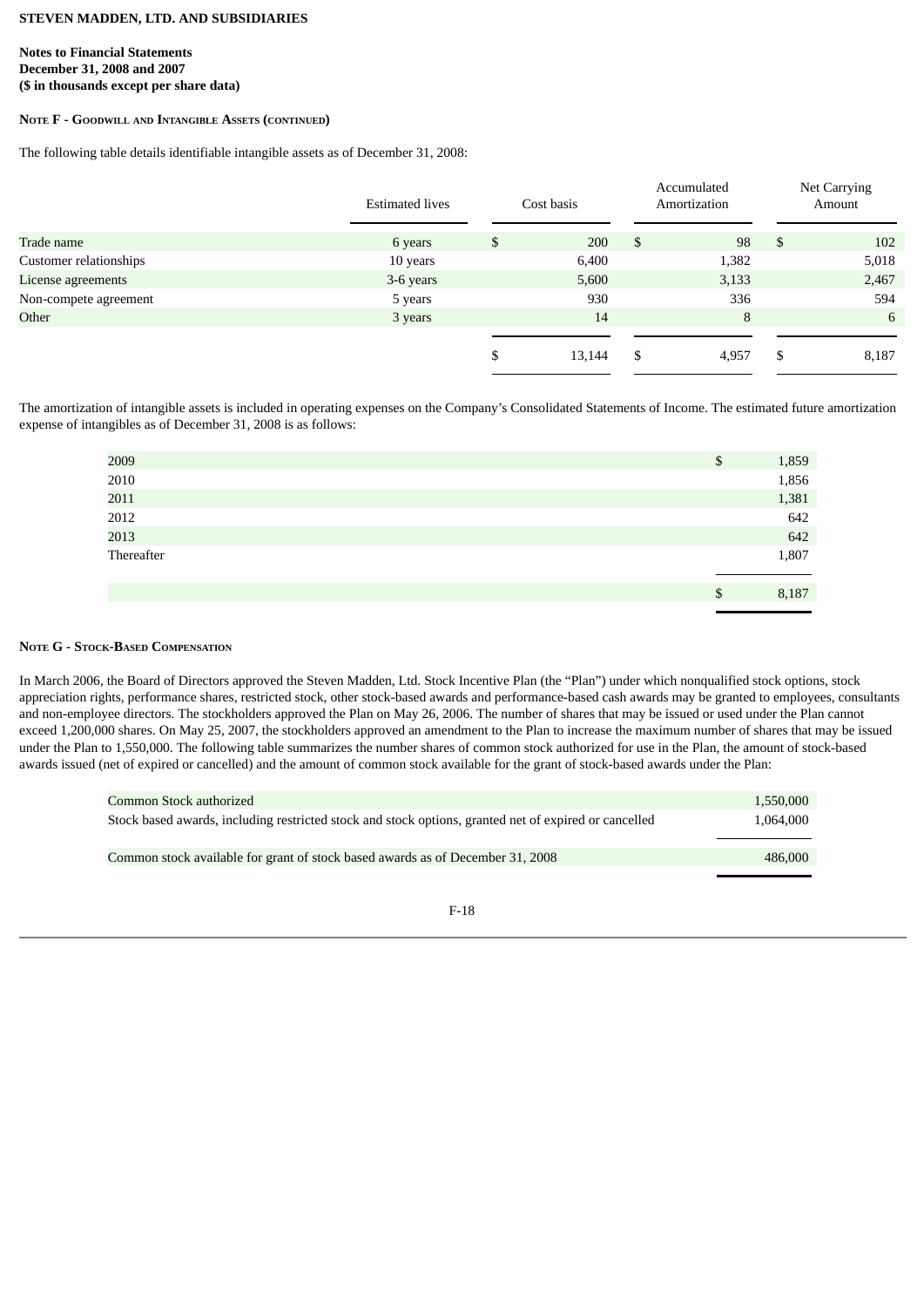### **Notes to Financial Statements December 31, 2008 and 2007 (\$ in thousands except per share data)**

#### **NOTE G - STOCK-BASED COMPENSATION (CONTINUED)**

In June of 1999, the Company adopted The 1999 Stock Plan which, as amended, authorized the issuance of up to 4,830,000 shares. The plan provides that the option price shall not be less than the fair market value of the common stock on the date of grant. The following table summarizes the amount of options authorized, the amount of options granted (net of expired or cancelled options) and the amount of options available for grant for The 1999 Stock Plan:

| Options authorized                          | 4,830,000 |
|---------------------------------------------|-----------|
| Options granted net of expired or cancelled | 4,828,500 |
|                                             |           |
|                                             |           |
| Available for grant as of December 31, 2008 | 1,500     |
|                                             |           |

Effective January 1, 2006, the Company adopted the provisions of Statement of Financial Accounting Standards No. 123R, "Accounting for Stock-Based Compensation" ("SFAS No. 123R"), which requires stock-based compensation to be measured based on the fair value of the awards on the grant date. The Company elected the "modified prospective method" of transition as permitted by SFAS No. 123R. Under this transition method, the Company is required to record compensation expense for all awards granted after the date of adoption and for the unvested portion of previously granted awards that were outstanding at the date of adoption, and accordingly, periods prior to adoption are not restated. Equity-based compensation is included in operating expenses on the Company's Consolidated Statements of Income. For the years ended December 31, 2008, 2007 and 2006, total equity-based compensation was as follows:

|                      | Years Ended December 31, |      |       |     |       |  |
|----------------------|--------------------------|------|-------|-----|-------|--|
|                      | 2008                     |      | 2007  |     | 2006  |  |
| <b>Stock options</b> | \$<br>486                | -\$  | 5     | -\$ | 120   |  |
| Restricted stock     | 5,170                    |      | 4,429 |     | 2,174 |  |
| <b>Total</b>         | \$<br>5,656              | - \$ | 4,434 | -\$ | 2,294 |  |

On March 24, 2008, the Chief Executive Officer and Chairman of the Board of Directors of the Company resigned from his positions. For the purposes of determining any payments to which such former executive was entitled following his resignation, it was mutually agreed to treat his resignation as a termination without cause, as defined in his employment agreement. Pursuant to an agreement with the Company, 42,500 shares of restricted stock that were due to vest in varying amounts over four years vested on the date of termination. Accordingly, the balance of unamortized stock-based compensation related to the former executive's restricted stock of \$921 was included as a charge in operating expenses during the quarter ended March 31, 2008.

SFAS No. 123R requires the Company to apply an estimated forfeiture rate in calculating the period expense (and revise, if necessary, in subsequent periods if actual forfeitures differ from those estimates), as opposed to recognizing forfeitures as an expense reduction as they occur, which was the method used by the Company prior to adoption. The adjustment to apply estimated forfeitures to previously recognized stock-based compensation was considered immaterial and, as such, was not classified as a cumulative effect of a change in accounting principle.

SFAS No. 123R requires cash flows resulting from the tax benefits from tax deductions in excess of the compensation costs recognized for those options (tax benefits) to be classified as financing cash flows. For the years ended December 31, 2008, 2007 and 2006, the Company realized a tax (cost), benefit from the exercise of stock options of (\$258), \$7,180 and \$3,611, respectively.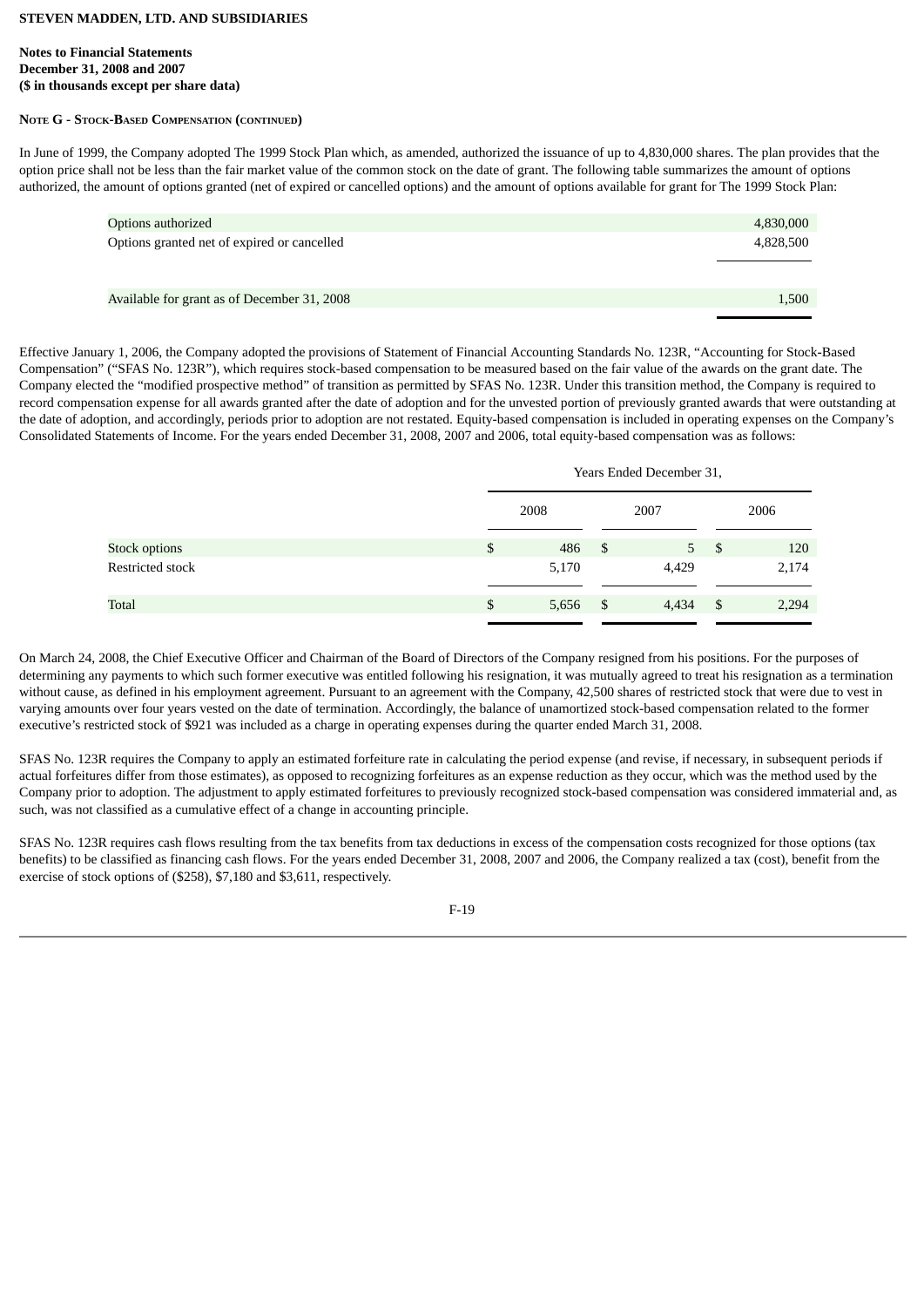### **Notes to Financial Statements December 31, 2008 and 2007 (\$ in thousands except per share data)**

### **NOTE G - STOCK-BASED COMPENSATION (CONTINUED)**

### *Stock Options*

The total intrinsic value of options exercised during 2008, 2007 and 2006 amounted to \$2,361, \$20,825 and \$10,674 respectively. During the year ended December 31, 2008, 25,000 options with a weighted average exercise price of \$18.07 vested, no options vested in 2007, and 30,000 options with a weighted average exercise price of \$11.84 vested during the year ended December 31, 2006. As of December 31, 2008, there were 385,000 unvested options with a total unrecognized compensation cost of \$2,177 that is expected to be recognized over a weighted-average of 3.6 years.

The Company estimates the fair value of options granted using the Black-Scholes option-pricing model, which requires several assumptions. The expected term of the options represents the estimated period of time until exercise and is based on historical experience of similar awards. Expected volatility is based on the historical volatility of the Company's stock. The risk free interest rate is based on the U.S Treasury yield curve in effect at the time of the grant. With the exception of a special dividend paid in November of 2005 and in November of 2006, the Company historically has not paid dividends and thus the expected dividend rate is assumed to be zero. The weighted average fair value of options granted in 2008 and 2007 (no options were granted in 2006) was approximately \$6.93 and \$5.02, respectively, using the Black-Scholes option-pricing model with the following assumptions:

|                         | 2008           | 2007           |
|-------------------------|----------------|----------------|
| Volatility              | 43\% to 45\%   | 37% to 40%     |
| Risk free interest rate | 2.17% to 3.12% | 4.29% to 4.73% |
| Expected life in years  | $3$ to 4       |                |
| Dividend yield          |                | O              |

Activity relating to stock options granted under the Company's plans and outside the plans during the three years ended December 31, 2008 is as follows:

|                                  | <b>Number of Shares</b> |              | <b>Weighted Average</b><br><b>Exercise Price</b> | <b>Weighted Average</b><br><b>Remaining</b><br><b>Contractual Term</b> | Aggregate<br><b>Intrinsic Value</b> |
|----------------------------------|-------------------------|--------------|--------------------------------------------------|------------------------------------------------------------------------|-------------------------------------|
| Outstanding at January 1, 2006   | 1,950,000               | $\mathbb{S}$ | 9.79                                             |                                                                        |                                     |
| Granted                          |                         |              | $\qquad \qquad$                                  |                                                                        |                                     |
| <b>Exercised</b>                 | (551,000)               |              | 12.41                                            |                                                                        |                                     |
| Cancelled/Forfeited              | (3,000)                 |              | 8.00                                             |                                                                        |                                     |
| Outstanding at December 31, 2006 | 1,396,000               | \$           | 8.75                                             |                                                                        |                                     |
| Granted                          | 305,000                 |              | 47.01                                            |                                                                        |                                     |
| <b>Exercised</b>                 | (863,000)               |              | 6.50                                             |                                                                        |                                     |
| Cancelled/Forfeited              | (300,000)               |              | 47.50                                            |                                                                        |                                     |
| Outstanding at December 31, 2007 | 538,000                 | \$           | 12.45                                            |                                                                        |                                     |
| Granted                          | 405,000                 |              | 19.34                                            |                                                                        |                                     |
| <b>Exercised</b>                 | (171,000)               |              | 11.95                                            |                                                                        |                                     |
| Cancelled/Forfeited              |                         |              |                                                  |                                                                        |                                     |
| Outstanding at December 31, 2008 | 772,000                 | \$           | 16.18                                            | 7.2                                                                    | \$<br>4,077                         |
| Exercisable at December 31, 2008 | 387,000                 | \$           | 12.97                                            | 4.9                                                                    | \$<br>3,229                         |
|                                  | $F-20$                  |              |                                                  |                                                                        |                                     |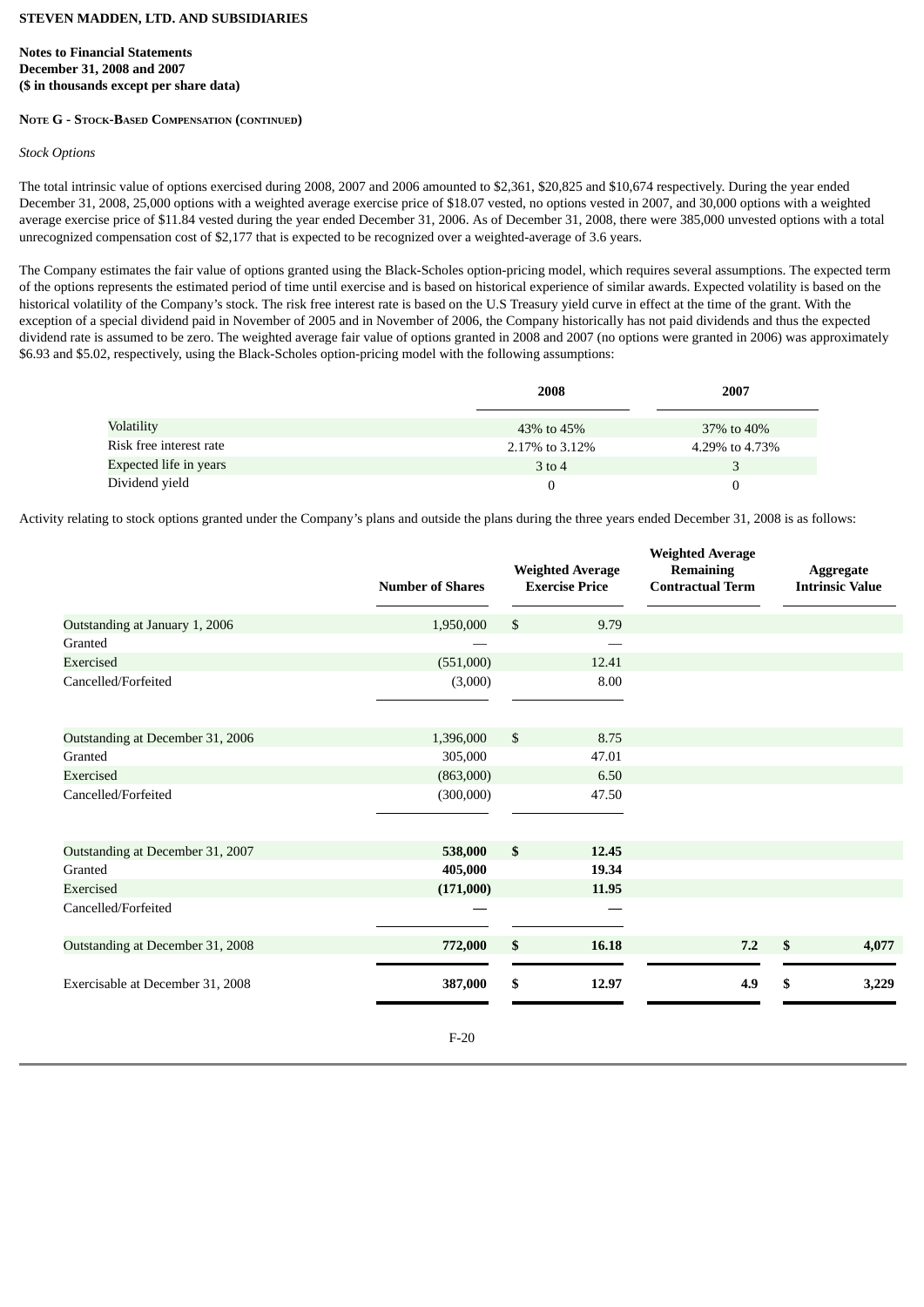### **Notes to Financial Statements December 31, 2008 and 2007 (\$ in thousands except per share data)**

#### **NOTE G - STOCK-BASED COMPENSATION (CONTINUED)**

The following table summarizes information about stock options at December 31, 2008:

|                                | <b>Options Outstanding</b>          |                                                                                      |    | <b>Options Exercisable</b>                       |                              |    |                                                  |
|--------------------------------|-------------------------------------|--------------------------------------------------------------------------------------|----|--------------------------------------------------|------------------------------|----|--------------------------------------------------|
| <b>Range of Exercise Price</b> | <b>Number</b><br><b>Outstanding</b> | <b>Weighted Average</b><br><b>Remaining</b><br><b>Contractual Life</b><br>(in Years) |    | <b>Weighted Average</b><br><b>Exercise Price</b> | <b>Number</b><br>Exercisable |    | <b>Weighted Average</b><br><b>Exercise Price</b> |
| \$11.61 to \$13.11             | 282,000                             | 5.1                                                                                  | \$ | 12.55                                            | 282,000                      | \$ | 12.55                                            |
| \$13.87 to \$16.74             | 113,000                             | 4.6                                                                                  |    | 14.14                                            | 100,000                      |    | 13.92                                            |
| \$17.54 to \$19.32             | 292,000                             | 9.3                                                                                  |    | 18.75                                            | 5,000                        |    | 17.68                                            |
| \$20.01 to \$23.46             | 85,000                              | 9.8                                                                                  |    | 22.04                                            |                              |    |                                                  |
|                                | 772,000                             | 7.2                                                                                  | \$ | 16.18                                            | 387,000                      | \$ | 12.97                                            |
|                                |                                     |                                                                                      |    |                                                  |                              |    |                                                  |

#### *Restricted Stock*

The following table summarizes restricted stock activity during the year ended December 31, 2008:

|                                  | Number of<br><b>Shares</b> | Weighted<br>Average Fair<br>Value at Grant<br>Date |
|----------------------------------|----------------------------|----------------------------------------------------|
| Outstanding at December 31, 2007 | 507,000                    | \$<br>30.90                                        |
| Granted                          | 45,000                     | 21.59                                              |
| Vested                           | (184,000)                  | 31.10                                              |
| Forfeited                        | (10,000)                   | 34.05                                              |
| Outstanding at December 31, 2008 | 358,000                    | \$<br>29.53                                        |
|                                  |                            |                                                    |

As of December 31, 2008, there was \$7,710 of total unrecognized compensation cost related to restricted stock awards granted under the Plan. This cost is expected to be recognized over a weighted-average of 2.2 years. During the year ended December 31, 2006, 165,000 restricted stock awards were granted to the Company's Creative and Design Chief. The Company determines the fair value of its restricted stock awards based on the market price of its common stock on the date of grant.

### **NOTE H - PREFERRED STOCK**

The Company has authorized 5,000,000 shares of preferred stock. The Board of Directors has designated 60,000 shares of such preferred stock as Series A Junior Participating Preferred Stock ("Series A Preferred"). Holders of the shares of Series A Preferred are entitled to dividends equal to 1,000 times dividends declared or paid on the Company's common stock. Each share of Series A preferred entitles the holder to 1,000 votes on all matters submitted to the holders of common stock. The Series A Preferred has a liquidation preference of \$1,000 per share, and is not redeemable by the Company. No preferred shares have been issued.

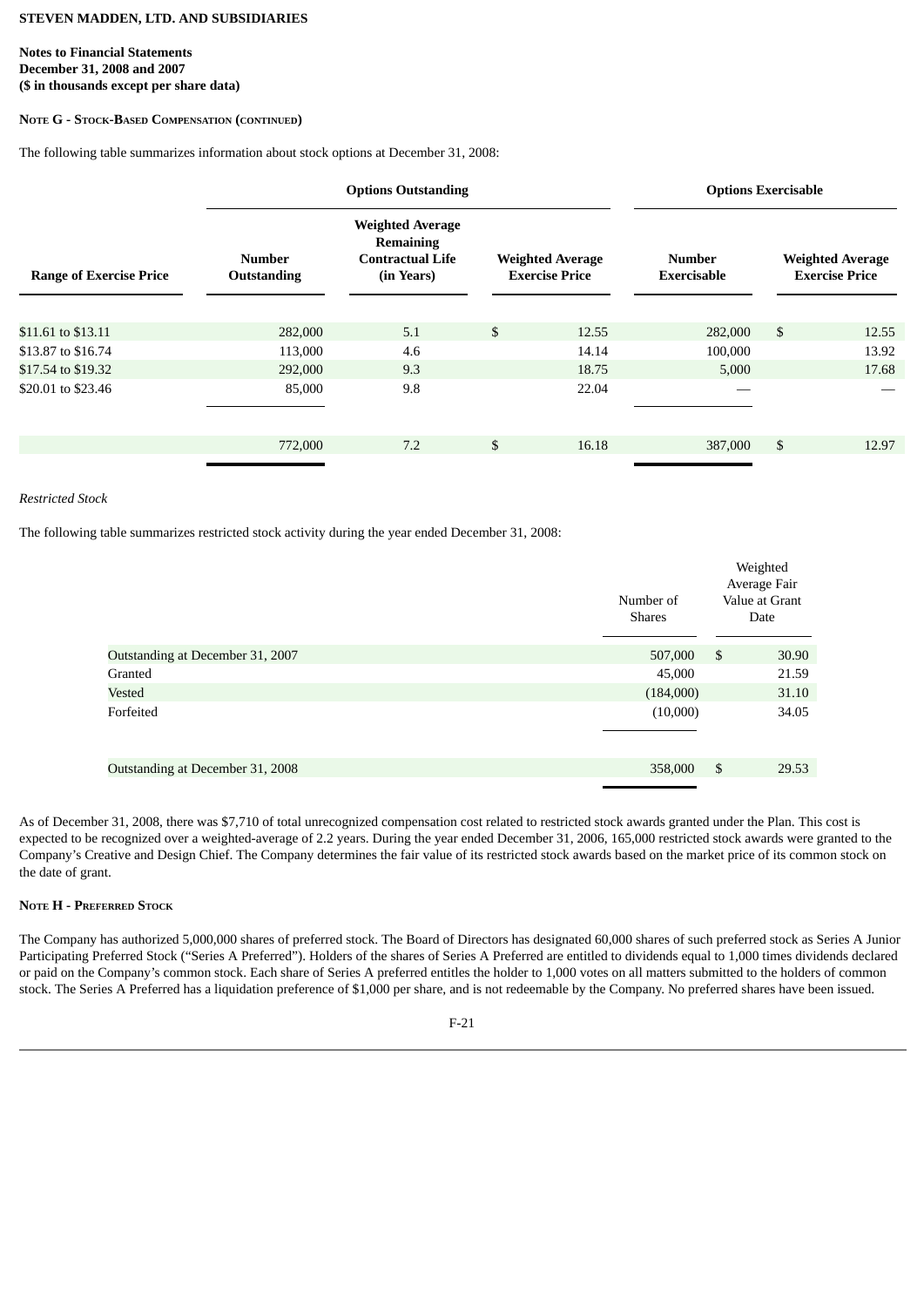### **Notes to Financial Statements December 31, 2008 and 2007 (\$ in thousands except per share data)**

#### **NOTE I - RIGHTS AGREEMENT**

On October 30, 2001, the Company declared a dividend distribution of one preferred stock purchase right (a "Right") for each outstanding share of common stock. Each Right entitles the holder to purchase from the Company seven ten-thousandths (7/10,000) of a share of Series A Preferred at a price of \$50 per seven ten-thousandth (7/10,000) of a share. Initially, the Rights will not be exercisable and will automatically trade with the common stock. The Rights become exercisable, in general, ten days following the announcement of a person or group acquiring beneficial ownership of at least 15% of the outstanding voting stock of the Company.

### **NOTE J - OPERATING LEASES**

The Company leases office, showroom and retail facilities under noncancelable operating leases with terms expiring at various times through 2019. Future minimum annual lease payments under noncancelable operating leases consist of the following at December 31:

| 2009       | \$<br>17,776  |
|------------|---------------|
| 2010       | 17,542        |
| 2011       | 16,879        |
| 2012       | 16,125        |
| 2013       | 13,947        |
| Thereafter | 43,913        |
|            | \$<br>126,182 |
|            |               |

A majority of the retail store leases provide for contingent rental payments if gross sales exceed certain targets. In addition, many of the leases contain rent escalation clauses to compensate for increases in operating costs and real estate taxes.

Rent expense for the years ended December 31, 2008, 2007 and 2006 was approximately \$21,808, \$18,071 and \$16,419, respectively. Included in such amounts are contingent rents of \$44, \$29 and \$240 in 2008, 2007 and 2006, respectively. For the year ended December 31, 2008, the Company recorded approximately \$1,325 in lease exit costs associated with two leases that were terminated prior to the end of their prospective terms.

Rent expense is calculated by amortizing total rental payments (net of any rental abatements, construction allowances and other rental concessions), on a straightline basis, over the lease term. Accordingly, rent expense charged to operations differs from rent paid resulting in the Company recording deferred rent.

#### **NOTE K - INCOME TAXES**

The components of income before income taxes is as follows:

|          | 2008 |        | 2007           |        | 2006 |        |
|----------|------|--------|----------------|--------|------|--------|
| Domestic | \$   | 31,395 | -\$            | 48,456 | -\$  | 77,686 |
| Foreign  |      | 14,911 |                | 7,680  |      | 3,248  |
|          | \$   | 46,306 | $\mathfrak{S}$ | 56,136 | -\$  | 80,934 |
|          |      |        |                |        |      |        |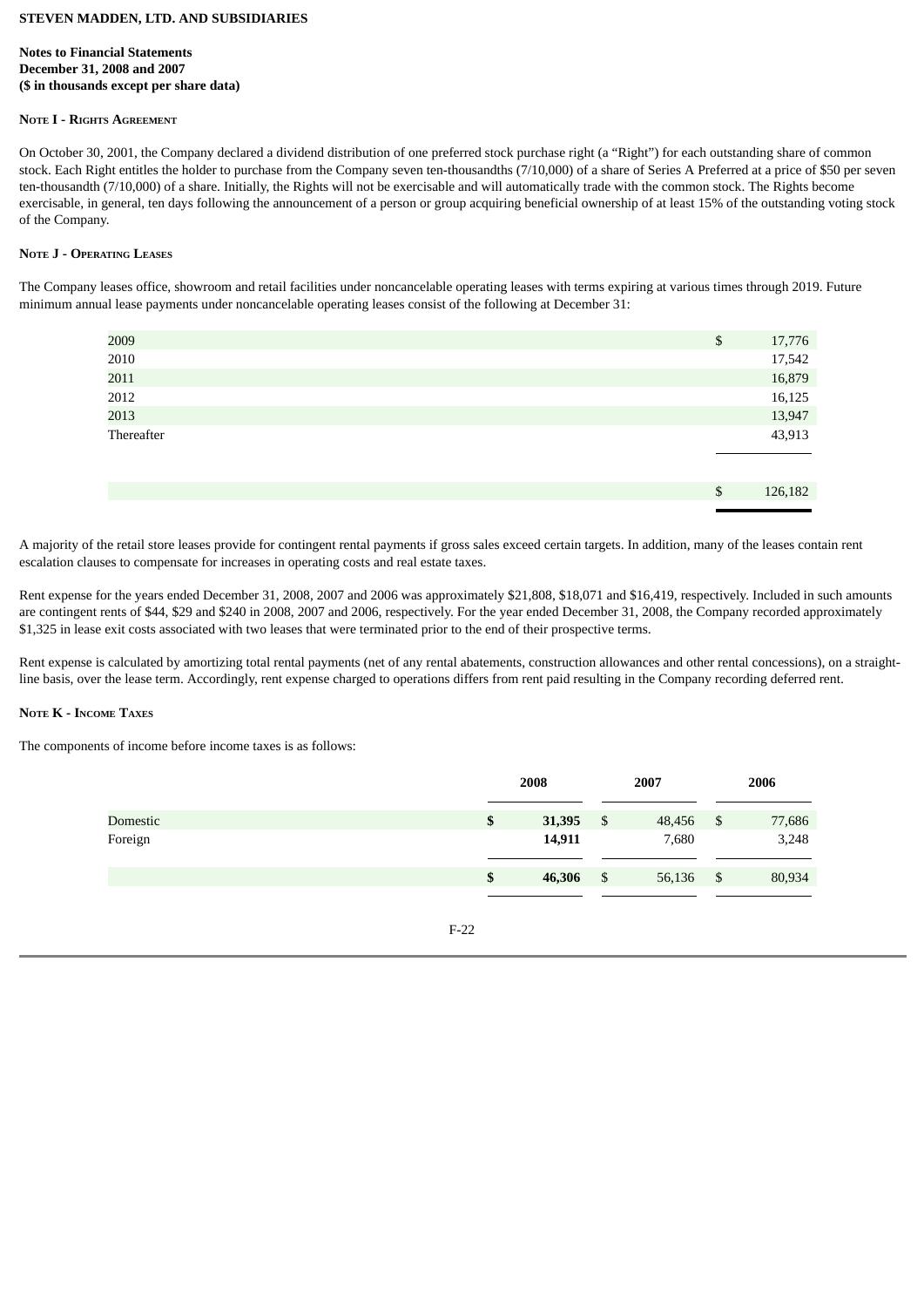### **Notes to Financial Statements December 31, 2008 and 2007 (\$ in thousands except per share data)**

#### **NOTE K - INCOME TAXES (CONTINUED)**

The income tax provision (benefit) consists of the following:

|                 | 2008         | 2007 |          | 2006 |         |
|-----------------|--------------|------|----------|------|---------|
| Current:        |              |      |          |      |         |
| Federal         | \$<br>11,932 | \$   | 21,850   | \$   | 27,929  |
| State and local | 2,548        |      | 517      |      | 10,437  |
| Foreign         | 2,609        |      | 1,229    |      | 520     |
|                 |              |      |          |      |         |
|                 | 17,089       |      | 23,596   |      | 38,886  |
| Deferred:       |              |      |          |      |         |
| Federal         | 1,114        |      | (2,827)  |      | (3,500) |
| State and local | 127          |      | (323)    |      | (702)   |
|                 | 1,241        |      | (3, 150) |      | (4,202) |
|                 |              |      |          |      |         |
|                 | \$<br>18,330 | \$   | 20,446   | \$   | 34,684  |

The Company re-evaluated its tax strategies in connection with 2007 tax returns for New York based income, combined with revisions in state and local tax laws. As a result, the Company determined that electing to file each of the New York State and New York City tax returns on a combined basis would maximize the tax benefits to the Company. The election to file combined returns in concert with other tax strategies has reduced the Company's expected effective tax rate to approximately 39.6% in 2008 from 42.9% in 2006. The Company filed combined returns in 2006 and was able to amend New York State and New York City returns for 2003 through 2005 resulting in an additional one-time tax benefit recognized in 2007. In November of 2008, the Company was notified that the amended returns for 2003 were disallowed, resulting in a partial reversal of the one-time benefit recognized in 2007.

A reconciliation between taxes computed at the federal statutory rate and the effective tax rate is as follows:

|                                                                                                         | December 31, |       |       |  |  |  |
|---------------------------------------------------------------------------------------------------------|--------------|-------|-------|--|--|--|
|                                                                                                         | 2008         | 2007  | 2006  |  |  |  |
| Income taxes at federal statutory rate                                                                  | 35.0%        | 35.0% | 35.0% |  |  |  |
| State and local income taxes - net of federal income tax benefit                                        | 3.0          | 4.3   | 7.8   |  |  |  |
| Nondeductible items                                                                                     | 0.4          | 0.2   | 0.1   |  |  |  |
| Valuation allowance                                                                                     | 0.9          |       |       |  |  |  |
| One-time adjustment for filing prior years' NY State and NY<br>City amended returns on a combined basis | 0.7          | (2.3) |       |  |  |  |
| Other                                                                                                   | (0.4)        | (0.8) |       |  |  |  |
| Effective rate                                                                                          | 39.6%        | 36.4% | 42.9% |  |  |  |

The Company applies the asset and liability method of accounting for income taxes. Under this method, deferred tax assets and liabilities are determined based on differences between financial reporting and tax bases of assets and liabilities and are measured using the enacted tax rates and laws that are expected to be in effect when the differences are expected to reverse.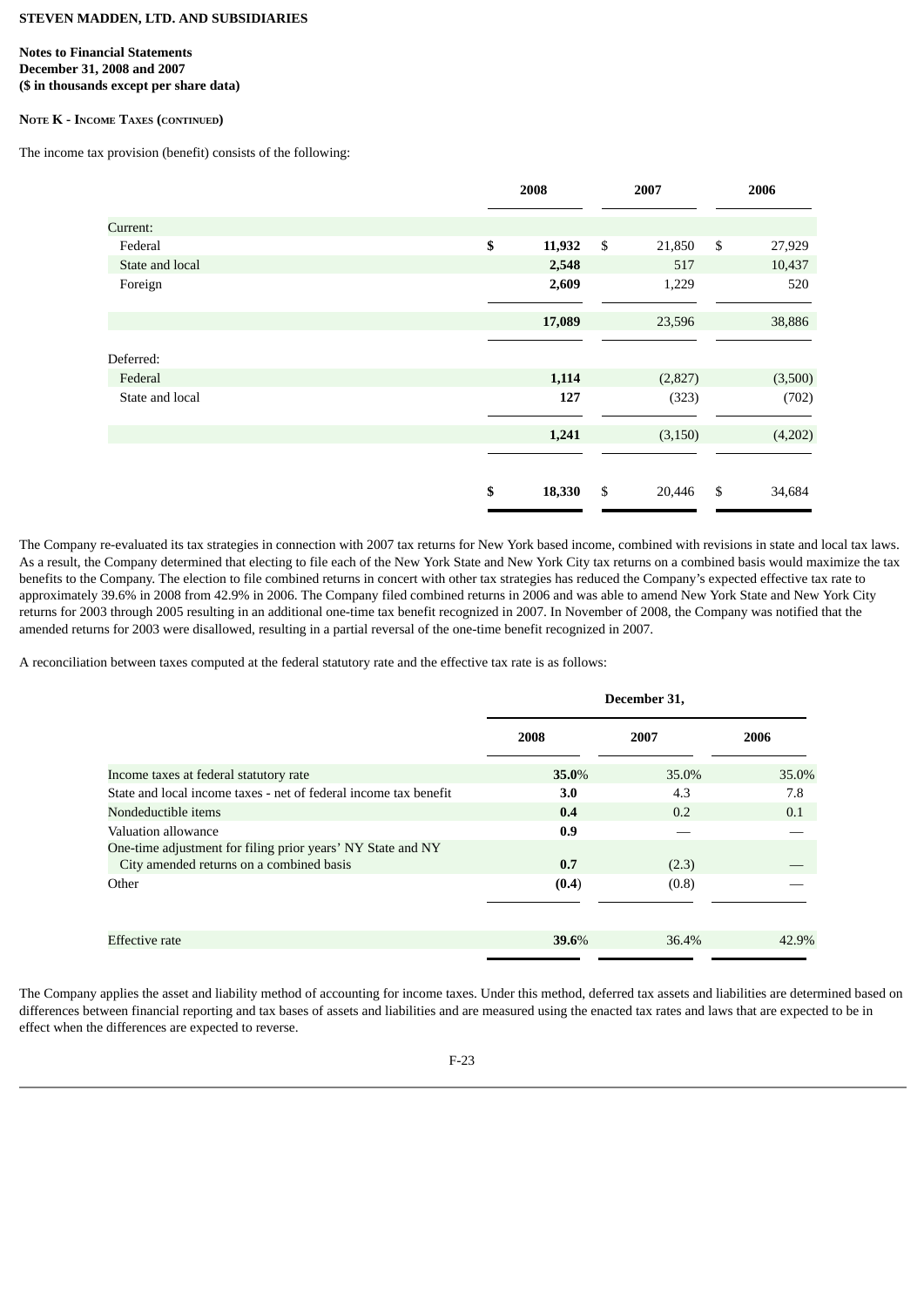### **Notes to Financial Statements December 31, 2008 and 2007 (\$ in thousands except per share data)**

#### **NOTE K - INCOME TAXES (CONTINUED)**

Effective January 1, 2007, the Company adopted the provisions of the Financial Accounting Standards Board ("FASB") Interpretation No. 48, "Accounting for Uncertainty in Income Taxes" ("FIN 48"), which addresses the accounting for uncertainty in income taxes recognized in the financial statements in accordance with FASB Statement No. 109, "Accounting for Income Taxes". FIN 48 provides guidance on the financial statement recognition and measurement of a tax position taken on the Company's tax return. Pursuant to FIN 48, the Company has opted to classify interest and penalties that would accrue according to the provisions of relevant tax law as income tax expense on the Consolidated Statements of Income. The Company determines the amount of interest expense to be recognized by applying the applicable statutory rate of interest to the difference between the tax position recognized in accordance with FIN 48 and the amount previously taken or expected to be taken on a tax return. As required by FIN 48, the Company applied the "more-likely-than-not" recognition threshold to all tax positions at the adoption date, which resulted in no required adjustment to the opening balance of retained earnings. The adoption of FIN 48 did not have a material impact on the Company's results of operations and earnings per share. The Company's tax returns for 2004 through 2006 are currently under examination by the Internal Revenue Service. The Company's tax years 2004 through 2007 remain open to examination for most taxing authorities.

As of December 31, 2008, the Company has unrealized investment losses of \$2,801 available to offset future investment gains and thus reduce future taxable income. A deferred tax asset has been established from recognized capital losses on securities which can only be offset to the extent of capital gains. These losses have a five year carryforward. Due to uncertainty in the market place, the Company has set up a valuation allowance of \$468 to reduce the deferred tax asset to the amount that it is more likely than not that the Company will generate sufficient capital gains to offset previously recognized capital losses.

#### The components of deferred tax assets and liabilities are as follows:

|                                  |              | December 31, |        |  |  |
|----------------------------------|--------------|--------------|--------|--|--|
|                                  | 2008         |              | 2007   |  |  |
| Current deferred tax assets:     |              |              |        |  |  |
| Receivable allowances            | \$<br>4,415  | \$           | 6,032  |  |  |
| Inventory                        | 1,523        |              | 1,594  |  |  |
| Unrealized (gain) loss           | 226          |              | (66)   |  |  |
| Deferred accruals                | 1,192        |              | 1,098  |  |  |
| Other                            | 1,092        |              | 697    |  |  |
| Gross current deferred tax asset | 8,448        |              | 9,355  |  |  |
| Valuation allowance              | (468)        |              |        |  |  |
|                                  | 7,980        |              | 9,355  |  |  |
| Non-current deferred tax assets: |              |              |        |  |  |
| Depreciation and amortization    | 4,276        |              | 4,973  |  |  |
| Deferred compensation            | 1,082        |              | 1,169  |  |  |
| Deferred rent                    | 1,861        |              | 1,353  |  |  |
| Amortization of goodwill         | (652)        |              | (368)  |  |  |
| Other                            | 545          |              | 105    |  |  |
|                                  | 7,112        |              | 7,232  |  |  |
| Deferred tax assets              | \$<br>15,092 | \$           | 16,587 |  |  |
|                                  |              |              |        |  |  |

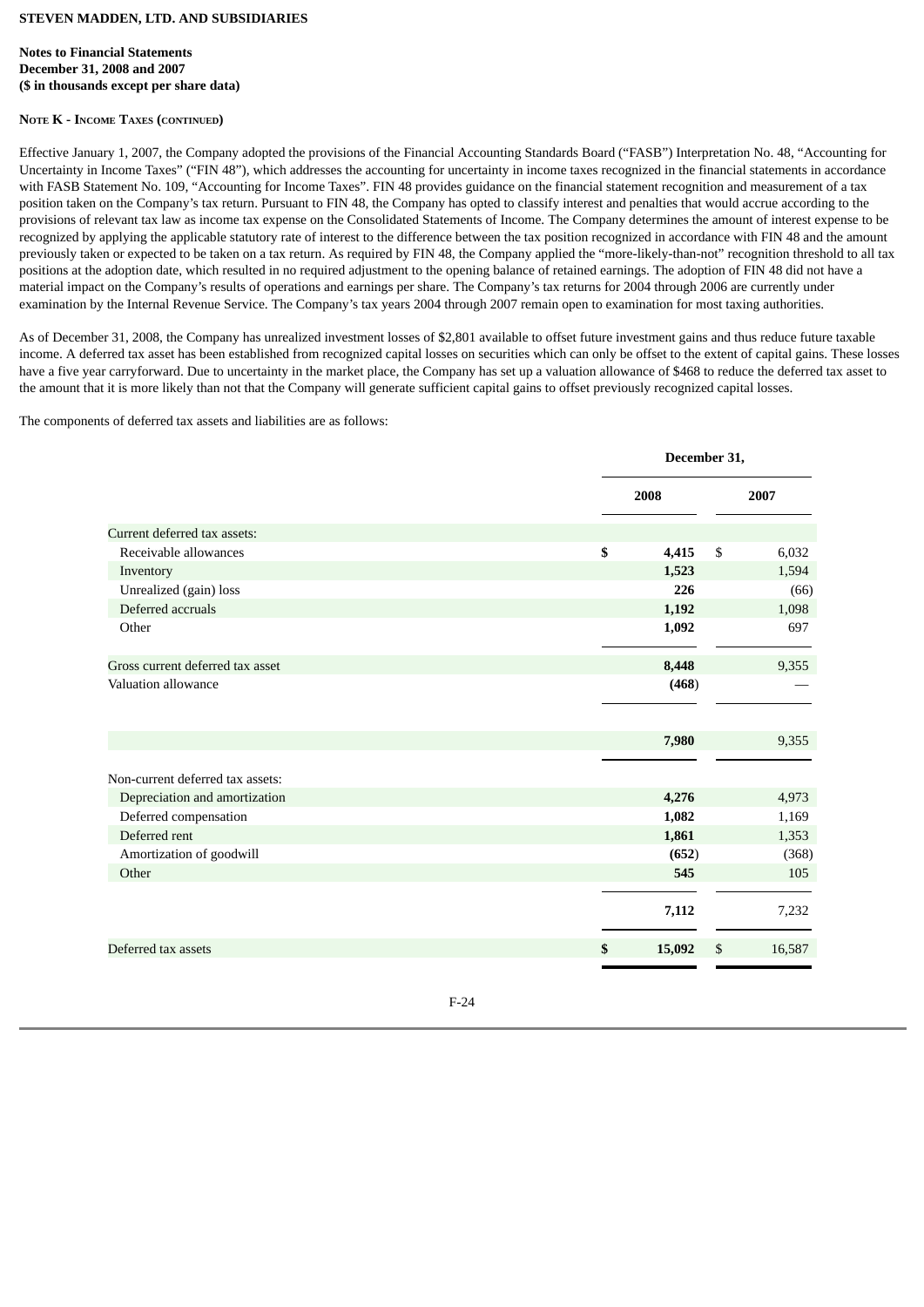### **Notes to Financial Statements December 31, 2008 and 2007 (\$ in thousands except per share data)**

#### **NOTE L - COMMITMENTS, CONTINGENCIES AND OTHER**

### **[1] Legal proceedings:**

- (a) On or about August 7, 2008, the Company was named in a class action lawsuit filed in the San Diego County Superior Court, California. The Complaint, which sought unspecified damages, alleged violation of the Song-Beverly Credit Card Act, which prohibits retailers from accumulating personal information on customers who complete their purchase with a credit card. Specifically, it is alleged that the Company collected zip codes on its credit card transactions in California. The case was dismissed on December 19, 2008 with prejudice.
- (b) On August 10, 2005, the U.S. Customs Department ("Customs") issued a report that asserts that certain commissions which the Company treated as "buying agents' commissions" (which are non-dutiable) should be treated as "selling agents' commissions" and hence are dutiable. In the report, Customs estimates that the Company had underpaid duties during the calendar years of 1998 through 2004 in the amount of \$1,051. As of June 30, 2006, based on discussions with legal counsel, the Company believed that the liability in this case, including interest, was not likely to exceed \$1,500. Accordingly, as of December 31, 2006 the Company recorded a reserve of \$1,500. In September of 2007, Customs notified the Company that it had finalized its assessment of the underpaid duties to be \$1,400. Pursuant to this assessment, the Company, with the advice of legal counsel, re-evaluated the liability in the case, including interest and penalties, and believes that it is not likely to exceed \$2,700. Therefore, the Company increased the reserve by \$1,200 in 2007, bringing the total reserve to \$2,700, and further increased the reserve by \$256 in 2008 to reflect anticipated additional interest costs, bringing the reserve to \$2,956 as of December 31, 2008. Such reserve is subject to change to reflect the status of this matter.
- (c) The Company has been named as a defendant in certain other lawsuits in the normal course of business. In the opinion of management, after consulting with legal counsel, the liabilities, if any, resulting from these matters should not have a material effect on the Company's financial position or results of operations. It is the policy of management to disclose the amount or range of reasonably possible losses in excess of recorded amounts.

### **[2] Employment agreements:**

Effective as of July 1, 2005, the Company amended its employment agreement with Steven Madden, the Company's founder and Creative and Design Chief. The agreement provides for an annual salary of \$600, subject to certain specified adjustments, through June 30, 2015. The agreement also provides for annual bonuses based on EBITDA, on revenue for any new business, and royalty income over \$2,000, and an annual option grant at exercise prices equal to the market price on the date of grant and a non-accountable expense allowance.

Effective February 1, 2006, the Company amended its employment agreement with Arvind Dharia, the Company's Chief Financial Officer. The agreement provides for an annual salary of \$425, with annual increases through December 31, 2009. The agreement also provides for an annual bonus at the discretion of the Board of Directors.

Effective April 7, 2008, the Company entered into an employment agreement with Edward Rosenfeld pursuant to which Mr. Rosenfeld will serve as the Company's Chief Executive Officer. The agreement, which expires on December 31, 2009, provides for an annual salary of \$400. In addition, Mr. Rosenfeld received 40,000 stock options that will vest annually over five years.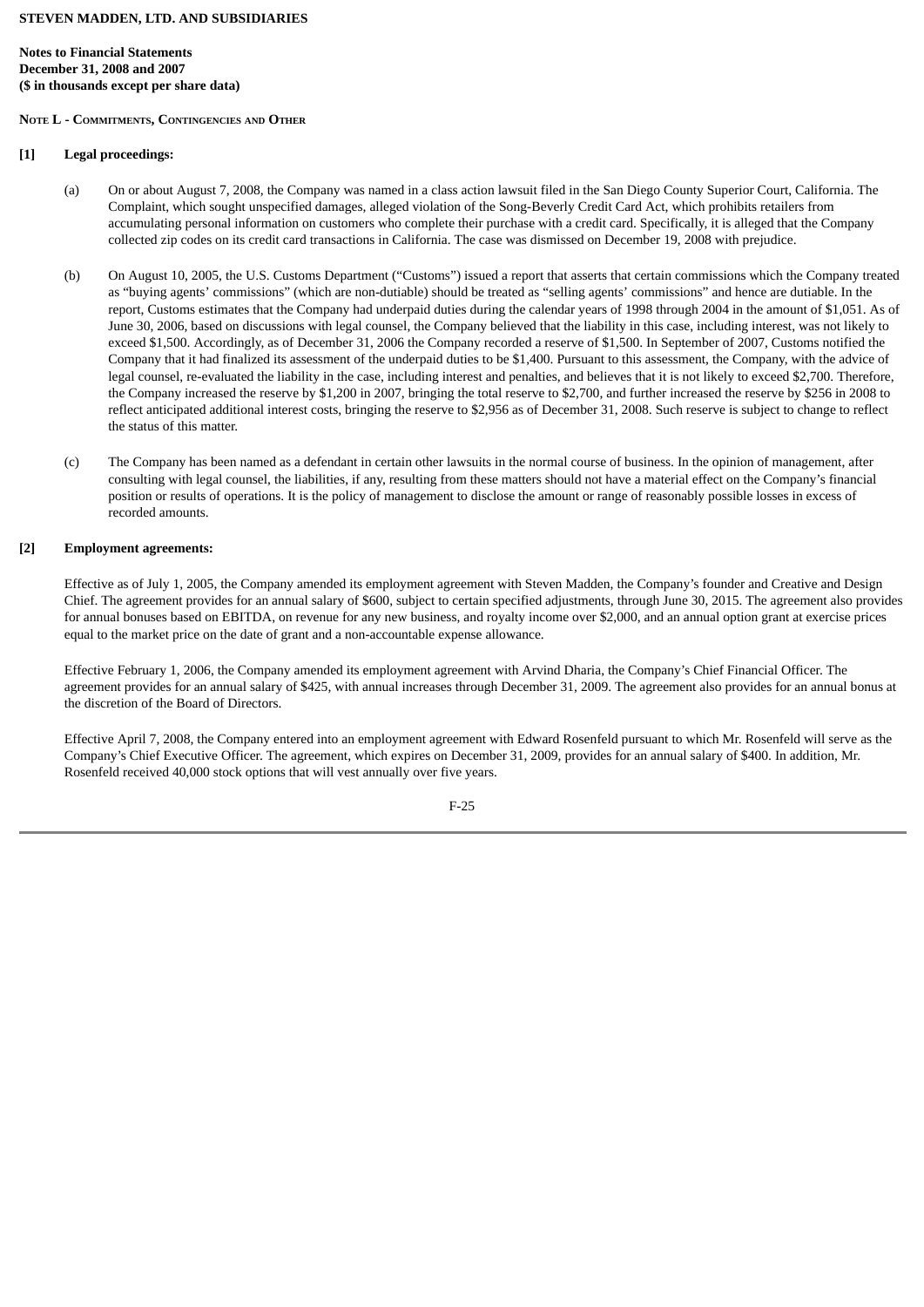### **Notes to Financial Statements December 31, 2008 and 2007 (\$ in thousands except per share data)**

#### **NOTE L - COMMITMENTS, CONTINGENCIES AND OTHER (CONTINUED)**

Effective April 29, 2008, the Company entered into an employment agreement with Amelia Newton Varela, the Company's Executive Vice President. The agreement provides for an annual salary of \$350, with annual increases through December 31, 2010. The agreement also provides for annual incentive bonuses. In addition, Ms. Varela received 50,000 stock options on the date of the agreement, and will receive an additional 25,000 in April of 2009 and 2010, all of which will vest over a five year period.

Effective October 1, 2008, the Company amended its employment agreement with Awadhesh Sinha, the Company's Chief Operating Officer. The agreement provides for an annual salary of \$540 through December 31, 2010, with successive one-year automatic renewal terms thereafter. The agreement also provides for an annual incentive bonus and requires the Company to accrue deferred cash compensation equal to from 7.5% to 25% of annual salary.

The Company has employment agreements with other executives (the "executives") which expire between June 30, 2008 and December 31, 2009. Some of these agreements provide for cash bonuses at the discretion of the Board of Directors, and some provide for cash bonuses based primarily upon a percentage of year-to-year increases in earnings before interest, taxes, depreciation and amortization, option grants and non-accountable expense allowances as defined. Base salary commitments for these executives are as follows:

| 2008 | \$<br>2,420 |
|------|-------------|
| 2009 | 940         |
|      | \$<br>3,452 |

In connection with their employment agreements, five executives received an aggregate of 170,000 and 132,000 shares of restricted common stock from the Company in 2007 and 2006, respectively. The restricted shares vest equally each year over a period of between four to five years and, accordingly, the Company has recorded a charge to operations in the amount of \$1,335, \$1,726 and \$680 for the years ended December 31, 2008, 2007 and 2006, respectively.

### **[3] Letters of credit:**

At December 31, 2008 and 2007, the Company had open letters of credit for the purchase of imported merchandise of approximately \$2,445 and \$1,974, respectively.

### **[4] Royalty agreements:**

On September 10, 2008, the Company entered into a license agreement with Dualstar Entertainment Group, LLC, under which the Company has the right to use the "Elizabeth and James" trademark in connection with the sale and marketing of footwear. The agreement requires the Company to make royalty and advertising payments equal to a percentage of net sales and a minimum royalty and advertising payment in the event that specified net sales targets are not achieved. The agreement expires on March 31, 2012, with one three-year renewal period if certain provisions are met.

On July 31, 2008, the Company entered into a license agreement to design, manufacture and distribute women's footwear, handbags and belts and related accessories under the "Fabulosity" brand. The agreement requires the Company to pay the licensor a royalty and advertising payments equal to a percentage of net sales and a minimum royalty and advertising payment in the event that specified net sales targets are not achieved. The agreement expires on December 31, 2011, with one three-year renewal period if certain provisions are met.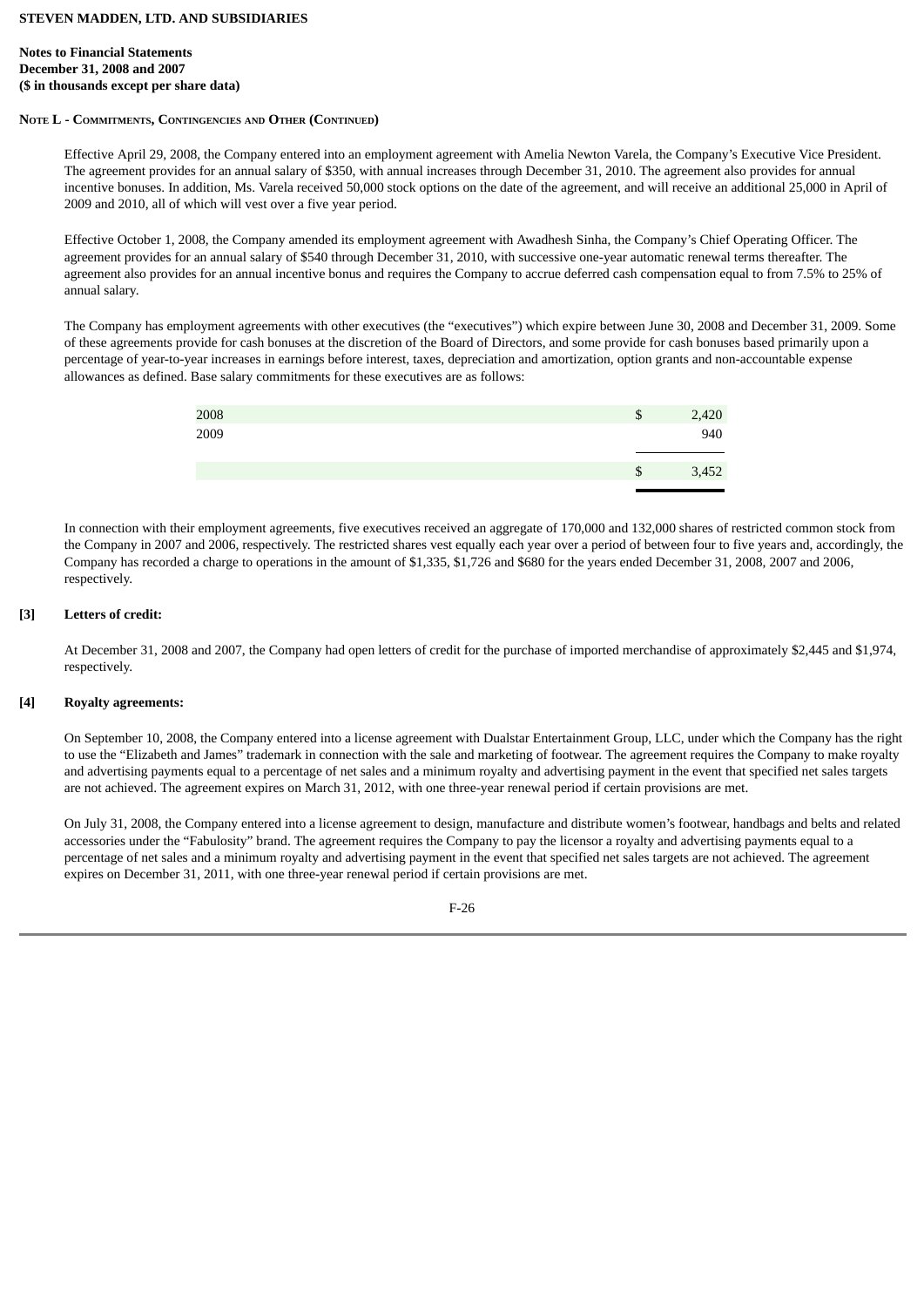### **Notes to Financial Statements December 31, 2008 and 2007 (\$ in thousands except per share data)**

#### **NOTE L - COMMITMENTS, CONTINGENCIES AND OTHER (CONTINUED)**

On July 1, 2008, the Company entered into a license agreement with Jones Investment Co. Inc., under which the Company has the right to use the "l.e.i." trademark in connection with the sale and marketing of women's footwear exclusively to Wal-Mart. The agreement requires the Company to pay the licensor a royalty and advertising payments equal to a percentage of net sales and a minimum royalty and advertising payment in the event that specified net sales targets are not achieved. The agreement expires on December 31, 2011, with one three-year renewal period if certain provisions are met.

On March 28, 2007, the Company, through its Daniel M. Friedman Division, entered into a license agreement to design, manufacture and distribute handbags and belts and related accessories under the "DF Daisy Fuentes" and the "Daisy Fuentes" brands. The agreement requires the Company to pay the licensor a royalty and brand management fees based on a percentage of net sales and a minimum royalty in the event that specified net sales targets are not achieved. The agreement expires on December 31, 2010.

On September 14, 2006, the Company, through its Daniel M. Friedman Division, entered into a license agreement to design, manufacture and distribute handbags and belts and related accessories under the "Tracy Reese" and the "Plenty" brands. In addition, the Company has the right to use the phrase "Plenty by Tracy Reese". The agreement requires the Company to pay the licensor a royalty based on net sales and a minimum royalty in the event that specified net sales targets are not achieved. The agreement was terminated by mutual assent in 2008.

On July 20, 2004, Daniel M. Friedman entered into a long-term license agreement with B.J. Vines, Inc., under which the Company has the right to use the "Betsey Johnson" trademark in connection with the sale and marketing of handbags, small leather goods, belts and umbrellas. The agreement requires the Company to make royalty and advertising payments equal to a percentage of net sales and a minimum royalty and advertising payment in the event that specified net sales targets are not achieved. The initial term of the agreement expired on December 31, 2007, however, the Company exercised its option to extend the agreement until December 31, 2010.

On May 12, 2003, the Company entered into a long-term license agreement with Candie's, Inc. to design, manufacture and distribute Candie's branded footwear for women and children worldwide. The initial term of the agreement expires on December 31, 2009, with four 3-year renewal terms, the last of which expires on December 31, 2021. The agreement required the Company to make royalty and advertising payments equal to a percentage of net sales of licensed products and a minimum royalty and advertising payment in the event that specified net sales targets were not achieved. On December 6, 2004, the agreement was amended to reflect Candie's decision to name Kohl's Corporation the exclusive provider of a new line of Candie's apparel. The amendment extended the initial term of the agreement to December 31, 2010, and eliminated the renewal term options. Pursuant to the amendment, commencing on January 1, 2007, the Company no longer has the exclusive right to market Candie's branded footwear and will be permitted to sell Candie's branded footwear only to Kohl's. Under the terms of the amendment, Candie's guarantees that the Company will achieve minimum sales levels with Kohl's during the term of the agreement. In the event such minimum sales levels are not achieved, Candie's is required to compensate the Company in an amount based on a percentage of the sales shortfall. Effective January 1, 2005, all royalty and advertising payments were eliminated. As an inducement to execute the amendment, the Company was required to pay Candie's a total of \$3,000 payable in eight equal quarterly installments that began in February of 2005 and concluded with a final payment in May 2007.

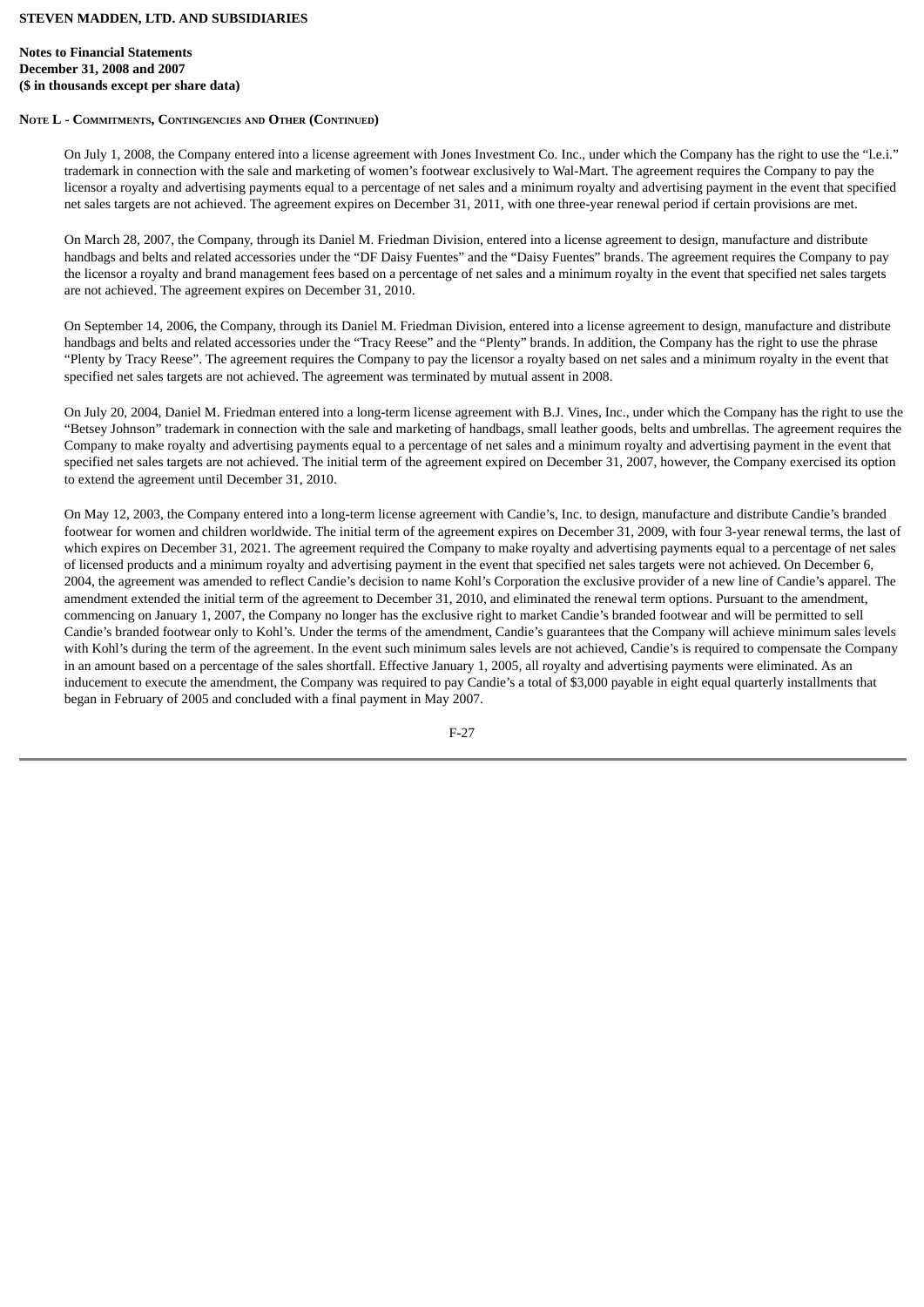### **Notes to Financial Statements December 31, 2008 and 2007 (\$ in thousands except per share data)**

**Year Ending**

#### **NOTE L - COMMITMENTS, CONTINGENCIES AND OTHER (CONTINUED)**

Royalty expenses are included in the "cost of goods sold" section of the Company's Consolidated Statements of Income. Aggregate minimum future royalties excluding renewal options, under these agreements are as follows:

| December 31, |             |
|--------------|-------------|
|              |             |
| 2009         | 1,362<br>\$ |
| 2010         | 2,102       |
| 2011         | 2,033       |
| 2012         | 163         |
|              |             |
|              |             |
|              | \$<br>5,660 |
|              |             |

### **[5] Related Party Transactions:**

In January 2004, the Company entered into an agreement with JLM Consultants, a company wholly owned by John Madden, one of the Company's directors and the brother of Steven Madden, the Company's founder and Creative Design Chief. Under this agreement, Mr. Madden provides consulting services with respect to the development of international sales of the Company. Pursuant to this agreement, JLM Consultants received a fee and expenses of \$760, \$661 and \$511 in 2008, 2007 and 2006 respectively, in addition to fees that Mr. Madden received for service to the Company as a director.

In July 2001, the Company entered into a consulting agreement with Peter J. Solomon & Company ("Solomon"), a financial advisory firm of which Marc Cooper, a former director of the Company from July 2001 through February of 2008, is a managing director. Under this agreement, the firm provided financial advisory and investment banking services to the Company. This agreement, which was amended in March 2004, was terminated on July 11, 2006. Pursuant to this agreement, the Company paid fees and expenses to Solomon of \$412 (related to the acquisition of Daniel M. Friedman), in 2006. The Company paid fees and expenses of \$46 and \$67 to Solomon in 2008 and 2007, respectively, for limited consulting engagements.

In October 2002, the Company entered into an arrangement with Jeff Birnbaum, a director of the Company from June 2003 through October 2007. Under this arrangement, which was terminated on October of 2007, Mr. Birnbaum provided consulting services with respect to the design and manufacturing of shoes and general consulting services to the Company. Pursuant to this arrangement, Mr. Birnbaum received a fee of \$200 in both 2007 and 2006, in addition to fees received for service to the Company as a director. Mr. Birnbaum has been the Product Development Manager of Dolphin Shoe Company since August 1982. Dolphin Shoe Company, which is equally owned by Mr. Birnbaum, his father and his brother, is one of the Company's domestic suppliers. In July of 2006, the Company acquired the Natural Comfort brand from Dolphin Shoe Company for \$100.

# **[6] Concentrations:**

The Company maintains cash and cash equivalents with various major financial institutions which at times are in excess of the amount insured. In addition, the Company's marketable securities and money market accounts are principally held at three brokerage companies.

During the year ended December 31, 2008, the Company purchased approximately 21%, 14% and 10% of its merchandise from three suppliers in China. Total inventory purchases from China for the year ended December 31, 2008 was approximately 93%.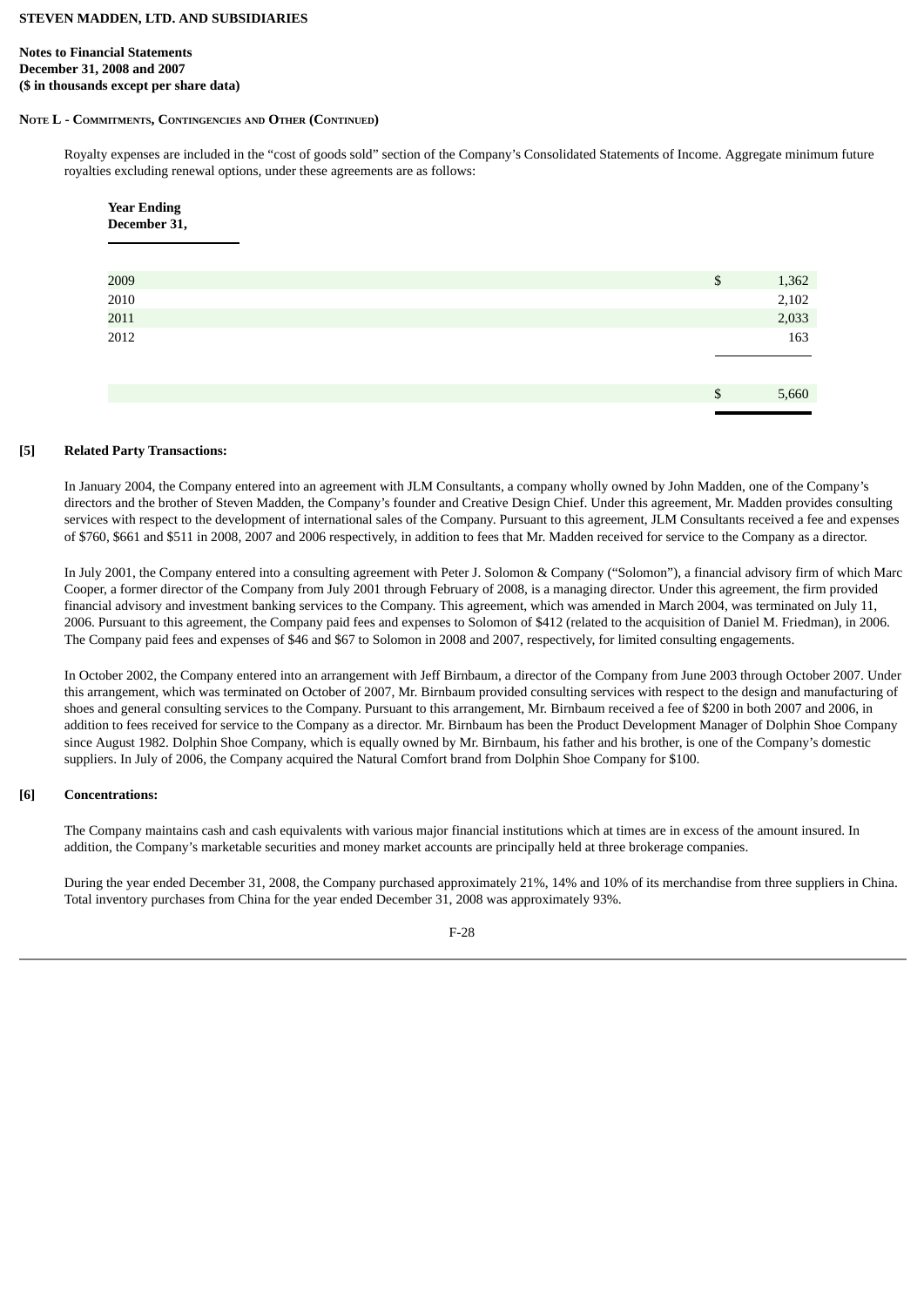### **Notes to Financial Statements December 31, 2008 and 2007 (\$ in thousands except per share data)**

#### **NOTE L - COMMITMENTS, CONTINGENCIES AND OTHER (CONTINUED)**

During the year ended December 31, 2007, the Company purchased approximately 24% and 12% of its merchandise from two suppliers in China. Total inventory purchases from China for the year ended December 31, 2007 was approximately 81%.

During the year ended December 31, 2006, the Company purchased approximately 36% and 16% of its merchandise from two suppliers in China. Total inventory purchases from China for the year ended December 31, 2006 was approximately 88%.

Sales to one customer accounted for 10% of total net sales for the year ended December 31, 2008. This customer represented 15% while two other customers represented 15% and 11% of accounts receivable at December 31, 2008.

Sales to one customer accounted for 12% of total net sales for the year ended December 31, 2007. This customer represented 17% of accounts receivable at December 31, 2007.

Sales to one customer accounted for 13% of total net sales for the year ended December 31, 2006. This customer represented 18% of accounts receivable at December 31, 2006.

Sales to such customers are included in the wholesale segment (see Note M). Purchases are made primarily in United States dollars.

### **[7] Valuation and qualifying accounts:**

The following is a summary of the allowance for doubtful accounts related to accounts receivable and the allowance for chargebacks related to the amount Due from Factor for the years ended December 31:

|                              | 2008 |        | 2007 |        | 2006 |        |
|------------------------------|------|--------|------|--------|------|--------|
| Balance at beginning of year | \$   | 15,446 | -S   | 12,508 | \$   | 8,400  |
| Charged to reserve           |      | 4,145  |      |        |      |        |
| Increase in reserve          |      |        |      | 2,938  |      | 4,108  |
|                              |      |        |      |        |      |        |
| Balance at end of year       | \$   | 11,301 | S    | 15,446 | \$   | 12,508 |

The following is a summary of the reserve for slow moving inventory for the years ended December 31:

|       | 2007               |       | 2006  |  |
|-------|--------------------|-------|-------|--|
|       |                    |       | 1,143 |  |
|       |                    |       |       |  |
|       | 75                 |       | 922   |  |
|       |                    |       |       |  |
| S     | 2,140              | \$    | 2,065 |  |
| 2,453 | 2,140<br>\$<br>313 | 2,065 | \$    |  |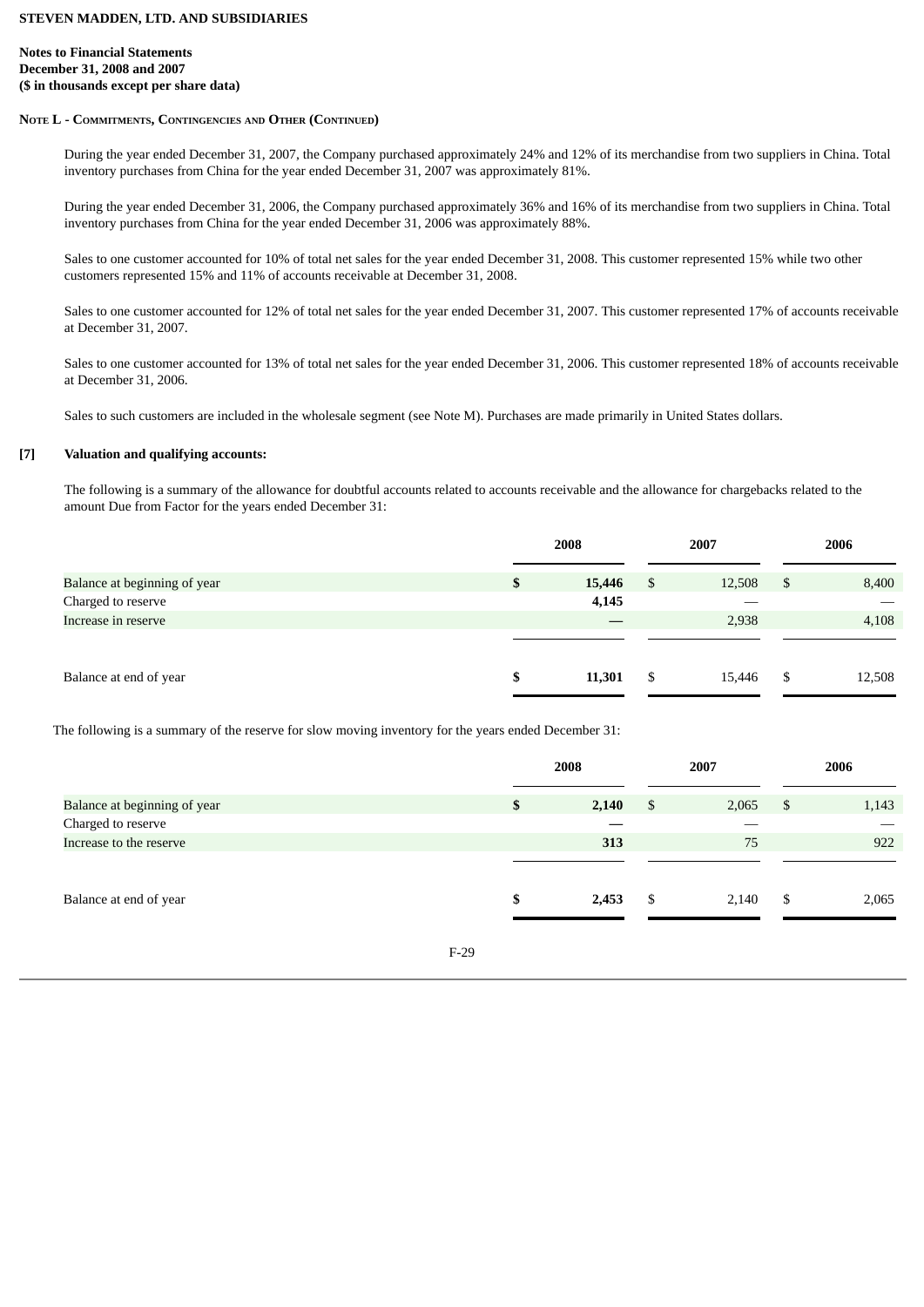## **STEVEN MADDEN, LTD. AND SUBSIDIARIES**

#### **Notes to Financial Statements December 31, 2008 and 2007 (\$ in thousands except per share data)**

#### **NOTE L - COMMITMENTS, CONTINGENCIES AND OTHER (CONTINUED)**

The following is a summary of goodwill and the related accumulated amortization for the years ended December 31:

|                                             | 2008         |    | 2007   | 2006        |
|---------------------------------------------|--------------|----|--------|-------------|
| <b>Cost basis</b>                           |              |    |        |             |
| Balance at beginning of year                | \$<br>16,520 | \$ | 7,063  | \$<br>2,145 |
| Acquisitions and purchase price adjustments | 7,652        |    | 9,457  | 4,918       |
| Write-off of impaired assets                |              |    |        |             |
| Balance at end of year                      | 24,172       |    | 16,520 | 7,063       |
| <b>Accumulated amortization</b>             |              |    |        |             |
| Balance at beginning of year                | 598          |    | 598    | 598         |
| Write-off of impaired assets                |              |    |        |             |
| Balance at end of year                      | 598          |    | 598    | 598         |
|                                             |              |    |        |             |
| Goodwill                                    | \$<br>23,574 | S  | 15,922 | \$<br>6,465 |

#### **NOTE M - OPERATING SEGMENT INFORMATION**

The Company's reportable segments are primarily determined based on distribution channels of its various brands. The Wholesale segment markets its products through department and specialty stores throughout the country and the Retail segment through the operation of various Company owned stores and the Company's website. The First Cost segment represents activities of a subsidiary which earns commissions for acting as a buying agent to mass-market merchandisers, shoe chains and other off-price retailers with respect to their purchase of footwear.

The accounting policies of the segments are the same as those described in the summary of significant accounting policies. The Company evaluates performance based on profit or loss from operations before other income (expense) and the provision for income taxes. The following is information for the Company's reportable segments:

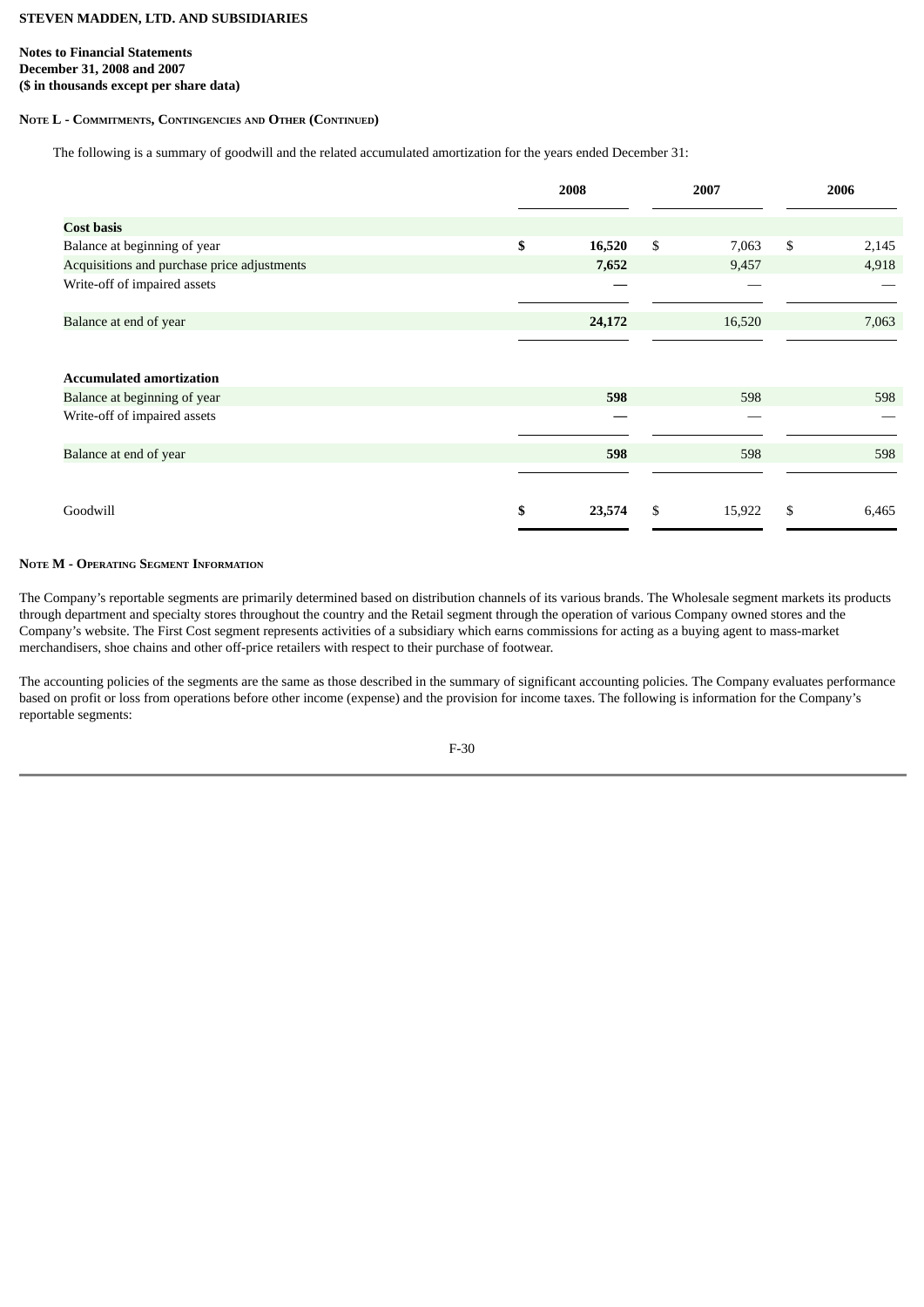# **STEVEN MADDEN, LTD. AND SUBSIDIARIES**

**Notes to Financial Statements December 31, 2008 and 2007 (\$ in thousands except per share data)**

## **NOTE M - OPERATING SEGMENT INFORMATION (CONTINUED)**

|                                                    | <b>Wholesale Segments</b> |         |       |        |                    |        |                           |         |        |          |                   |              |                     |         |
|----------------------------------------------------|---------------------------|---------|-------|--------|--------------------|--------|---------------------------|---------|--------|----------|-------------------|--------------|---------------------|---------|
| Year ended,                                        | Women's                   |         | Men's |        | <b>Accessories</b> |        | <b>Total</b><br>Wholesale |         | Retail |          | <b>First Cost</b> |              | <b>Consolidated</b> |         |
| <b>December 31, 2008:</b>                          |                           |         |       |        |                    |        |                           |         |        |          |                   |              |                     |         |
| Net sales to external                              |                           |         |       |        |                    |        |                           |         |        |          |                   |              |                     |         |
| customers                                          | $\mathfrak{S}$            | 226,438 | \$    | 38,041 | \$                 | 66,928 | \$                        | 331,407 | \$     | 125,639  |                   |              | \$                  | 457,046 |
| Gross profit                                       |                           | 78,601  |       | 14,302 |                    | 23,478 |                           | 116,381 |        | 70,443   |                   |              |                     | 186,824 |
| Commissions, royalty and<br>licensing fees - net   |                           | 2,727   |       |        |                    |        |                           | 2,727   |        |          | \$                | 11,567       |                     | 14,294  |
| Income (loss) from                                 |                           |         |       |        |                    |        |                           |         |        |          |                   |              |                     |         |
| operations                                         |                           | 27,055  |       | 1,371  |                    | 9,089  |                           | 37,515  |        | (4, 176) |                   | 11,567       |                     | 44,906  |
| Depreciation and<br>amortization                   |                           |         |       |        |                    |        |                           | 3,751   |        | 5,285    |                   | 55           |                     | 9,101   |
| Segment assets                                     | \$                        | 136,963 | \$    | 22,170 | \$                 | 36,453 |                           | 195,586 |        | 52,536   |                   | 36,571       |                     | 284,693 |
| Capital expenditures                               |                           |         |       |        |                    |        | \$                        | 3,551   | \$     | 4,707    | \$                | 56           | \$                  | 8,314   |
| <b>December 31, 2007:</b>                          |                           |         |       |        |                    |        |                           |         |        |          |                   |              |                     |         |
| Net sales to external                              |                           |         |       |        |                    |        |                           |         |        |          |                   |              |                     |         |
| customers                                          | \$                        | 204,699 | \$    | 51,237 | \$                 | 54,469 | \$                        | 310,405 | \$     | 120,645  |                   |              | \$                  | 431,050 |
| Gross profit                                       |                           | 68,074  |       | 19,862 |                    | 16,885 |                           | 104,821 |        | 68,583   |                   |              |                     | 173,404 |
| Commissions, royalty and<br>licensing fees - net   |                           | 3,677   |       |        |                    |        |                           | 3,677   |        |          | \$                | 14,674       |                     | 18,351  |
| Income from operations                             |                           | 24,884  |       | 5,771  |                    | 4,481  |                           | 35,136  |        | 3,104    |                   | 14,674       |                     | 52,914  |
| Depreciation and<br>amortization                   |                           |         |       |        |                    |        |                           | 3,668   |        | 4,766    |                   | $\mathbf{1}$ |                     | 8,435   |
| Segment assets                                     | $\mathbb{S}$              | 130,342 | \$    | 22,031 | $\mathfrak{L}$     | 29,618 |                           | 181,991 |        | 56,120   |                   | 28,410       |                     | 266,521 |
| Capital expenditures                               |                           |         |       |        |                    |        | \$                        | 3,210   | \$     | 9,513    | \$                | 242          | \$                  | 12,965  |
|                                                    |                           |         |       |        |                    |        |                           |         |        |          |                   |              |                     |         |
| <b>December 31, 2006:</b><br>Net sales to external |                           |         |       |        |                    |        |                           |         |        |          |                   |              |                     |         |
| customers                                          | \$                        | 233,564 | \$    | 62,629 | \$                 | 51,316 | \$                        | 347,509 | \$     | 127,654  |                   |              | \$                  | 475,163 |
| Gross profit                                       |                           | 89,407  |       | 26,112 |                    | 13,976 |                           | 129,495 |        | 68,934   |                   |              |                     | 198,429 |
| Commissions, royalty and                           |                           |         |       |        |                    |        |                           |         |        |          |                   |              |                     |         |
| licensing fees - net                               |                           | 2,925   |       |        |                    |        |                           | 2,925   |        |          | \$                | 11,321       |                     | 14,246  |
| Income from operations                             |                           | 42,458  |       | 10,668 |                    | 3,966  |                           | 57,092  |        | 9,885    |                   | 11,321       |                     | 78,298  |
| Depreciation and<br>amortization                   |                           |         |       |        |                    |        |                           | 2,655   |        | 4,025    |                   | 26           |                     | 6,705   |
| Segment assets                                     | $\mathbb{S}$              | 165,543 | \$    | 10,621 | $\mathfrak{S}$     | 27,022 |                           | 203,186 |        | 41,933   |                   | 6,273        |                     | 251,392 |
| Capital expenditures                               |                           |         |       |        |                    |        | \$                        | 3,739   | \$     | 5,765    | \$                | 7            | \$                  | 9,511   |
|                                                    |                           |         |       |        |                    | $F-31$ |                           |         |        |          |                   |              |                     |         |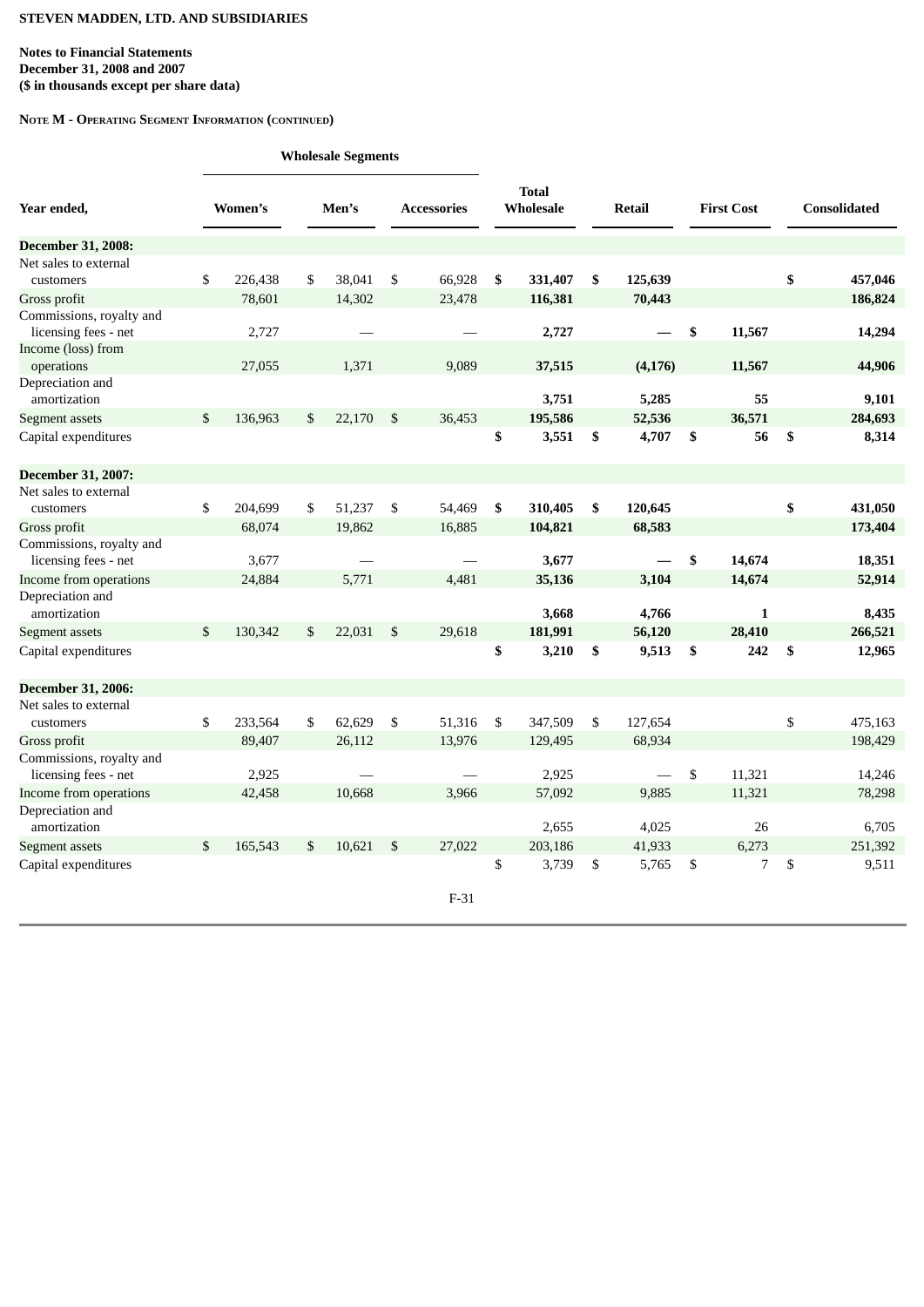## **STEVEN MADDEN, LTD. AND SUBSIDIARIES**

## **Notes to Financial Statements December 31, 2008 and 2007 (\$ in thousands except per share data)**

## **NOTE N - QUARTERLY RESULTS OF OPERATIONS (UNAUDITED)**

The following is a summary of the quarterly results of operations for the years ended December 31, 2008 and 2007:

|                                                                     | March 31,<br><b>June 30,</b> |         |                | September 30, |                           |         | December 31,              |         |
|---------------------------------------------------------------------|------------------------------|---------|----------------|---------------|---------------------------|---------|---------------------------|---------|
| 2008:                                                               |                              |         |                |               |                           |         |                           |         |
| Wholesale, net                                                      | \$                           | 75,560  |                | 79,426        | $\boldsymbol{\mathsf{s}}$ | 97,343  | $\boldsymbol{\mathsf{s}}$ | 79,078  |
| Retail, net                                                         |                              | 24,979  |                | 29,891        |                           | 30,750  |                           | 40,019  |
| Net sales                                                           |                              | 100,539 |                | 109,317       |                           | 128,093 |                           | 119,097 |
| Cost of sales                                                       |                              | 60,324  |                | 63,780        |                           | 75,114  |                           | 71,004  |
| Gross profit                                                        |                              | 40,215  |                | 45,537        |                           | 52,979  |                           | 48,093  |
| Commissions, royalty and licensing fee income - net                 |                              | 3,356   |                | 3,203         |                           | 4,497   |                           | 3,238   |
| Net income                                                          | \$                           | 2,052   | \$             | 7,634         | \$                        | 11,088  | \$                        | 7,202   |
| Net income per share:                                               |                              |         |                |               |                           |         |                           |         |
| <b>Basic</b>                                                        |                              | 0.10    |                | 0.43          |                           | 0.62    |                           | 0.40    |
| Diluted                                                             |                              | 0.10    |                | 0.43          |                           | 0.62    |                           | 0.40    |
| 2007:                                                               |                              |         |                |               |                           |         |                           |         |
| Wholesale, net                                                      | \$                           | 82,299  | $\mathfrak{S}$ | 78,616        | $\mathfrak{S}$            | 85,998  | $\mathfrak{S}$            | 63,492  |
| Retail, net                                                         |                              | 24,355  |                | 29,640        |                           | 27,397  |                           | 39,253  |
| Net sales                                                           |                              | 106,654 |                | 108,256       |                           | 113,395 |                           | 102,745 |
| Cost of sales                                                       |                              | 64,460  |                | 62,836        |                           | 66,577  |                           | 63,773  |
|                                                                     |                              | 42,194  |                | 45,420        |                           | 46,818  |                           | 38,972  |
| Gross profit<br>Commissions, royalty and licensing fee income - net |                              | 5,446   |                |               |                           | 4,335   |                           |         |
| Net income                                                          | \$                           |         | $\mathfrak{S}$ | 5,669         |                           |         |                           | 2,901   |
| Net income per share:                                               |                              | 9,533   |                | 10,518        | \$                        | 10,939  | \$                        | 4,700   |
| <b>Basic</b>                                                        |                              | 0.45    |                | 0.51          |                           | 0.52    |                           | 0.23    |
| Diluted                                                             |                              | 0.43    |                | 0.49          |                           | 0.52    |                           | 0.23    |
|                                                                     |                              | $F-32$  |                |               |                           |         |                           |         |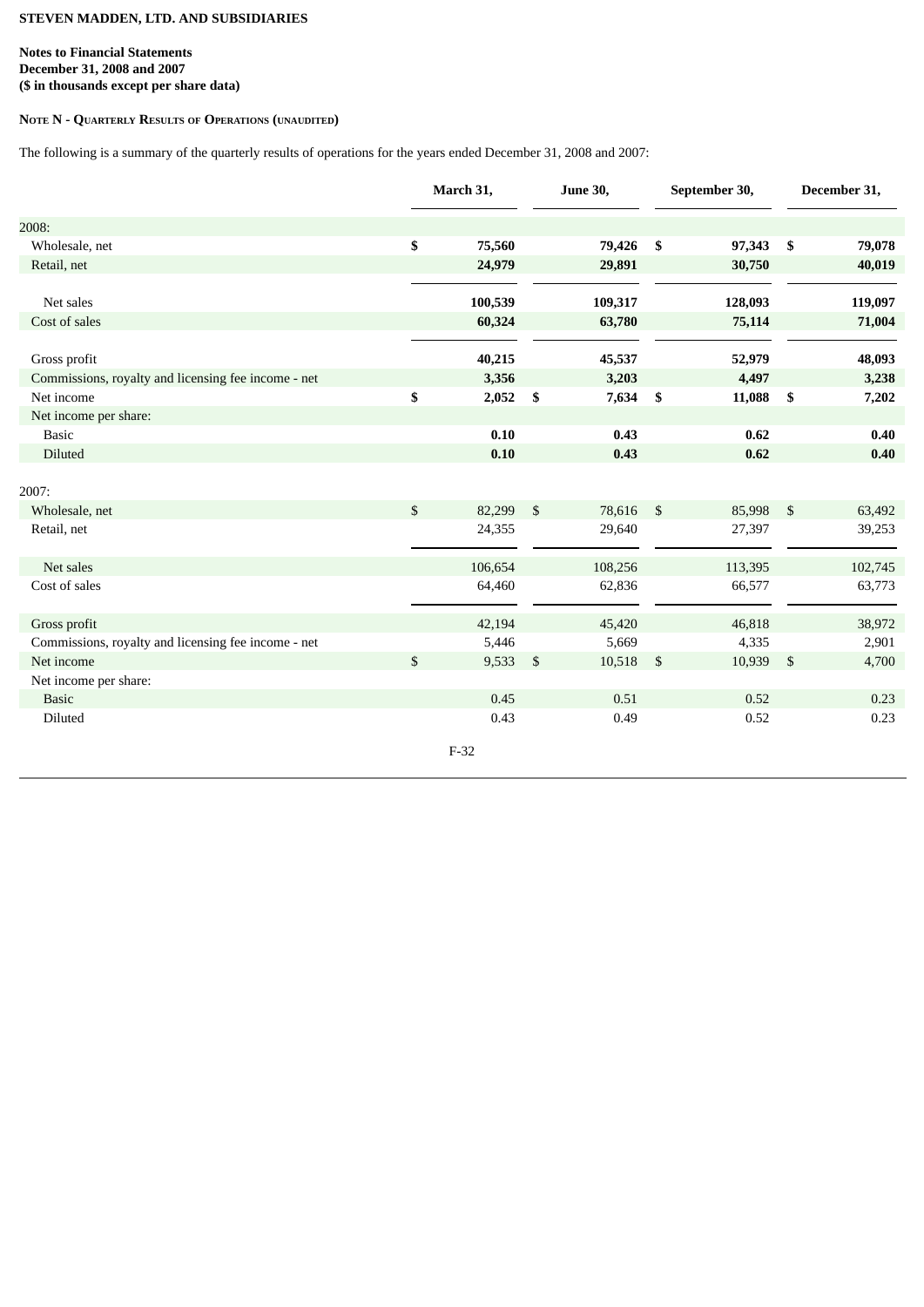## SIGNATURES

 Pursuant to the requirements of Section 13 or 15(d) of the Securities Exchange Act of 1934, the registrant has duly caused this report to be signed on its behalf by the undersigned, thereunto duly authorized.

Dated: New York, New York March 12, 2009

STEVEN MADDEN, LTD.

By: /s/ EDWARD R. ROSENFELD

Edward R. Rosenfeld Chairman and Chief Executive Officer

By: /s/ ARVIND DHARIA

Arvind Dharia Chief Financial Officer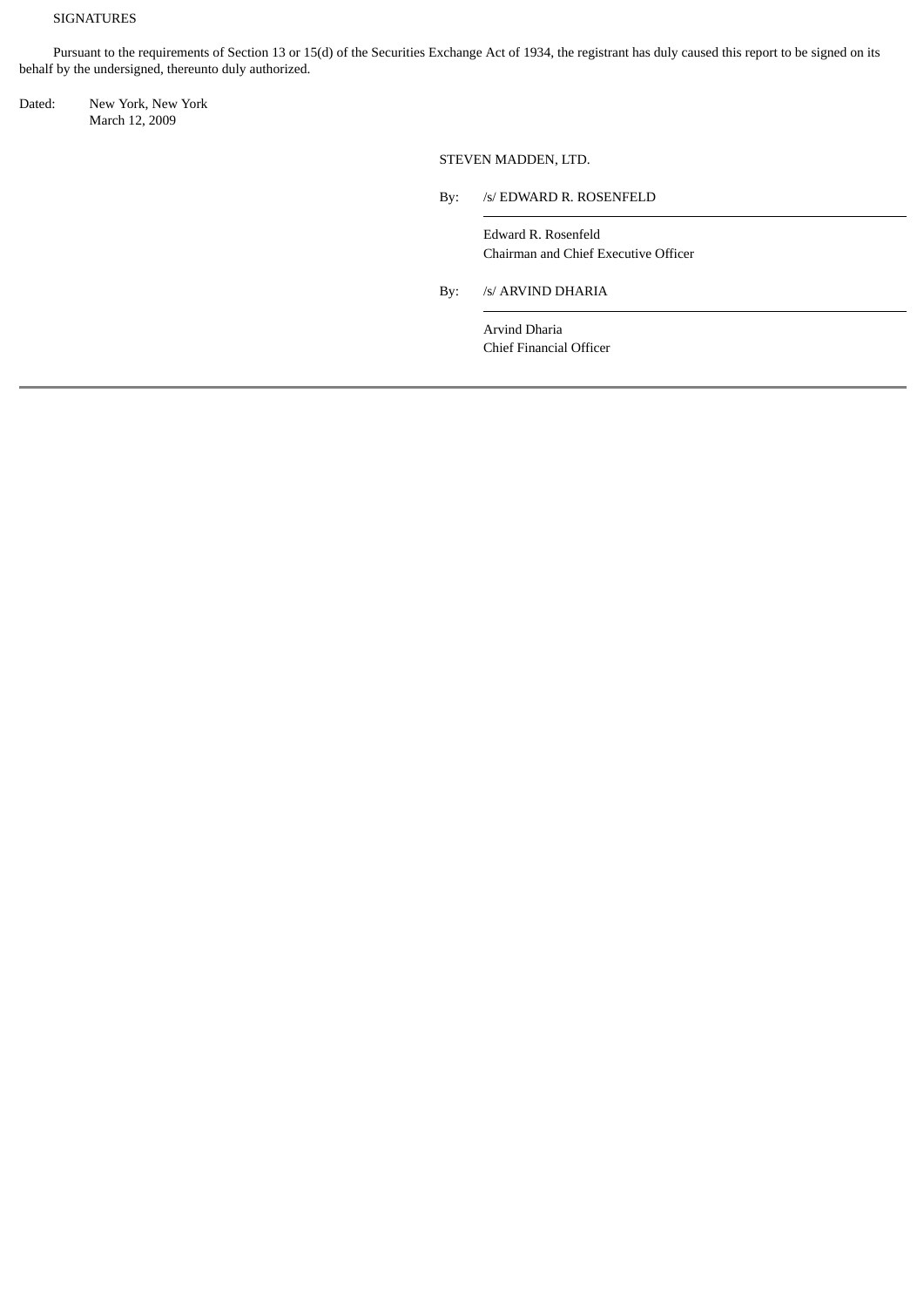Pursuant to the requirements of the Securities Exchange Act of 1934, this report has been signed below by the following persons on behalf of the registrant in the capacities and on the dates indicated.

| Signature               | <b>Title</b>                                   | <b>Date</b>    |  |  |  |
|-------------------------|------------------------------------------------|----------------|--|--|--|
| /s/ EDWARD R. ROSENFELD | Chairman, Chief Executive Officer and Director | March 12, 2009 |  |  |  |
| Edward R. Rosenfeld     |                                                |                |  |  |  |
| /s/ ARVIND DHARIA       | <b>Chief Financial Officer</b>                 | March 12, 2009 |  |  |  |
| Arvind Dharia           |                                                |                |  |  |  |
| /s/ JOHN L. MADDEN      | Director                                       | March 12, 2009 |  |  |  |
| John L. Madden          |                                                |                |  |  |  |
| /s/ PETER MIGLIORINI    | Director                                       | March 12, 2009 |  |  |  |
| Peter Migliorini        |                                                |                |  |  |  |
| /s/ RICHARD P. RANDALL  | Director                                       | March 12, 2009 |  |  |  |
| Richard P. Randall      |                                                |                |  |  |  |
| /s/ RAVI SACHDEV        | Director                                       | March 12, 2009 |  |  |  |
| Ravi Sachdev            |                                                |                |  |  |  |
| /s/ THOMAS H. SCHWARTZ  | Director                                       | March 12, 2009 |  |  |  |
| Thomas H. Schwartz      |                                                |                |  |  |  |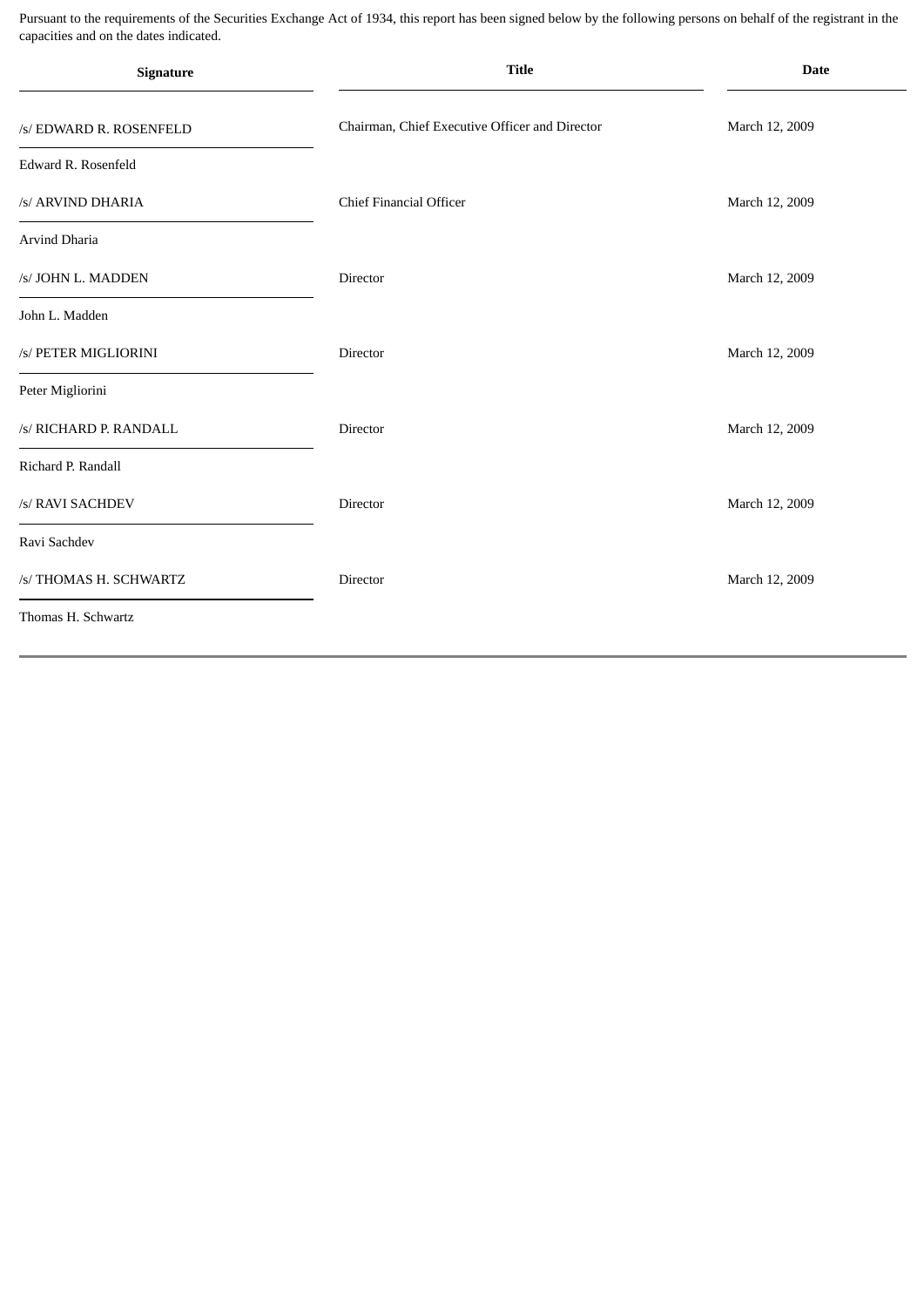## SUBSIDIARIES

### NAME OF THE SUBSIDIARY STATE OF INCORPORATION

Daniel M. Friedman & Associates, Inc.<br>
Diva Acquisition Corp. Delaware Diva Acquisition Corp. Delaware Adesso-Madden, Inc. New York and the Second Second Second Second Second Second Second Second Second Second Second Second Second Seconds Second Seconds Seconds Seconds Seconds Seconds Seconds Seconds Seconds Seconds Seconds Madden Direct, Inc. Steven Madden Construction Corp.<br>
Steven Madden Retail, Inc. Delaware Steven Madden Retail, Inc. Delaware Shoe Biz, Inc. Delaware Shoe Biz, Inc. Delaware Shoe Biz, Inc. Shoe Biz, Inc. Delaware Stevies, Inc. Delaware Unionbay Men's Footwear, Inc. Delaware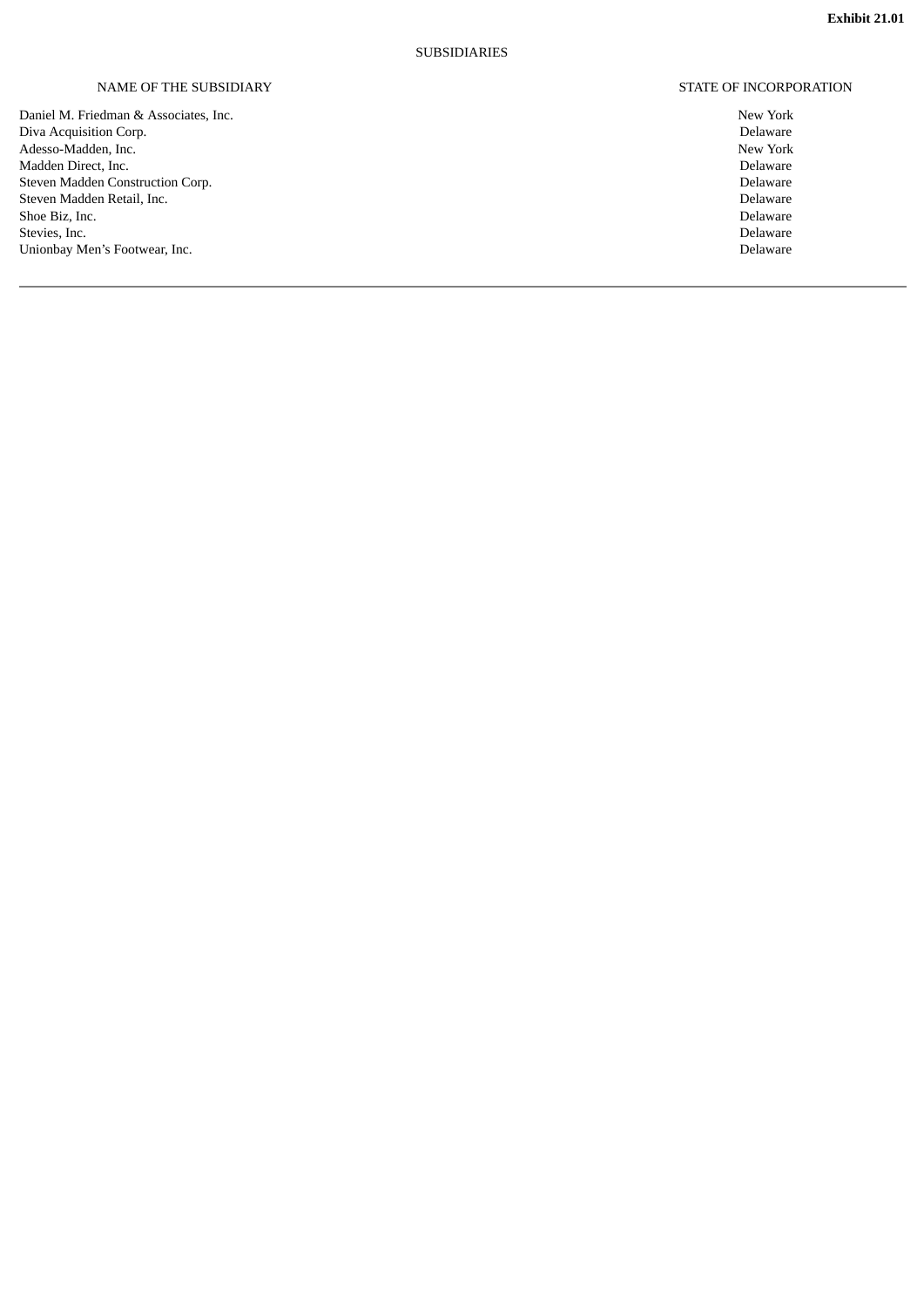## **CONSENT OF INDEPENDENT REGISTERED PUBLIC ACCOUNTING FIRM**

We hereby consent to the incorporation by reference in the Registration Statements of Steven Madden, Ltd. and subsidiaries (the "Company") on Form S-8 (Nos. 333-117667, 333-117666, 333-106746, 333-98067, 333-68712, 333-40924, 333-86903, 333-59995, 333-39335, 333-16381, 333-05773 and 333-138584), Form S-3 (No. 333-91127) and Form S-3/A (Nos. 333-46441 and 333-59295), of our report dated March 10, 2009, with respect to our audits of the consolidated financial statements of the Company as of December 31, 2008 and 2007 and for each of the years in the three-year period ended December 31, 2008, and our report dated March 10, 2009 on our audit of the Company's internal control over financial reporting as of December 31, 2008 included in the Annual Report on Form 10-K for the year ended December 31, 2008.

We also consent to the reference to our firm in the Registration Statements on Form S-3 and Form S-3/A under the caption "Experts".

**/**s/ Eisner LLP

New York, NY March 10, 2009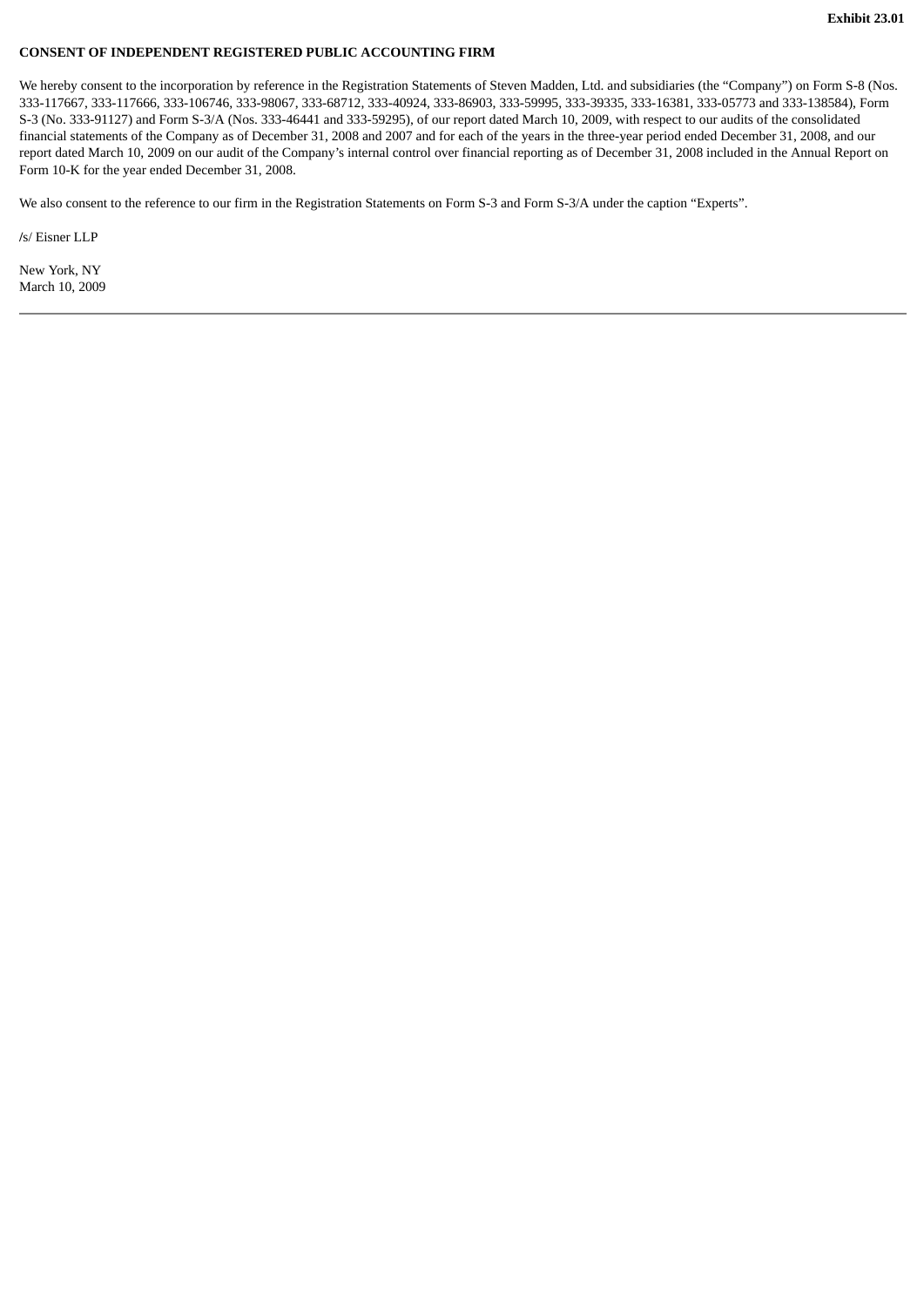## CERTIFICATION PURSUANT TO RULE 13a-14 OR 15d-14 OF THE SECURITIES EXCHANGE ACT OF 1934, AS ADOPTED PURSUANT TO SECTION 302 OF THE SARBANES-OXLEY ACT OF 2002

I, Edward R. Rosenfeld, certify that:

- 1. I have reviewed this Annual Report on Form 10-K of Steven Madden, Ltd.;
- 2. Based on my knowledge, this report does not contain any untrue statement of a material fact or omit to state a material fact necessary to make the statements made, in light of the circumstances under which such statements were made, not misleading with respect to the period covered by this report;
- 3. Based on my knowledge, the financial statements, and other financial information included in this report, fairly present in all material respects the financial condition, results of operations and cash flows of the registrant as of, and for, the periods presented in this report;
- 4. The registrant's other certifying officer(s) and I are responsible for establishing and maintaining disclosure controls and procedures (as defined in Exchange Act Rules 13a-15(e) and 15d-15(e)) and internal control over financial reporting (as defined in Exchange Act Rules 13a-15(f) and 15d-15(f)) for the registrant and have:
	- (a) Designed such disclosure controls and procedures, or caused such disclosure controls and procedures to be designed under our supervision, to ensure that material information relating to the registrant, including its consolidated subsidiaries, is made known to us by others within those entities, particularly during the period in which this report is being prepared;
	- (b) Designed such internal control over financial reporting, or caused such internal control over financial reporting to be designed under our supervision, to provide reasonable assurance regarding the reliability of financial reporting and the preparation of financial statements for external purposes in accordance with generally accepted accounting principles;
	- (c) Evaluated the effectiveness of the registrant's disclosure controls and procedures and presented in this report our conclusions about the effectiveness of the disclosure controls and procedures, as of the end of the period covered by this report based on such evaluation; and
	- (d) Disclosed in this report any change in the registrant's internal control over financial reporting that occurred during the registrant's most recent fiscal quarter (the registrant's fourth fiscal quarter in the case of an annual report) that has materially affected, or is reasonably likely to materially affect, the registrant's internal control over financial reporting; and
- 5. The registrant's other certifying officer(s) and I have disclosed, based on our most recent evaluation of internal control over financial reporting, to the registrant's auditors and the audit committee of the registrant's board of directors (or persons performing the equivalent functions):
	- (a) All significant deficiencies and material weaknesses in the design or operation of internal control over financial reporting which are reasonably likely to adversely affect the registrant's ability to record, process, summarize and report financial information; and
	- (b) Any fraud, whether or not material, that involves management or other employees who have a significant role in the registrant's internal control over financial reporting.

/s/ EDWARD R. ROSENFELD

Edward R. Rosenfeld Chairman and Chief Executive Officer March 12, 2009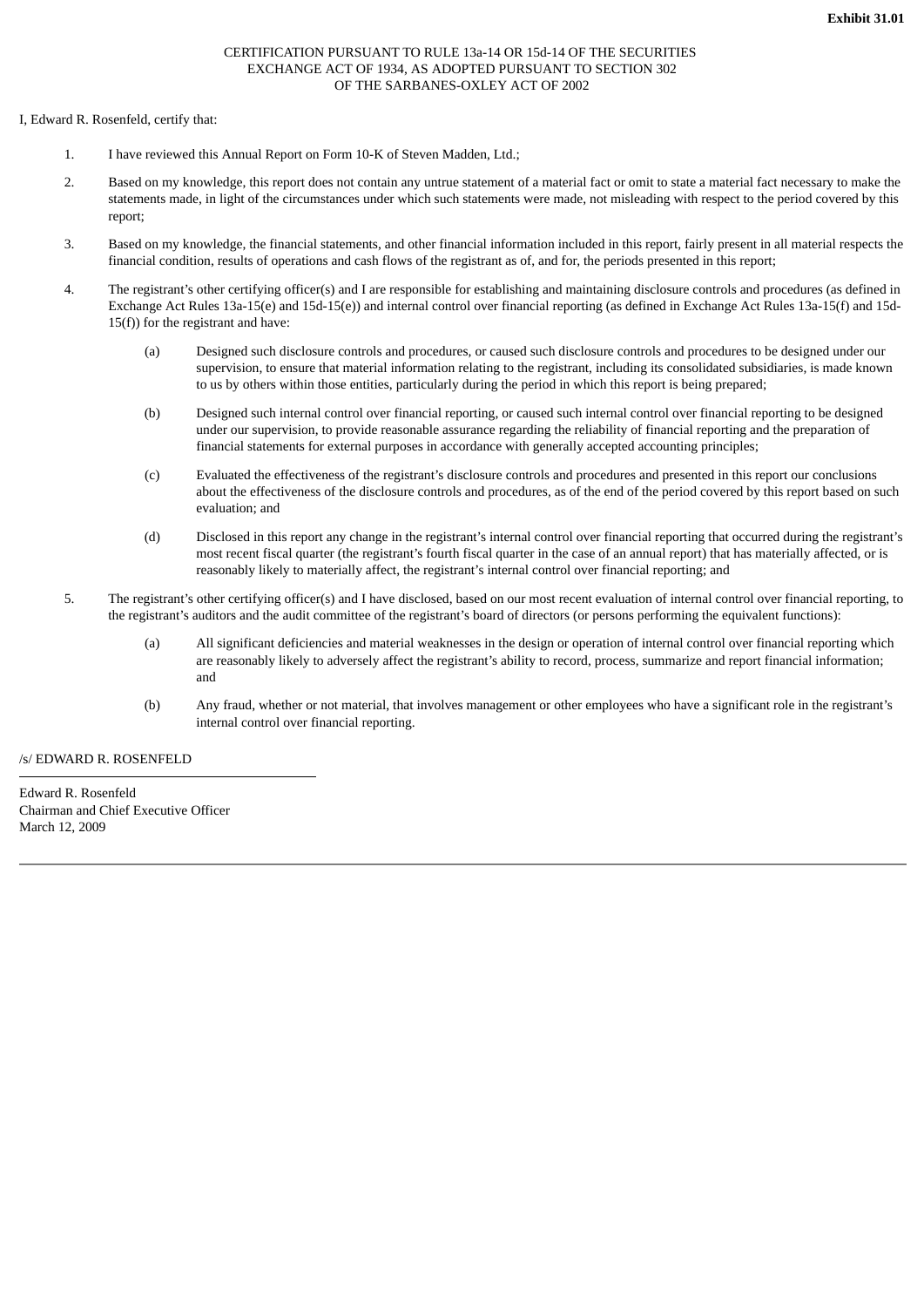## CERTIFICATION PURSUANT TO RULE 13a-14 OR 15d-14 OF THE SECURITIES EXCHANGE ACT OF 1934, AS ADOPTED PURSUANT TO SECTION 302 OF THE SARBANES-OXLEY ACT OF 2002

I, Arvind Dharia, certify that:

- 1. I have reviewed this Annual Report on Form 10-K of Steven Madden, Ltd.;
- 2. Based on my knowledge, this report does not contain any untrue statement of a material fact or omit to state a material fact necessary to make the statements made, in light of the circumstances under which such statements were made, not misleading with respect to the period covered by this report;
- 3. Based on my knowledge, the financial statements, and other financial information included in this report, fairly present in all material respects the financial condition, results of operations and cash flows of the registrant as of, and for, the periods presented in this report;
- 4. The registrant's other certifying officer(s) and I are responsible for establishing and maintaining disclosure controls and procedures (as defined in Exchange Act Rules 13a-15(e) and 15d-15(e)) and internal control over financial reporting (as defined in Exchange Act Rules 13a-15(f) and 15d-15(f)) for the registrant and have:
	- (a) Designed such disclosure controls and procedures, or caused such disclosure controls and procedures to be designed under our supervision, to ensure that material information relating to the registrant, including its consolidated subsidiaries, is made known to us by others within those entities, particularly during the period in which this report is being prepared;
	- (b) Designed such internal control over financial reporting, or caused such internal control over financial reporting to be designed under our supervision, to provide reasonable assurance regarding the reliability of financial reporting and the preparation of financial statements for external purposes in accordance with generally accepted accounting principles;
	- (c) Evaluated the effectiveness of the registrant's disclosure controls and procedures and presented in this report our conclusions about the effectiveness of the disclosure controls and procedures, as of the end of the period covered by this report based on such evaluation; and
	- (d) Disclosed in this report any change in the registrant's internal control over financial reporting that occurred during the registrant's most recent fiscal quarter (the registrant's fourth fiscal quarter in the case of an annual report) that has materially affected, or is reasonably likely to materially affect, the registrant's internal control over financial reporting; and
- 5. The registrant's other certifying officer(s) and I have disclosed, based on our most recent evaluation of internal control over financial reporting, to the registrant's auditors and the audit committee of the registrant's board of directors (or persons performing the equivalent functions):
	- (a) All significant deficiencies and material weaknesses in the design or operation of internal control over financial reporting which are reasonably likely to adversely affect the registrant's ability to record, process, summarize and report financial information; and
	- (b) Any fraud, whether or not material, that involves management or other employees who have a significant role in the registrant's internal control over financial reporting.

/s/ ARVIND DHARIA

Arvind Dharia Chief Financial Officer March 12, 2009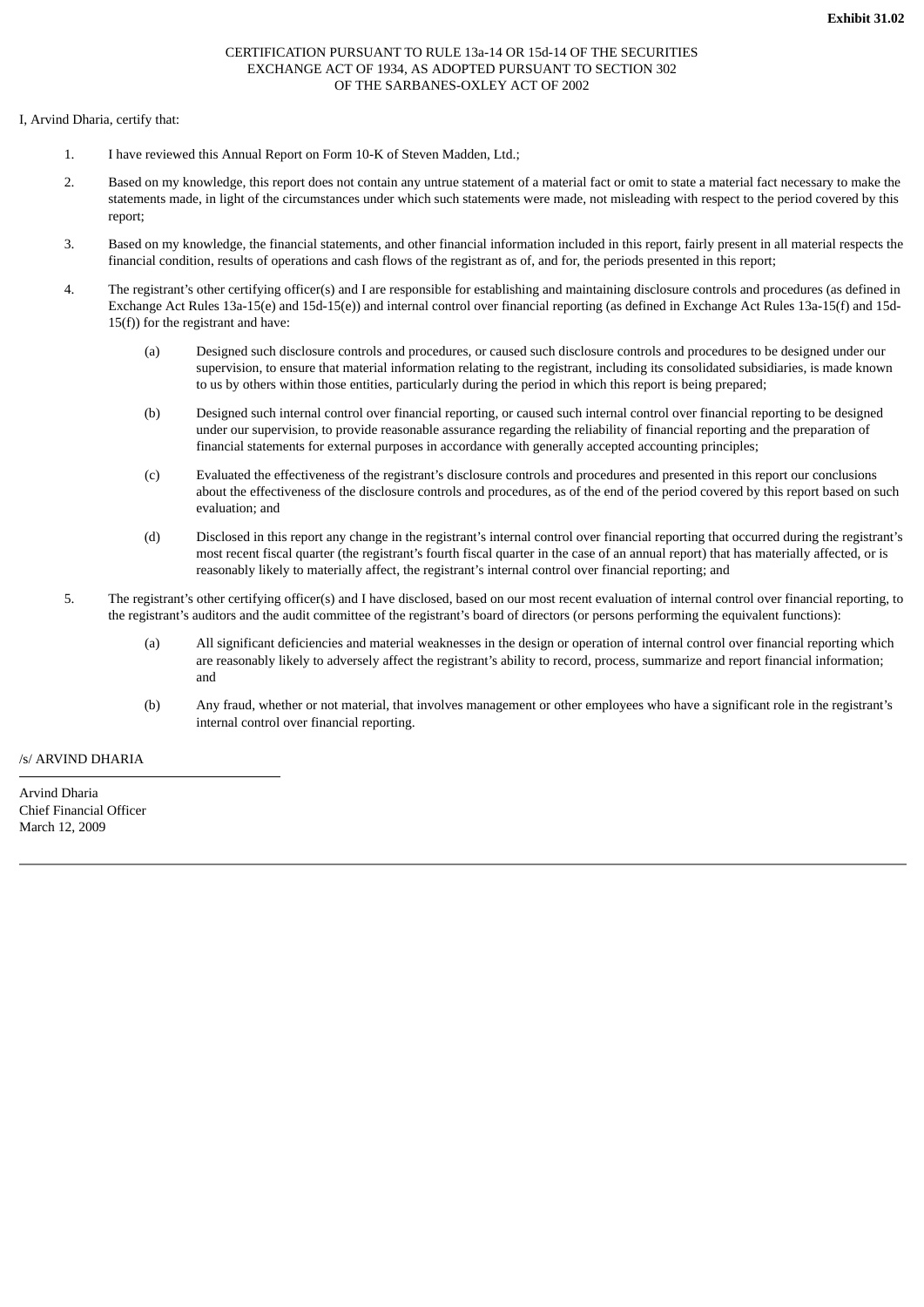## CERTIFICATION PURSUANT TO 18 U.S.C. SECTION 1350 ADOPTED PURSUANT TO SECTION 906 OF THE SARBANES-OXLEY ACT OF 2002

In connection with the Annual Report of Steven Madden, Ltd. (the "Company") on Form 10-K for the year ended December 31, 2008, as filed with the Securities and Exchange Commission on the date hereof (the "Report"), I, Edward R. Rosenfeld, Chairman and Chief Executive Officer of the Company, certify, pursuant to 18 U.S.C. Section 1350, as adopted pursuant to Section 906 of the Sarbanes-Oxley Act of 2002:

- (1) The Report fully complies with the requirements of Section 13(a) or 15(d) of the Securities Exchange Act of 1934; and
- (2) The information contained in the Report fairly presents, in all material respects, the financial condition and results of operations of the Company.

/s/ EDWARD R. ROSENFELD

Edward R. Rosenfeld Chairman and Chief Executive Officer March 12, 2009